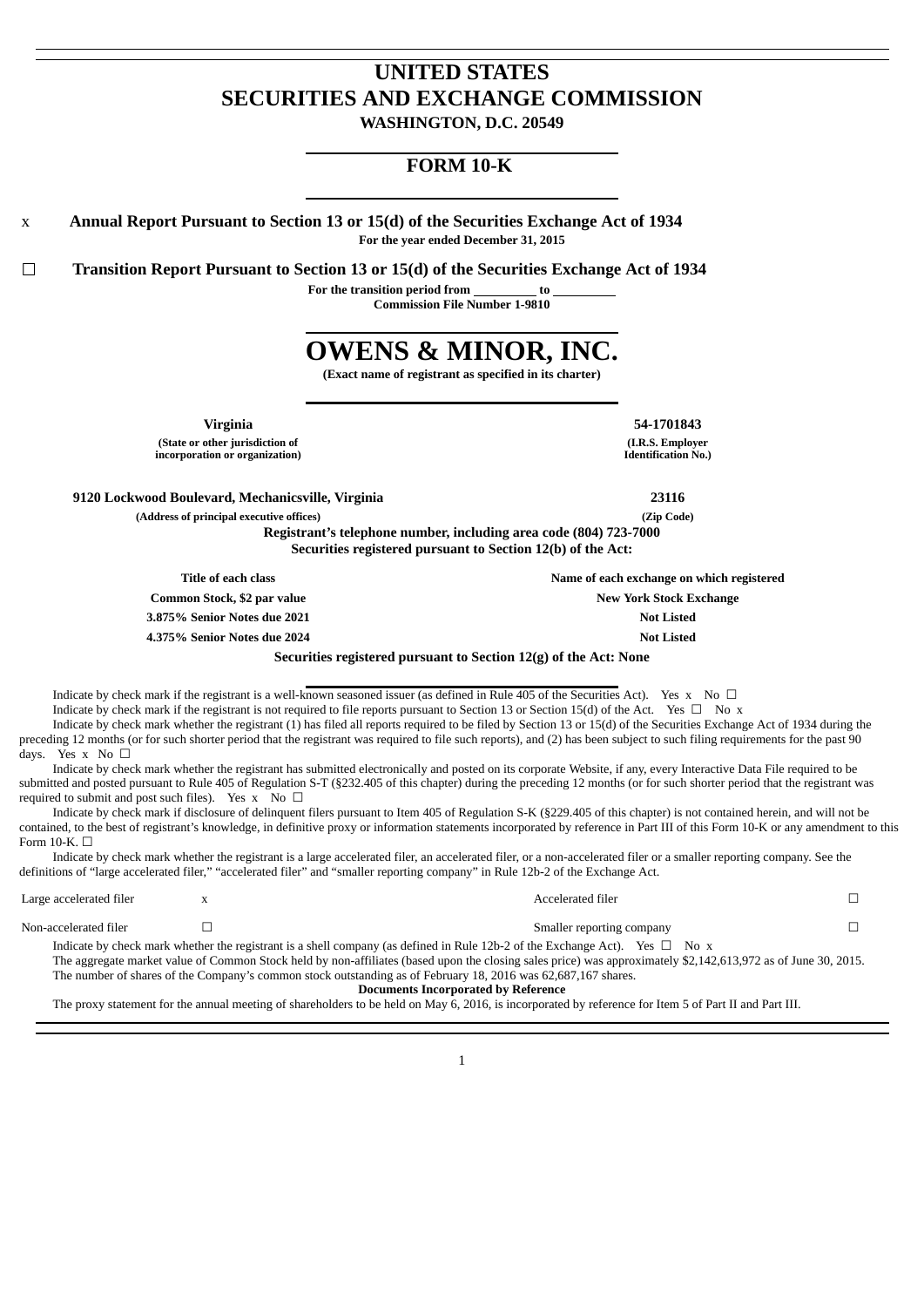| Item No. |                                                                                                              | Page |
|----------|--------------------------------------------------------------------------------------------------------------|------|
| Part I   |                                                                                                              |      |
|          |                                                                                                              |      |
| 1        | <b>Business</b>                                                                                              | 3    |
| 1A.      | <b>Risk Factors</b>                                                                                          | 7    |
| 1B.      | <b>Unresolved Staff Comments</b>                                                                             | 10   |
| 2        | Properties                                                                                                   | 10   |
| 3        | <b>Legal Proceedings</b>                                                                                     | 11   |
|          |                                                                                                              |      |
| Part II  |                                                                                                              |      |
| 4        | Mine Safety Disclosures                                                                                      | 11   |
| 5        | Market for Registrant's Common Equity, Related Stockholder Matters and Issuer Purchases of Equity Securities | 11   |
| 6        | Selected Consolidated Financial Data                                                                         | 13   |
| 7        | Management's Discussion and Analysis of Financial Condition and Results of Operations                        | 14   |
| 7A.      | Quantitative and Qualitative Disclosures About Market Risk                                                   | 24   |
| 8        | Financial Statements and Supplementary Data                                                                  | 24   |
| 9        | Changes in and Disagreements with Accountants on Accounting and Financial Disclosure                         | 24   |
| 9A.      | <b>Controls and Procedures</b>                                                                               | 24   |
| 9B.      | Other Information                                                                                            | 24   |
|          | Management's Report on Internal Control over Financial Reporting                                             | 25   |
|          | Report of Independent Registered Public Accounting Firm                                                      | 26   |
|          |                                                                                                              |      |
| Part III |                                                                                                              |      |

| 10 | Directors and Executive Officers of the Registrant             | 27 |
|----|----------------------------------------------------------------|----|
| 11 | <b>Executive Compensation</b>                                  | 27 |
| 12 | Security Ownership of Certain Beneficial Owners and Management | 27 |
| 13 | Certain Relationships and Related Transactions                 | 27 |
| 14 | Principal Accountant Fees and Services                         | 27 |
|    |                                                                |    |

# [Part](#page-26-6) IV

15 Exhibits and Financial Statement [Schedules](#page-27-0) [28](#page-27-0)

<span id="page-1-0"></span>Corporate Officers can be found at the end of this Form 10-K.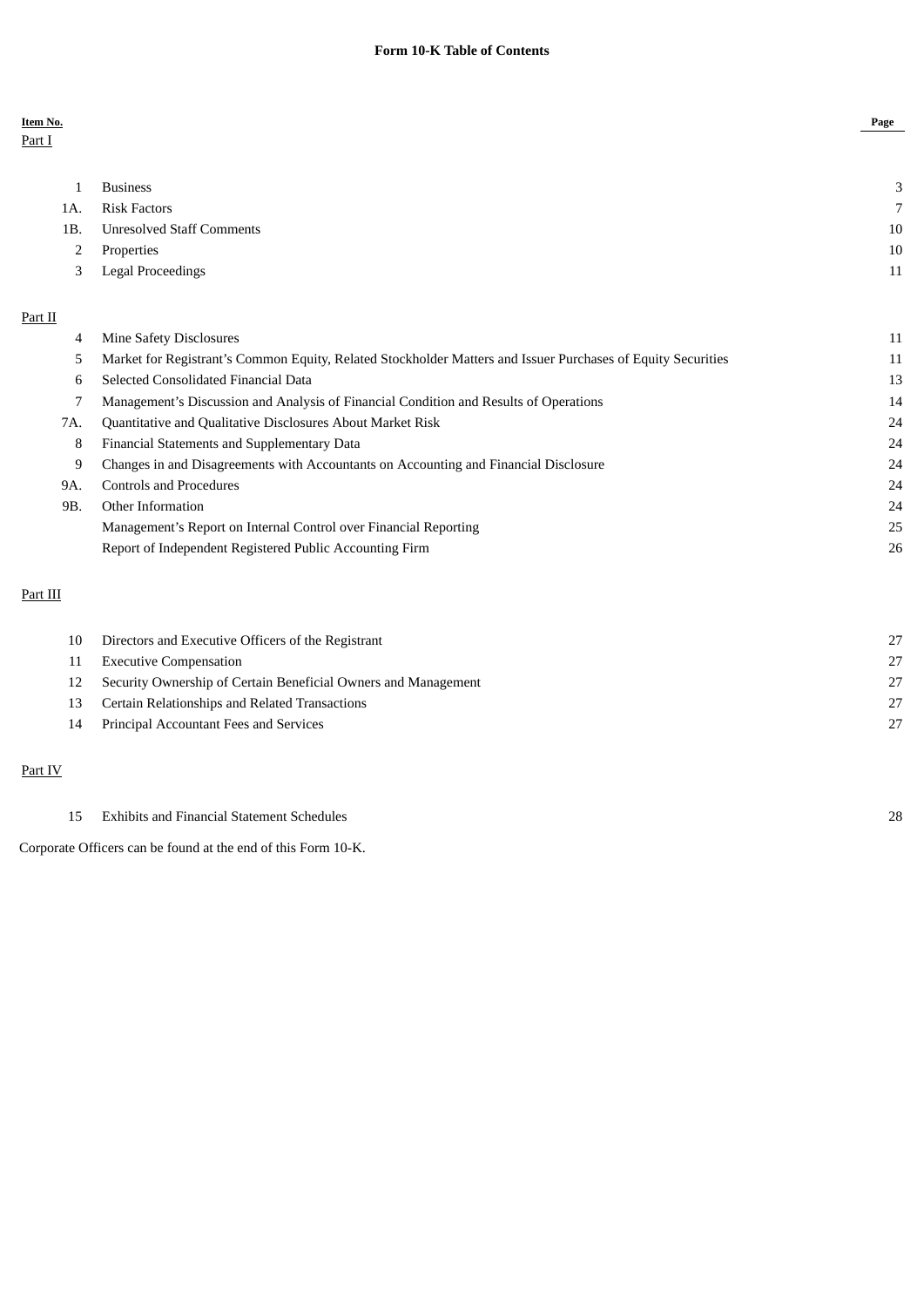## <span id="page-2-0"></span>*Item 1. Business*

## *General*

Owens & Minor, Inc. and subsidiaries (we, us or our), a Fortune 500 company headquartered in Richmond, Virginia, is a leading global healthcare services company that connects the world of medical products to the point of care. We provide vital supply chain assistance to the providers of healthcare services and the manufacturers of healthcare products, supplies and devices. With fully developed networks in the United States and Europe, we are equipped to serve a customer base ranging from hospitals, integrated healthcare systems, group purchasing organizations, and the U.S. federal government, to manufacturers of life-science and medical devices and supplies, including pharmaceuticals in Europe. The description of our business should be read in conjunction with the consolidated financial statements and supplementary data included in this Form 10-K.

Founded in 1882, Owens & Minor was incorporated in 1926 in Richmond, Virginia. We focus our operations on healthcare logistics services and provide our customers with a service portfolio that covers procurement, inventory management, delivery and sourcing of products for the healthcare market. Through organic growth and acquisitions over many years, we significantly expanded and strengthened our company, achieving national scale in the United States healthcare market. In 2012, through the acquisition of the Movianto Group (Movianto), we entered into third-party logistics services for the pharmaceutical, biotechnology and medical device industries in the European market, leveraging an existing platform that also expands our ability to serve our United States-based manufacturer customers on an international level.

On October 1, 2014, we completed the acquisition of Medical Action Industries Inc. (Medical Action), a leading producer of surgical kits and procedure trays for the healthcare market. On November 1, 2014, we acquired ArcRoyal, a privately held surgical kitting company based in Ireland (ArcRoyal). These acquisitions further expanded our capabilities to provide our provider and manufacturer customers a range of kitting services, including the ability to combine instruments and supplies into sterilized custom procedure trays used in a variety of clinical procedures, such as cardiac and orthopedic procedures, and sterilized minor procedure kits and trays which are used in a wide variety of minor surgical and medical procedures, such as I.V. start kits and suture removal. This approach enables healthcare providers to track and manage the supply chain for products, supplies and instruments used in clinical settings. The combined consideration for these two acquisitions was \$261.6 million, net of cash acquired, and including debt assumed of \$13.4 million (capitalized lease obligations).

We report our business under two segments: Domestic and International. The Domestic segment includes all functions relating to our role as a medical supply logistics company providing distribution, kitting (including Medical Action) and logistics services to healthcare providers and manufacturers in the United States. The International segment consists of Movianto and ArcRoyal. Financial information by segment and geographic area appears in Note 20, "Segment Information," of the Notes to Consolidated Financial Statements included in this annual report.

## *The Domestic Segment*

Healthcare product volumes in the United States are dependent on the rates of utilization of medical/surgical procedures by consumers, which are subject to fluctuation according to the condition of the domestic economy and other factors, such as changes in regulation affecting reimbursement. Aside from consumer-driven activity, the healthcare industry is also experiencing growing demand for advanced logistics and inventory management services from healthcare providers and manufacturers that are focused on achieving more efficient and cost-effective supply-chain operations.

In the United States, healthcare supply distributors contract with group purchasing organizations (GPOs) that negotiate distribution contracts on behalf of their healthcare provider members and also contract directly with healthcare providers and manufacturers for their services. Healthcare providers are increasingly consolidating into larger, more sophisticated networks that are actively seeking reductions in the total cost of delivering healthcare products. These healthcare providers face complex financial challenges, including managing the cost of purchasing, receiving, storing and tracking supplies.

Economic trends have also driven significant consolidation within the healthcare products distribution and logistics industry due to the competitive advantages enjoyed by larger organizations. Among these advantages are the ability to serve customers in widespread geographic locations, purchase inventory in large volume, develop more sophisticated technology platforms and decision-support systems and provide expertise to healthcare providers and manufacturers to help reduce supply chain costs.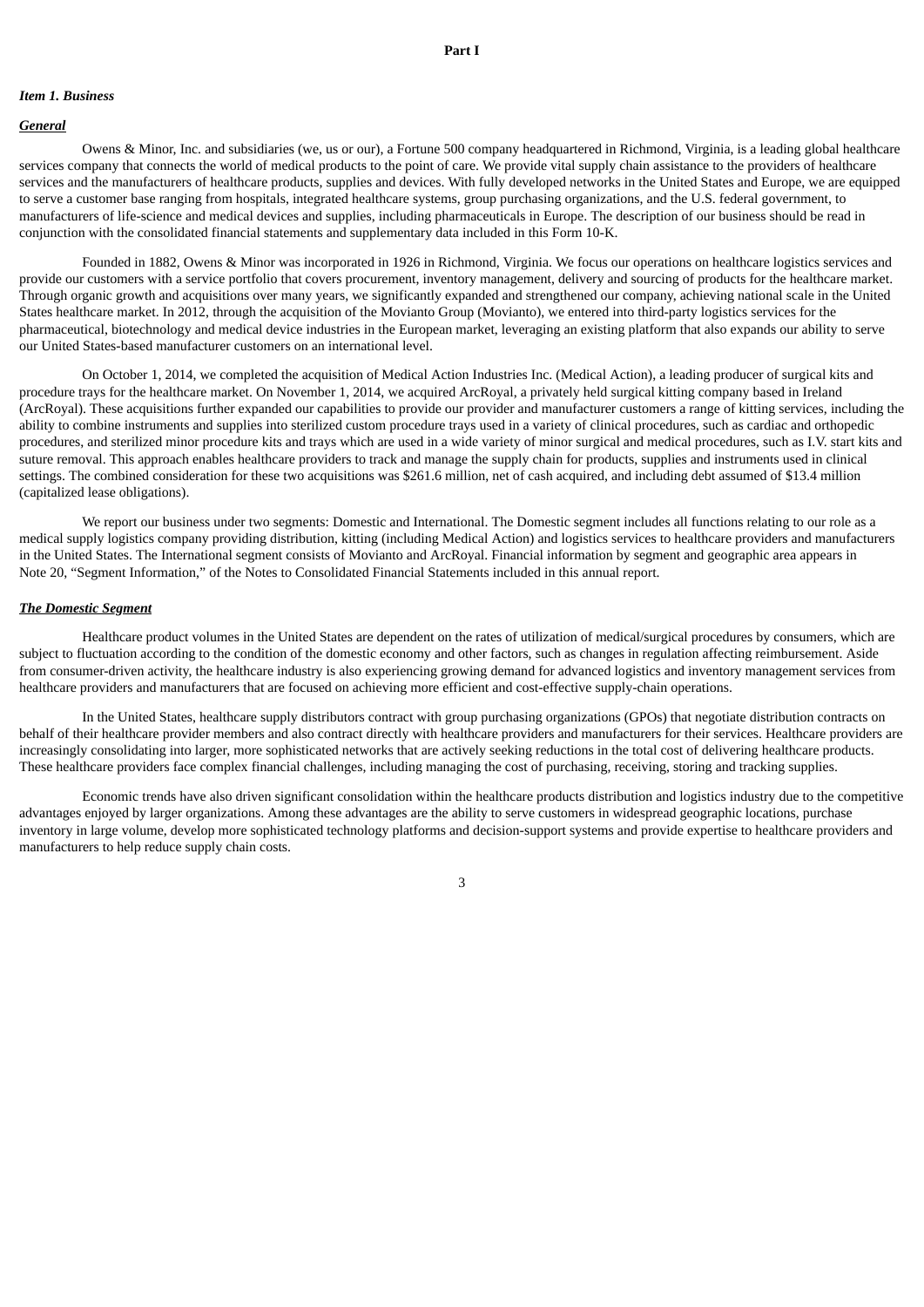We offer a comprehensive portfolio of products and services to healthcare providers and manufacturers in the United States. Our portfolio of medical and surgical supplies includes branded products purchased in large volume from manufacturers and our own proprietary private-label products, which are internally sourced through our sourcing capabilities abroad or through a select group of manufacturers. We store our products at our distribution centers and provide delivery of these products, along with related services, to healthcare providers around the nation. Our kitting capabilities offer the combining of instruments and supplies into custom and minor procedure kits and trays which are assembled and delivered based on the specifications provided by the healthcare provider customer. For sterilized kits and trays, we utilize one or more third-party sterilization contractors.

Most supplies are delivered using a leased fleet and almost all of our delivery personnel are our teammates, ensuring a consistent level of performance and customer service. In situations where they are more cost-effective and timely, we use contract carriers and parcel delivery services. We customize product deliveries, whether the orders are "just-in-time," "low-unit-of-measure," pallets, or truckloads. We also customize delivery schedules according to customers' needs to increase their efficiency in receiving and storing products. We have deployed low-unit-of-measure automated picking modules in our larger distribution centers to maximize efficiency, and our distribution center teammates use voice-pick technology to enhance speed and accuracy in performing certain warehousing processes.

We also offer additional services to healthcare providers including supplier management, analytics, inventory management, outsourced resource management, clinical supply management and business process consulting. These value-add services help providers improve their process for contracting with vendors, purchasing supplies and streamlining inventory. These services include our operating room-focused inventory management program that helps healthcare providers manage suture and endo-mechanical inventory, as well as our customizable surgical supply service that includes the kitting and delivery of surgical supplies in procedure-based totes to coincide with the healthcare providers' surgical schedule.

The majority of our distribution arrangements compensate us on a cost-plus percentage basis, under which a negotiated percentage mark-up is added to the contract cost of the product agreed to by the customer and the supplier. We price our services for certain other arrangements under activity-based pricing models. In these cases, pricing depends upon the type, level and/or complexity of services that we provide to customers, and in some cases we do not take title to the product (although we maintain certain custodial risks). As a result, this fee-for-service pricing model aligns the fees we charge with the cost of the services provided, which is a component of selling, general and administrative expenses, rather than with the cost of the product, which is a component of cost of goods sold.

We offer a variety of programs and services dedicated to providing logistics and marketing solutions to our manufacturer customers as well. These programs and services are designed to help manufacturers increase market share, drive sales growth, and achieve operational efficiencies. Manufacturer programs are generally negotiated on an annual basis and provide for enhanced levels of support that are aligned with the manufacturer's annual objectives and growth goals. We have contractual arrangements with manufacturers participating in these programs that provide performance-based incentives to us, as well as cash discounts for prompt payment. Program incentives can be earned on a monthly, quarterly or annual basis.

All of our distribution and logistics services utilize a common infrastructure of distribution centers, equipment, technology, and delivery methods (internal fleet, common carrier or parcel services). We operate a network of 42 distribution centers located throughout the continental United States, which are strategically located to efficiently serve our provider and manufacturer customers, and two kitting facilities for the production of custom and minor procedure kits and trays. A significant investment in information technology supports our business including warehouse management systems, customer service and ordering functions, demand forecasting programs, electronic commerce, data warehousing, decision support and supply-chain management. During 2014, we completed a three-year, \$54 million investment in our information technology infrastructure in the United States designed to achieve operational and datamanagement efficiencies and improve customer service.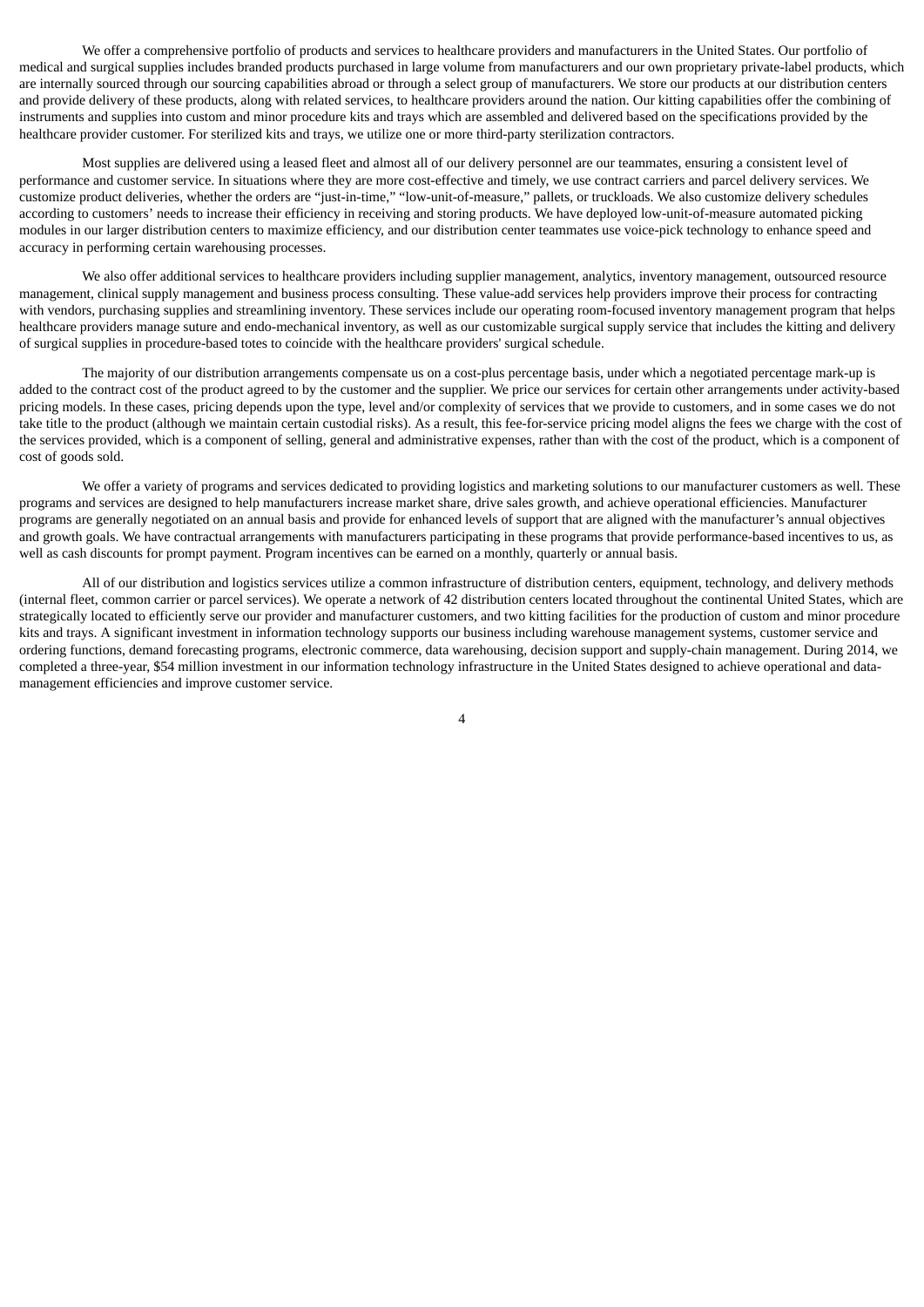## *The International Segment*

Our International segment includes Movianto and ArcRoyal. Through Movianto, we provide contract logistics services to the pharmaceutical, biotechnology and medical device industries, offering a broad range of supply chain logistics services to manufacturers. Our warehousing and transportation offerings include storage, controlled-substance handling, cold-chain, emergency and export delivery, inventory management and pick & pack services. Our other services include order-to-cash, re-labeling, customer service and returns management. Through our kitting operations in ArcRoyal, we offer custom procedure trays to manufacturers and healthcare provider customers throughout Europe.

Our International segment has a network of 22 logistics centers and one kitting facility in 11 European countries, including Belgium, Czech Republic, Denmark, France, Germany, Ireland, Netherlands, Slovakia, Spain, Switzerland and the United Kingdom. To serve our clients, we use a fleet of leased and owned trucks, including cold-chain delivery trucks. The majority of our drivers are our International teammates, although contract carriers and parcel services are used in situations where they are more cost-effective and timely.

Client logistics contracts in our International segment are generally for three-year terms with rolling automatic one- year extension periods. The tendering or competitive bidding process typically takes 12 to 18 months from the initial client request for proposal until becoming operational. We offer significant flexibility to tailor contracts to specific client requirements, and benefit from the expansion of clients into additional European countries. Pricing may be activity-based, with fees determined by clients' particular requirements for warehousing, handling and delivery services, or it may be based on buysell wholesaler arrangements for product distribution.

#### *Our Customers*

We currently provide distribution, kitting, outsourced resource management and/or consulting services to thousands of healthcare provider customers. These customers include multi-facility networks of healthcare providers offering a broad spectrum of healthcare services to a particular market or markets (IHNs) as well as smaller, independent hospitals in the United States. In addition to contracting with healthcare providers at the IHN level and through Group Purchasing Organizations (GPOs), we also contract with other types of healthcare providers including surgery centers, physicians' practices and smaller networks of hospitals that have joined together to negotiate terms. We have contracts to provide distribution services to the members of a number of national GPOs, including Novation, LLC (Novation), MedAssets Inc. (MedAssets), Premier, Inc. (Premier) and HealthTrust Purchasing Group (HPG). In 2012 and 2013, we renewed the distribution agreements with all four GPOs to continue our status as an authorized distributor for their member healthcare providers and allow us to compete with other authorized distributors for the business of individual members. Below is a summary of these agreements:

|                 |                        |          | Sales to Members as a % of<br><b>Consolidated Net Revenue</b> |
|-----------------|------------------------|----------|---------------------------------------------------------------|
| <b>GPO</b>      | <b>Year of Renewal</b> | Term     | in 2015                                                       |
| <b>Novation</b> | 2012                   | 5 years* | 32%                                                           |
| MedAssets       | 2013                   | 3 years  | 26%                                                           |
| Premier         | 2013                   | 3 years* | 23%                                                           |
| <b>HPG</b>      | 2013                   | 5 years  | 11%                                                           |

\* Agreement also includes two one-year renewal options after the initial term

We have our own independent relationships with most of our hospital customers through separate contractual commitments that may or may not be based upon the terms of our agreement with the GPO. As a result, the termination or expiration of an agreement with a particular GPO would not necessarily mean that we would lose the members of such GPO as our customers. In 2015, Novation became part of Vizient which is expected to acquire MedAssets in early 2016. We do not expect this transaction to have a significant impact on our operations in 2016.

Our supplier and manufacturer customers represent the largest and most influential healthcare manufacturers in the industry. We have long-term relationships with these important companies in the healthcare supply chain and have long provided traditional distribution services to them. We currently have relationships with approximately 1,300 supplier and manufacturer customers. In the Domestic segment, sales of products supplied by subsidiaries of Covidien Ltd. accounted for approximately 14% of our consolidated net revenue for 2015. Sales of products supplied by Johnson & Johnson Health Care Systems, Inc. were approximately 10% of our consolidated net revenue for 2015.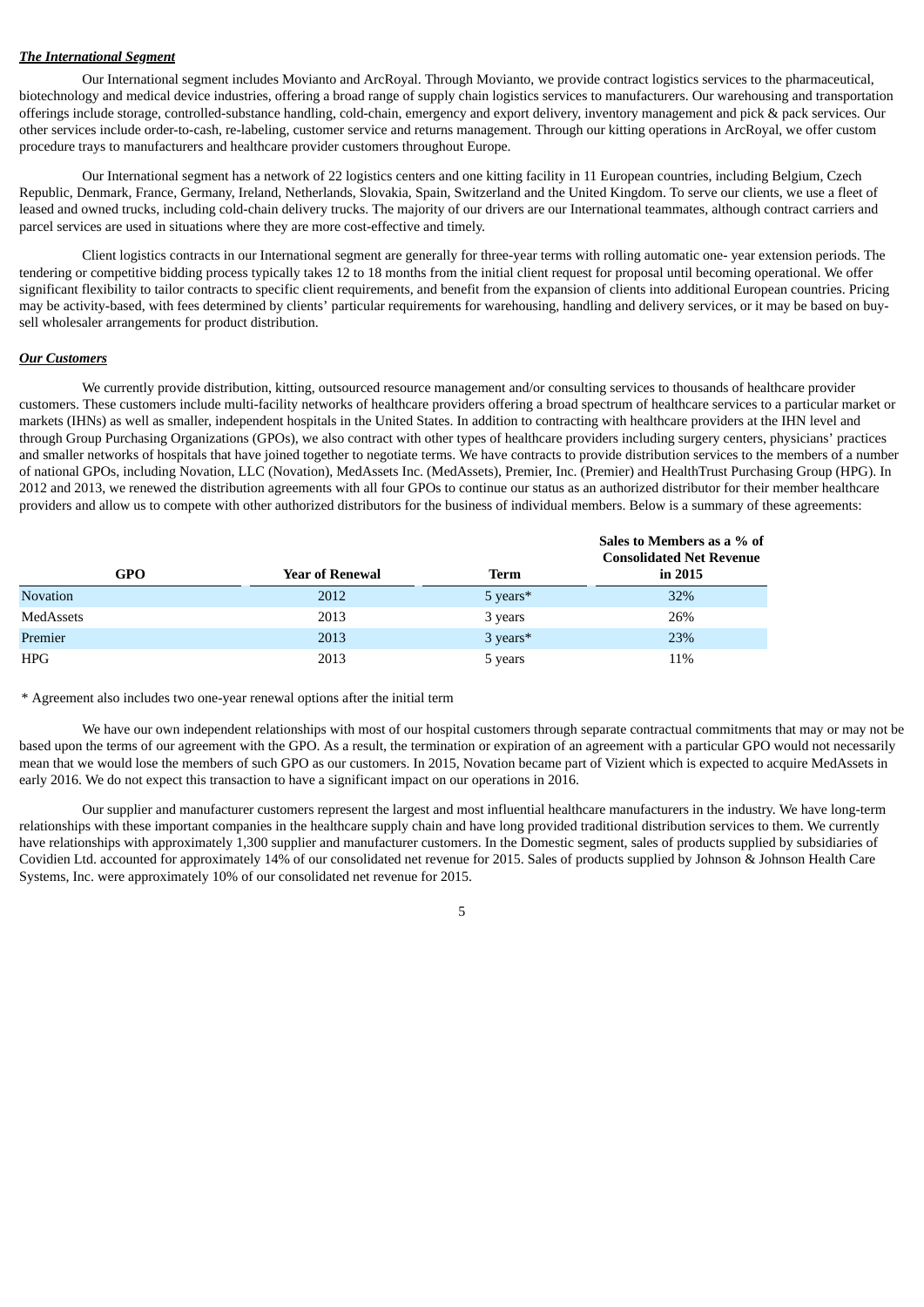In Europe, we serve a diverse customer base of approximately 600 manufacturer clients, including pharmaceutical, biotechnology and medical device manufacturers.

#### *Asset Management*

In the healthcare supply distribution industry, a significant investment in inventory and accounts receivable is required to meet the rapid delivery requirements of customers and provide high-quality service. As a result, efficient asset management is essential to our profitability. We continually work to refine our processes to optimize inventory and collect accounts receivable.

#### **Inventory**

We are focused in our efforts to optimize inventory and continually consolidate products and collaborate with supply-chain partners on inventory productivity initiatives. When we convert large-scale, multi-state IHN customers to our distribution network, an additional investment in inventory in advance of expected sales is generally required. We actively monitor inventory for obsolescence and use inventory turnover and other operational metrics to measure our performance in managing inventory.

#### **Accounts Receivable**

In the normal course of business, we provide credit to our domestic and European customers and use credit management techniques to evaluate customers' creditworthiness and facilitate collection. These techniques may include performing initial and ongoing credit evaluations of customers based primarily on financial information provided by them and from sources available to the general public. We also use third-party information from sources such as credit reporting agencies, banks and other credit references. We actively manage our accounts receivable to minimize credit risk, days sales outstanding (DSO) and accounts receivable carrying costs. Our ability to accurately invoice and ship product to customers enhances our collection results and drives our positive DSO performance. We also have arrangements with certain customers under which they make deposits on account, either because they do not meet our standards for creditworthiness or in order to obtain more favorable pricing.

#### *Competition*

The medical/surgical supply distribution and healthcare logistics industries are highly competitive in the United States and Europe. The U.S. sector includes Owens & Minor, Inc., as well as two major nationwide manufacturers who also provide distribution services, Cardinal Health, Inc. and privatelyheld Medline, Inc. In addition, we compete with a number of regional and local distributors and customer self-distribution models. Major logistics competitors serving healthcare manufacturers in the United States and in Europe include United Parcel Service, FedEx Corporation, Deutsche Post DHL and Alloga, as well as local competitors in specific countries.

#### *Regulation*

The medical/surgical supply distribution and healthcare logistics industries in the United States are subject to regulation by federal, state and local government agencies. Each of our distribution centers is licensed to distribute medical and surgical supplies, as well as certain pharmaceutical and related products, and each of our kitting facilities is licensed to perform kit assembly operations. We must comply with laws and regulations, including those governing operations, storage, transportation, safety and security standards for each of our distribution centers and kitting facilities, of the Food and Drug Administration, the Centers for Medicare and Medicaid Services, the Drug Enforcement Agency, the Department of Transportation, the Environmental Protection Agency, the Department of Homeland Security, the Occupational Safety and Health Administration, and state boards of pharmacy, or similar state licensing boards and regulatory agencies. We are also subject to various federal and state laws intended to protect the privacy of health or other personal information and to prevent healthcare fraud and abuse. We believe we are in material compliance with all statutes and regulations applicable to our operations, including the Healthcare Insurance Portability and Accountability Act of 1996 (HIPAA), Medicare and Medicaid, as well as applicable general employment and employee health and safety laws and regulations.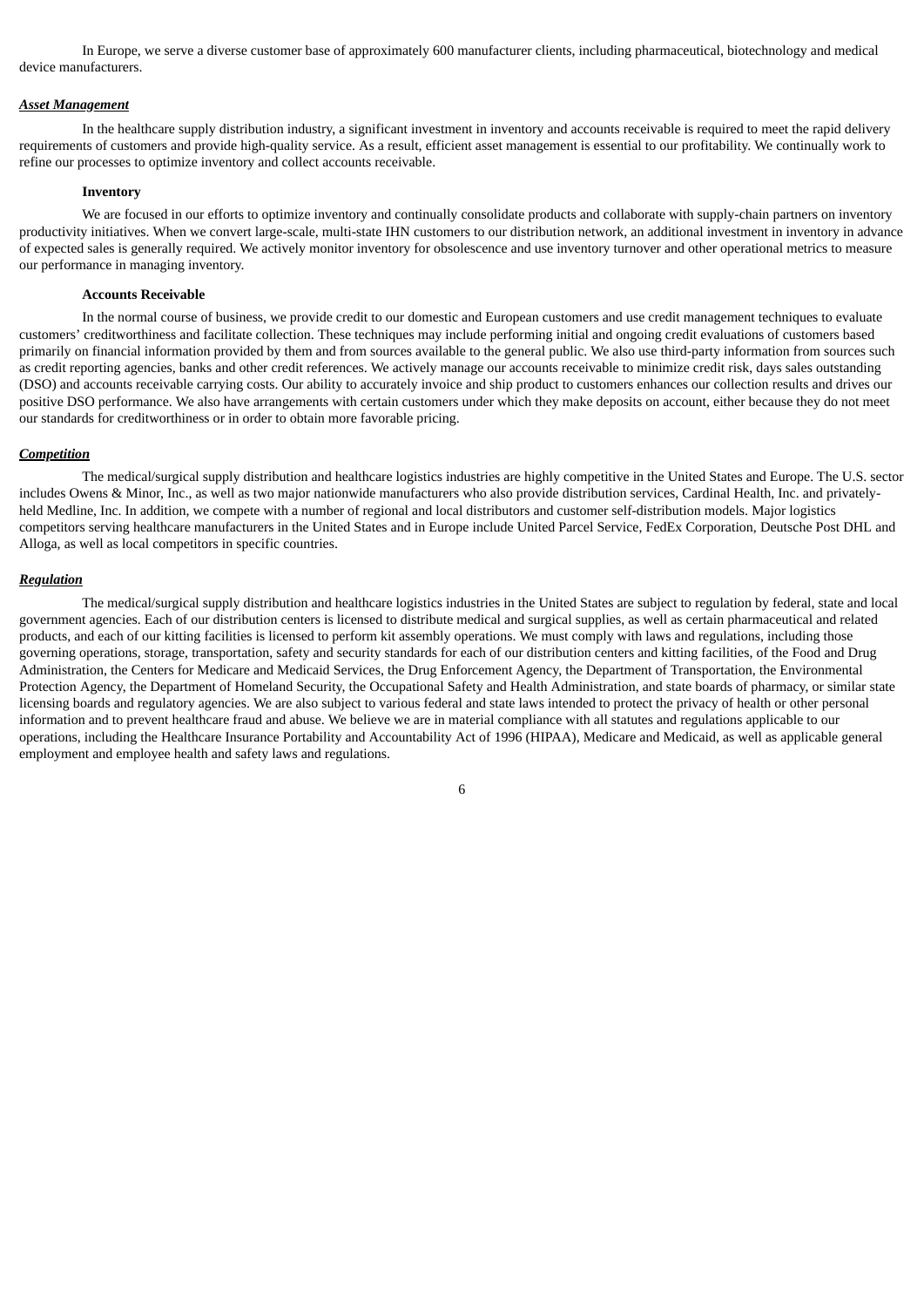Our International business is subject to local, country and European-wide regulations, including those promulgated by the European Medicines Agency (EMA) and the Medical Devices Directive. In addition, quality requirements are imposed by healthcare industry manufacturers which audit our operations on a regular basis. Each of our logistics centers in Europe is licensed to distribute medicinal, medical and surgical supplies, as well as certain pharmaceutical and related products, according to the country-specific requirements. Our logistics centers in Europe are able to store ambient, cold-chain or deep frozen products, are licensed to distribute narcotic products and pharmaceutical products included in clinical trials and are licensed for secondary packaging activities for medicinal products. Movianto is also ISO 9001:2008 certified across the entire enterprise. Our Ireland-based kitting facility is licensed to assemble kits and sell them in the markets we serve and operates in compliance with the requirements of ISO 9001:2008 and ISO/EU 13485:2012 standards. We believe we are in material compliance with all applicable statutes and regulations, as well as prevailing industry best practices, in the conduct of our European business operations.

#### *Employees*

At the end of 2015, we employed approximately 5,800 full- and part-time teammates in the Domestic segment and 2,300 in the International segment. Most of our International teammates are covered by collective bargaining agreements. Ongoing teammate training is critical to performance and we use Owens & Minor University®, an in-house training facility, to offer classes in leadership, management development, finance, operations, safety and sales. We continue to have positive relationships with teammates and European works councils.

#### *Available Information*

We make our Forms 10-K, Forms 10-Q and Forms 8-K (and all amendments to these reports) available free of charge through the SEC Filings link in the Investor Relations content section on our website located at www.owens-minor.com as soon as reasonably practicable after they are filed with or furnished to the SEC. Information included on our website is not incorporated by reference into this Annual Report on Form 10-K.

You may read and copy any materials we file with the SEC at the SEC's Public Reference Room at 100 F Street, NE, Washington, DC 20549. You may obtain information on the operation of the Public Reference Room by calling the SEC at 1-800-SEC-0330. The SEC also maintains an Internet site that contains reports, proxy and information statements, and other information regarding the company (http://www.sec.gov).

Additionally, we have adopted a written Code of Honor that applies to all of our directors, officers and teammates, including our principal executive officer and senior financial officers. This Code of Honor (including any amendments to or waivers of a provision thereof) and our Corporate Governance Guidelines are available on our website at www.owens-minor.com.

#### <span id="page-6-0"></span>*Item 1A. Risk Factors*

Set forth below are certain risk factors that we currently believe could materially and adversely affect our business, financial condition and prospects. These risk factors are in addition to those mentioned in other parts of this report and are not all of the risks that we face. We could also be affected by risks that we currently are not aware of or that we currently do not consider material to our business.

#### *Competition*

The medical/surgical supply distribution industry in the United States is highly competitive and characterized by intense pricing pressure. We compete with other national distributors and a number of regional and local distributors, as well as customer self-distribution models and, to a lesser extent, certain third-party logistics companies. Competitive factors within the medical/surgical supply distribution industry include market pricing, total delivered product cost, product availability, the ability to fill and invoice orders accurately, delivery time, range of services provided, efficient product sourcing, inventory management, information technology, electronic commerce capabilities, and the ability to meet customer-specific requirements. Our success is dependent on the ability to compete on the above factors, while managing internal costs and expenses. These competitive pressures could have a material adverse effect on our results of operations.

In addition, in recent years, the healthcare industry in the United States has experienced and continues to experience significant consolidation in response to cost containment legislation and general market pressures to reduce costs. This consolidation of our customers and suppliers generally gives them greater bargaining power to reduce the pricing available to them, which may adversely impact our results of operations and financial condition.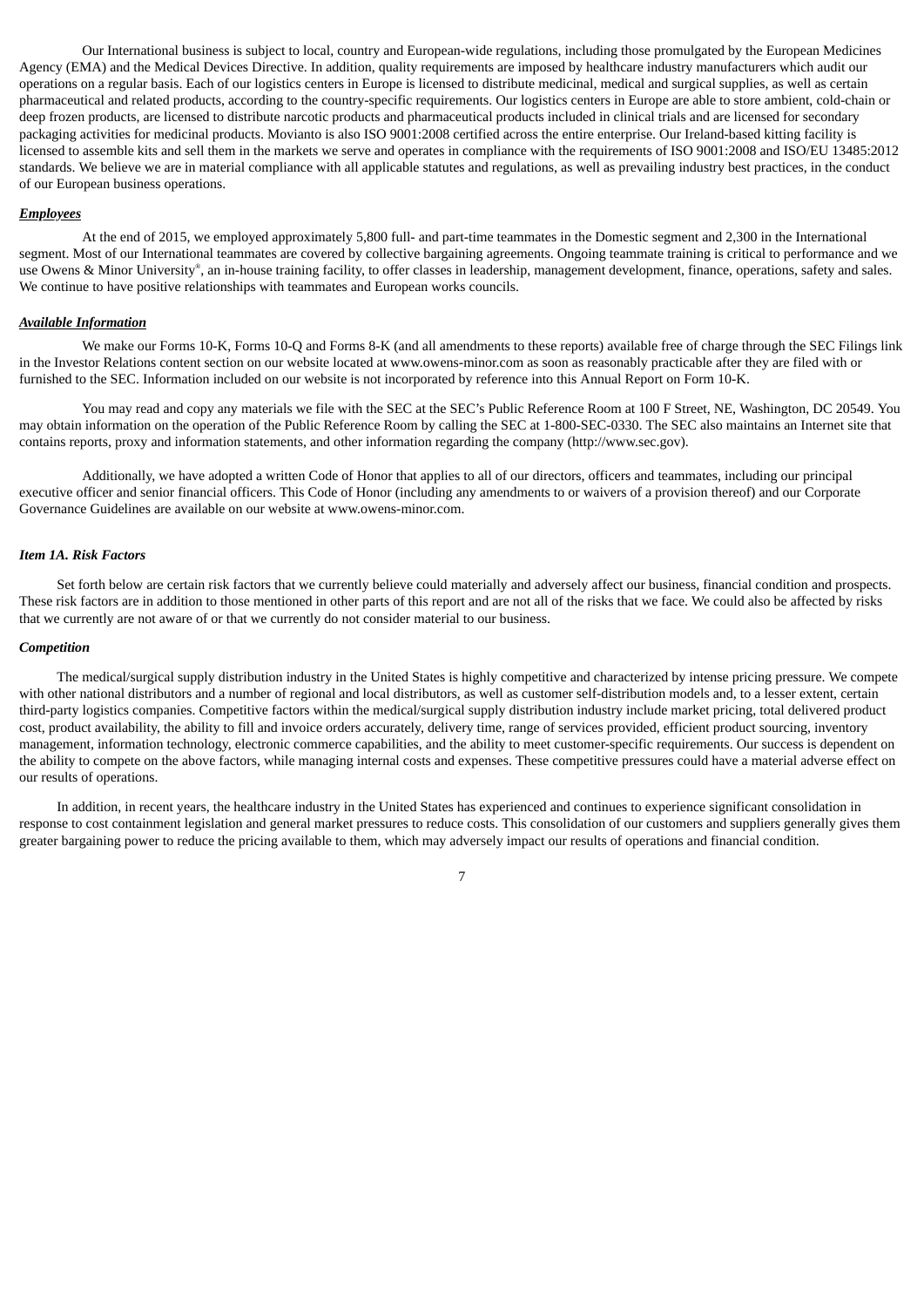The healthcare third-party logistics business in both the United States and Europe also is characterized by intense competition from a number of international, regional and local companies, including large conventional logistics companies and internet based non-traditional competitors that are moving into the healthcare and pharmaceutical distribution business. This competitive market places continuous pricing pressure on us from customers and manufacturers that could adversely affect our results of operations and financial condition if we are unable to continue to increase our revenues and to offset margin reductions caused by pricing pressures through cost control measures.

## *Dependence on Group Purchasing Organizations and Significant Healthcare Provider Customers*

In 2015, our top ten customers in the United States represented approximately 29% of our consolidated net revenue. In addition, in 2015, approximately 81% of our consolidated net revenue was from sales to member hospitals under contract with our largest group purchasing organizations (GPO): Novation, MedAssets and Premier. We could lose a significant healthcare provider customer or GPO relationship if an existing contract expires without being replaced or is terminated by the customer or GPO prior to its expiration. Although the termination of our relationship with a given GPO would not necessarily result in the loss of all of the member hospitals as customers, any such termination of a GPO relationship, or a significant individual healthcare provider customer relationship, could have a material adverse effect on our results of operations and financial condition.

## *Dependence on Significant Domestic Suppliers*

In the United States, we distribute products from nearly 1,300 suppliers and are dependent on these suppliers for the continuing supply of products. In 2015, sales of products of our ten largest domestic suppliers accounted for approximately 57% of consolidated net revenue. We rely on suppliers to provide agreeable purchasing and delivery terms and performance incentives. Our ability to sustain adequate operating earnings has been, and will continue to be, partially dependent upon our ability to obtain favorable terms and incentives from suppliers, as well as suppliers continuing use of third-party distributors to sell and deliver their products. A change in terms by a significant supplier, or the decision of such a supplier to distribute its products directly to healthcare providers rather than through third-party distributors, could have a material adverse effect on our results of operations and financial condition.

## *Integration of Acquisitions*

In connection with our growth strategy, we from time to time acquire other businesses that we believe will expand or complement our existing businesses and operations. The integration of acquisitions involves a number of significant risks, which may include but are not limited to, the following:

- Expenses and difficulties in the transition and integration of operations and systems;
- Retention of current customers and the ability to obtain new customers;
- The assimilation and retention of personnel, including management personnel, in the acquired businesses;
- Accounting, tax, regulatory and compliance issues that could arise;
- Difficulties in implementing uniform controls, procedures and policies in our acquired companies, or in remediating control deficiencies in acquired companies not formerly subject to the Sarbanes-Oxley Act of 2002;
- Unanticipated expenses incurred or charges to earnings based on unknown circumstances or liabilities;
- Failure to realize the synergies and other benefits we expect from the acquisition at the pace we anticipate;
- General economic conditions in the markets in which the acquired businesses operate; and
- Difficulties encountered in conducting business in markets where we have limited experience and expertise.

If we are unable to successfully complete and integrate our strategic acquisitions in a timely manner, our business, growth strategies and results of operations could be adversely affected.

#### *International Operations*

Operations outside the United States involve issues and risks, including but not limited to the following, any of which could have an adverse effect on our business and results of operations:

- Lack of familiarity with and expertise in conducting business in foreign markets;
- Foreign currency fluctuations and exchange risk;
- Unexpected changes in foreign regulations or conditions relating to labor, economic or political environment, and social norms or requirements;
- Adverse tax consequences and difficulties in repatriating cash generated or held abroad;
- Local economic environments, such as in the European markets served by Movianto and ArcRoyal, including recession, inflation, indebtedness, currency volatility and competition; and

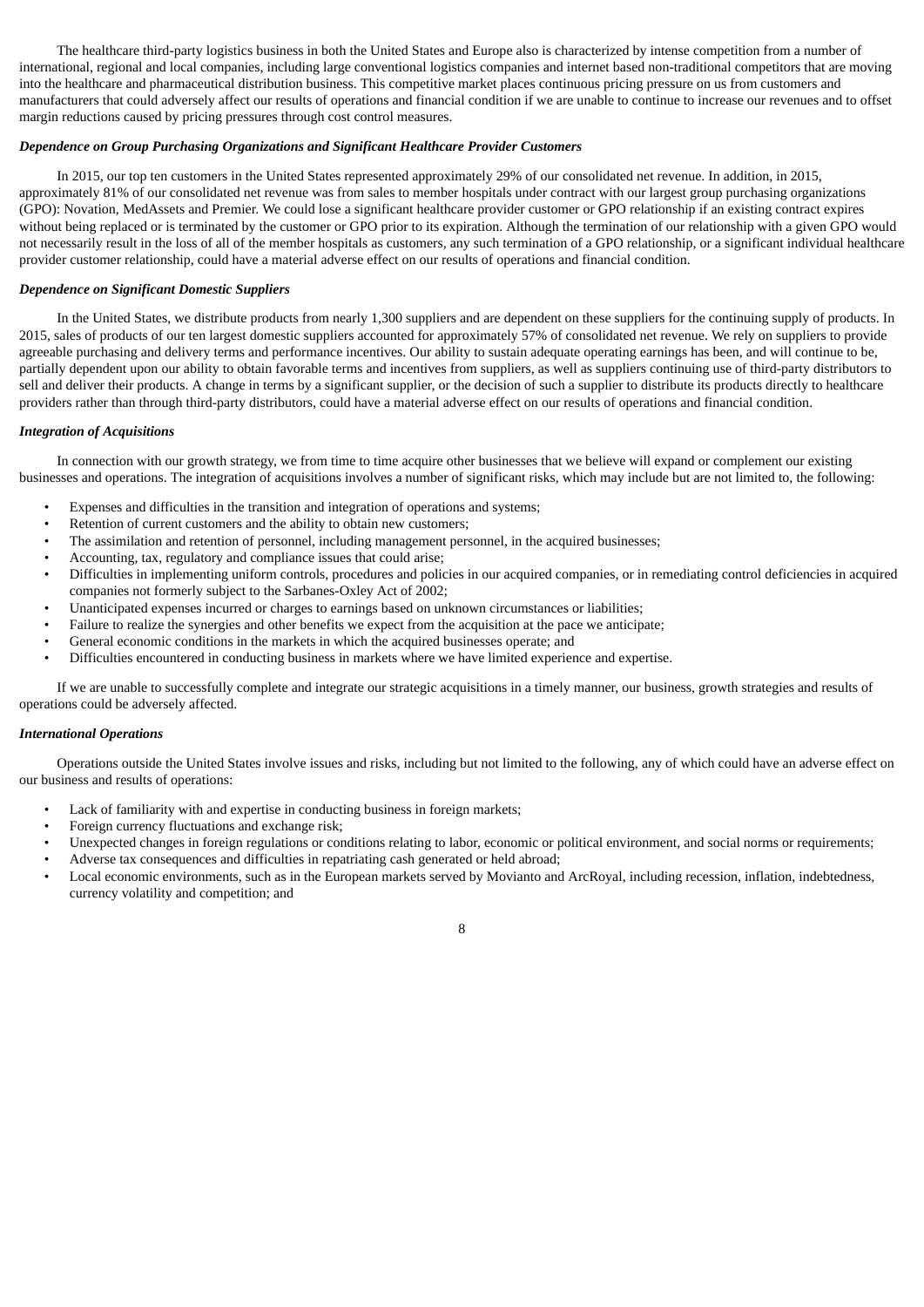• Changes in trade protection laws and other laws affecting trade and investment, including import/export regulations in both the United States and foreign countries.

International operations are also subject to risks of violation of laws that prohibit improper payments to and bribery of government officials and other individuals and organizations. These laws include the U.S. Foreign Corrupt Practices Act, the U.K. Bribery Act and other similar laws and regulations in foreign jurisdictions, any violation of which could result in substantial liability and a loss of reputation in the marketplace. Failure to comply with these laws also could subject us to civil and criminal penalties that could adversely affect our business and results of operations.

## *Changes in the Healthcare Environment in the United States*

We, along with our customers and suppliers, are subject to extensive federal and state regulations relating to healthcare as well as the policies and practices of the private healthcare insurance industry. In recent years, there have been a number of government and private initiatives to reduce healthcare costs and government spending. These changes have included an increased reliance on managed care; reductions in Medicare and Medicaid reimbursement levels; consolidation of competitors, suppliers and customers; a shift in healthcare provider venues from acute care settings to clinics, physician offices and home care; and the development of larger, more sophisticated purchasing groups. All of these changes place additional financial pressure on healthcare provider customers, who in turn seek to reduce the costs and pricing of products and services provided by us. We expect the healthcare industry to continue to change significantly and these potential changes, which may include a reduction in government support of healthcare services, adverse changes in legislation or regulations, and further reductions in healthcare reimbursement practices, could have a material adverse effect on our business, results of operations and financial condition.

The Affordable Care Act, enacted in 2010 includes, among other things, provisions for expanded Medicaid eligibility and access to healthcare insurance as well as increased taxes and fees on certain corporations and medical products. The provisions of the Affordable Care Act will not be fully implemented until 2018 and, although there is no way to predict the full impact of the law on the healthcare industry and our operations, its implementation may have an adverse effect on both customer purchasing and payment behavior and supplier product prices and terms of sale, all of which could adversely affect our results of operations.

### *Regulatory Requirements*

We must comply with numerous laws and regulations in the United States, Europe, Asia and other countries where we operate. We also are required to hold permits and licenses and to comply with the operational and security standards of various governmental bodies and agencies. Any failure to comply with these laws and regulations or any failure to maintain the necessary permits, licenses or approvals, or to comply with the required standards, could disrupt our operations and/or adversely affect our results of operations and financial condition. In addition, we are subject to various federal and state laws intended to prevent healthcare fraud and abuse. The requirements of these fraud and abuse laws are complicated and subject to interpretation and may be applied by a regulator, prosecutor or judge in a manner that could have a material adverse effect on our business, results of operations and financial condition.

Additionally, our business relies on the secure transmission and storage of sensitive information relating to our customers, company and workforce, and, in certain instances, patient-identifiable health information. We are subject to state, federal and foreign laws that regulate the confidentiality of such information, how that information may be used, and the circumstances under which such information may be released. Regulations currently in place, including regulations governing electronic health data transmissions, continue to evolve and are often unclear and difficult to apply. Our failure to maintain the confidentiality of information in accordance with applicable regulatory requirements could expose us to claims, damages, fines and penalties and/or costs for remediation and, as a result, have a material adverse effect on our business and financial condition.

## *Recalls and Product Liability Claims*

Certain of the products that we sell and distribute are sourced and sold under one or more private labels or are assembled by us into custom trays and minor procedure kits. If these products do not function as designed, are inappropriately designed or are not properly produced, we may have to withdraw such products from the market and/or be subject to product liability claims. Although we maintain insurance against product liability and defense costs in amounts believed to be reasonable, there is no assurance that we can successfully defend any such claims or that the insurance we carry will be sufficient. A successful claim against us in excess of insurance coverage could have a material adverse impact on our business and results of operations.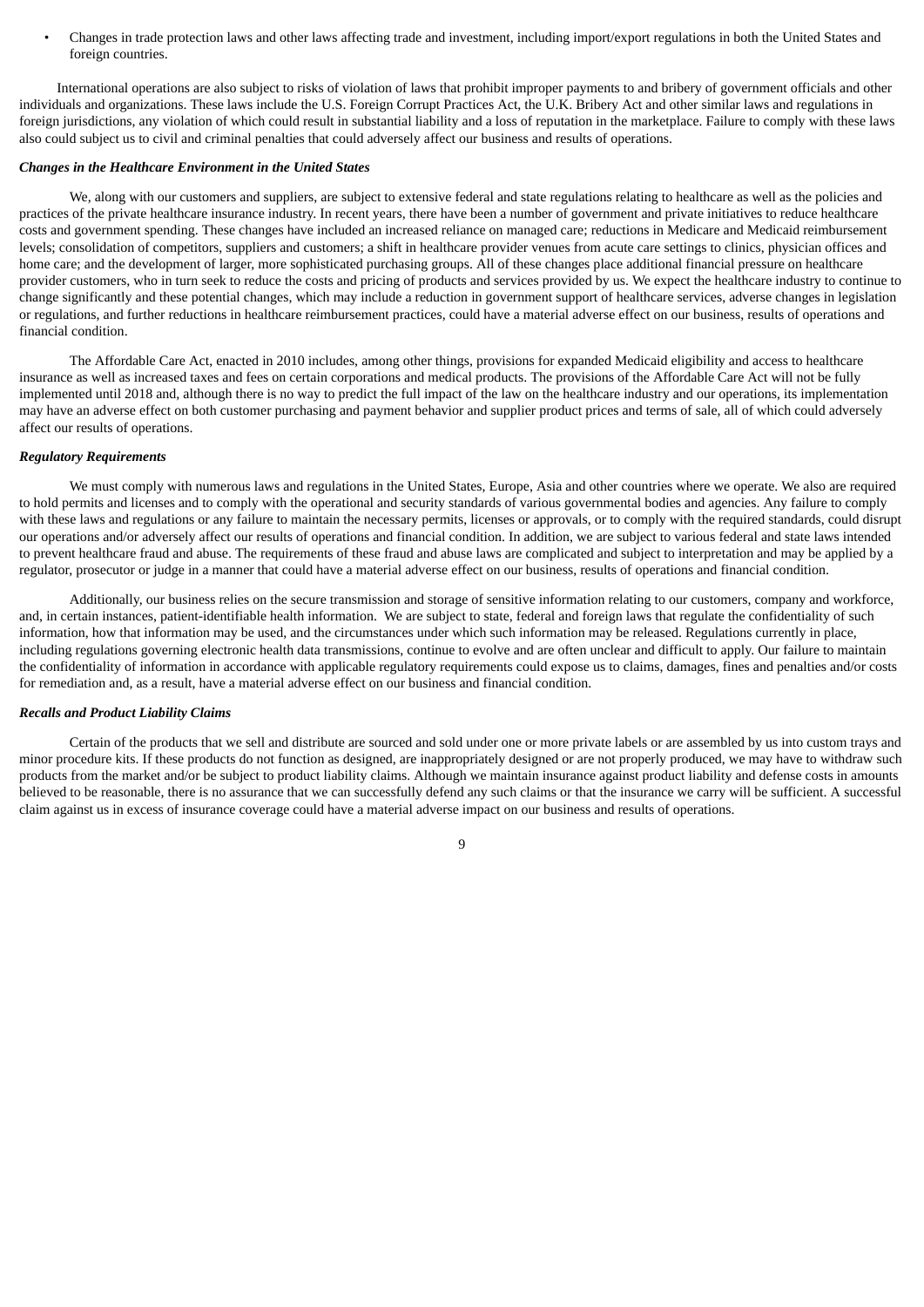#### *General Economic Climate*

Poor or deteriorating economic conditions in the United States and the other countries in which we conduct business could adversely affect the demand for healthcare services and consequently, the demand for our products and services. Poor economic conditions also could lead our suppliers to offer less favorable terms of purchase to distributors, which would negatively affect our profitability. These and other possible consequences of financial and economic decline could have a material adverse effect on our business, results of operations and financial condition.

#### *Bankruptcy, Insolvency or other Credit Failure of Customers*

We provide credit in the normal course of business to customers. We perform initial and ongoing credit evaluations of customers and maintain reserves for credit losses. The bankruptcy, insolvency or other credit failure of one or more customers with substantial balances due to us could have a material adverse effect on our results of operations and financial condition.

#### *Reliance on Information Systems and Technological Advancement*

We rely on information systems to receive, process, analyze and manage data in distributing thousands of inventory items to customers from numerous distribution and logistics centers. These systems are also relied upon for billings to and collections from customers, as well as the purchase of and payment for inventory and related transactions from our suppliers. In addition, the success of our long-term growth strategy is dependent upon the ability to continually monitor and upgrade our information systems to provide better service to customers. Our business and results of operations may be materially adversely affected if systems are interrupted or damaged by unforeseen events (including cyber attacks) or fail to operate for an extended period of time, or if we fail to appropriately enhance our systems to support growth and strategic initiatives.

#### *Changes in Tax Laws*

We operate throughout the United States and Europe as well as in China. As a result, we are subjected to the tax laws and regulations of the United States federal, state and local governments and of various foreign jurisdictions. From time to time, legislative and regulatory initiatives are proposed, including but not limited to proposals to repeal LIFO (last-in, first-out) treatment of domestic inventory or changes in tax accounting methods for inventory or other tax items, that could adversely affect our tax positions, tax rate or cash payments for taxes.

#### *Disruption of our Distribution Network*

Damage or disruption to our distribution capabilities due to weather, natural disaster, fire, terrorism, pandemic, strikes, the financial and/or operational instability of key suppliers, geo-political events or other reasons could impair our ability to distribute our products and conduct our business. To the extent that we are unable, or it is not financially feasible, to mitigate the likelihood or potential impact of such events, or to manage effectively such events if they occur, there could be a material adverse effect on our business, financial condition or results of operations.

#### <span id="page-9-0"></span>*Item 1B. Unresolved Staff Comments*

None.

#### <span id="page-9-1"></span>*Item 2. Properties*

Our Domestic segment had 42 distribution centers as well as office and warehouse space across the United States as of December 31, 2015. We lease all of the centers from unaffiliated third parties with the exception of one location which we own. We also lease offices in China and Malaysia as well as small offices for sales and consulting personnel across the United States. In addition, we have a warehousing arrangement in Honolulu, Hawaii, with an unaffiliated third party, and lease space on a temporary basis from time to time to meet our inventory storage needs. We also operate two kitting facilities in our Domestic segment, one of which is owned and the other is subject to a capital lease. We own an office building in Brentwood, New York which is held for sale as of December 31, 2015. We also own our corporate headquarters building, and adjacent acreage, in Mechanicsville, Virginia, a suburb of Richmond, Virginia.

Our International segment properties span 11 European countries and include 22 logistics centers (19 leased and three owned) and one kitting facility that is owned. We also operate seven transport depots, of which we lease six and own one. We also lease office space in Bedford, UK.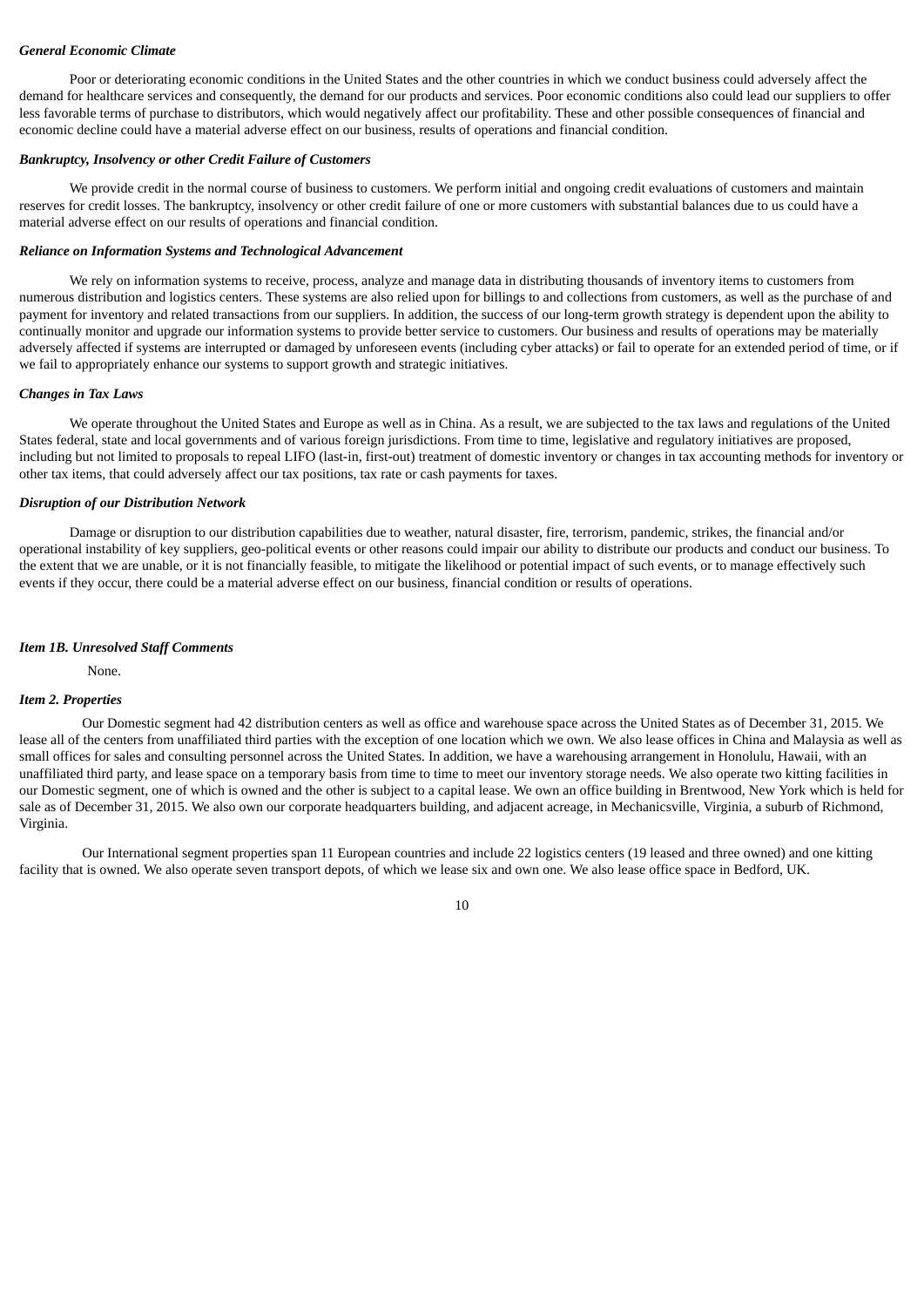We regularly assess our business needs and make changes to the capacity and location of distribution and logistics centers. We believe that our facilities are adequate to carry on our business as currently conducted. A number of leases are scheduled to terminate within the next several years. We believe that, if necessary, we could find facilities to replace these leased premises without suffering a material adverse effect on our business.

#### <span id="page-10-0"></span>*Item 3. Legal Proceedings*

<span id="page-10-1"></span>We are subject to various legal actions that are ordinary and incidental to our business, including contract disputes, employment, workers' compensation, product liability, regulatory and other matters. We establish reserves from time to time based upon periodic assessment of the potential outcomes of pending matters. In addition, we believe that any potential liability arising from employment, product liability, workers' compensation and other personal injury litigation matters would be adequately covered by our insurance coverage, subject to policy limits, applicable deductibles and insurer solvency. While the outcome of legal actions cannot be predicted with certainty, we believe, based on current knowledge and the advice of counsel, that the outcome of these currently pending matters, individually or in the aggregate, will not have a material adverse effect on our financial condition or results of operations.

#### **Part II**

#### <span id="page-10-2"></span>*Item 4. Mine Safety Disclosures*

Not applicable.

## <span id="page-10-3"></span>Item 5. Market for Registrant's Common Equity, Related Stockholder Matters, and Issuer Purchases of Equity Securities

Owens & Minor, Inc.'s common stock trades on the New York Stock Exchange under the symbol OMI. As of February 18, 2016, there were approximately 3,280 common shareholders of record. We believe there are an estimated additional 37,720 beneficial holders of our common stock. See Selected Quarterly Financial Information in Item 15 of this report for high and low closing sales prices of our common stock and quarterly cash dividends per common share and Item 7, Management's Discussion and Analysis of Financial Condition and Results of Operations, for a discussion of our dividend payments.

#### **5-Year Total Shareholder Return**

The following performance graph compares the performance of our common stock to the Standard & Poor's Composite- 500 Index (S&P 500 Index) and the Standard & Poor's Composite-500 Healthcare Index (S&P 500 Healthcare Index), an independently prepared index that includes more than 50 companies in the healthcare industry. This graph assumes that the value of the investment in the common stock and each index was \$100 on December 31, 2010, and that all dividends were reinvested.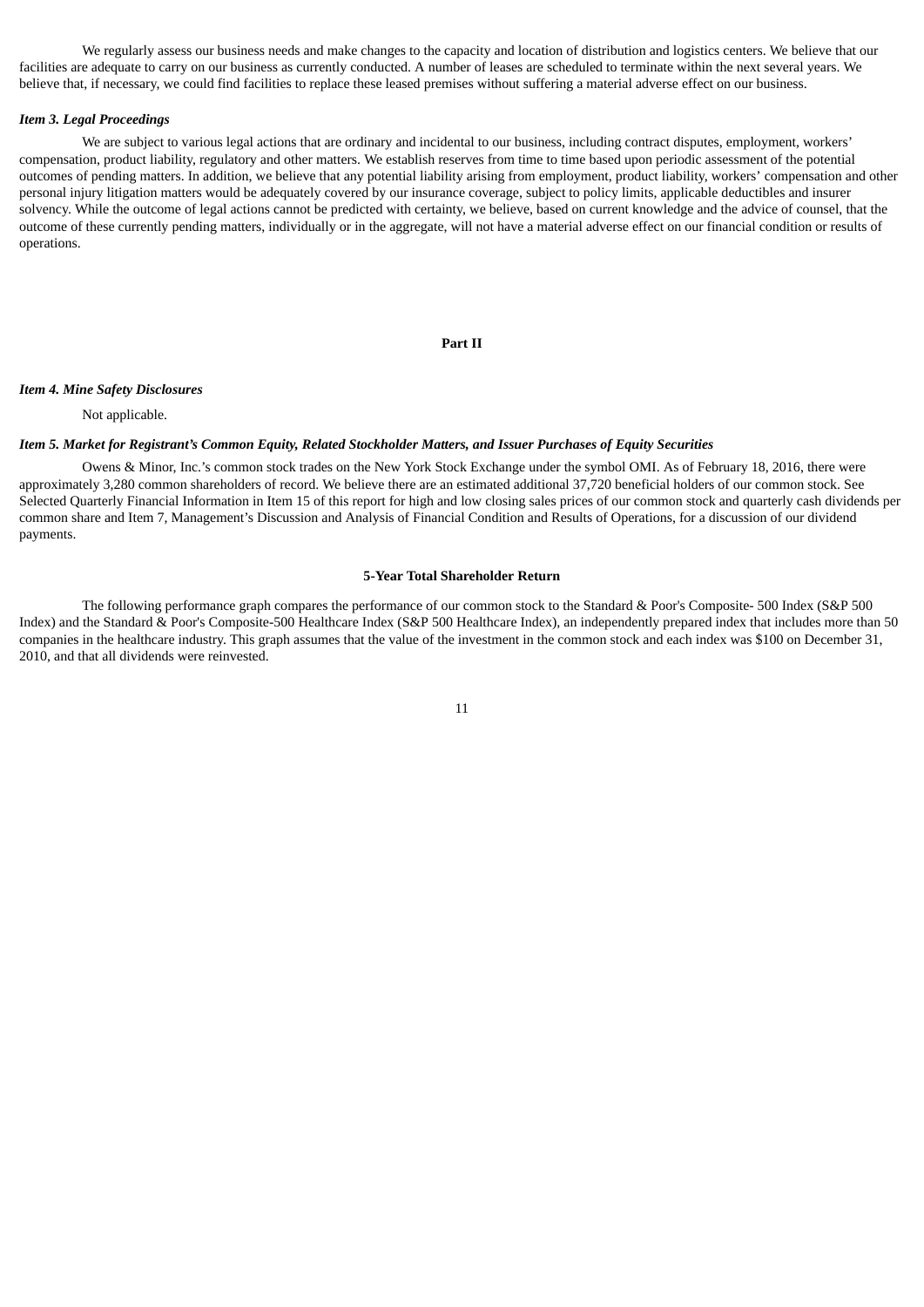

| Base<br>Period              |  |         |  |         |  |         |         |         |         |
|-----------------------------|--|---------|--|---------|--|---------|---------|---------|---------|
| <b>Company Name / Index</b> |  | 12/2010 |  | 12/2011 |  | 12/2012 | 12/2013 | 12/2014 | 12/2015 |
| Owens & Minor, Inc.         |  | 100.00  |  | 96.99   |  | 102.57  | 135.30  | 133.75  | 141.14  |
| S&P 500 Index               |  | 100.00  |  | 102.11  |  | 118.45  | 156.82  | 178.29  | 180.75  |
| S&P 500 Healthcare          |  | 100.00  |  | 112.73  |  | 132.90  | 188.00  | 235.63  | 251.87  |

*Share Repurchase Program.* In February 2014, our Board of Directors authorized a share repurchase program of up to \$100 million of our outstanding common stock to be executed at the discretion of management over a three-year period, expiring in February 2017. The program is intended to offset shares issued in conjunction with our stock incentive plan and return capital to shareholders. The program may be suspended or discontinued at any time. Purchases under the share repurchase program are made either pursuant to 10b5-1 plans entered into by the company from time to time and/or during the company's scheduled quarterly trading windows for officers and directors. During the year ended December 31, 2015, we repurchased in open-market transactions and retired approximately 0.6 million shares at an average price per share of \$34.04.

The following table summarizes share repurchase activity by month during the fourth quarter of 2015.

<span id="page-11-0"></span>

| Period       | <b>Total number</b><br>of shares purchased |    | Average price paid<br>per share | <b>Total number of</b><br>shares purchased<br>as part of a<br>publicly announced<br>program |      | <b>Maximum dollar</b><br>value of shares<br>that may yet<br>be purchased<br>under the program |
|--------------|--------------------------------------------|----|---------------------------------|---------------------------------------------------------------------------------------------|------|-----------------------------------------------------------------------------------------------|
| October      | 51,431                                     | S  | 33.86                           | 51,431                                                                                      | - \$ | 72,436,914                                                                                    |
| November     | $\overline{\phantom{0}}$                   | -S |                                 | $\qquad \qquad -$                                                                           | - \$ | 72,436,914                                                                                    |
| December     | 66,837                                     | \$ | 36.44                           | 66,837                                                                                      | -\$  | 70,000,063                                                                                    |
| <b>Total</b> | 118,268                                    |    |                                 | 118,268                                                                                     |      |                                                                                               |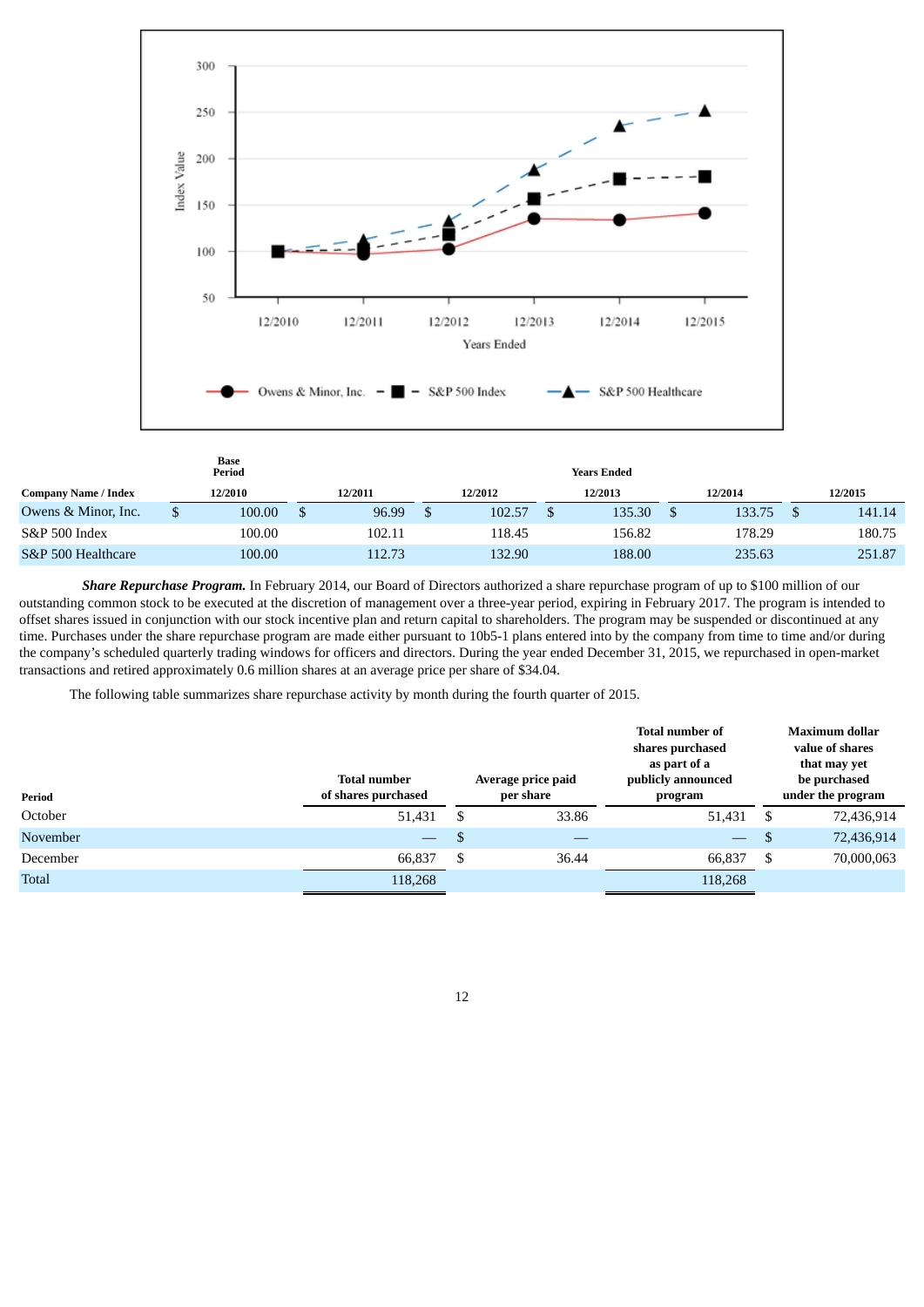## *Item 6. Selected Consolidated Financial Data*

*(in thousands, except ratios and per share data)*

|                                                                          |                 |                 | At or for the years ended December 31, |                 |              |              |
|--------------------------------------------------------------------------|-----------------|-----------------|----------------------------------------|-----------------|--------------|--------------|
|                                                                          | $2015^{(1)}$    | $2014^{(2)}$    | $2013^{(3)}$                           | 2012(4)         |              | $2011^{(5)}$ |
| <b>Summary of Operations:</b>                                            |                 |                 |                                        |                 |              |              |
| Net revenue                                                              | \$<br>9,772,946 | \$<br>9,440,182 | \$<br>9,071,532                        | \$<br>8,868,324 | \$           | 8,627,912    |
| Net income                                                               | \$<br>103,409   | \$<br>66,503    | \$<br>110,882                          | \$<br>109,003   | \$           | 115,198      |
| <b>Per Common Share:</b>                                                 |                 |                 |                                        |                 |              |              |
| Net income per share—basic                                               | \$<br>1.65      | \$<br>1.06      | \$<br>1.76                             | \$<br>1.72      | \$           | 1.82         |
| Net income per share—diluted                                             | \$<br>1.65      | \$<br>1.06      | \$<br>1.76                             | \$<br>1.72      | \$           | 1.81         |
| Cash dividends                                                           | \$<br>1.01      | \$<br>1.00      | \$<br>0.96                             | \$<br>0.88      | \$           | 0.80         |
| Stock price at year end                                                  | \$<br>35.98     | \$<br>35.11     | \$<br>36.56                            | \$<br>28.51     | \$           | 27.79        |
| <b>Summary of Financial Position:</b>                                    |                 |                 |                                        |                 |              |              |
| <b>Total assets</b>                                                      | \$<br>2,777,840 | \$<br>2,735,406 | \$<br>2,324,042                        | \$<br>2,214,398 | \$           | 1,946,815    |
| Cash and cash equivalents                                                | \$<br>161,020   | \$<br>56,772    | \$<br>101,905                          | \$<br>97,888    | \$           | 135,938      |
| Total debt                                                               | \$<br>577,585   | \$<br>613,809   | \$<br>216,243                          | \$<br>217,591   | \$           | 214,556      |
| Total Owens & Minor, Inc. shareholders' equity \$                        | 992,590         | \$<br>990,838   | \$<br>1,023,913                        | \$<br>972,526   | $\mathbb{S}$ | 918,087      |
| <b>Selected Ratios:</b>                                                  |                 |                 |                                        |                 |              |              |
| Gross margin as a percent of revenue                                     | 12.43%          | 12.39%          | 12.31%                                 | 10.43%          |              | 9.94%        |
| Selling, general, and administrative expenses as<br>a percent of revenue | 9.55%           | 9.82%           | 9.52%                                  | 7.70%           |              | 7.08%        |
| Operating earnings as a percent of revenue                               | 2.05%           | 1.69%           | 2.18%                                  | 2.22%           |              | 2.36%        |
| Days sales outstanding $(DSO)$ <sup><math>(6)</math></sup>               | 21.0            | 22.1            | 22.1                                   | 20.8            |              | 20.7         |
| Average annual inventory turnover (7)                                    | 9.4             | 10.1            | 10.4                                   | 10.1            |              | 10.2         |

 $^{(1)}$  We incurred charges of \$28.4 million (\$23.4 million after tax, or \$0.37 per diluted common share) associated with acquisition-related and exit and realignment activities in 2015. We also recognized a gain of \$1.5 million (\$1.5 million after tax, or \$0.02 per diluted common share) associated with the partial recovery of a 2014 contract claim settlement. See Notes 3 and 9 of Notes to Consolidated Financial Statements.

(2) We incurred charges of \$42.8 million (\$35.3 million after tax, or \$0.56 per common share) associated with acquisition-related and exit and realignment activities in 2014, a loss on estimated contract claim settlement of \$3.9 million (\$3.9 million after tax, or \$0.06 per common share), a net gain of \$3.7 million (\$4.7 million after tax, or \$0.07 per common share) associated with fair value adjustments related to purchase accounting, and a loss on early retirement of debt of \$14.9 million (\$9.1 million after tax or \$0.14 per common share). See Notes 3 and 9 of Notes to Consolidated Financial Statements.

 $^{(3)}$  We incurred charges of \$12.4 million (\$8.9 million after tax, or \$0.14 per common share) associated with acquisition-related and exit and realignment *activities in 2013. See Notes 3 and 9 of Notes to Consolidated Financial Statements.*

 $^{(4)}$  We incurred charges of \$10.2 million (\$8.2 million after tax, or \$0.13 per common share) associated with acquisition-related and exit and realignment *activities in 2012.*

 $^{(5)}$  We incurred charges of \$13.2 million (\$8.0 million after tax, or \$0.13 per common share) associated with acquisition-related and exit and realignment *activities in 2011.*

*(6) Based on year end accounts receivable and net revenue for the fourth quarter of the year.*

<span id="page-12-0"></span>*(7) Based on average annual inventory and cost of goods sold for the respective year.*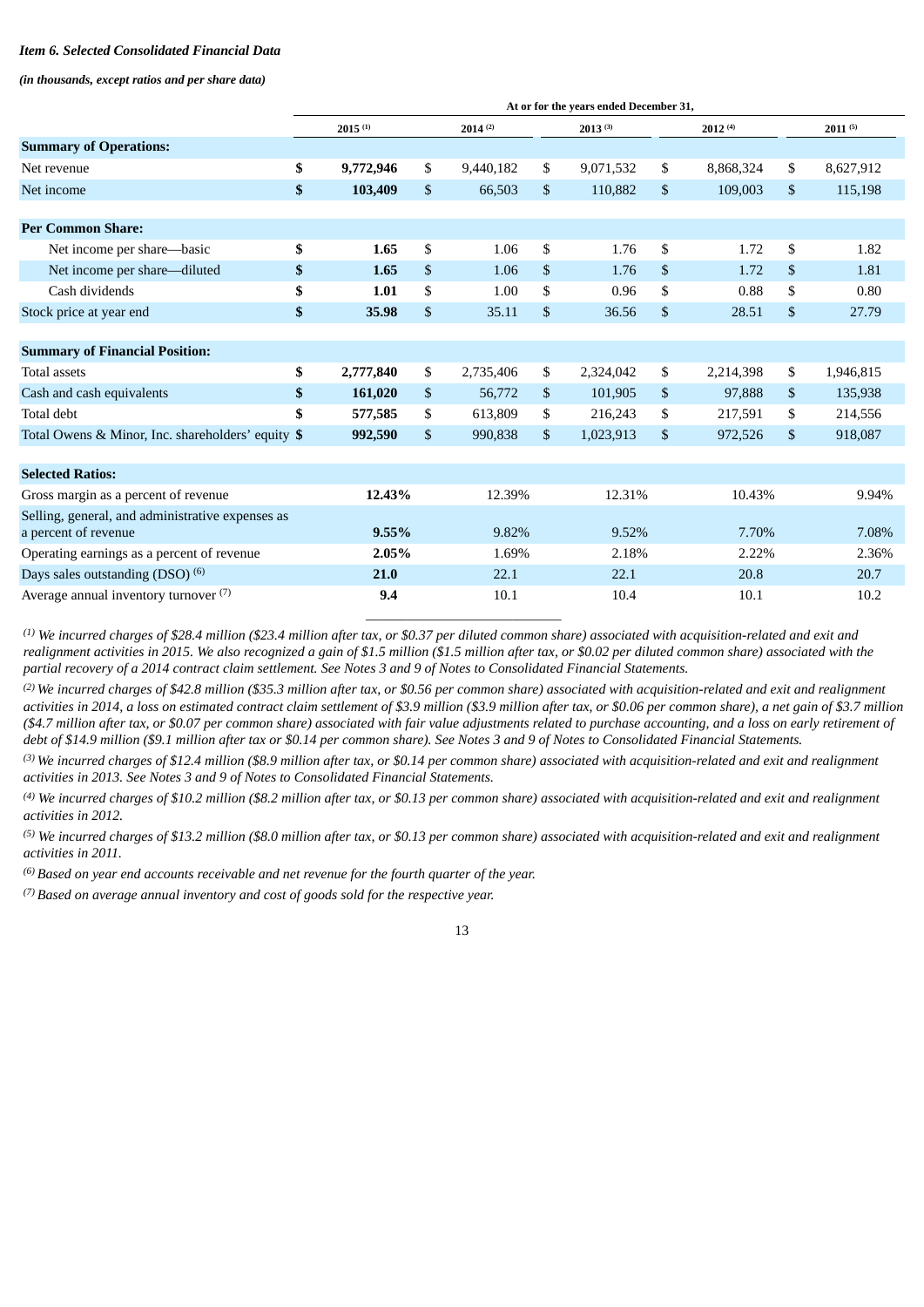## *Item 7. Management's Discussion and Analysis of Financial Condition and Results of Operations*

Management's discussion and analysis of financial condition and results of operations is intended to assist the reader in the understanding and assessment of significant changes and trends related to the results of operations of the Company together with its subsidiaries. The discussion and analysis presented below refers to, and should be read in conjunction with, the consolidated financial statements and accompanying notes included in Item 8 of Part II of this Annual Report on Form 10-K.

## **Overview**

Owens & Minor, Inc., along with its subsidiaries, (we, us, or our) is a leading global healthcare services company. We report our business under two segments: Domestic and International. The Domestic segment includes all functions relating to our role as a medical supply logistics company providing distribution, kitting and logistics services to healthcare providers and manufacturers in the United States. The International segment consists of our European third-party logistics and kitting businesses. Segment financial information is provided in Note 20 of Notes to Consolidated Financial Statements included in this annual report.

## *Financial Highlights.*

The following table provides a reconciliation of reported operating earnings, net income and diluted net income per common share to non-GAAP measures used by management:

|                                                                         |               | For the years ended December 31, |         |                |         |
|-------------------------------------------------------------------------|---------------|----------------------------------|---------|----------------|---------|
| (Dollars in thousands, except per share data)                           | 2015          |                                  | 2014    |                | 2013    |
| Operating earnings, as reported (GAAP)                                  | \$<br>200,359 | $\mathfrak{S}$                   | 159,536 | $\mathbb{S}$   | 198,083 |
| Acquisition-related and exit and realignment charges (1)                | 28,404        |                                  | 42,801  |                | 12,444  |
| Fair value adjustments related to purchase accounting (2)               |               |                                  | (3,706) |                |         |
| Other $(3)$                                                             | (1,500)       |                                  | 3,907   |                |         |
| Operating earnings, adjusted (non-GAAP) (Adjusted Operated Earnings)    | \$<br>227,263 | $\mathbb{S}$                     | 202,538 | $\mathbb{S}$   | 210,527 |
| Adjusted Operating Earnings as a percent of revenue (non-GAAP)          | 2.33%         |                                  | 2.15%   |                | 2.32%   |
| Net income as reported (GAAP)                                           | \$<br>103,409 | \$                               | 66,503  | \$             | 110,882 |
| Acquisition-related and exit and realignment charges, net of tax $(1)$  | 23,401        |                                  | 35,302  |                | 8,856   |
| Fair value adjustments related to purchase accounting, net of tax $(2)$ |               |                                  | (4,703) |                |         |
| Other, net of tax $(3)$                                                 | (1,500)       |                                  | 3,907   |                |         |
| Loss on early retirement of debt, net of tax $(4)$                      |               |                                  | 9,092   |                |         |
| Net income, adjusted (non-GAAP) (Adjusted Net Income)                   | \$<br>125,310 | \$                               | 110,101 | $\mathfrak{S}$ | 119,738 |
| Net income per diluted common share, as reported (GAAP)                 | \$<br>1.65    | \$                               | 1.06    | $\mathbb{S}$   | 1.76    |
| Acquisition-related and exit and realignment charges, net of tax $(1)$  | 0.37          |                                  | 0.56    |                | 0.14    |
| Fair value adjustments related to purchase accounting, net of tax $(2)$ |               |                                  | (0.07)  |                |         |
| Other, net of tax $(3)$                                                 | (0.02)        |                                  | 0.06    |                |         |
| Loss on early retirement of debt, net of tax $(4)$                      |               |                                  | 0.14    |                |         |
| Net income per diluted common share, adjusted (non-GAAP) (Adjusted EPS) | \$<br>2.00    | \$                               | 1.76    | \$             | 1.90    |

Adjusted EPS increased to \$2.00 in 2015 from \$1.76 in 2014 primarily due to an increase in Adjusted Operating Earnings of \$24.7 million, reflecting year over year improvements in both segments. Domestic segment operating earnings were \$223.4 million for 2015, an increase of \$14.1 million when compared to the prior year. This increase resulted primarily from revenue growth, benefits from manufacturer product price changes, contributions from Medical Action, expense control initiatives and lower fuel costs. International segment results improved \$10.6 million in the current year to operating earnings of \$3.9 million compared to a loss of \$6.7 million in 2014. Improvement in International results is attributed to measures taken throughout the year to streamline and reposition the business, improve operational efficiency and reduce expenses.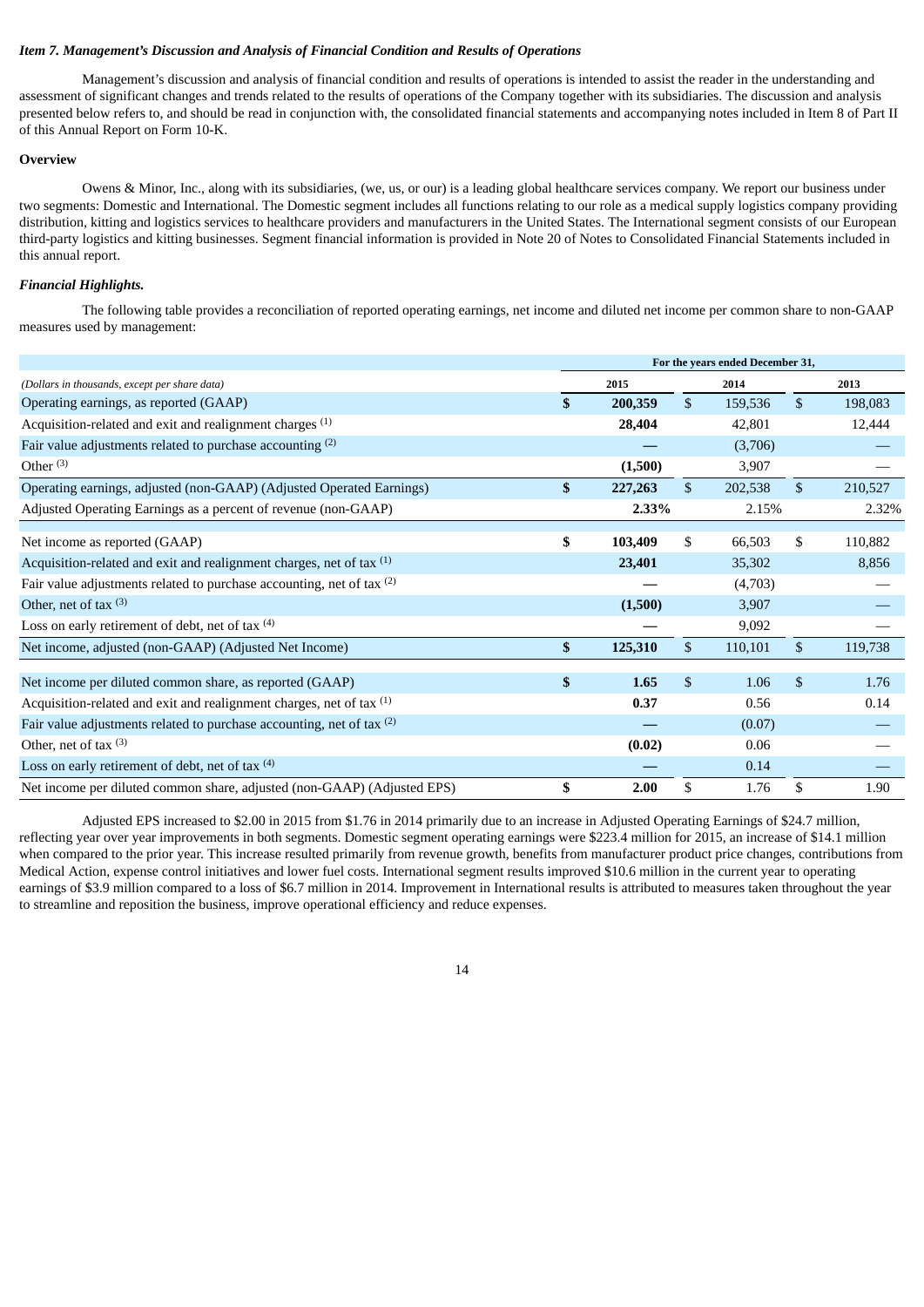## **Use of Non-GAAP Measures**

Adjusted operating earnings, adjusted net income and adjusted EPS are an alternative view of performance used by management, and we believe that investors' understanding of our performance is enhanced by disclosing these performance measures. In general, the measures exclude items and charges that (i) management does not believe reflect our core business and relate more to strategic, multi-year corporate activities; or (ii) relate to activities or actions that may have occurred over multiple or in prior periods without predictable trends. Management uses these non-GAAP financial measures internally to evaluate our performance, evaluate the balance sheet, engage in financial and operational planning and determine incentive compensation.

Management provides these non-GAAP financial measures to investors as supplemental metrics to assist readers in assessing the effects of items and events on our financial and operating results and in comparing our performance to that of our competitors. However, the non-GAAP financial measures used by us may be calculated differently from, and therefore may not be comparable to, similarly titled measures used by other companies.

The non-GAAP financial measures disclosed by us should not be considered a substitute for, or superior to, financial measures calculated in accordance with GAAP, and the financial results calculated in accordance with GAAP and reconciliations to those financial statements set forth above should be carefully evaluated.

The following items have been excluded in our non-GAAP financial measures:

(1) Acquisition-related charges, pre-tax, were \$9.8 million in 2015, \$16.1 million in 2014 and \$3.5 million in 2013. Current year charges consist primarily of costs to continue the integration of Medical Action and ArcRoyal, which were acquired in the fourth quarter of 2014, including certain severance and contractual payments to the former owner and costs to transition information technology and other administrative functions. Prior year charges consisted primarily of transaction costs incurred to perform due diligence and analysis related to these acquisitions, as well as costs to resolve certain contingencies with the former owner of Movianto. Charges in 2013 included costs to transition the information technology and other operations and administrative functions of Movianto from the former owner.

Exit and realignment charges (income), pre-tax, were \$18.6 million in 2015, \$26.7 million in 2014 and \$8.9 million in 2013. These charges were associated with optimizing our operations and include the closure and consolidation of certain distribution and logistics centers, administrative offices and warehouses in the United States and Europe. These charges also include other costs associated with our strategic organizational realignment which include management changes, certain professional fees, and costs to streamline administrative functions and processes. Further information regarding these items is included in Note 9 of Notes to Consolidated Financial Statements. We expect charges of approximately \$20.0 million in 2016 for activities to be taken in the Domestic and International segments.

 $<sup>(2)</sup>$  The fourth quarter of 2014 included a gain of \$6.7 million (pretax) recorded in other operating income, net from a fair value adjustment to</sup> contingent consideration related to the 2012 Movianto acquisition purchase price, offset by the incremental charge to cost of goods sold of \$3.0 million (pretax) from purchase accounting impacts related to the sale of acquired inventory that was written up to fair value in connection with the 2014 acquisitions.

(3) The fourth quarter of 2015 included an insurance recovery of \$1.5 million related to a contract settlement in the United Kingdom for which \$3.9 million was expensed in 2014. Both the 2015 recovery and the 2014 settlement expense were recorded in other operating income, net.

(4) In 2014, we repaid our 2016 Notes and recorded a net loss on the early retirement of \$14.9 million (pretax), which includes the redemption premium offset by the recognition of a gain on previously settled interest rate swaps.

These charges have been tax effected in the preceding table by determining the income tax rate depending on the amount of charges incurred in different tax jurisdictions and the deductibility of those charges for income tax purposes. More information about these charges is provided in Notes 3, 9 and 10 of Notes to Consolidated Financial Statements included in this annual report.

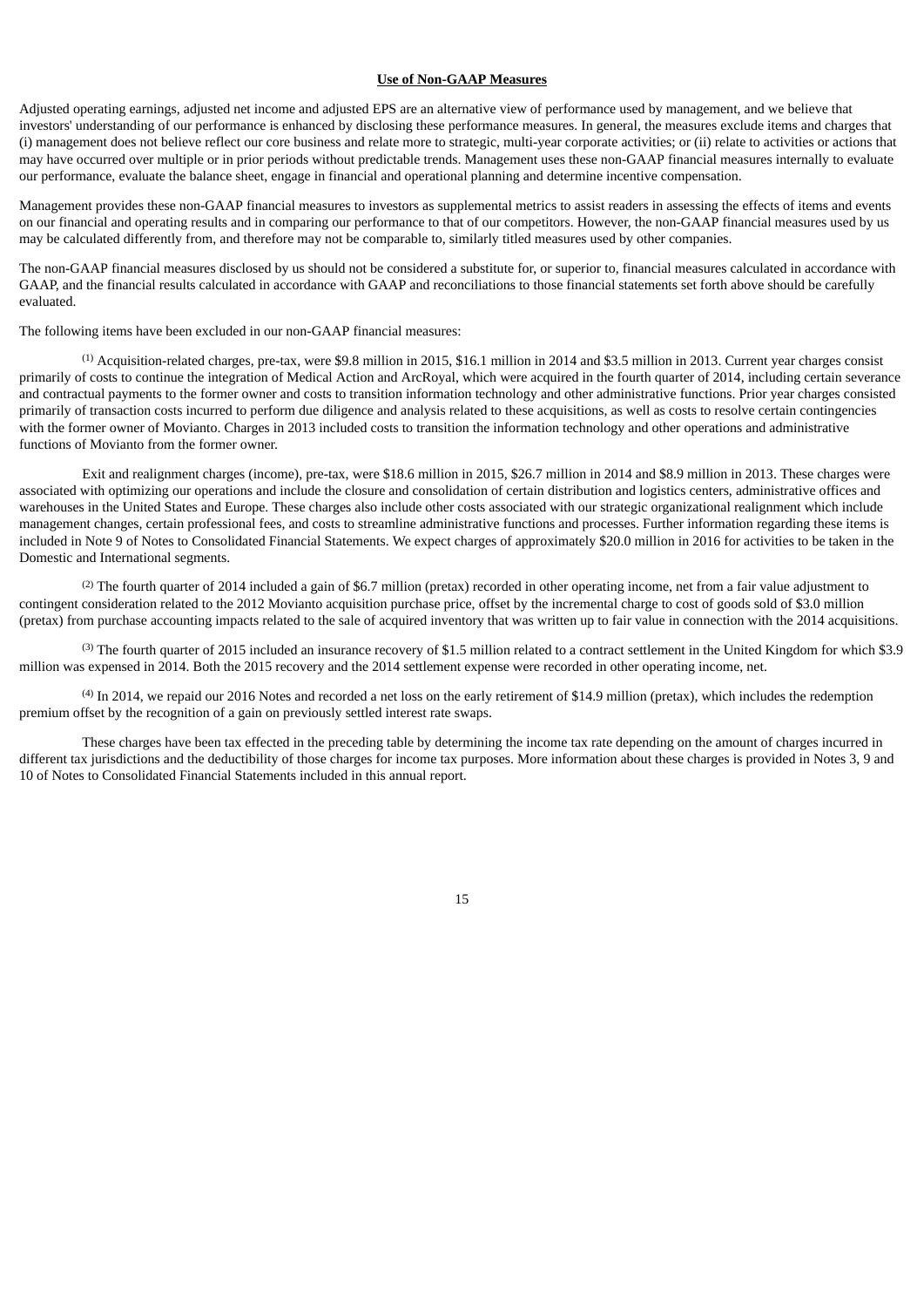## **Results of Operations**

## *2015 compared to 2014*

| Net revenue.           | For the years ended December |           |  |           |  |          |            |  |  |
|------------------------|------------------------------|-----------|--|-----------|--|----------|------------|--|--|
|                        | 31,                          |           |  |           |  |          | Change     |  |  |
| (Dollars in thousands) |                              | 2015      |  | 2014      |  |          | $\%$       |  |  |
| Domestic               |                              | 9,356,140 |  | 8,951,852 |  | 404,288  | $4.5\%$    |  |  |
| International          |                              | 416,806   |  | 488,330   |  | (71,524) | $(14.6)\%$ |  |  |
| Net revenue            |                              | 9,772,946 |  | 9,440,182 |  | 332,764  | $3.5\%$    |  |  |

Consolidated net revenue improved in the year ended December 31, 2015 as a result of growth in our Domestic segment. The continued trend of growth in our existing large healthcare provider customer accounts and new business exceeded declines from smaller customers and lost business when compared to prior year. Domestic segment growth rates are impacted by ongoing market trends including healthcare utilization rates. Domestic revenues in 2015 also benefitted from a full year of activity from the 2014 acquisition of Medical Action which accounted for 1.5% of the year over year growth. The decrease in the International segment was largely driven by unfavorable foreign currency translation impacts of \$52.5 million in 2015. On a constant currency basis, excluding the full year impact of the 2014 acquisition of ArcRoyal, and the late 2014 transition of a customer from a buy/sell to a fee-for-service arrangement, International segment revenues declined approximately 3.5% for the year ended December 31, 2015, compared to prior year. This decline was largely a result of the previously announced exit from a U.K. customer contract, as well as other lost business. Fee-for-service business generally represents approximately two-thirds of net revenue in the International segment.

| Cost of goods sold.    | For the years ended December |  |           |  |         |      |  |  |  |
|------------------------|------------------------------|--|-----------|--|---------|------|--|--|--|
|                        | 31,                          |  | Change    |  |         |      |  |  |  |
| (Dollars in thousands) | 2015                         |  | 2014      |  |         | $\%$ |  |  |  |
| Cost of goods sold     | 8,558,373                    |  | 8,270,216 |  | 288,157 | 3.5% |  |  |  |

Cost of goods sold includes the cost of the product (net of supplier incentives and cash discounts) and all costs incurred for shipments of products from manufacturers to our distribution centers for all customer arrangements where we are the primary obligor, bear risk of general and physical inventory loss and carry all credit risk associated with sales. These are sometimes referred to as distribution or buy/sell contracts. Beginning in the fourth quarter of 2014, cost of goods sold also includes direct and certain indirect labor, material and overhead costs associated with our kitting operations. There is no cost of goods sold associated with our fee-for-service business. As a result of the increase in sales activity through our distribution and kitting businesses, cost of goods sold increased from the prior year by \$288.2 million.

| Gross margin.          |           | For the years ended December 31, |        | Change |  |
|------------------------|-----------|----------------------------------|--------|--------|--|
| (Dollars in thousands) | 2015      | 2014                             |        | $\%$   |  |
| Gross margin           | 1,214,573 | 1.169.966                        | 44,607 | 3.8%   |  |
| As a % of net revenue  | 12.43%    | 12.39%                           |        |        |  |

The improvement in gross margin for the year ended December 31, 2015 compared to the prior year was largely attributable to revenue growth in the Domestic segment as described above, as well as higher benefits from certain manufacturer product price changes compared to prior year. International gross margin was unfavorably impacted by \$40.6 million from foreign currency translation. Excluding this impact, the International segment gross margin improved 3.1% compared to prior year, largely from the 2014 acquisition of ArcRoyal.

We value Domestic segment inventory under the LIFO method. Had inventory been valued under the first-in, first-out (FIFO) method, gross margin as a percentage of net revenue would have been the same in 2015 and higher by 8 basis points in 2014.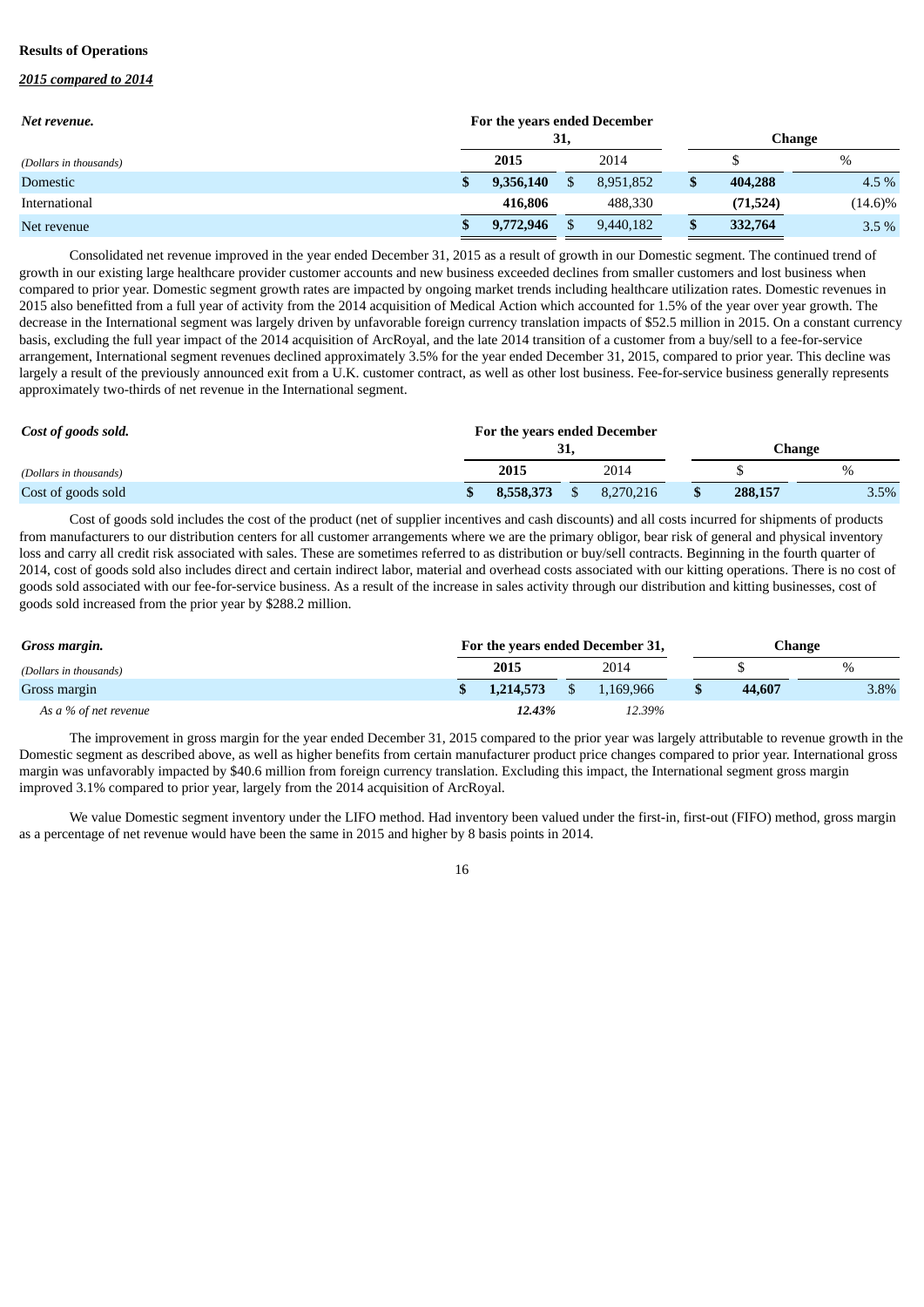| Operating expenses.           | For the years ended December 31, |  |           | Change |       |            |  |
|-------------------------------|----------------------------------|--|-----------|--------|-------|------------|--|
| (Dollars in thousands)        | 2015                             |  | 2014      |        |       | $\%$       |  |
| SG&A expenses                 | 933,596                          |  | 926.977   |        | 6,619 | $0.7\%$    |  |
| As a % of net revenue         | 9.55%                            |  | 9.82%     |        |       |            |  |
| Depreciation and amortization | 60,187                           |  | 57.125    |        | 3,062 | $5.4\%$    |  |
| Other operating income, net   | (7, 973)                         |  | (16, 473) |        | 8,500 | $(51.6)\%$ |  |

Selling, general and administrative (SG&A) expenses include labor and warehousing costs associated with our distribution and logistics services and all costs associated with our fee-for-service arrangements. Shipping and handling costs are included in SG&A expenses and include costs to store, to move, and to prepare products for shipment, as well as costs to deliver products to customers. The costs to convert new customers to our information systems are generally incurred prior to the recognition of revenues from the new customers.

The change in SG&A expenses compared to the prior year was largely attributable to increased expenses associated with incremental sales activity in the Domestic segment, higher accrued incentive compensation and full year impacts from the late 2014 acquisitions in both segments. These impacts were largely offset by benefits from cost control initiatives, lower fuel costs compared to prior year and favorable foreign currency translation impacts of \$37.6 million, all of which contributed to a 27 basis point reduction in SG&A expenses as a percentage of net revenue compared to 2014. The Domestic segment also incurred \$3.7 million for the year ended December 31, 2015 in costs associated with the recruitment and transition of our new chief executive officer.

Depreciation and amortization expense increased in 2015 as a result of incurring a full year of amortization on intangible assets associated with the 2014 acquisitions. In connection with our kitting operations, approximately \$1.3 million in depreciation for 2015 and \$0.3 million for 2014 was also included in cost of goods sold. Additional amortization of \$4.5 million for 2015 and \$6.0 million for 2014 related to the accelerated amortization of an information system which has been replaced in the International segment is included in acquisition-related and exit and realignment charges.

The decrease in other operating income, net for the year ended December 31, 2015 compared to 2014 was primarily related to 1) the prior year benefit of \$5.3 million from the settlement of a direct purchaser anti-trust class action lawsuit, as well as a gain on the sale of an investment, 2) the prior year gain of \$6.7 million from a fair value adjustment to contingent consideration related to the Movianto acquisition purchase price, offset by 3) a prior year loss of \$3.9 million related to the settlement of a contract claim in the United Kingdom, of which \$1.5 million was recovered through insurance in 2015 and 4) an increase in 2015 of expenses associated with on-going legal matters.

A discussion of the acquisition-related and exit and realignment charges is included above in the Overview section.

| Interest expense, net.  |        | For the years ended December 31, | Change |       |       |  |
|-------------------------|--------|----------------------------------|--------|-------|-------|--|
| (Dollars in thousands)  | 2015   | 2014                             |        |       | $\%$  |  |
| Interest expense, net   | 27,149 | 18.163                           |        | 8.986 | 49.5% |  |
| Effective interest rate | 4.78%  | 5.38%                            |        |       |       |  |

The changes in interest expense and effective interest rate in the year ended December 31, 2015 compared to 2014 was the result of the new Senior Notes issued on September 16, 2014.

| Income taxes.          | For the years ended December 31, |        |  |        |  | Change |       |  |  |
|------------------------|----------------------------------|--------|--|--------|--|--------|-------|--|--|
| (Dollars in thousands) |                                  | 2015   |  | 2014   |  |        | $\%$  |  |  |
| Income tax provision   |                                  | 69,801 |  | 59,980 |  | 9.821  | 16.4% |  |  |
| Effective tax rate     |                                  | 40.3%  |  | 47.4%  |  |        |       |  |  |

The change in the effective tax rate compared to 2014, including income taxes on acquisition-related and exit and realignment charges, resulted from a higher percentage of the company's pretax income earned in lower tax rate jurisdictions compared to prior year and the deductibility of certain acquisitionrelated charges for income tax purposes.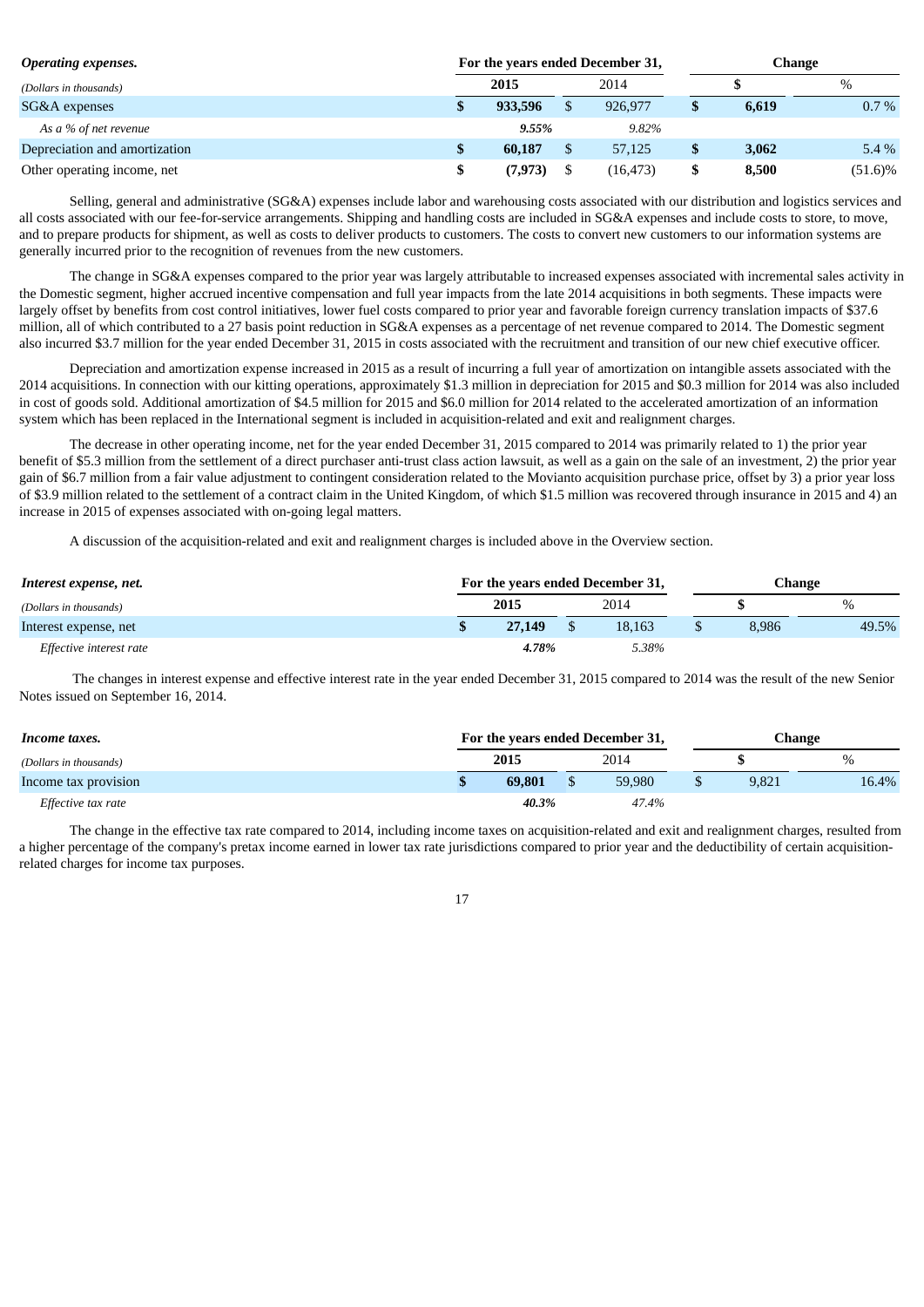## *2014 compared to 2013*

| Net revenue.           | For the years ended December |           |  |           |  |        |         |         |
|------------------------|------------------------------|-----------|--|-----------|--|--------|---------|---------|
|                        | 31,                          |           |  |           |  | Change |         |         |
| (Dollars in thousands) |                              | 2014      |  | 2013      |  |        |         | $\%$    |
| Domestic               |                              | 8,951,852 |  | 8,688,018 |  |        | 263,834 | $3.0\%$ |
| International          |                              | 488,330   |  | 383,514   |  |        | 104,816 | 27.3%   |
| Net revenue            |                              | 9,440,182 |  | 9,071,532 |  |        | 368,650 | $4.1\%$ |

Consolidated net revenue improved in our two segments for the year ended December 31, 2014 compared to 2013. Excluding the impact of the fourth quarter 2014 acquisitions, net revenue increased by 2.6% and 25.5% in our Domestic and International segments, respectively. In the Domestic segment, the continued trend of growth in our existing large healthcare provider customer accounts and new business exceeded declines from smaller customers when compared to 2013. Domestic segment growth rates are impacted by ongoing market trends including healthcare utilization rates. The increases in the International segment were a result of new buy/sell contracts and growth in fee-for-service business as well as positive impacts from foreign exchange. Fee-for-service business generally represents approximately two-thirds of net revenue in the International segment.

| Cost of goods sold.    | For the years ended December |           |  |           |  |         |        |  |  |  |  |
|------------------------|------------------------------|-----------|--|-----------|--|---------|--------|--|--|--|--|
|                        | 31,                          |           |  |           |  |         | Change |  |  |  |  |
| (Dollars in thousands) |                              | 2014      |  | 2013      |  |         |        |  |  |  |  |
| Cost of goods sold     |                              | 8,270,216 |  | 7,954,457 |  | 315,759 | 4.0%   |  |  |  |  |

Cost of goods sold includes the cost of the product (net of supplier incentives and cash discounts) and all costs incurred for shipments of products from manufacturers to our distribution centers for all customer arrangements where we are the primary obligor, bear the risk of general and physical inventory loss and carry all credit risk associated with sales. These are sometimes referred to as distribution or buy/sell contracts. Beginning in the fourth quarter of 2014, cost of goods sold also includes direct and certain indirect labor, material and overhead costs associated with our acquired kitting operations. There is no cost of goods sold associated with our fee-for-service business. As a result of the increase in distribution sales activity and fourth quarter 2014 sales activity associated with the acquisitions (which includes the incremental charge to cost of goods sold of \$3.0 million from purchase accounting impacts related to the sale of acquired inventory that was written up to fair value), cost of goods sold increased \$315.8 million from 2013. See the gross margin discussion below for additional factors impacting cost of goods sold.

| Gross margin.          |           | For the years ended December 31, | Change |        |         |  |
|------------------------|-----------|----------------------------------|--------|--------|---------|--|
| (Dollars in thousands) | 2014      | 2013                             |        |        | %       |  |
| Gross margin           | 1.169.966 | 1.117.075                        |        | 52,891 | $4.7\%$ |  |
| As a % of net revenue  | 12.39%    | 12.31%                           |        |        |         |  |

The growth in fee-for-service activity drove the overall improvement in gross margin as the International segment showed a \$44.2 million increase over 2013. Domestic segment gross margin for the year benefitted from increased sales volume and the fourth quarter contribution of Medical Action which offset the decline in margins on new and renewed customer contracts in 2014 when compared to 2013.

We value Domestic segment inventory under the LIFO method. Had inventory been valued under the first-in, first-out (FIFO) method, gross margin as a percentage of net revenue would have been higher by 8 basis points in 2014 and lower by 3 basis points in 2013.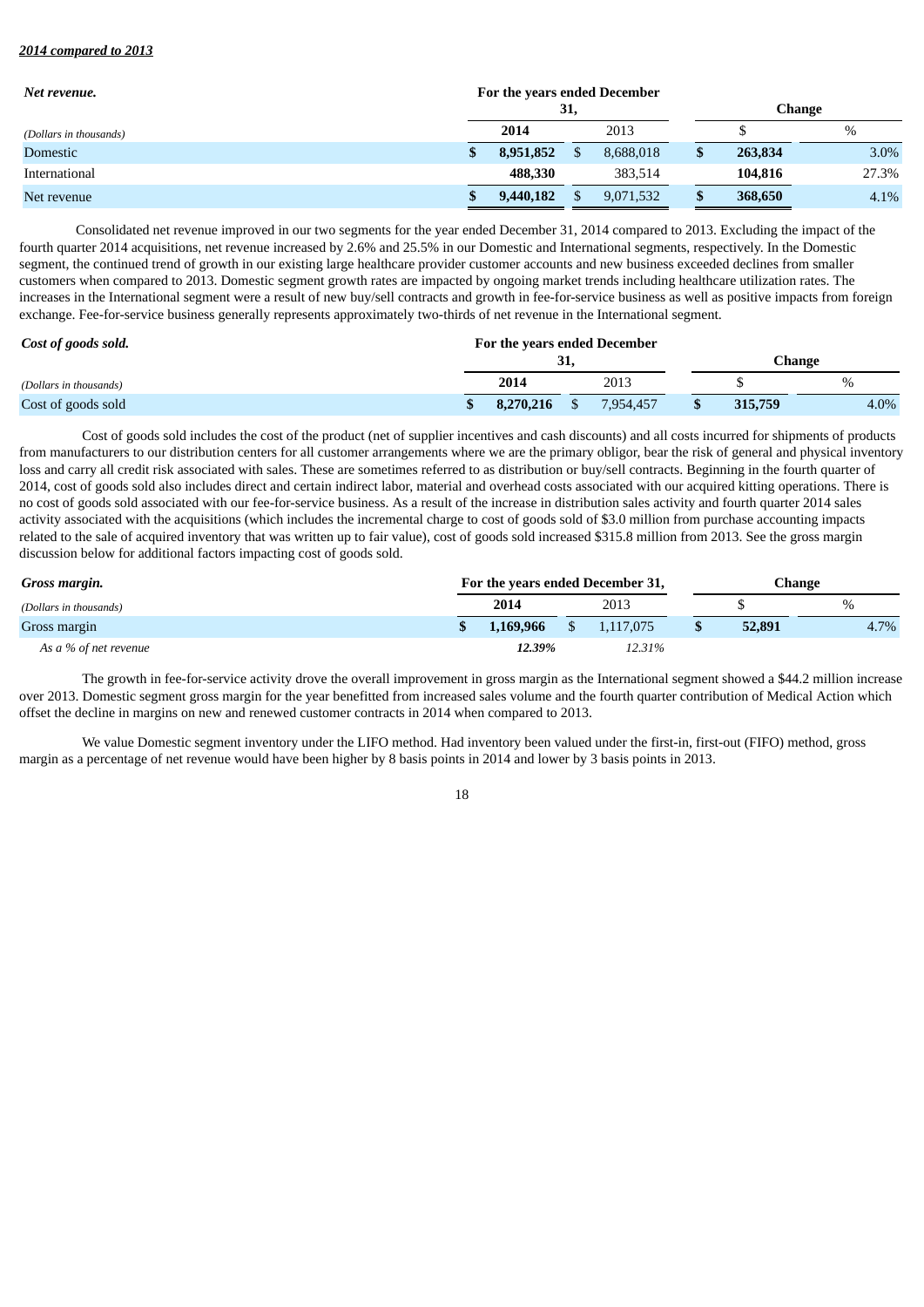| Operating expenses.           |           |  | For the years ended December 31, | Change |         |        |  |
|-------------------------------|-----------|--|----------------------------------|--------|---------|--------|--|
| (Dollars in thousands)        | 2014      |  | 2013                             |        |         | $\%$   |  |
| SG&A expenses                 | 926,977   |  | 863.656                          |        | 63,321  | 7.3%   |  |
| As a % of net revenue         | 9.82%     |  | 9.52%                            |        |         |        |  |
| Depreciation and amortization | 57,125    |  | 50,586                           |        | 6,539   | 12.9%  |  |
| Other operating income, net   | (16, 473) |  | (7,694)                          |        | (8,779) | 114.1% |  |

Selling, general and administrative (SG&A) expenses include labor and warehousing costs associated with our distribution and logistics services and all costs associated with our fee-for-service arrangements. Shipping and handling costs are included in SG&A expenses and include costs to store, move, and prepare products for shipment, as well as costs to deliver products to customers. The costs to convert new customers to our service platform are generally incurred prior to the recognition of revenues from the new customers.

International segment SG&A expenses increased over 2013 by \$44.4 million due mainly to increased salaries and delivery costs associated with higher fee-for-service activity as well as increased costs associated with integrating a significant new customer in the United Kingdom earlier in the year. The Domestic segment also experienced an increase during 2014 as a result of higher accrued incentive compensation, warehouse expense from greater sales activity and higher legal fees compared to 2013. Acquisitions accounted for \$11.3 million of the increase in SG&A from 2013.

Depreciation and amortization expense increased primarily in the International segment due to increases in computer software amortization for assets placed in service and amortization from intangibles associated with purchase price accounting. An additional \$1.6 million in expense is associated with the 2014 acquisitions. In connection with Medical Action and ArcRoyal, approximately \$0.3 million in depreciation expense is also included in cost of goods sold.

The increase in other operating income, net for the year ended December 31, 2014 is attributed primarily to (1) the recovery of \$5.3 million from the settlement of a direct purchaser anti-trust class action lawsuit relating to the recovery of costs from purchases of medical devices over a multi-year period, as well as a gain on the sale of an investment, (2) a gain of \$6.7 million from a fair value adjustment to contingent consideration related to the Movianto acquisition purchase price, offset by (3) a loss of \$3.9 million related to an accrual for the estimated settlement amount of a breach of contract claim in the United Kingdom.

A discussion of the acquisition-related and exit and realignment charges is included above in the Overview section.

| Interest expense, net.  | For the years ended December 31, |        |  |        |  | Change |       |  |  |
|-------------------------|----------------------------------|--------|--|--------|--|--------|-------|--|--|
| (Dollars in thousands)  |                                  | 2014   |  | 2013   |  |        | %     |  |  |
| Interest expense, net   |                                  | 18,163 |  | 13.098 |  | 5,065  | 38.7% |  |  |
| Effective interest rate |                                  | 5.38%  |  | 6.05%  |  |        |       |  |  |

The increase in interest expense from the prior year is attributed to the new Senior Notes issued on September 16, 2014 which are more fully described in the *Capital resources* section and in Note 10 of Notes to Consolidated Financial Statements.

| Income taxes.          |              |  | For the years ended December 31, | Change |          |            |  |
|------------------------|--------------|--|----------------------------------|--------|----------|------------|--|
| (Dollars in thousands) | 2014<br>2013 |  |                                  |        |          | $\%$       |  |
| Income tax provision   | 59,980       |  | 74.103                           |        | (14.123) | $(19.1)\%$ |  |
| Effective tax rate     | 47.4%        |  | 40.1%                            |        |          |            |  |

The increase in the effective tax rate, including income taxes on acquisition-related and exit and realignment charges as well as the loss on early retirement of debt, increased from the prior year periods largely due to the impact of foreign taxes and the effect of certain acquisition-related costs which are not deductible for tax purposes.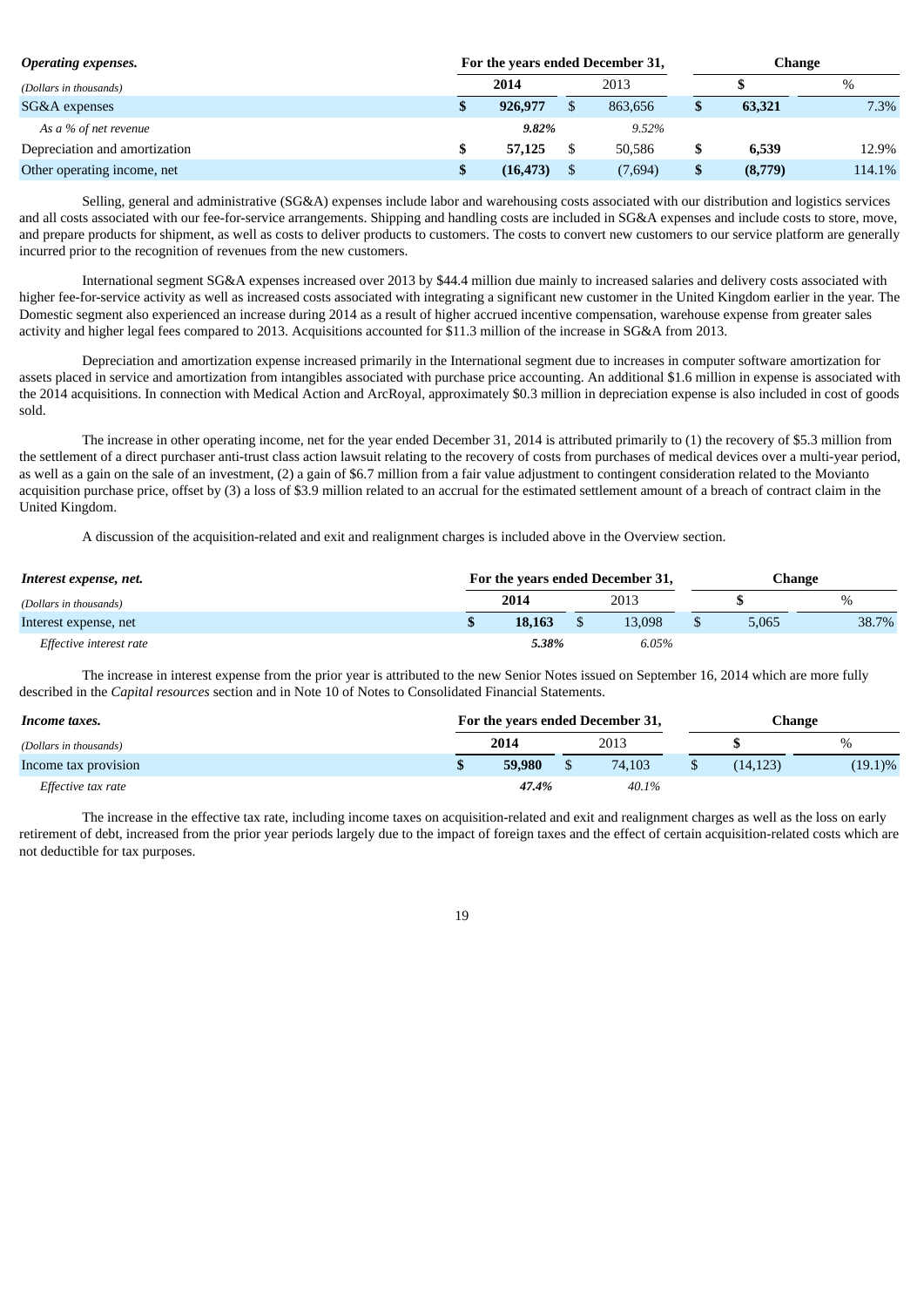## **Financial Condition, Liquidity and Capital Resources**

*Financial condition.* We monitor operating working capital through days sales outstanding (DSO) and merchandise inventory turnover. We estimate a hypothetical increase (decrease) in DSO of one day would result in a decrease (increase) in our cash balances, an increase (decrease) in borrowings against our revolving credit facility, or a combination thereof of approximately \$27 million.

The majority of our cash and cash equivalents are held in cash depository accounts with major banks in the United States and Europe or invested in high-quality, short-term liquid investments. Changes in our working capital can vary in the normal course of business based upon the timing of inventory purchases, collection of accounts receivable, and payment to suppliers.

|                                                  | December 31, |          |         | Change |           |         |  |  |
|--------------------------------------------------|--------------|----------|---------|--------|-----------|---------|--|--|
| (Dollars in thousands)                           | 2015         |          | 2014    |        |           | $\%$    |  |  |
| Cash and cash equivalents                        | 161,020      | <b>S</b> | 56,772  | S.     | 104.248   | 183.6 % |  |  |
| Accounts and notes receivable, net of allowances | 587,935      | \$       | 626,192 | \$     | (38, 257) | (6.1)%  |  |  |
| Days sales outstanding $(1)$                     | <b>21.0</b>  |          | 22.1    |        |           |         |  |  |
| Merchandise inventories                          | 940,775      | \$.      | 872.457 | \$     | 68.318    | 7.8%    |  |  |
| Inventory turnover $(2)$                         | 9.4          |          | 10.1    |        |           |         |  |  |
| Accounts payable                                 | 710.609      |          | 608.846 |        | 101.763   | 16.7 %  |  |  |

*(1) Based on year end accounts receivable and net revenue for the fourth quarter*

(2) Based on average annual inventory and costs of goods sold for the years ended December 31, 2015 and 2014

*Liquidity and capital expenditures.* The following table summarizes our consolidated statements of cash flows:

|                                                  | For the years ended December 31, |            |  |            |      |          |  |  |
|--------------------------------------------------|----------------------------------|------------|--|------------|------|----------|--|--|
| (Dollars in thousands)                           |                                  | 2015       |  | 2014       |      | 2013     |  |  |
| Net cash provided by (used for):                 |                                  |            |  |            |      |          |  |  |
| <b>Operating activities</b>                      |                                  | 269,597    |  | (3,761)    | - \$ | 140,554  |  |  |
| Investing activities                             |                                  | (36, 473)  |  | (317, 251) |      | (57,078) |  |  |
| <b>Financing activities</b>                      |                                  | (124, 233) |  | 278,560    |      | (81,980) |  |  |
| Effect of exchange rate changes on cash          |                                  | (4, 643)   |  | (2,681)    |      | 2,521    |  |  |
| Increase (decrease) in cash and cash equivalents |                                  | 104,248    |  | (45, 133)  |      | 4,017    |  |  |

Cash provided by operating activities in 2015 reflected higher net income and favorable changes in working capital driven primarily by the timing of vendor payments. Depreciation and amortization in the statements of cash flow includes \$4.5 million in 2015 and \$6.0 million in 2014 in accelerated amortization which is included in acquisition-related and exit and realignment charges in the statements of income related to the change in useful life (from 10 years to 1 year) for an information system which has been replaced in the International segment. Cash used for operating activities in 2014 compared to 2013 reflected unfavorable changes in working capital driven primarily by the timing of vendor payments and increased net working capital needs resulting from strong sales growth.

Cash used for investing activities in 2015 reflected capital expenditures of \$36.6 million for our strategic and operational efficiency initiatives, particularly initiatives relating to information technology enhancements and optimizing our distribution network. Cash used for investing activities in 2014 included cash paid for the acquisitions of Medical Action and ArcRoyal of approximately \$261.6 million plus assumed third-party debt (capital lease obligations) of \$13.4 million and capital expenditures of \$70.8 million (compared to \$60.1 million in 2013) primarily related to distribution center and logistics facility moves and modifications and information technology initiatives.

Cash used in financing activities in 2015 includes the repayment of \$33.7 million in borrowings on our Amended Credit Agreement. In 2014, cash provided by financing activities reflected proceeds from borrowings of \$581.4 million and the repayment of long-term debt of \$217.4 million. We paid dividends of \$63.7 million, \$63.1 million and \$60.7 million and repurchased common stock under a share repurchase program for \$20.0 million, \$9.9 million and \$18.9 million in the years ended December 31, 2015, 2014 and 2013.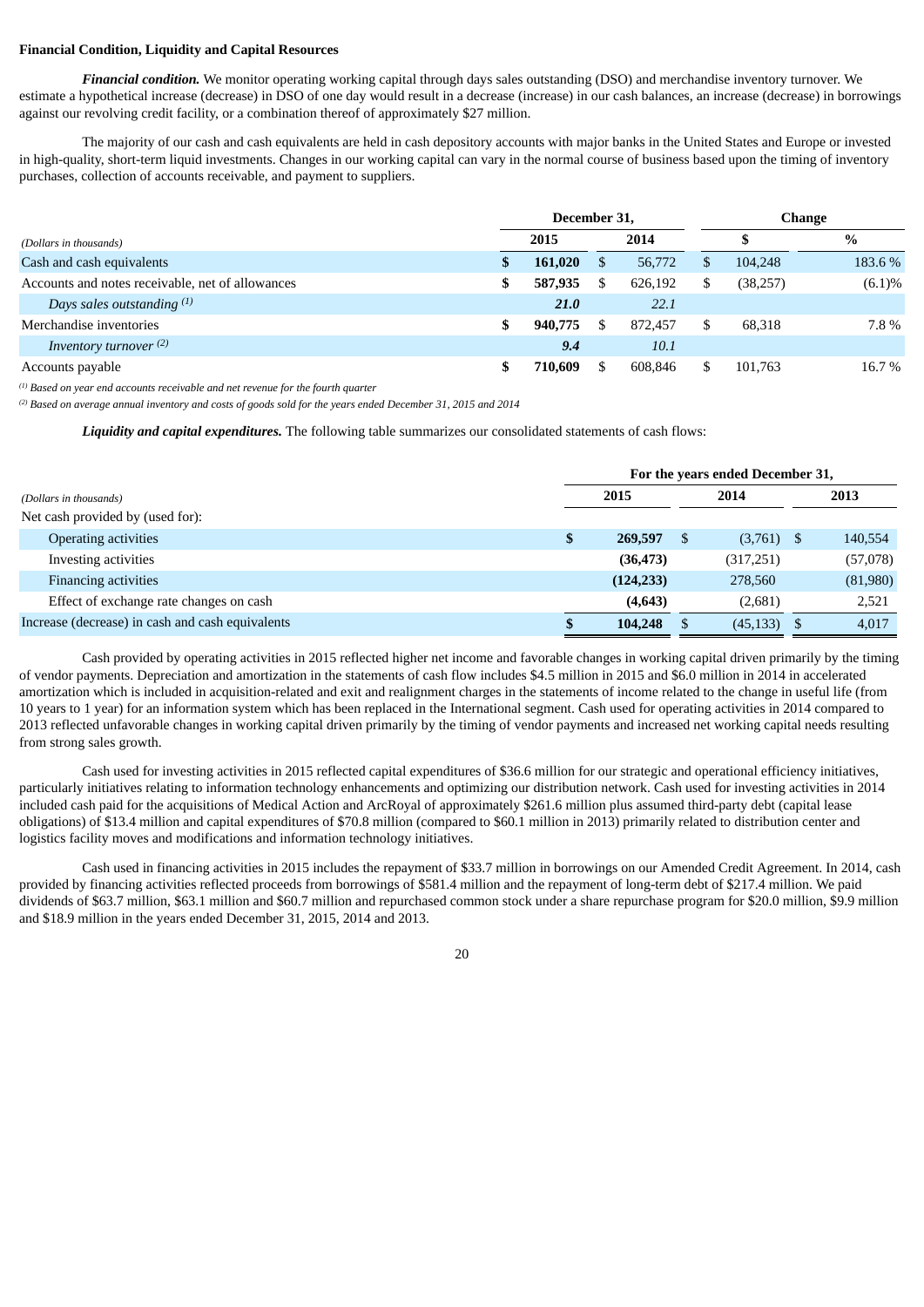*Capital resources.* Our sources of liquidity include cash and cash equivalents and a revolving credit facility. On September 17, 2014, we amended our existing Credit Agreement with Wells Fargo Bank, N.A., JPMorgan Chase Bank, N.A., Bank of America, N.A. and a syndicate of financial institutions (the Amended Credit Agreement) increasing our borrowing capacity from \$350 million to \$450 million and extending the term through 2019. Under the Amended Credit Agreement, we have the ability to request two one -year extensions and to request an increase in aggregate commitments by up to \$200 million. The interest rate on the Amended Credit Agreement, which is subject to adjustment quarterly, is based on the London Interbank Offered Rate (LIBOR), the Federal Funds Rate or the Prime Rate, plus an adjustment based on the better of our debt ratings or leverage ratio (Credit Spread) as defined by the Amended Credit Agreement. We are charged a commitment fee of between 12.5 and 25.0 basis points on the unused portion of the facility. The terms of the Amended Credit Agreement limit the amount of indebtedness that we may incur and require us to maintain ratios for leverage and interest coverage, including on a pro forma basis in the event of an acquisition. We may utilize the revolving credit facility for long-term strategic growth, capital expenditures, working capital and general corporate purposes. If we were unable to access the revolving credit facility, it could impact our ability to fund these needs. Based on our leverage ratio at December 31, 2015, the interest rate under the credit facility is LIBOR plus 1.375%.

At December 31, 2015, we had no borrowings and letters of credit of approximately \$5.0 million outstanding under the Amended Credit Agreement, leaving \$445 million available for borrowing. At December 31, 2014, we had \$33.7 million in borrowings outstanding which was repaid in the first quarter of 2015. We also have a \$1.2 million and a \$1.5 million letter of credit outstanding as of December 31, 2015 and 2014, respectively, which supports our facilities leased in Europe.

On September 16, 2014, we issued \$275 million of 3.875% senior notes due 2021 (the "2021 Notes") and \$275 million of 4.375% senior notes due 2024 (the "2024 Notes"). The 2021 Notes were sold at 99.5% of the principal amount with an effective yield of 3.951%. The 2024 Notes were sold at 99.6% of the principal amount with an effective yield of 4.422%. Interest on the 2021 Notes and 2024 Notes is payable semiannually in arrears, commencing on March 15, 2015 and December 15, 2014, respectively. We have the option to redeem the 2021 Notes and 2024 Notes in part or in whole prior to maturity at a redemption price equal to the greater of 100% of the principal amount or the present value of the remaining scheduled payments discounted at the Treasury Rate plus 30 basis points. We have \$4.1 million of deferred costs associated with the issuance of the 2021 Notes and 2024 Notes which were unamortized as of December 31, 2015.

We used a portion of the proceeds from the 2021 Notes and the 2024 Notes to complete the Medical Action and ArcRoyal acquisitions in the fourth quarter of 2014 for a combined purchase price of \$261.6 million, net of cash acquired, and including debt assumed of \$13.4 million (capitalized lease obligations). We also used a portion of the proceeds in 2014 to fund the early retirement of all of our 2016 Notes, which included the payment of a \$17.4 million redemption premium. We recorded a net loss on the early retirement of our 2016 Notes of \$14.9 million, which includes the redemption premium offset by the recognition of a gain on previously settled interest rate swaps.

We paid quarterly cash dividends on our outstanding common stock at the rate of \$0.2525 per share during 2015, \$0.25 per share during 2014, and \$0.24 per share during 2013. Our annual dividend payout ratio for the three years ended December 31, 2015, based on Adjusted EPS, was in the range of 50% to 57%. In February 2016, the Board of Directors approved the first quarter dividend of \$0.255 per common share, an increase of 1.0% compared to 2015. We anticipate continuing to pay quarterly cash dividends in the future. However, the payment of future dividends remains within the discretion of the Board of Directors and will depend upon our results of operations, financial condition, capital requirements and other factors.

In February 2014, the Board of Directors authorized a share repurchase program of up to \$100 million of our outstanding common stock to be executed at the discretion of management over a three-year period, expiring in February 2017. The program is intended to offset shares issued in conjunction with our stock incentive plan and return capital to shareholders and may be suspended or discontinued at any time. During 2015, we repurchased approximately 0.6 million shares at \$20.0 million under this program. At December 31, 2015, the remaining amount authorized for repurchase under this program was \$70.0 million.

We believe available financing sources, including cash generated by operating activities and borrowings under the Amended Credit Agreement, will be sufficient to fund our working capital needs, capital expenditures, long-term strategic growth, payments under long-term debt and lease arrangements, payments of quarterly cash dividends, share repurchases and other cash requirements. While we believe that we will have the ability to meet our financing needs in the foreseeable future, changes in economic conditions may impact (i) the ability of financial institutions to meet their contractual commitments to us, (ii) the ability of our customers and suppliers to meet their obligations to us or (iii) our cost of borrowing.

We earn a portion of our operating earnings in foreign jurisdictions outside the U.S., which we consider to be indefinitely reinvested. Accordingly, no U.S. federal and state income taxes and withholding taxes have been provided on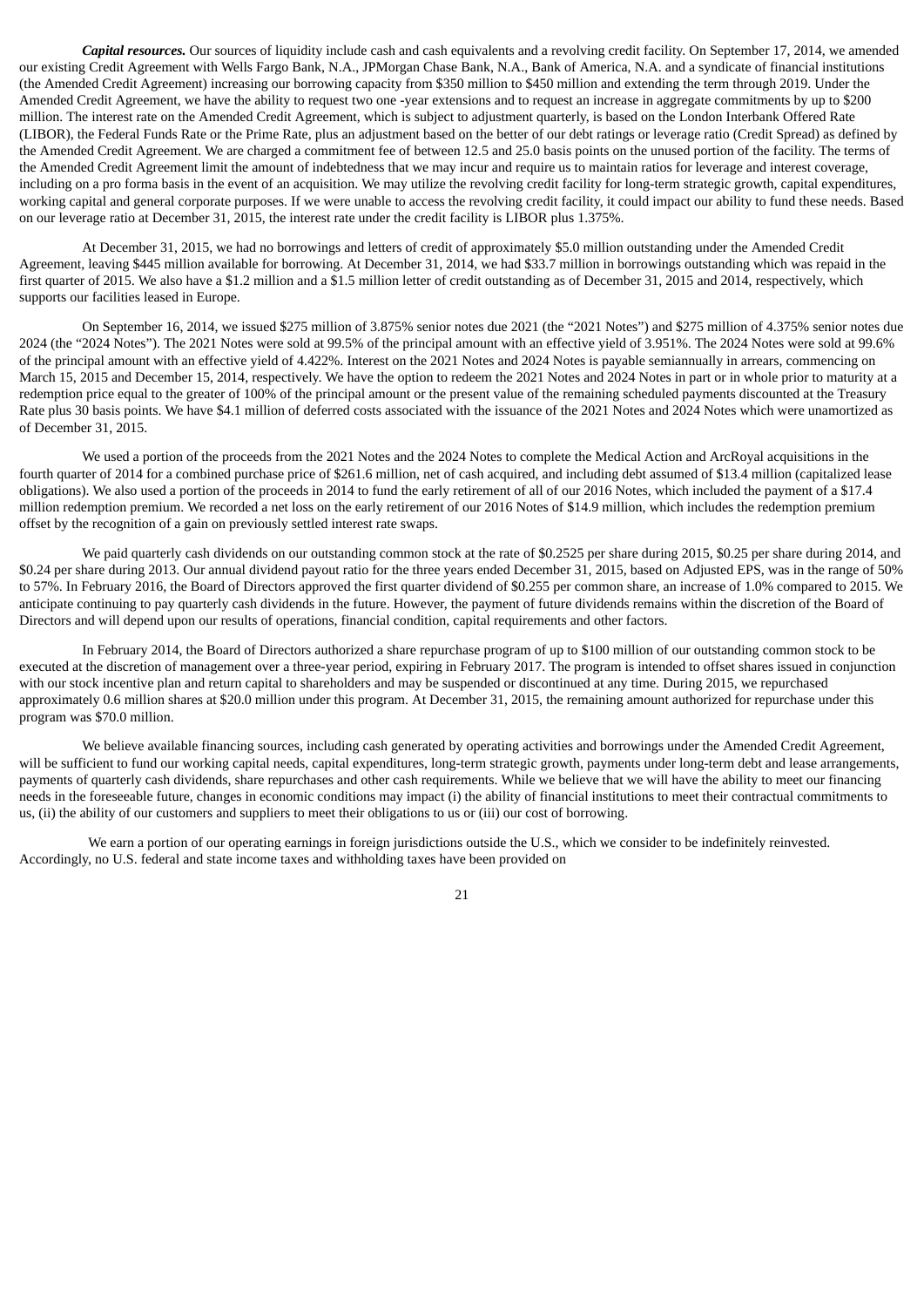these earnings. Our cash, cash-equivalents, short-term investments, and marketable securities held by our foreign subsidiaries totaled \$46.0 million and \$31.5 million as of December 31, 2015 and 2014. We do not intend, nor do we foresee a need, to repatriate these funds or other assets held outside the U.S. In the future, should we require more capital to fund discretionary activities in the U.S. than is generated by our domestic operations and is available through our borrowings, we could elect to repatriate cash or other assets from foreign jurisdictions that have previously been considered to be indefinitely reinvested.

#### **Off-Balance Sheet Arrangements**

We do not have guarantees or other off-balance sheet financing arrangements, including variable interest entities, which we believe could have a material impact on financial condition or liquidity.

## **Contractual Obligations**

The following is a summary of our significant contractual obligations as of December 31, 2015:

| (Dollars in thousands)             | Payments due by period |    |                     |           |         |           |         |              |                  |  |
|------------------------------------|------------------------|----|---------------------|-----------|---------|-----------|---------|--------------|------------------|--|
| <b>Contractual obligations</b>     | Total                  |    | Less than 1<br>year | 1-3 years |         | 4-5 years |         |              | After 5<br>years |  |
| Long-term debt $(1)$               | 718,612                | -S | 22,688              | S         | 45,376  | -S        | 45,376  | $\mathbf{s}$ | 605,172          |  |
| Purchase obligations $(2)$         | 68,586                 |    | 38,500              |           | 30,086  |           |         |              |                  |  |
| Operating leases <sup>(2)</sup>    | 265,634                |    | 57,020              |           | 93,445  |           | 46,493  |              | 68,676           |  |
| Capital lease obligations $(1)$    | 41,981                 |    | 7.264               |           | 11,532  |           | 5,765   |              | 17,420           |  |
| Unrecognized tax benefits, net (3) | 7,657                  |    |                     |           |         |           |         |              |                  |  |
| Other long-term liabilities (4)    | 85,470                 |    | 3,106               |           | 6,265   |           | 6,162   |              | 69,937           |  |
| Total contractual obligations      | 1,187,940              | \$ | 128,578             |           | 186,704 |           | 103,796 |              | 761,205          |  |

 $^{(1)}$  See Note 10 of Notes to Consolidated Financial Statements. Debt is assumed to be held to maturity with interest paid at the stated rate in effect at *December 31, 2015.*

*(2) See Note 18 of Notes to Consolidated Financial Statements.*

 $^{(3)}$  We cannot reasonably estimate the timing of cash settlement for the liability associated with unrecognized tax benefits.

<sup>(4)</sup> Other long-term liabilities include estimated minimum required payments for our unfunded retirement plan for certain officers. See Note 13 of Notes to Consolidated Financial Statements. Certain long-term liabilities, including deferred tax liabilities and post-retirement benefit obligations, are excluded as *we cannot reasonably estimate the timing of payments for these items.*

## **Critical Accounting Policies**

Our consolidated financial statements and accompanying notes have been prepared in accordance with U.S. generally accepted accounting principles. The preparation of the financial statements requires us to make estimates and assumptions that affect the reported amounts and related disclosures. We continually evaluate the accounting policies and estimates used to prepare the financial statements.

Critical accounting policies are defined as those policies that relate to estimates that require us to make assumptions about matters that are highly uncertain at the time the estimate is made and could have a material impact on our results due to changes in the estimate or the use of different assumptions that could reasonably have been used. Our estimates are generally based on historical experience and various other assumptions that are judged to be reasonable in light of the relevant facts and circumstances. Because of the uncertainty inherent in such estimates, actual results may differ. We believe our critical accounting policies and estimates include allowances for losses on accounts and notes receivable, inventory valuation, accounting for goodwill and long-lived assets, self-insurance liabilities, supplier incentives, and business combinations.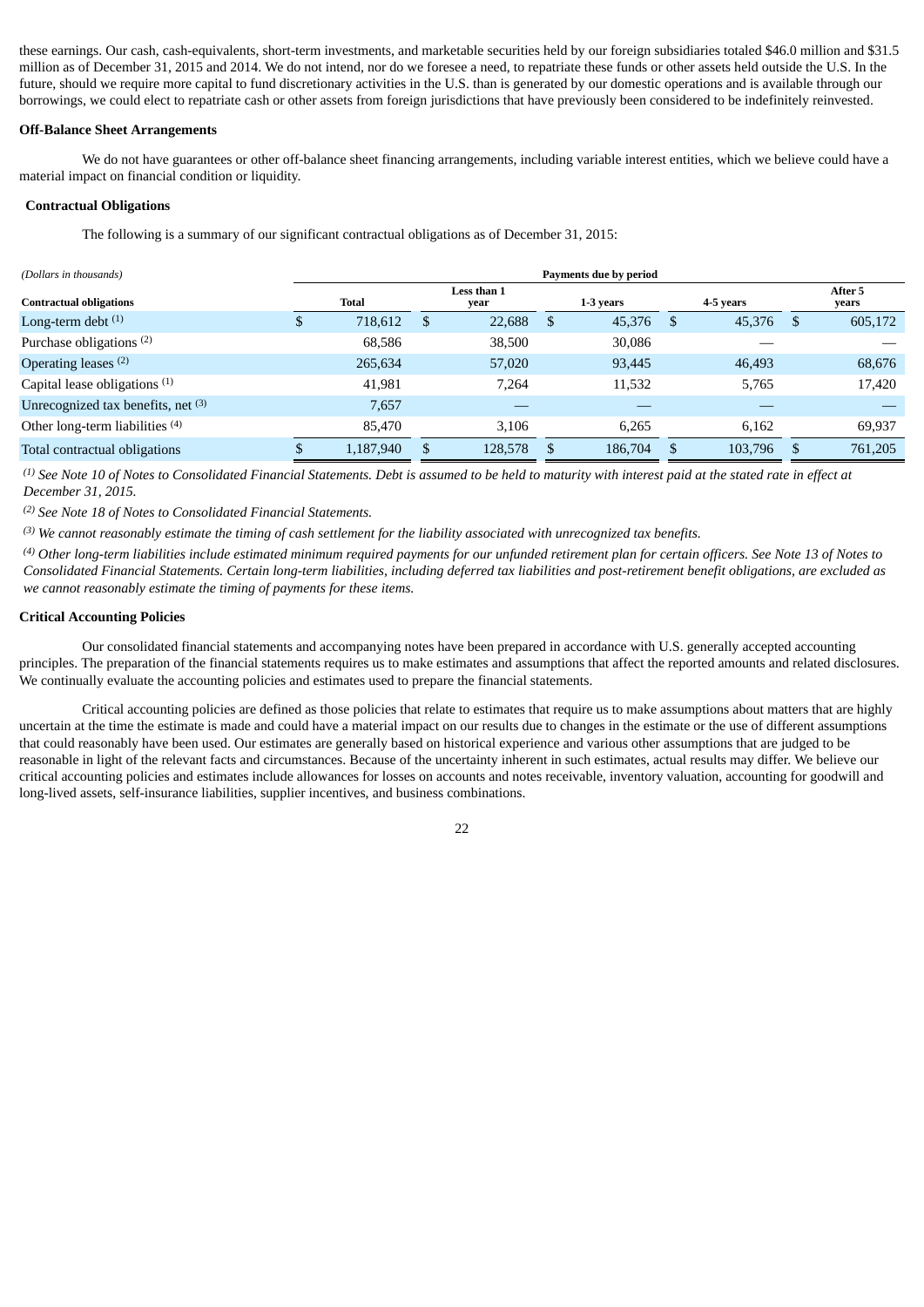*Allowances for losses on accounts and notes receivable.* We maintain valuation allowances based upon the expected collectability of accounts and notes receivable. The allowances include specific amounts for accounts that are likely to be uncollectible, such as customer bankruptcies and disputed amounts, and general allowances for accounts that may become uncollectible. These allowances are estimated based on a number of factors, including industry trends, current economic conditions, creditworthiness of customers, age of the receivables, changes in customer payment patterns, and historical experience. At December 31, 2015, accounts and notes receivable were \$587.9 million, net of allowances of \$13.2 million. An unexpected bankruptcy or other adverse change in the financial condition of a customer could result in increases in these allowances, which could have a material effect on the results of operations.

*Inventory valuation.* Merchandise inventories are valued at the lower of cost or market, with cost determined using the last-in, first-out (LIFO) method for Domestic segment inventories and the first-in, first-out (FIFO) method for International segment inventories. An actual valuation of inventory under the LIFO method is made only at the end of the year based on the inventory levels and costs at that time. LIFO calculations are required for interim reporting purposes and are based on estimates of the expected mix of products in year-end inventory. In addition, inventory valuation includes estimates of allowances for obsolescence and variances between actual inventory on-hand and perpetual inventory records that can arise throughout the year. These estimates are based on factors such as the age of inventory and historical trends. At December 31, 2015, the carrying value of inventory was \$940.8 million, which is \$116.4 million lower than the value of inventory had it all been accounted for on a FIFO basis.

*Goodwill and long-lived assets.* Goodwill represents the excess of consideration paid over the fair value of identifiable net assets acquired. Longlived assets, which are a component of identifiable net assets, include intangible assets with finite useful lives, property and equipment, and computer software costs. Intangible assets with finite useful lives consist primarily of customer relationships and non-compete agreements acquired through business combinations. Certain assumptions and estimates are employed in determining the fair value of identifiable net assets acquired.

We evaluate goodwill for impairment annually and whenever events occur or changes in circumstance indicate that the carrying amount of goodwill may not be recoverable. In performing the impairment test, we perform qualitative assessments based on macroeconomic conditions, structural changes in the industry, estimated financial performance, and other relevant information. If necessary, we perform a quantitative analysis to estimate the fair value of the reporting unit using valuation techniques, including comparable multiples of the reporting unit's earnings before interest, taxes, depreciation and amortization (EBITDA) and discounted cash flows. The EBITDA multiples are based on an analysis of current enterprise valuations and recent acquisition prices of similar companies, if available. Goodwill totaled \$419.6 million at December 31, 2015.

Long-lived assets, which exclude goodwill, are evaluated for impairment whenever events or changes in circumstances indicate that the carrying amount of long-lived assets may not be recoverable. We assess long-lived assets for potential impairment by comparing the carrying value of an asset, or group of related assets, to its estimated undiscounted future cash flows. At December 31, 2015, long-lived assets included property and equipment of \$208.9 million, net of accumulated depreciation; intangible assets of \$95.3 million, net of accumulated amortization; and computer software costs of \$68.4 million, net of accumulated amortization.

We did not record any material impairment losses related to goodwill or long-lived assets in 2015. However, the impairment review of goodwill and long-lived assets requires the extensive use of accounting judgment, estimates and assumptions. The application of alternative assumptions could produce materially different results.

*Self-insurance liabilities.* We are self-insured for most employee healthcare, workers' compensation and automobile liability costs; however, we maintain insurance for individual losses exceeding certain limits. Liabilities are estimated for healthcare costs using current and historical claims data. Liabilities for workers' compensation and automobile liability claims are estimated using historical claims data and loss development factors. If the underlying facts and circumstances of existing claims change or historical trends are not indicative of future trends, then we may be required to record additional expense that could have a material effect on the results of operations. Self-insurance liabilities recorded in our consolidated balance sheets for employee healthcare, workers' compensation and automobile liability costs totaled \$14.5 million at December 31, 2015 and \$13.0 million at December 31, 2014.

*Supplier incentives.* We have contractual arrangements with certain suppliers that provide incentives, including operational efficiency and performance-based incentives, on a monthly, quarterly or annual basis. These incentives are recognized as a reduction in cost of goods sold as targets become probable of achievement. Supplier incentives receivable are recorded for interim and annual reporting purposes and are based on our estimate of the amounts which are expected to be realized. If we do not achieve required targets under certain programs as estimated, it could have a material adverse effect on our results of operations.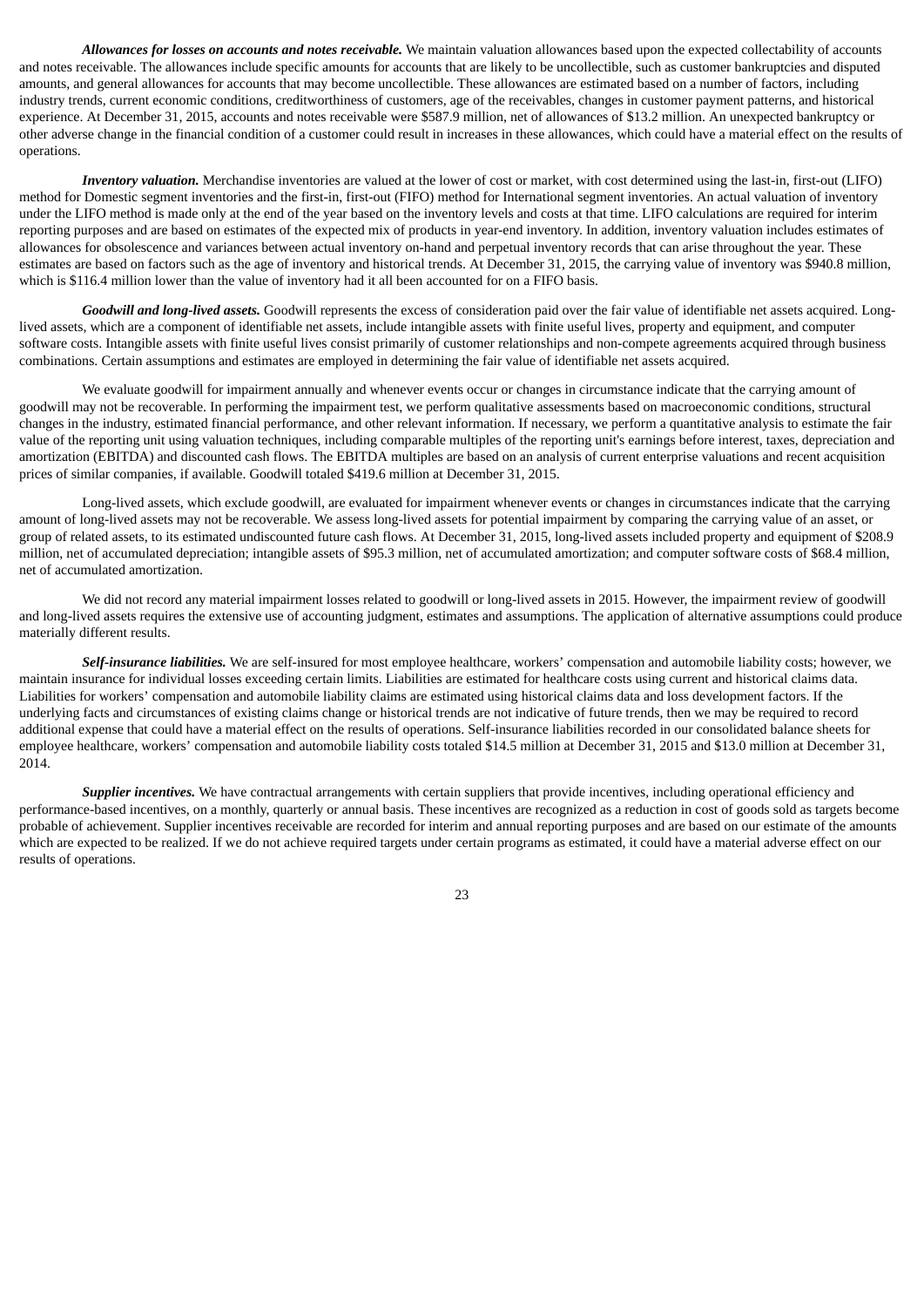*Business Combinations.* We allocate the fair value of purchase consideration to the tangible assets acquired, liabilities assumed and intangible assets acquired based on their estimated fair values. The excess of the fair value of purchase consideration over the fair values of these identifiable assets and liabilities is recorded as goodwill. When determining the fair values of assets acquired and liabilities assumed, management makes significant estimates and assumptions, especially with respect to intangible assets.

Critical estimates in valuing certain intangible assets include but are not limited to future expected cash flows from customer relationships and discount rates. Our estimates of fair value are based upon assumptions believed to be reasonable, but which are inherently uncertain and unpredictable and, as a result, actual results may differ from estimates.

## **Recent Accounting Pronouncements**

For a discussion of recent accounting pronouncements, see Note 1 of Notes to the Consolidated Financial Statements.

## <span id="page-23-0"></span>*Item 7A. Quantitative and Qualitative Disclosures About Market Risk*

We are exposed to market risk from changes in interest rates related to our revolving credit facility. We had no outstanding borrowings and \$5.0 million in letters of credit under the facility at December 31, 2015. A hypothetical increase in interest rates of 100 basis points would result in a potential reduction in future pre-tax earnings of approximately \$0.1 million per year for every \$10 million of outstanding borrowings under the revolving credit facility.

Due to the nature and pricing of our Domestic segment distribution services, we are exposed to potential volatility in fuel prices. Our strategies for helping to mitigate our exposure to changing domestic fuel prices have included entering into leases for trucks with improved fuel efficiency. We benchmark our domestic diesel fuel purchase prices against the U.S. Weekly Retail On-Highway Diesel Prices (benchmark) as quoted by the U.S. Energy Information Administration. The benchmark averaged \$2.71 per gallon in 2015, decreased 29% from \$3.82 per gallon in 2014. Based on our fuel consumption in 2015, we estimate that every 10 cents per gallon increase in the benchmark would reduce our Domestic segment operating earnings by approximately \$0.3 million.

In the normal course of business, we are exposed to foreign currency translation and transaction risks. Our business transactions outside of the United States are primarily denominated in the Euro and British Pound. We may use foreign currency forwards, swaps and options, where possible, to manage our risk related to certain foreign currency fluctuations. However, we believe that our foreign currency transaction risks are low since our revenues and expenses are typically denominated in the same currency.

#### <span id="page-23-1"></span>*Item 8. Financial Statements and Supplementary Data*

See Item 15. Exhibits and Financial Statement Schedules.

#### <span id="page-23-2"></span>*Item 9. Changes in and Disagreements with Accountants on Accounting and Financial Disclosure*

None.

#### <span id="page-23-3"></span>*Item 9A. Controls and Procedures*

We carried out an evaluation, with the participation of management, including our principal executive officer and principal financial officer, of the effectiveness of our disclosure controls and procedures (pursuant to Rule 13a-15(e) under the Securities Exchange Act of 1934, as amended) as of the end of the period covered by this report. Based upon that evaluation, the principal executive officer and principal financial officer concluded that our disclosure controls and procedures were effective as of December 31, 2015.

There have been no change in our internal control over financial reporting during our last fiscal quarter (our fourth quarter in the case of an annual report) ended December 31, 2015, that has materially affected, or is reasonably likely to materially affect, our internal control over financial reporting.

## <span id="page-23-5"></span><span id="page-23-4"></span>*Item 9B. Other Information*

None.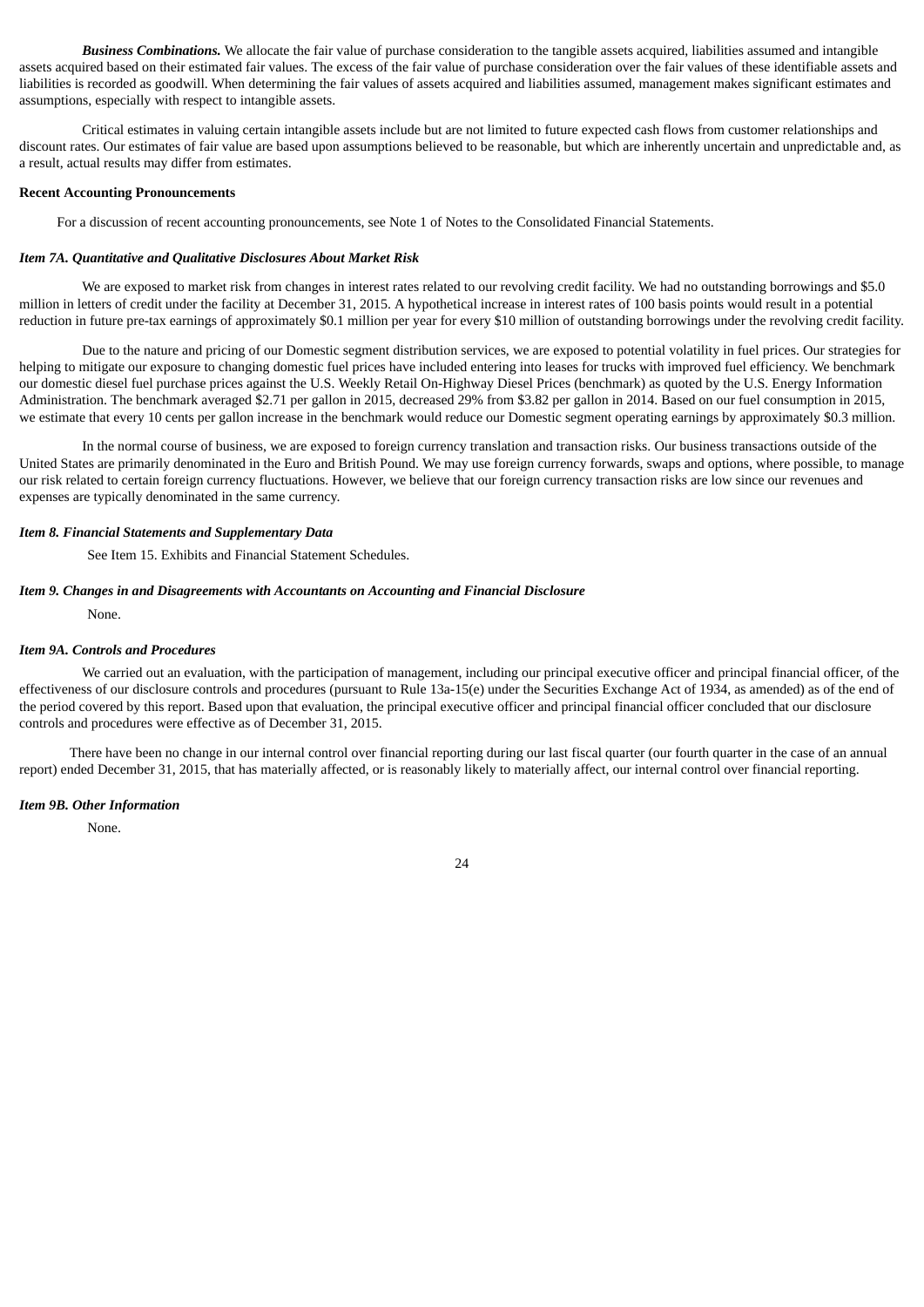## **Management's Report on Internal Control over Financial Reporting**

Management is responsible for establishing and maintaining adequate internal control over financial reporting, as such term is defined in Exchange Act Rules 13a-15(f), for Owens & Minor, Inc. (the company). Under the supervision and with the participation of management, including the company's principal executive officer and principal financial officer, we conducted an evaluation of the effectiveness of our internal control over financial reporting as of December 31, 2015, based on the framework in *Internal Control—Integrated Framework (2013)* issued by the Committee of Sponsoring Organizations of the Treadway Commission (COSO).

Based on our evaluation under the COSO framework, management concluded that the company's internal control over financial reporting was effective as of December 31, 2015.

The effectiveness of the company's internal control over financial reporting as of December 31, 2015, has been audited by KPMG LLP, an independent registered public accounting firm, as stated in their report which is included in this annual report.

/s/ P. Cody Phipps **P. Cody Phipps President & Chief Executive Officer**

/s/ Richard A. Meier

<span id="page-24-0"></span>**Richard A. Meier Executive Vice President, Chief Financial Officer & President, International**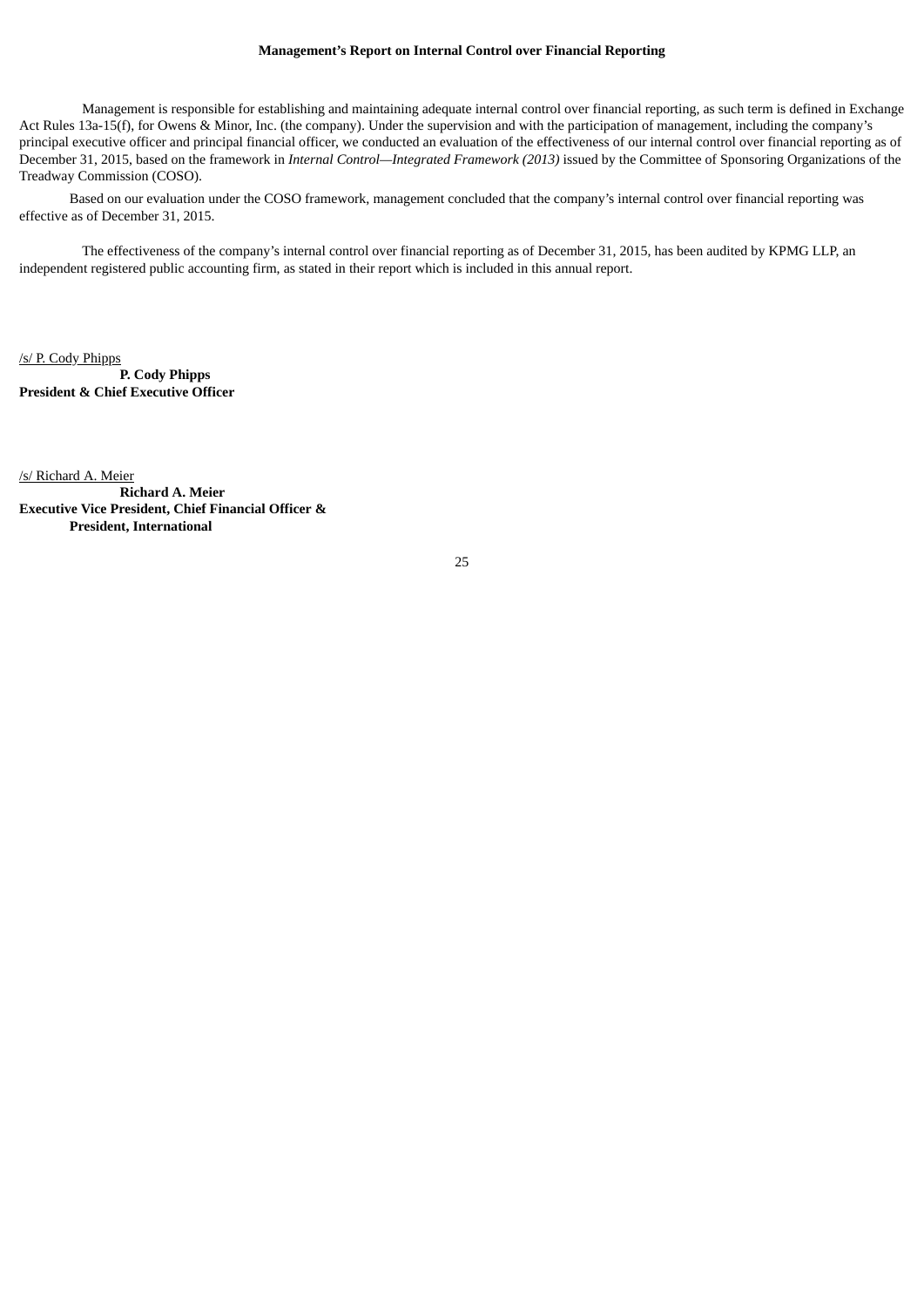The Board of Directors and Shareholders Owens & Minor, Inc.:

We have audited Owens & Minor, Inc.'s internal control over financial reporting as of December 31, 2015, based on criteria established in *Internal Control - Integrated Framework (2013)* issued by the Committee of Sponsoring Organizations of the Treadway Commission (COSO). Owens & Minor, Inc.'s management is responsible for maintaining effective internal control over financial reporting and for its assessment of the effectiveness of internal control over financial reporting, included in the accompanying *Management's Report on Internal Control over Financial Reporting* appearing in Part II of the Company's December 31, 2015 annual report on Form 10-K. Our responsibility is to express an opinion on the Company's internal control over financial reporting based on our audit.

We conducted our audit in accordance with the standards of the Public Company Accounting Oversight Board (United States). Those standards require that we plan and perform the audit to obtain reasonable assurance about whether effective internal control over financial reporting was maintained in all material respects. Our audit included obtaining an understanding of internal control over financial reporting, assessing the risk that a material weakness exists, and testing and evaluating the design and operating effectiveness of internal control based on the assessed risk. Our audit also included performing such other procedures as we considered necessary in the circumstances. We believe that our audit provides a reasonable basis for our opinion.

A company's internal control over financial reporting is a process designed to provide reasonable assurance regarding the reliability of financial reporting and the preparation of financial statements for external purposes in accordance with generally accepted accounting principles. A company's internal control over financial reporting includes those policies and procedures that (1) pertain to the maintenance of records that, in reasonable detail, accurately and fairly reflect the transactions and dispositions of the assets of the company; (2) provide reasonable assurance that transactions are recorded as necessary to permit preparation of financial statements in accordance with generally accepted accounting principles, and that receipts and expenditures of the company are being made only in accordance with authorizations of management and directors of the company; and (3) provide reasonable assurance regarding prevention or timely detection of unauthorized acquisition, use, or disposition of the company's assets that could have a material effect on the financial statements.

Because of its inherent limitations, internal control over financial reporting may not prevent or detect misstatements. Also, projections of any evaluation of effectiveness to future periods are subject to the risk that controls may become inadequate because of changes in conditions, or that the degree of compliance with the policies or procedures may deteriorate.

In our opinion, Owens & Minor, Inc. maintained, in all material respects, effective internal control over financial reporting as of December 31, 2015, based on criteria established in *Internal Control - Integrated Framework (2013)* issued by the Committee of Sponsoring Organizations of the Treadway Commission (COSO).

We also have audited, in accordance with the standards of the Public Company Accounting Oversight Board (United States), the consolidated balance sheets of Owens & Minor, Inc. and subsidiaries as of December 31, 2015 and 2014, and the related consolidated statements of income, comprehensive income, changes in shareholders' equity, and cash flows for each of the years in the three-year period ended December 31, 2015, and our report dated February 25, 2016, expressed an unqualified opinion on those consolidated financial statements.

/s/ KPMG LLP

<span id="page-25-0"></span>Richmond, Virginia February 25, 2016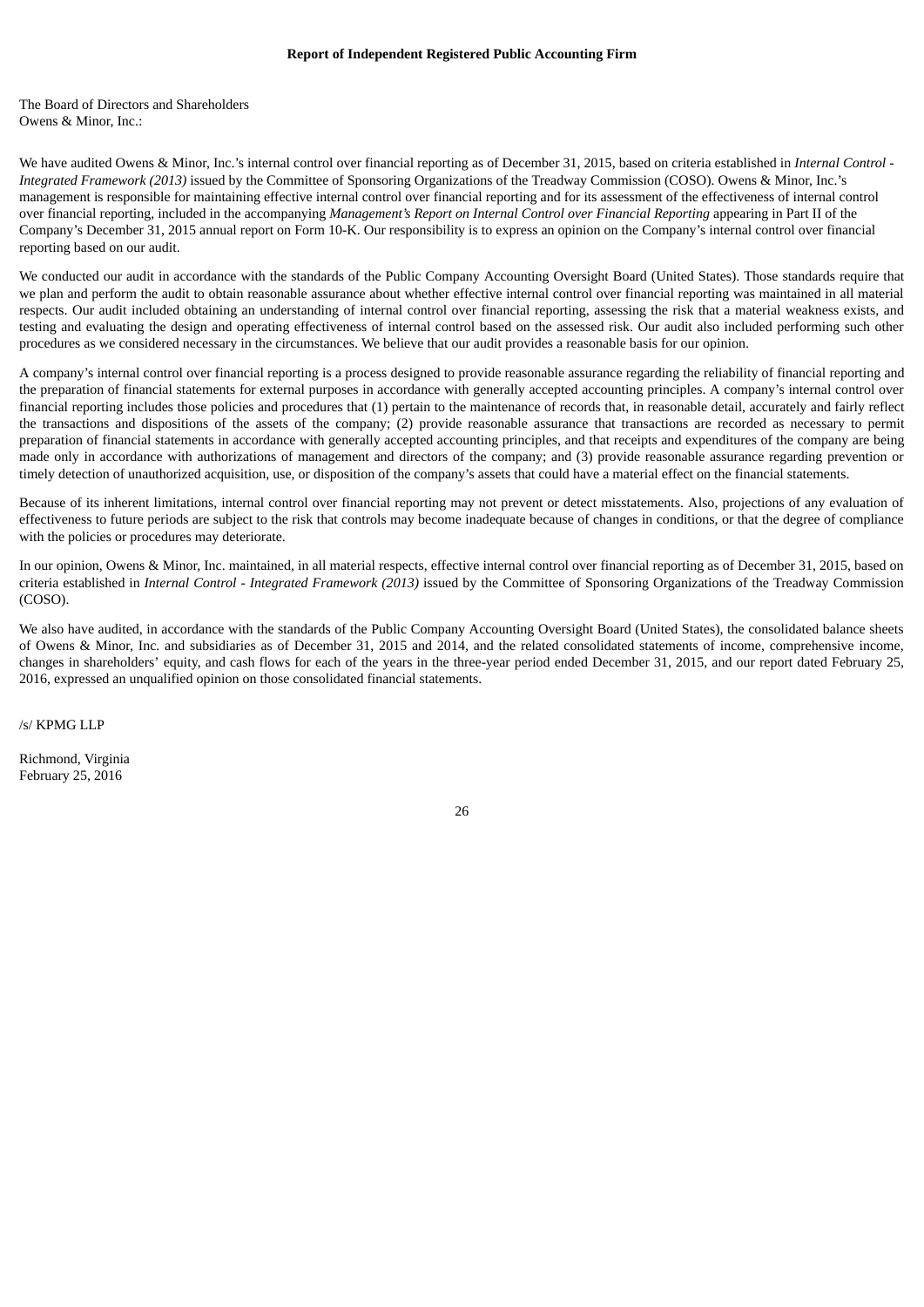#### <span id="page-26-0"></span>*Items 10-14.*

Information required by Items 10-14 can be found under Corporate Officers at the end of the electronic filing of this Form 10-K and the registrant's 2016 Proxy Statement pursuant to instructions (1) and G(3) of the General Instructions to Form 10-K.

<span id="page-26-6"></span><span id="page-26-5"></span><span id="page-26-4"></span><span id="page-26-3"></span><span id="page-26-2"></span><span id="page-26-1"></span>Because our common stock is listed on the New York Stock Exchange (NYSE), our Chief Executive Officer is required to make, and he has made, an annual certification to the NYSE stating that he was not aware of any violation by of the corporate governance listing standards of the NYSE. Our Chief Executive Officer made his annual certification to that effect to the NYSE as of May 26, 2015. In addition, we have filed, as exhibits to this Annual Report on Form 10-K, the certifications of our principal executive officer and principal financial officer required under Sections 906 and 302 of the Sarbanes-Oxley Act of 2002 to be filed with the Securities and Exchange Commission regarding the quality of our public disclosure.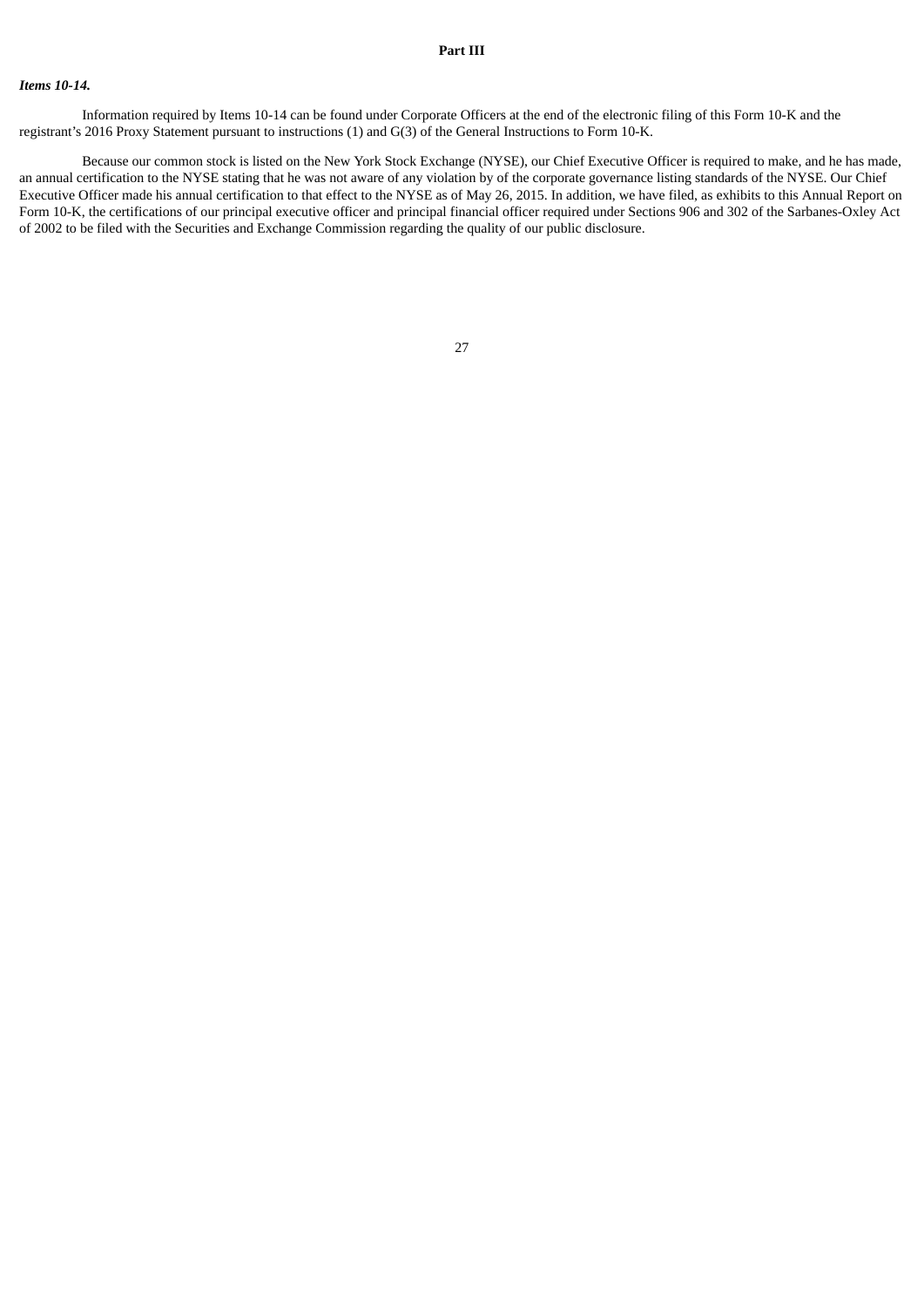## **Part IV**

# <span id="page-27-0"></span>*Item 15. Exhibits and Financial Statement Schedules*

a) The following documents are filed as part of this report:

|                                                                                                                 | Page |
|-----------------------------------------------------------------------------------------------------------------|------|
| Consolidated Statements of Income for the Years Ended December 31, 2015, 2014 and 2013                          | 29   |
| Consolidated Statements of Comprehensive Income for the Years Ended December 31, 2015, 2014, and 2013           | 30   |
| Consolidated Balance Sheets as of December 31, 2015 and 2014                                                    | 31   |
| Consolidated Statements of Cash Flows for the Years Ended December 31, 2015, 2014 and 2013                      | 32   |
| Consolidated Statements of Changes in Shareholders' Equity for the Years Ended December 31, 2015, 2014 and 2013 | 33   |
| Notes to Consolidated Financial Statements                                                                      | 34   |
| Report of Independent Registered Public Accounting Firm                                                         | 62   |
| Selected Quarterly Financial Information (unaudited)                                                            | 63   |
|                                                                                                                 |      |

b) Exhibits:

<span id="page-27-1"></span>See Index to Exhibits on page 64.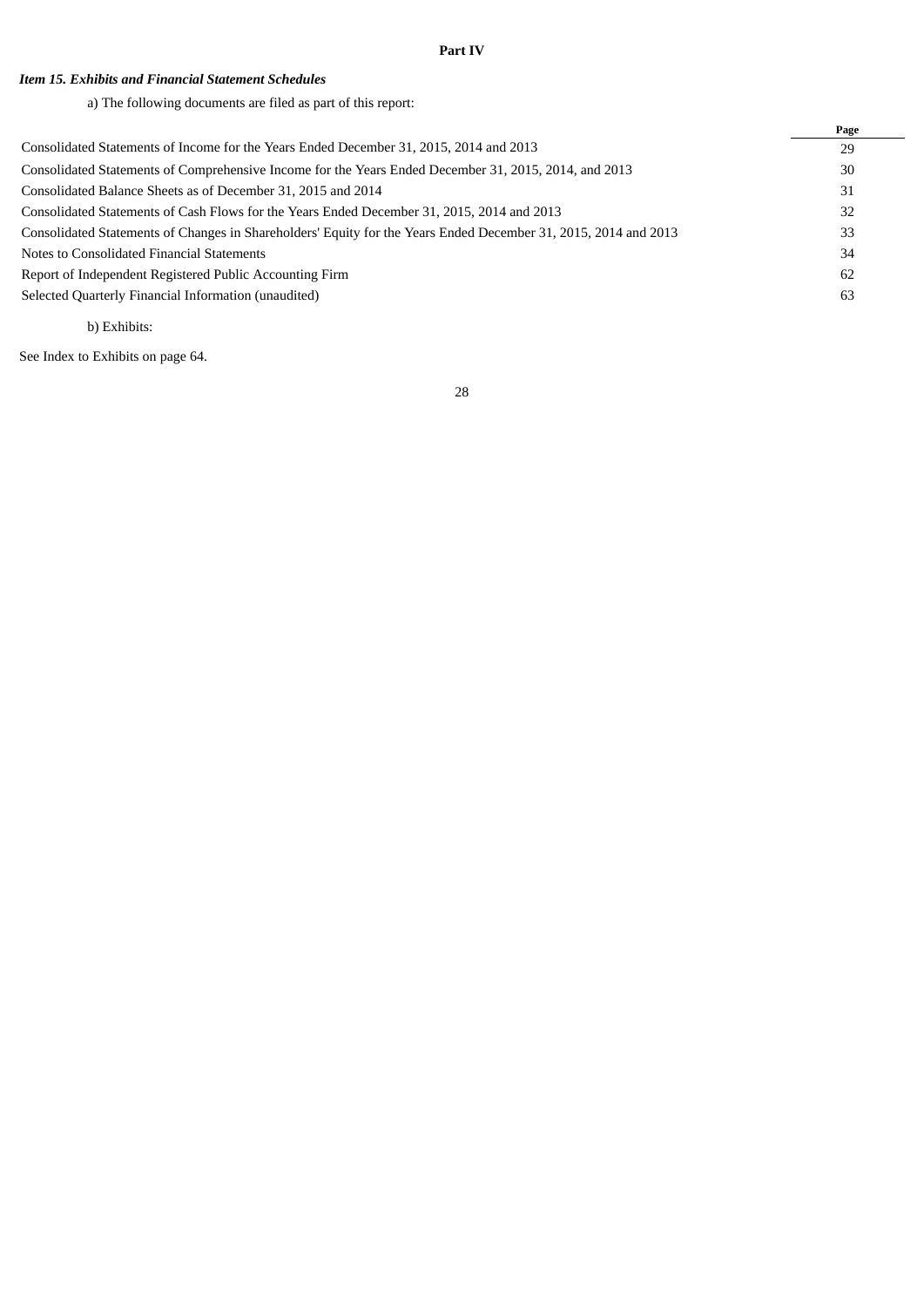# **CONSOLIDATED STATEMENTS OF INCOME**

# *(in thousands, except per share data)*

| Year ended December 31,                              |               | 2015      |     | 2014      | 2013          |           |
|------------------------------------------------------|---------------|-----------|-----|-----------|---------------|-----------|
| Net revenue                                          | <sup>\$</sup> | 9,772,946 | \$. | 9,440,182 | <sup>\$</sup> | 9,071,532 |
| Cost of goods sold                                   |               | 8,558,373 |     | 8,270,216 |               | 7,954,457 |
| Gross margin                                         |               | 1,214,573 |     | 1,169,966 |               | 1,117,075 |
| Selling, general, and administrative expenses        |               | 933,596   |     | 926,977   |               | 863,656   |
| Acquisition-related and exit and realignment charges |               | 28,404    |     | 42,801    |               | 12,444    |
| Depreciation and amortization                        |               | 60,187    |     | 57,125    |               | 50,586    |
| Other operating income, net                          |               | (7, 973)  |     | (16, 473) |               | (7,694)   |
| <b>Operating earnings</b>                            |               | 200,359   |     | 159,536   |               | 198,083   |
| Loss on early retirement of debt                     |               |           |     | 14,890    |               |           |
| Interest expense, net                                |               | 27,149    |     | 18,163    |               | 13,098    |
| Income before income taxes                           |               | 173,210   |     | 126,483   |               | 184,985   |
| Income tax provision                                 |               | 69,801    |     | 59,980    |               | 74,103    |
| Net income                                           |               | 103,409   | \$  | 66,503    |               | 110,882   |

<span id="page-28-0"></span>

| Net income attributable to Owens & Minor, Inc. per common share: |      |                   |      |
|------------------------------------------------------------------|------|-------------------|------|
| Basic                                                            | 1.65 | 1.06 <sub>5</sub> | 1.76 |
| Diluted                                                          | 1.65 | $1.06-5$          | 1.76 |
| Cash dividends per common share                                  | 1.01 | 1.00S             | 0.96 |

See accompanying notes to consolidated financial statements.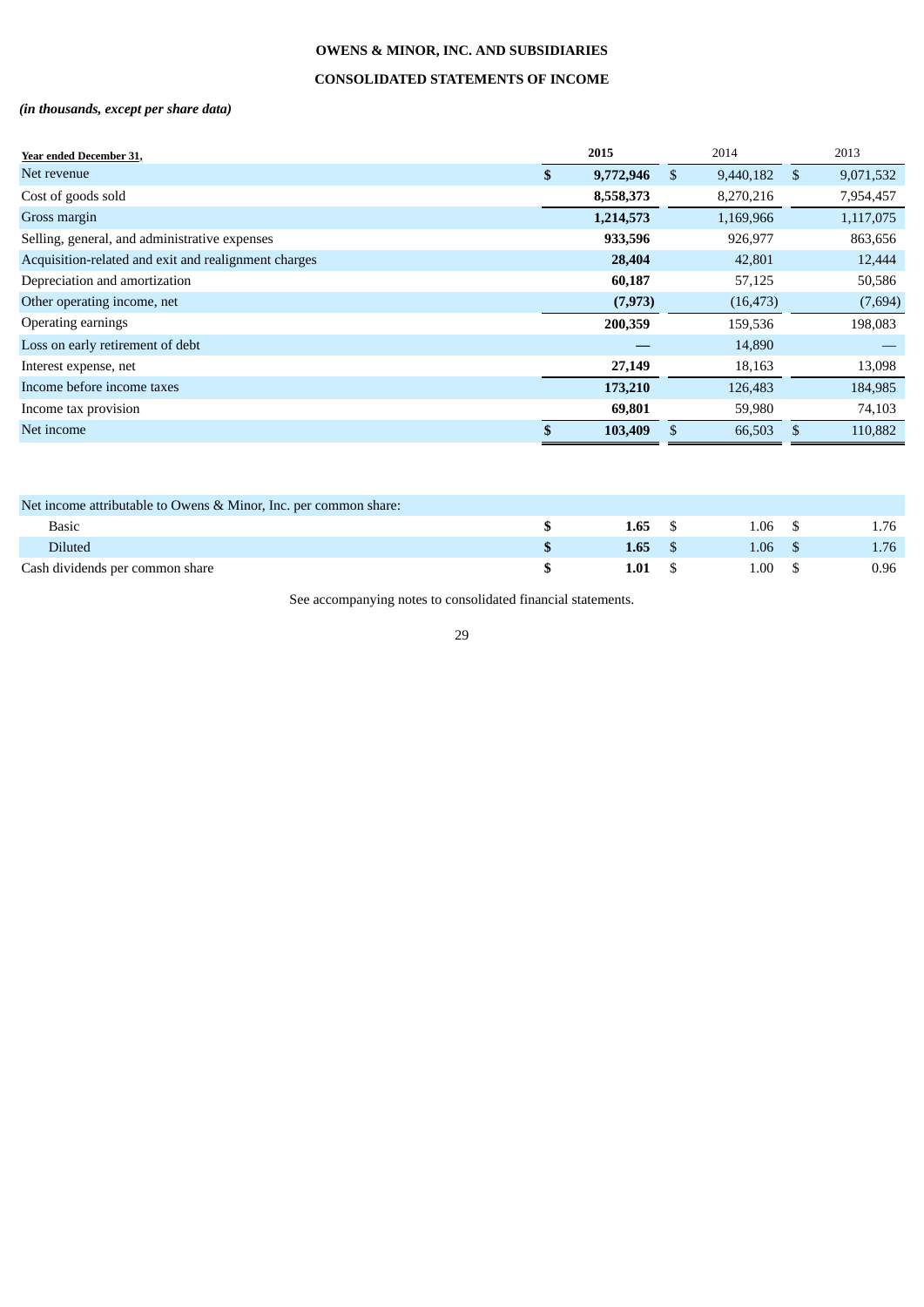# **CONSOLIDATED STATEMENTS OF COMPREHENSIVE INCOME**

# *(in thousands)*

| Year ended December 31,                                                                                                       | 2015 |           | 2014 |           |  | 2013    |  |  |
|-------------------------------------------------------------------------------------------------------------------------------|------|-----------|------|-----------|--|---------|--|--|
| Net income                                                                                                                    | J    | 103,409   |      | 66.503    |  | 110,882 |  |  |
| Other comprehensive income (loss), net of tax:                                                                                |      |           |      |           |  |         |  |  |
| Currency translation adjustments (net of income tax of \$0 in 2015, \$0 in 2014 and \$111<br>in $2013$ )                      |      | (27,581)  |      | (29, 539) |  | 6,143   |  |  |
| Change in unrecognized net periodic pension costs (net of income tax of \$90 in 2015,<br>\$2,361 in 2014 and \$2,429 in 2013) |      | (159)     |      | (3, 844)  |  | 3,839   |  |  |
| Other (net of income tax of \$0 in 2015, \$72 in 2014 and \$32 in 2013)                                                       |      | (84)      |      | (186)     |  | (8)     |  |  |
| Other comprehensive income (loss)                                                                                             |      | (27, 824) |      | (33, 569) |  | 9,974   |  |  |
| Comprehensive income                                                                                                          |      | 75,585    |      | 32,934    |  | 120,856 |  |  |

<span id="page-29-0"></span>See accompanying notes to consolidated financial statements.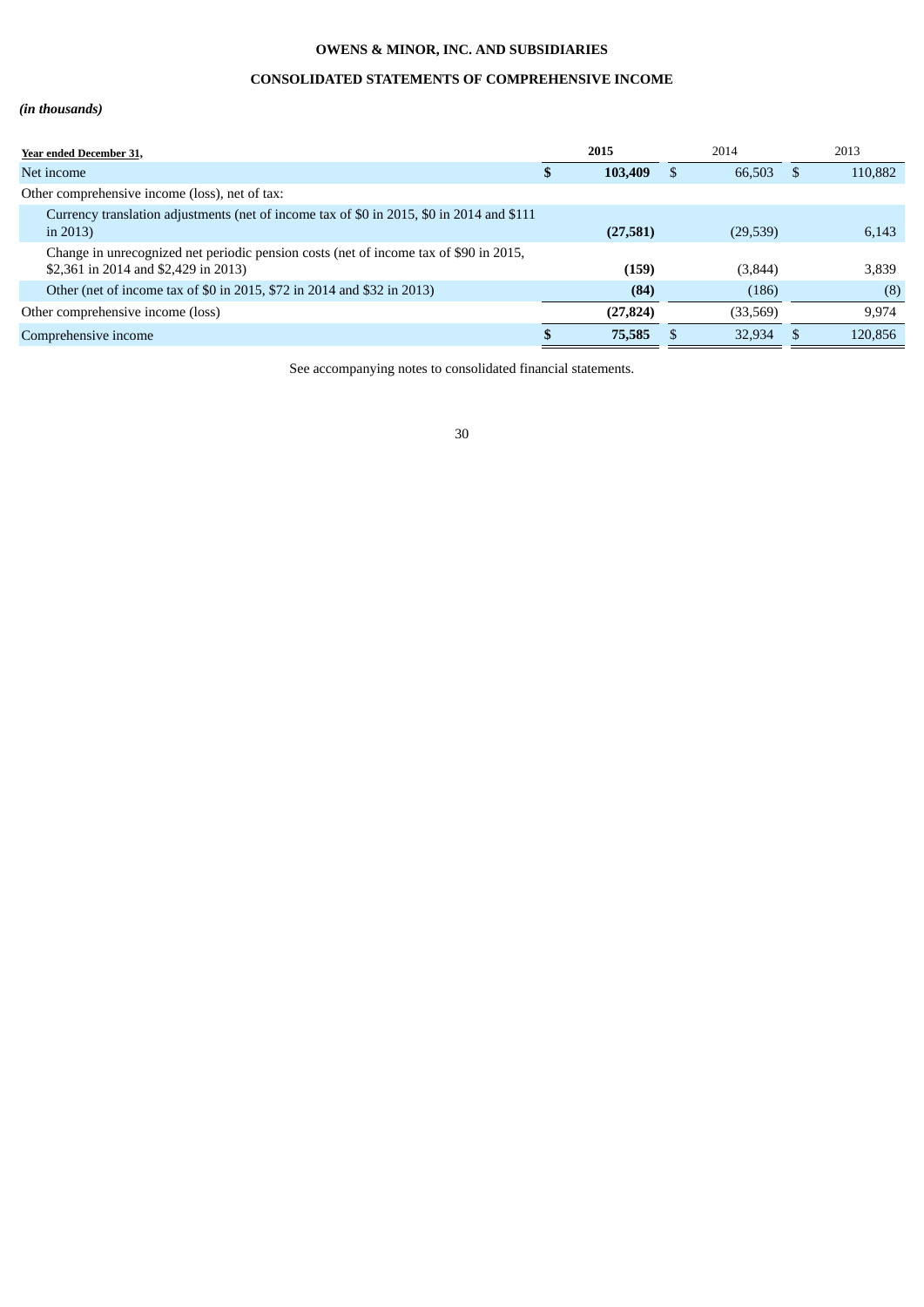# **CONSOLIDATED BALANCE SHEETS**

# *(in thousands, except per share data)*

| December 31,                                                                                                                | 2015            | 2014            |
|-----------------------------------------------------------------------------------------------------------------------------|-----------------|-----------------|
| <b>Assets</b>                                                                                                               |                 |                 |
| <b>Current assets</b>                                                                                                       |                 |                 |
| Cash and cash equivalents                                                                                                   | \$<br>161,020   | \$<br>56,772    |
| Accounts and notes receivable, net                                                                                          | 587,935         | 626,192         |
| Merchandise inventories                                                                                                     | 940,775         | 872,457         |
| Other current assets                                                                                                        | 284,970         | 314,479         |
| <b>Total current assets</b>                                                                                                 | 1,974,700       | 1,869,900       |
| Property and equipment, net                                                                                                 | 208,930         | 232,979         |
| Goodwill, net                                                                                                               | 419,619         | 423,276         |
| Intangible assets, net                                                                                                      | 95,250          | 108,593         |
| Other assets, net                                                                                                           | 79,341          | 100,658         |
| <b>Total assets</b>                                                                                                         | \$<br>2,777,840 | \$<br>2,735,406 |
| <b>Liabilities and equity</b>                                                                                               |                 |                 |
| <b>Current liabilities</b>                                                                                                  |                 |                 |
| Accounts payable                                                                                                            | \$<br>710,609   | \$<br>608,846   |
| Accrued payroll and related liabilities                                                                                     | 45,907          | 31,507          |
| Other current liabilities                                                                                                   | 307,073         | 326,223         |
| <b>Total current liabilities</b>                                                                                            | 1,063,589       | 966,576         |
| Long-term debt, excluding current portion                                                                                   | 572,559         | 608,551         |
| Deferred income taxes                                                                                                       | 86,326          | 101,880         |
| Other liabilities                                                                                                           | 62,776          | 67,561          |
| <b>Total liabilities</b>                                                                                                    | 1,785,250       | 1,744,568       |
| <b>Commitments and contingencies</b>                                                                                        |                 |                 |
| <b>Equity</b>                                                                                                               |                 |                 |
| Common stock, par value \$2 per share; authorized—200,000 shares; issued and outstanding—62,803 shares<br>and 63,070 shares | 125,606         | 126,140         |
| Paid-in capital                                                                                                             | 211,943         | 202,934         |
| Retained earnings                                                                                                           | 706,866         | 685,765         |
| Accumulated other comprehensive income (loss)                                                                               | (51, 825)       | (24,001)        |
| <b>Total equity</b>                                                                                                         | 992,590         | 990,838         |
| <b>Total liabilities and equity</b>                                                                                         | \$<br>2,777,840 | \$<br>2,735,406 |

<span id="page-30-0"></span>See accompanying notes to consolidated financial statements.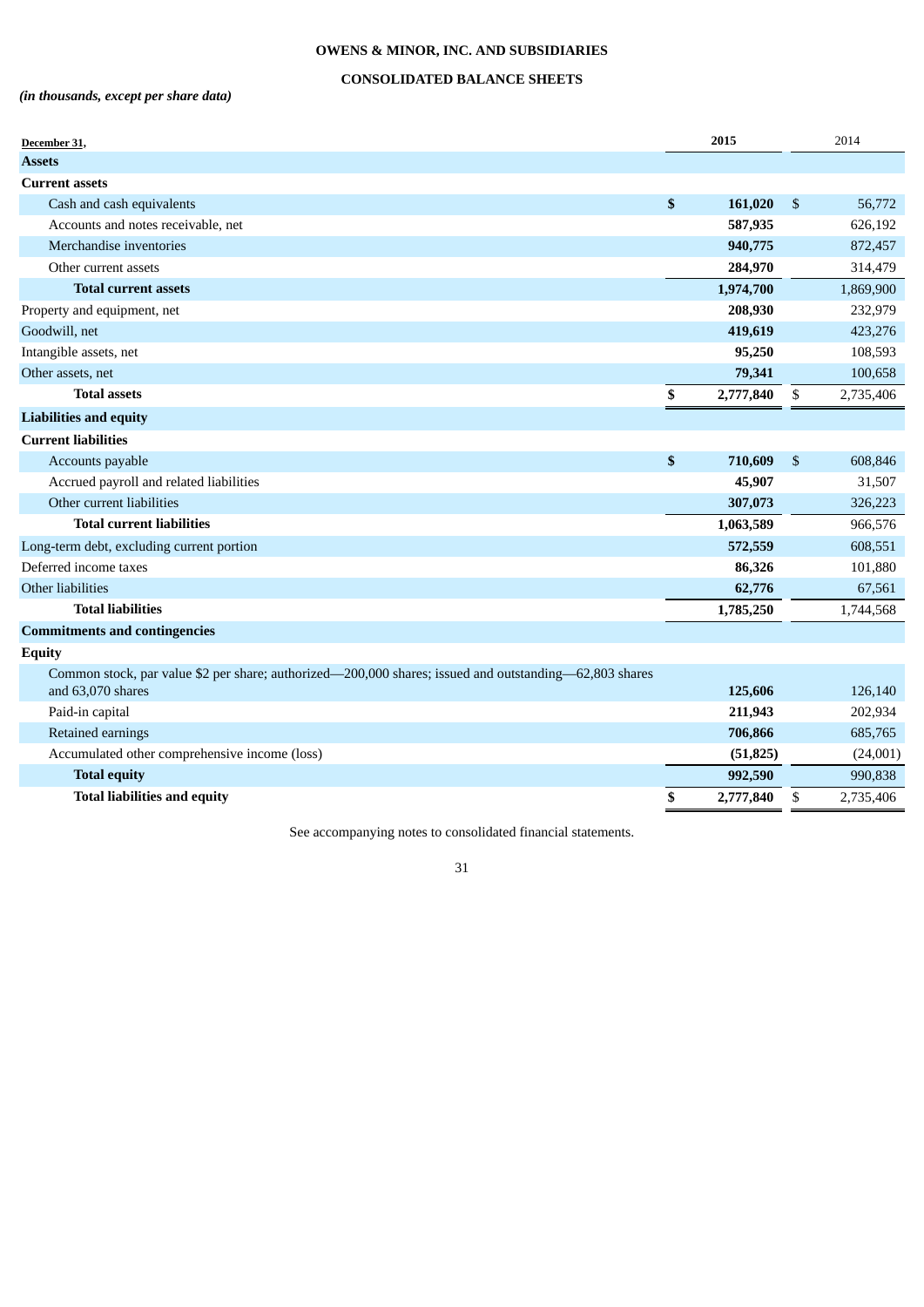# **CONSOLIDATED STATEMENTS OF CASH FLOWS**

# *(in thousands)*

| <b>Year ended December 31,</b>                                                            | 2015 |            | 2014 |            |              | 2013      |
|-------------------------------------------------------------------------------------------|------|------------|------|------------|--------------|-----------|
| <b>Operating activities:</b>                                                              |      |            |      |            |              |           |
| Net income                                                                                | \$   | 103,409    | \$   | 66,503     | \$           | 110,882   |
| Adjustments to reconcile net income to cash provided by (used for) operating activities : |      |            |      |            |              |           |
| Depreciation and amortization                                                             |      | 65,982     |      | 63,407     |              | 50,586    |
| Share-based compensation expense                                                          |      | 11,306     |      | 8,207      |              | 6,381     |
| Deferred income tax (benefit) expense                                                     |      | (6, 101)   |      | (3,385)    |              | 3,713     |
| Provision for losses on accounts and notes receivable                                     |      | (24)       |      | 448        |              | 787       |
| Loss on early retirement of debt                                                          |      |            |      | 14,890     |              |           |
| Changes in operating assets and liabilities:                                              |      |            |      |            |              |           |
| Accounts and notes receivable                                                             |      | 18,333     |      | (17, 803)  |              | (38, 645) |
| Merchandise inventories                                                                   |      | (69, 727)  |      | (57, 329)  |              | (7,064)   |
| Accounts payable                                                                          |      | 114,011    |      | (52, 148)  |              | 47,374    |
| Net change in other assets and liabilities                                                |      | 30,177     |      | (25, 828)  |              | (32, 337) |
| Other, net                                                                                |      | 2,231      |      | (723)      |              | (1, 123)  |
| Cash provided by (used for) operating activities                                          |      | 269,597    |      | (3,761)    |              | 140,554   |
| <b>Investing activities:</b>                                                              |      |            |      |            |              |           |
| Acquisitions, net of cash acquired                                                        |      |            |      | (248, 536) |              |           |
| Additions to computer software and intangible assets                                      |      | (16,085)   |      | (22, 384)  |              | (32,010)  |
| Additions to property and equipment                                                       |      | (20, 531)  |      | (48, 424)  |              | (28, 119) |
| Proceeds from sale of property and equipment                                              |      | 143        |      | 156        |              | 3,051     |
| Proceeds from investment sale                                                             |      |            |      | 1,937      |              |           |
| <b>Cash used for investing activities</b>                                                 |      | (36, 473)  |      | (317, 251) |              | (57,078)  |
| <b>Financing activities:</b>                                                              |      |            |      |            |              |           |
| Proceeds from issuance of debt                                                            |      |            |      | 547,693    |              |           |
| Proceeds from (repayment of) revolving credit facility                                    |      | (33,700)   |      | 33,700     |              |           |
| Repayment of debt                                                                         |      |            |      | (217, 352) |              |           |
| Cash dividends paid                                                                       |      | (63, 651)  |      | (63, 104)  |              | (60, 731) |
| Repurchases of common stock                                                               |      | (20,000)   |      | (9,934)    |              | (18, 876) |
| Financing costs paid                                                                      |      |            |      | (5, 391)   |              |           |
| Proceeds from exercise of stock options                                                   |      |            |      | 1,180      |              | 5,352     |
| Excess tax benefits related to share-based compensation                                   |      | 646        |      | 582        |              | 898       |
| Purchase of noncontrolling interest                                                       |      |            |      | (1,500)    |              |           |
| Other, net                                                                                |      | (7,528)    |      | (7, 314)   |              | (8,623)   |
| Cash (used for) provided by financing activities                                          |      | (124, 233) |      | 278,560    |              | (81,980)  |
| Effect of exchange rate changes on cash and cash equivalents                              |      | (4, 643)   |      | (2,681)    |              | 2,521     |
| Net increase (decrease) in cash and cash equivalents                                      |      | 104,248    |      | (45, 133)  |              | 4,017     |
| Cash and cash equivalents at beginning of year                                            |      | 56,772     |      | 101,905    |              | 97,888    |
| Cash and cash equivalents at end of year                                                  | \$   | 161,020    | \$   | 56,772     | $\mathbb{S}$ | 101,905   |

<span id="page-31-0"></span>See accompanying notes to consolidated financial statements.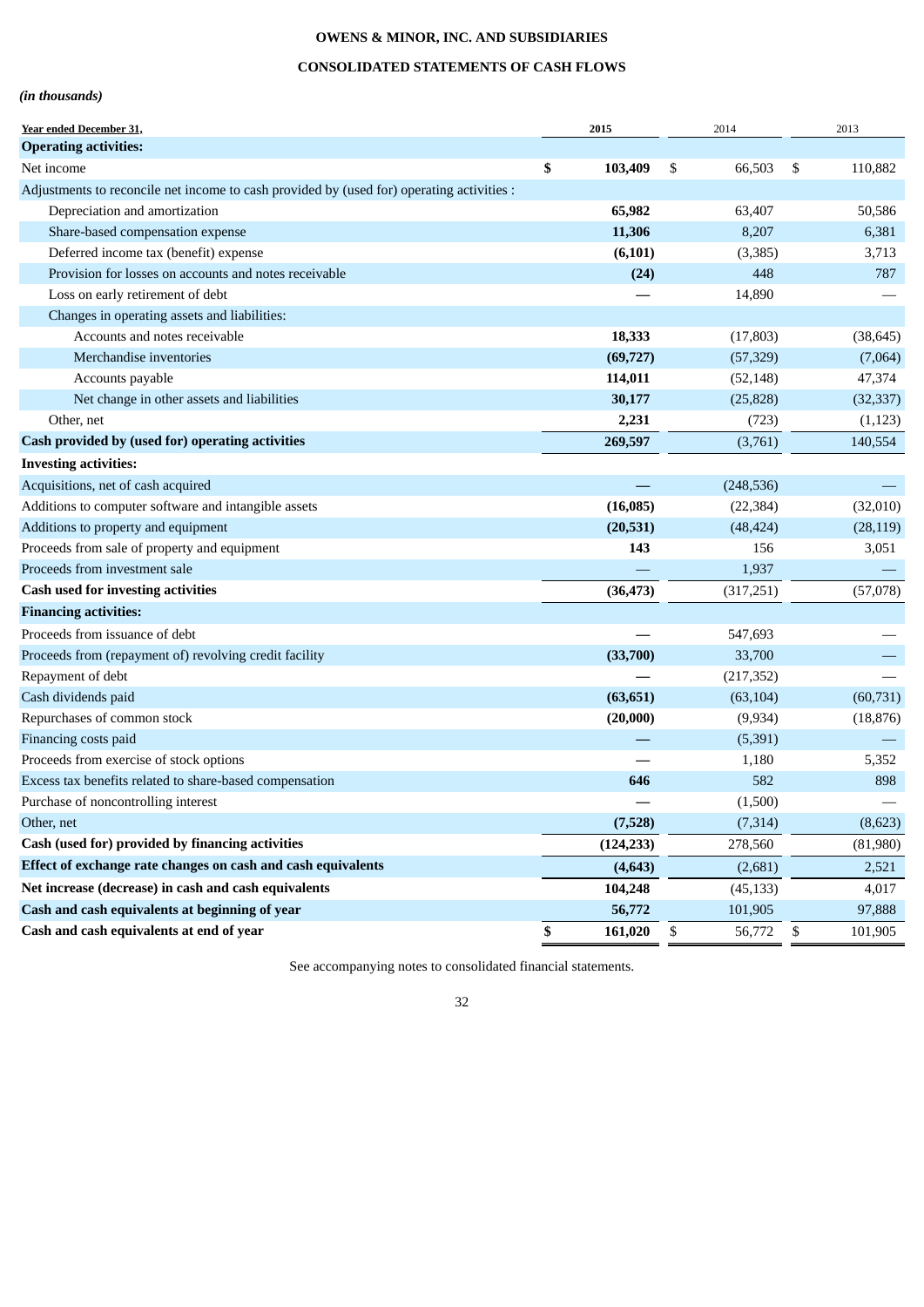# **CONSOLIDATED STATEMENTS OF CHANGES IN SHAREHOLDERS' EQUITY**

*(in thousands, except per share data)*

|                                                          | Owens & Minor, Inc. Shareholders' Equity |    |                                        |    |                    |                                    |           |    |           |             |               |                                                        |  |  |  |                                   |                     |
|----------------------------------------------------------|------------------------------------------|----|----------------------------------------|----|--------------------|------------------------------------|-----------|----|-----------|-------------|---------------|--------------------------------------------------------|--|--|--|-----------------------------------|---------------------|
|                                                          | <b>Common Shares</b><br>Outstanding      |    | <b>Common Stock</b><br>(\$2 par value) |    | Paid-In<br>Capital | <b>Retained</b><br><b>Earnings</b> |           |    |           |             |               | Accumulated<br>Other<br>Comprehensive<br>Income (Loss) |  |  |  | Noncontrolling<br><b>Interest</b> | <b>Total Equity</b> |
| Balance, December 31, 2012                               | 63,271                                   | \$ | 126,544                                | \$ | 187,394            | \$                                 | 658,994   | \$ | (406)     | \$<br>1,130 | \$<br>973,656 |                                                        |  |  |  |                                   |                     |
| Net income                                               |                                          |    |                                        |    |                    |                                    | 110,882   |    |           |             | 110,882       |                                                        |  |  |  |                                   |                     |
| Other comprehensive income                               |                                          |    |                                        |    |                    |                                    |           |    | 9,974     |             | 9,974         |                                                        |  |  |  |                                   |                     |
| Dividends declared (\$0.96 per share)                    |                                          |    |                                        |    |                    |                                    | (60, 573) |    |           |             | (60, 573)     |                                                        |  |  |  |                                   |                     |
| Shares repurchased and retired                           | (560)                                    |    | (1,120)                                |    |                    |                                    | (17,756)  |    |           |             | (18, 876)     |                                                        |  |  |  |                                   |                     |
| Share-based compensation expense,<br>exercises and other | 385                                      |    | 769                                    |    | 9,211              |                                    |           |    |           |             | 9,980         |                                                        |  |  |  |                                   |                     |
| Balance, December 31, 2013                               | 63,096                                   |    | 126,193                                |    | 196,605            |                                    | 691,547   |    | 9,568     | 1,130       | 1,025,043     |                                                        |  |  |  |                                   |                     |
| Net income                                               |                                          |    |                                        |    |                    |                                    | 66,503    |    |           |             | 66,503        |                                                        |  |  |  |                                   |                     |
| Other comprehensive loss                                 |                                          |    |                                        |    |                    |                                    |           |    | (33, 569) |             | (33, 569)     |                                                        |  |  |  |                                   |                     |
| Dividends declared (\$1.00 per share)                    |                                          |    |                                        |    |                    |                                    | (62, 934) |    |           |             | (62, 934)     |                                                        |  |  |  |                                   |                     |
| Shares repurchased and retired                           | (291)                                    |    | (583)                                  |    |                    |                                    | (9,351)   |    |           |             | (9, 934)      |                                                        |  |  |  |                                   |                     |
| Share-based compensation expense,<br>exercises and other | 265                                      |    | 530                                    |    | 7,024              |                                    |           |    |           |             | 7,554         |                                                        |  |  |  |                                   |                     |
| Purchase of noncontrolling interest                      |                                          |    |                                        |    | (695)              |                                    |           |    |           | (1,130)     | (1,825)       |                                                        |  |  |  |                                   |                     |
| Balance, December 31, 2014                               | 63,070                                   |    | 126,140                                |    | 202,934            |                                    | 685,765   |    | (24,001)  |             | 990,838       |                                                        |  |  |  |                                   |                     |
| Net income                                               |                                          |    |                                        |    |                    |                                    | 103,409   |    |           |             | 103,409       |                                                        |  |  |  |                                   |                     |
| Other comprehensive loss                                 |                                          |    |                                        |    |                    |                                    |           |    | (27, 824) |             | (27, 824)     |                                                        |  |  |  |                                   |                     |
| Dividends declared (\$1.01 per share)                    |                                          |    |                                        |    |                    |                                    | (63, 483) |    |           |             | (63, 483)     |                                                        |  |  |  |                                   |                     |
| Shares repurchased and retired                           | (587)                                    |    | (1, 175)                               |    |                    |                                    | (18, 825) |    |           |             | (20,000)      |                                                        |  |  |  |                                   |                     |
| Share-based compensation expense,<br>exercises and other | 320                                      |    | 641                                    |    | 9,009              |                                    |           |    |           |             | 9,650         |                                                        |  |  |  |                                   |                     |
| Balance, December 31, 2015                               | 62,803                                   | \$ | 125,606                                | \$ | 211,943            | \$                                 | 706,866   | \$ | (51, 825) | \$          | \$<br>992,590 |                                                        |  |  |  |                                   |                     |

<span id="page-32-0"></span>See accompanying notes to consolidated financial statements.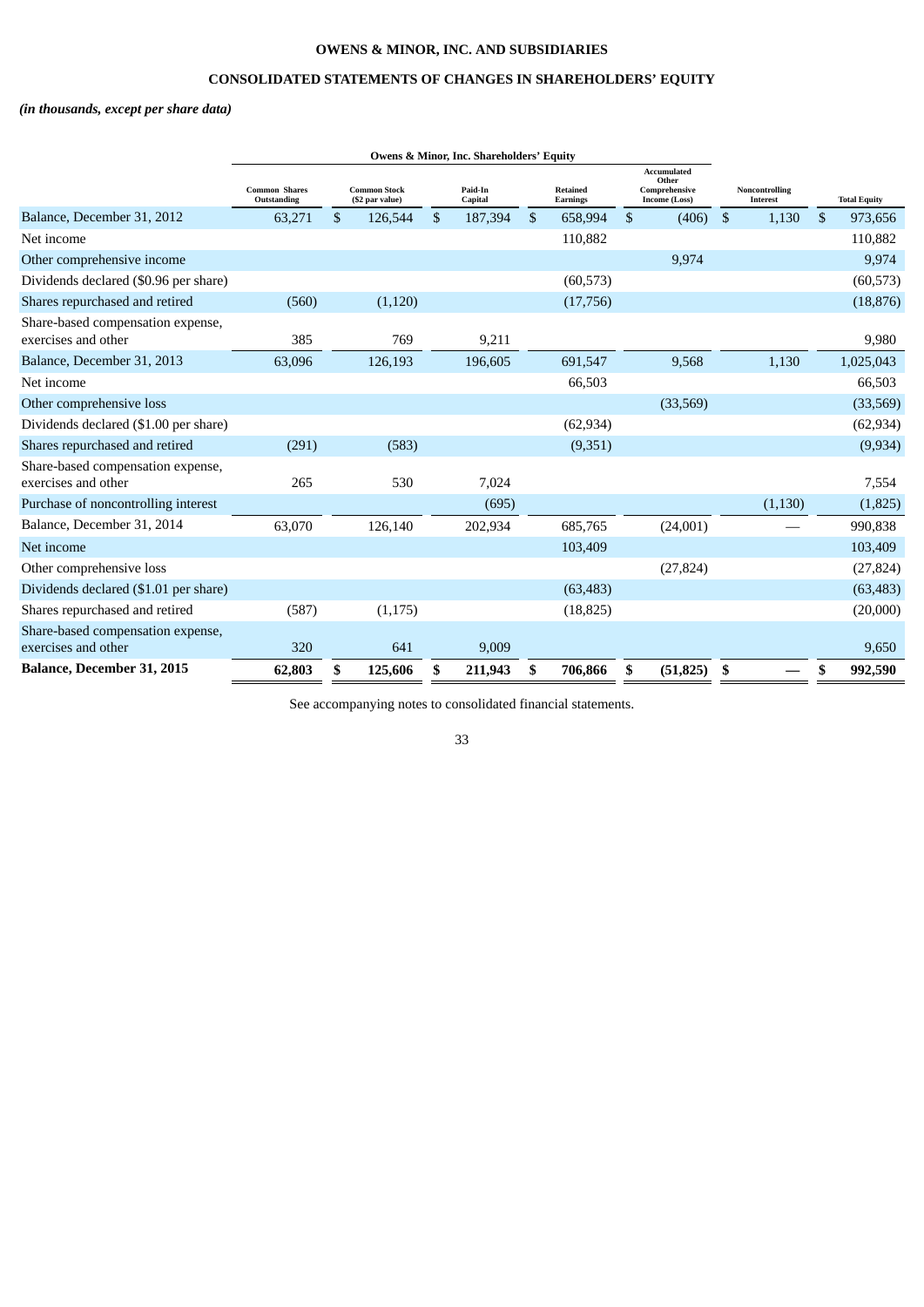## **Notes to Consolidated Financial Statements**

*(in thousands, except per share data, unless otherwise indicated)*

#### **Note 1—Summary of Significant Accounting Policies**

Owens & Minor, Inc. and subsidiaries (we, us or our), is a Fortune 500 company headquartered in Richmond, Virginia. We are a leading global healthcare services company that connects the world of medical products to the point of care by providing vital supply chain assistance to the providers of healthcare services and the manufacturers of healthcare products, supplies, and devices in the United States and Europe. We serve our customers with a service portfolio that covers procurement, inventory management, delivery and sourcing for the healthcare market. With fully developed networks in the United States and Europe, we are equipped to serve a customer base ranging from hospitals, integrated healthcare systems, group purchasing organizations, and the U.S. federal government, to manufacturers of life-science and medical devices and supplies, including pharmaceuticals in Europe.

Our Domestic segment includes all functions relating to our role as a medical supply logistics company providing distribution, kitting and logistics services to healthcare providers and manufacturers in the United States. The International segment consists of our European third-party logistics and kitting businesses.

*Basis of Presentation.* The consolidated financial statements include the accounts of Owens & Minor, Inc. and the subsidiaries it controls, in conformity with U.S generally accepted accounting principles (GAAP). All significant intercompany accounts and transactions have been eliminated.

*Reclassifications.* Certain prior year amounts have been reclassified to conform to current year presentation.

*Use of Estimates.* The preparation of the consolidated financial statements in conformity with GAAP requires us to make assumptions and estimates that affect reported amounts and related disclosures. Estimates are used for, but are not limited to, the allowances for losses on accounts and notes receivable, inventory valuation allowances, supplier incentives, depreciation and amortization, goodwill valuation, valuation of intangible assets and other long-lived assets, valuation of property held for sale, self-insurance liabilities, tax liabilities, defined benefit obligations, share-based compensation and other contingencies. Actual results may differ from these estimates.

*Cash and Cash Equivalents.* Cash and cash equivalents includes cash and marketable securities with an original maturity or maturity at acquisition of three months or less. Cash and cash equivalents are stated at cost. Nearly all of our cash and cash equivalents are held in cash depository accounts in major banks in the United States and Europe.

Book overdrafts represent the amount of outstanding checks issued in excess of related bank balances and are included in accounts payable in our consolidated balance sheets, as they are similar to trade payables and are not subject to finance charges or interest. Changes in book overdrafts are classified as operating activities in our consolidated statements of cash flows.

*Accounts and Notes Receivable, Net.* Accounts receivable from customers are recorded at the invoiced amount. We assess finance charges on overdue accounts receivable that are recognized as other operating income based on their estimated ultimate collectability. We have arrangements with certain customers under which they make deposits on account. Customer deposits in excess of outstanding receivable balances are classified as other current liabilities.

We maintain valuation allowances based upon the expected collectability of accounts and notes receivable. Our allowances include specific amounts for accounts that are likely to be uncollectible, such as customer bankruptcies and disputed amounts and general allowances for accounts that may become uncollectible. Allowances are estimated based on a number of factors, including industry trends, current economic conditions, creditworthiness of customers, age of the receivables, changes in customer payment patterns, and historical experience. Account balances are charged off against the allowance after all means of collection have been exhausted and the potential for recovery is considered remote.

*Financing Receivables and Payables.* We have an order-to-cash program in our International segment under which we invoice manufacturers' customers and remit collected amounts to the manufacturers. We retain credit risk for certain uncollected receivables under this program where contractually obligated. We continually monitor the expected collectability in this program and maintain valuation allowances when it is likely that an amount may be or may become uncollectible. Allowances are estimated based on a number of factors including creditworthiness of customers, age of the receivables and historical experience. We write off uncollected receivables under this program when collection is no longer being pursued. At December 31, 2015 and 2014, the allowance for uncollectible accounts as part of this program was \$0.1 million and \$0.4

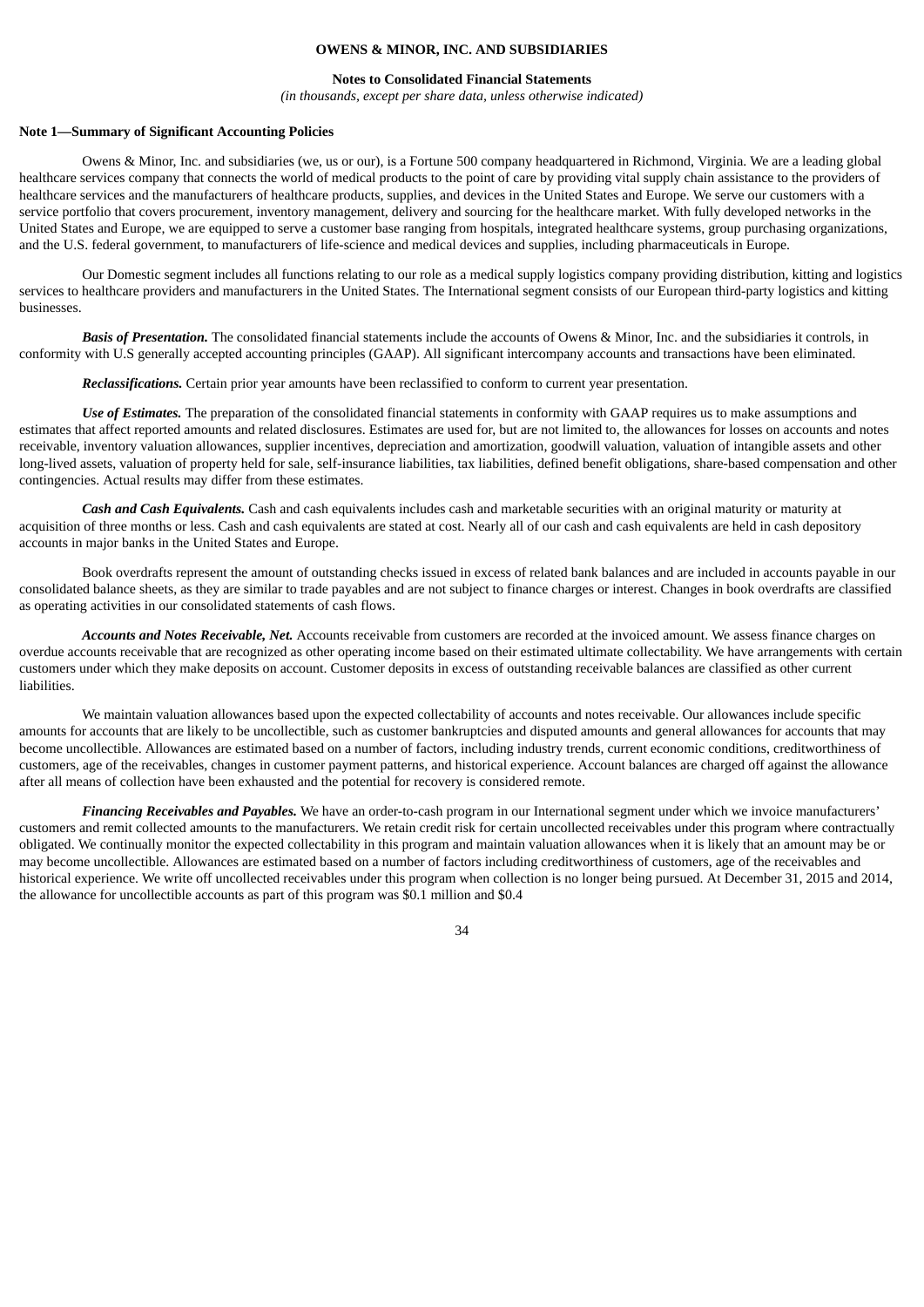million. Fees charged for this program are included in net revenue. Product pricing and related product risks are retained by the manufacturer. Balances receivable and related amounts payable under this program are classified in other current assets and other current liabilities in the consolidated balance sheets.

*Merchandise Inventories.* Merchandise inventories are valued at the lower of cost or market, with cost determined by the last-in, first-out (LIFO) method for Domestic segment inventories. Cost of International segment inventories is determined using the first-in, first out (FIFO) method.

*Property and Equipment.* Property and equipment are stated at cost less accumulated depreciation or, if acquired under capital leases, at the lower of the present value of minimum lease payments or fair market value at the inception of the lease less accumulated amortization. Depreciation and amortization expense for financial reporting purposes is computed on a straight-line method over the estimated useful lives of the assets or, for capital leases and leasehold improvements, over the term of the lease, if shorter. During the year we changed the useful lives of certain warehouse assets from eight years to 15 to better align with our current business practices. The cost basis of these assets were \$12.9 million and the change in useful lives reduced total depreciation expense by \$0.9 million for the year ended December 31, 2015. In general, the estimated useful lives for computing depreciation and amortization are four to 15 years for warehouse equipment, five to 40 years for buildings and building improvements, and three to eight years for computers, furniture and fixtures, and office and other equipment. Straight-line and accelerated methods of depreciation are used for income tax purposes. Normal maintenance and repairs are expensed as incurred, and renovations and betterments are capitalized.

*Leases.* We have entered into non-cancelable agreements to lease most of our office and warehouse facilities with remaining terms generally ranging from one to 30 years. We also lease most of our transportation and material handling equipment for terms generally ranging from three to ten years. Certain information technology assets embedded in an outsourcing agreement are accounted for as capital leases. Leases are classified as operating leases or capital leases at their inception. Rent expense for leases with rent holidays or pre-determined rent increases are recognized on a straight-line basis over the lease term. Incentives and allowances for leasehold improvements are deferred and recognized as a reduction of rent expense over the lease term.

*Goodwill.* We evaluate goodwill for impairment annually, as of October 1, and whenever events occur or changes in circumstance indicate that the carrying amount of goodwill may not be recoverable. We review goodwill first by performing a qualitative assessment to determine if it is more likely than not that the fair value of a reporting unit exceeds its carrying value. If not, we then perform a quantitative assessment by first comparing the carrying amount to the fair value of the reporting unit. If the fair value of the reporting unit is determined to be less than its carrying value, a second step is performed to measure the goodwill impairment loss as the excess of the carrying value of the reporting unit's goodwill over the estimated fair value of its goodwill. We estimate the fair value of the reporting unit using valuation techniques which can include comparable multiples of the unit's earnings before interest, taxes, depreciation and amortization (EBITDA) and present value of expected cash flows. The EBITDA multiples are based on an analysis of current enterprise values and recent acquisition prices of similar companies, if available.

*Intangible Assets.* Intangible assets acquired through purchases or business combinations are stated at fair value at the acquisition date and net of accumulated amortization in the consolidated balance sheets. Intangible assets, consisting primarily of customer relationships, customer contracts, noncompetition agreements, trademarks, and tradenames are amortized over their estimated useful lives. In determining the useful life of an intangible asset, we consider our historical experience in renewing or extending similar arrangements. Customer relationships are generally amortized over 10 to 15 years and other intangible assets are amortized generally for periods between one and 15 years, based on their pattern of economic benefit or on a straight-line basis.

*Computer Software.* We develop and purchase software for internal use. Software development costs incurred during the application development stage are capitalized. Once the software has been installed and tested, and is ready for use, additional costs incurred in connection with the software are expensed as incurred. Capitalized computer software costs are amortized over the estimated useful life of the software, usually between three and ten years. Computer software costs are included in other assets, net, in the consolidated balance sheets. Unamortized software at December 31, 2015 and 2014 was \$68.4 million and \$75.2 million. Depreciation and amortization expense includes \$15.4 million, \$16.4 million and \$14.2 million of software amortization for the years ended December 31, 2015, 2014 and 2013. Additional amortization of \$4.5 million in 2015 and \$6.0 million in 2014 related to the accelerated amortization of an information system which was replaced in the International segment is included in acquisition-related and exit and realignment charges in the consolidated statements of income.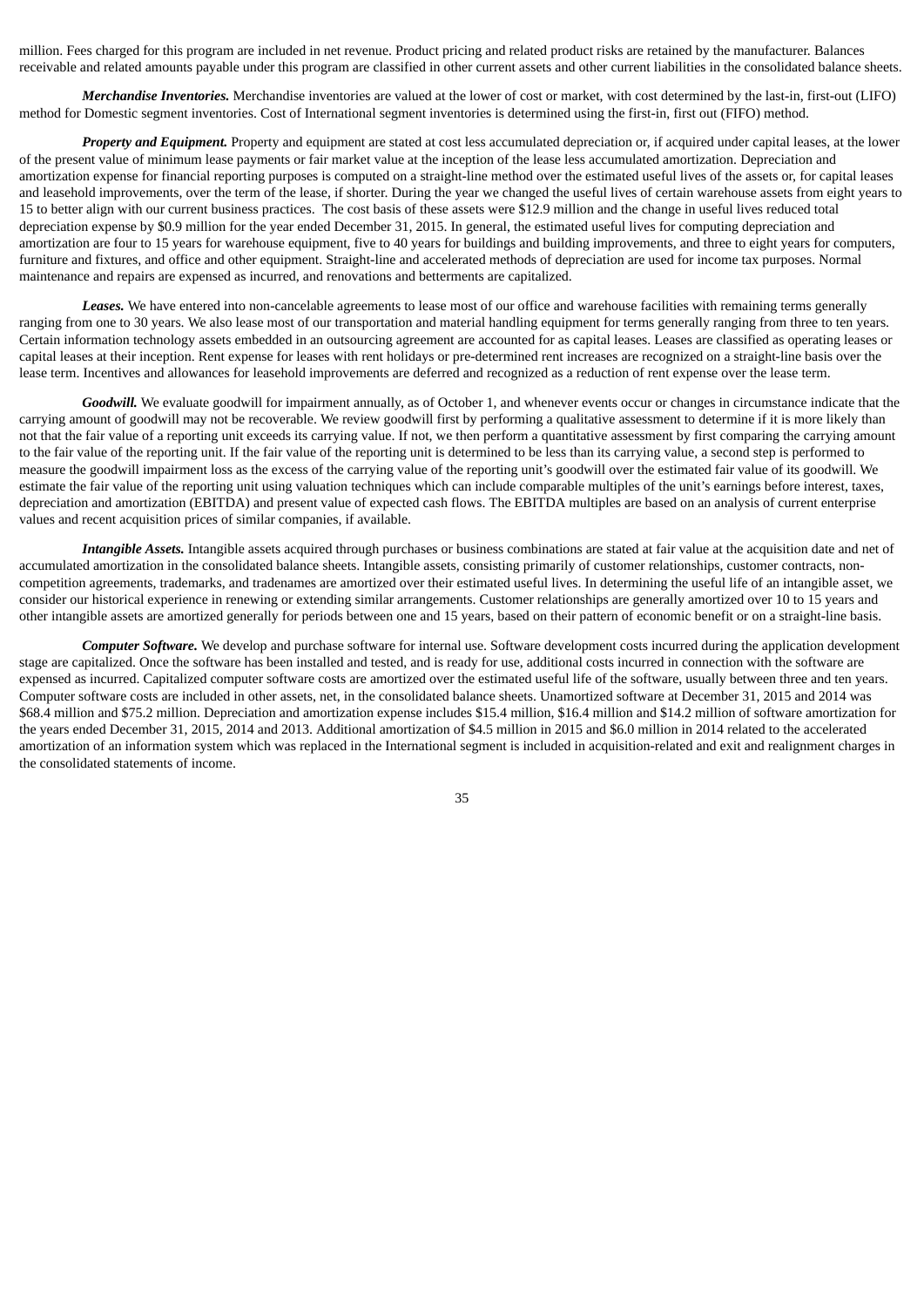*Long-Lived Assets.* Long-lived assets, which include property and equipment, finite-lived intangible assets, and unamortized software costs, are evaluated for impairment whenever events or changes in circumstances indicate that the carrying amount of long-lived assets may not be recoverable. We assess long-lived assets for potential impairment by comparing the carrying value of an asset, or group of related assets, to their estimated undiscounted future cash flows.

*Self-Insurance Liabilities.* We are self-insured for most employee healthcare, workers' compensation and automobile liability costs; however, we maintain insurance for individual losses exceeding certain limits. Liabilities are estimated for healthcare costs using current and historical claims data. Liabilities for workers' compensation and automobile liability claims are estimated using historical claims data and loss development factors. If the underlying facts and circumstances of existing claims change or historical trends are not indicative of future trends, then we may be required to record additional expense or reductions to expense. Self-insurance liabilities are included in other accrued liabilities on the consolidated balance sheets.

*Revenue Recognition.* Revenue is recognized when persuasive evidence of an arrangement exists, delivery has occurred or services have been rendered, the price or fee is fixed or determinable, and collectability is reasonably assured. Under most of our distribution contracts, we record revenue at the time shipment is completed as title passes to the customer when the product is received by the customer.

Revenue for activity-based fees and other services is recognized as work is performed and as amounts are earned. Depending on the specific contractual provisions and nature of the deliverable, revenue from services may be recognized on a straight-line basis over the term of the service, on a proportional performance model, based on level of effort, or when final deliverables have been provided. Additionally, we generate fees from arrangements that include performance targets related to cost-saving initiatives for customers that result from our supply-chain management services. Achievement against performance targets, measured in accordance with contractual terms, may result in additional fees paid to us or, if performance targets are not achieved, we may be obligated to refund or reduce a portion of our fees or to provide credits toward future purchases by the customer. For these arrangements, all contingent revenue is deferred and recognized as the performance target is achieved and the applicable contingency is released. When we determine that a loss is probable under a contract, the estimated loss is accrued.

We allocate revenue for arrangements with multiple deliverables meeting the criteria for a separate unit of accounting using the relative selling price method and recognize revenue for each deliverable in accordance with applicable revenue recognition criteria.

In most cases, we record revenue gross, as we are the primary obligor in our sales arrangements, bear the risk of general and physical inventory loss and carry all credit risk associated with sales. When we act as an agent in a sales arrangement and do not bear a significant portion of these risks, primarily for our third-party logistics business, we record revenue net of product cost. Sales taxes collected from customers and remitted to governmental authorities are excluded from revenues.

*Cost of Goods Sold.* Cost of goods sold includes the cost of the product (net of supplier incentives and cash discounts) and all costs incurred for shipments of products from manufacturers to our distribution centers for all customer arrangements where we are the primary obligor, bear the risk of general and physical inventory loss and carry all credit risk associated with sales. We have contractual arrangements with certain suppliers that provide incentives, including cash discounts for prompt payment, operational efficiency and performance-based incentives. These incentives are recognized as a reduction in cost of goods sold as targets become probable of achievement.

In situations where we act as an agent in a sales arrangement and do not bear a significant portion of these risks, primarily for our third-party logistics business, there is no cost of goods sold and all costs to provide the service to the customer are recorded in selling, general and administrative expenses.

As a result of different practices of categorizing costs and different business models throughout our industry, our gross margins may not necessarily be comparable to other distribution companies.

*Selling, General and Administrative (SG&A) Expenses.* SG&A expenses include shipping and handling costs, labor and other costs for selling and administrative functions associated with our distribution and logistics services and all costs associated with our fee-for-service arrangements.

*Shipping and Handling.* Shipping and handling costs are included in SG&A expenses on the consolidated statements of income and include costs to store, to move, and to prepare products for shipment, as well as costs to deliver products to customers. Shipping and handling costs totaled \$548.6 million, \$576.8 million and \$528.2 million for the years ended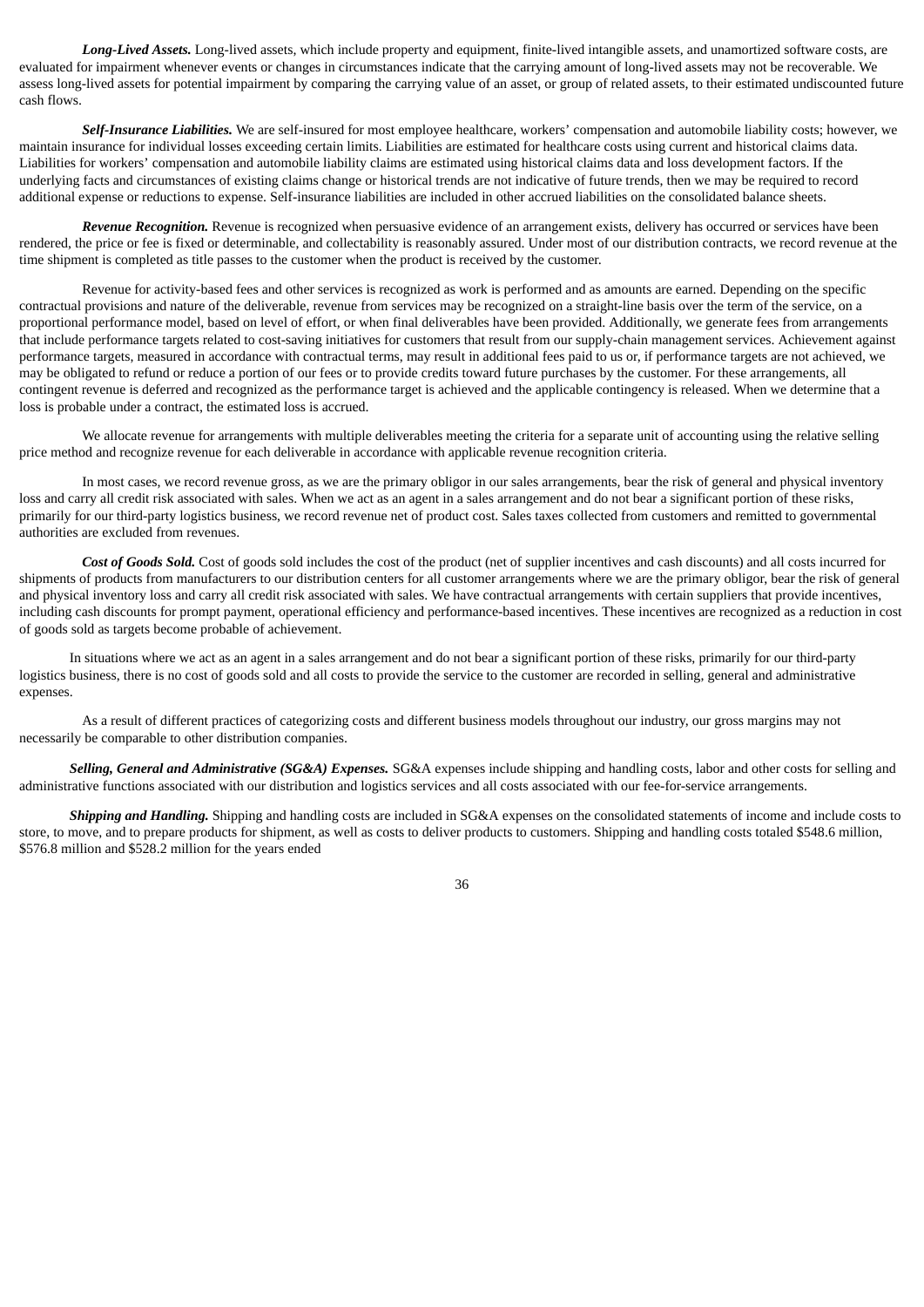December 31, 2015, 2014 and 2013, respectively. Third-party shipping and handling costs billed to customers, which are included in net revenue, are immaterial for all periods presented.

*Share-Based Compensation.* We account for share-based payments to employees at fair value and recognize the related expense in selling, general and administrative expenses over the service period for awards expected to vest.

*Derivative Financial Instruments.* We are directly and indirectly affected by changes in certain market conditions, which may adversely impact our financial performance and are referred to as "market risks." When deemed appropriate, we use derivatives as a risk management tool to mitigate the potential impact of certain market risks, primarily foreign currency exchange risk. We use forward contracts, which are agreements to buy or sell a quantity of a commodity at a predetermined future date, and at a predetermined rate or price. We do not enter into derivative financial instruments for trading purposes. All derivatives are carried at fair value in our consolidated balance sheets, which is determined by using observable market inputs (Level 2). The cash flow impact of the our derivative instruments is primarily included in our consolidated statements of cash flows in net cash provided by operating activities.

*Income Taxes.* We account for income taxes under the asset and liability method. Deferred tax assets and liabilities are recognized for the future tax consequences attributable to differences between the financial statement carrying amounts of existing assets and liabilities and their respective tax bases and operating loss and tax credit carryforwards. Deferred tax assets and liabilities are measured using enacted tax rates expected to apply to taxable income in the years in which those temporary differences are expected to be recovered or settled. The effect on deferred tax assets and liabilities of a change in tax rates is recognized in income in the period that includes the enactment date. Valuation allowances are provided if it is more likely than not that a deferred tax asset will not be realized. When we have claimed tax benefits that may be challenged by a tax authority, an estimate of the effect of these uncertain tax positions is recorded. It is our policy to provide for uncertain tax positions and the related interest and penalties based upon an assessment of whether a tax benefit is more likely than not to be sustained upon examination by tax authorities. To the extent that the tax outcome of these uncertain tax positions changes, based on our assessment, such changes in estimate may impact the income tax provision in the period in which such determination is made.

We earn a portion of our operating earnings in foreign jurisdictions outside the United States, which we consider to be indefinitely reinvested. Accordingly, no United States federal and state income taxes and withholding taxes have been provided on these earnings. Our cash, cash-equivalents, shortterm investments, and marketable securities held by our foreign subsidiaries totaled \$46.0 million and \$31.5 million as of December 31, 2015 and 2014. We do not intend, nor do we foresee a need, to repatriate these funds or other assets held outside the U.S. In the future, should we require more capital to fund activities in the U.S. than is generated by our domestic operations and is available through our borrowings, we could elect to repatriate cash or other assets from foreign jurisdictions that have previously been considered to be indefinitely reinvested. Upon distribution of these assets, we could be subject to additional U.S. federal and state income taxes and withholding taxes payable to foreign jurisdictions, where applicable.

*Fair Value Measurements.* Fair value is determined based on assumptions that a market participant would use in pricing an asset or liability. The assumptions used are in accordance with a three-tier hierarchy, defined by GAAP, that draws a distinction between market participant assumptions based on (i) observable inputs such as quoted prices in active markets (Level 1), (ii) inputs other than quoted prices in active markets that are observable either directly or indirectly (Level 2) and (iii) unobservable inputs that require the use of present value and other valuation techniques in the determination of fair value (Level 3).

The carrying amounts of cash and cash equivalents, accounts receivable and accounts payable reported in the consolidated balance sheets approximate fair value due to the short-term nature of these instruments. Property held for sale is reported at estimated fair value less selling costs with fair value determined based on recent sales prices for comparable properties in similar locations (Level 2). The fair value of long-term debt is estimated based on quoted market prices or dealer quotes for the identical liability when traded as an asset in an active market (Level 1) or, if quoted market prices or dealer quotes are not available, on the borrowing rates currently available for loans with similar terms, credit ratings, and average remaining maturities (Level 2). See Notes 7, 10 and 11 for the fair value of property held for sale, debt instruments and derivatives.

*Acquisition-Related and Exit and Realignment Charges*. We present costs incurred in connection with acquisitions in acquisition-related and exit and realignment charges in our consolidated statements of income. Acquisition-related charges consist primarily of transaction costs incurred to perform due diligence and to analyze, negotiate and consummate an acquisition, costs to perform post-closing activities to establish the organizational structure, and costs to transition the acquired company's information technology and other operations and administrative functions from the former owner.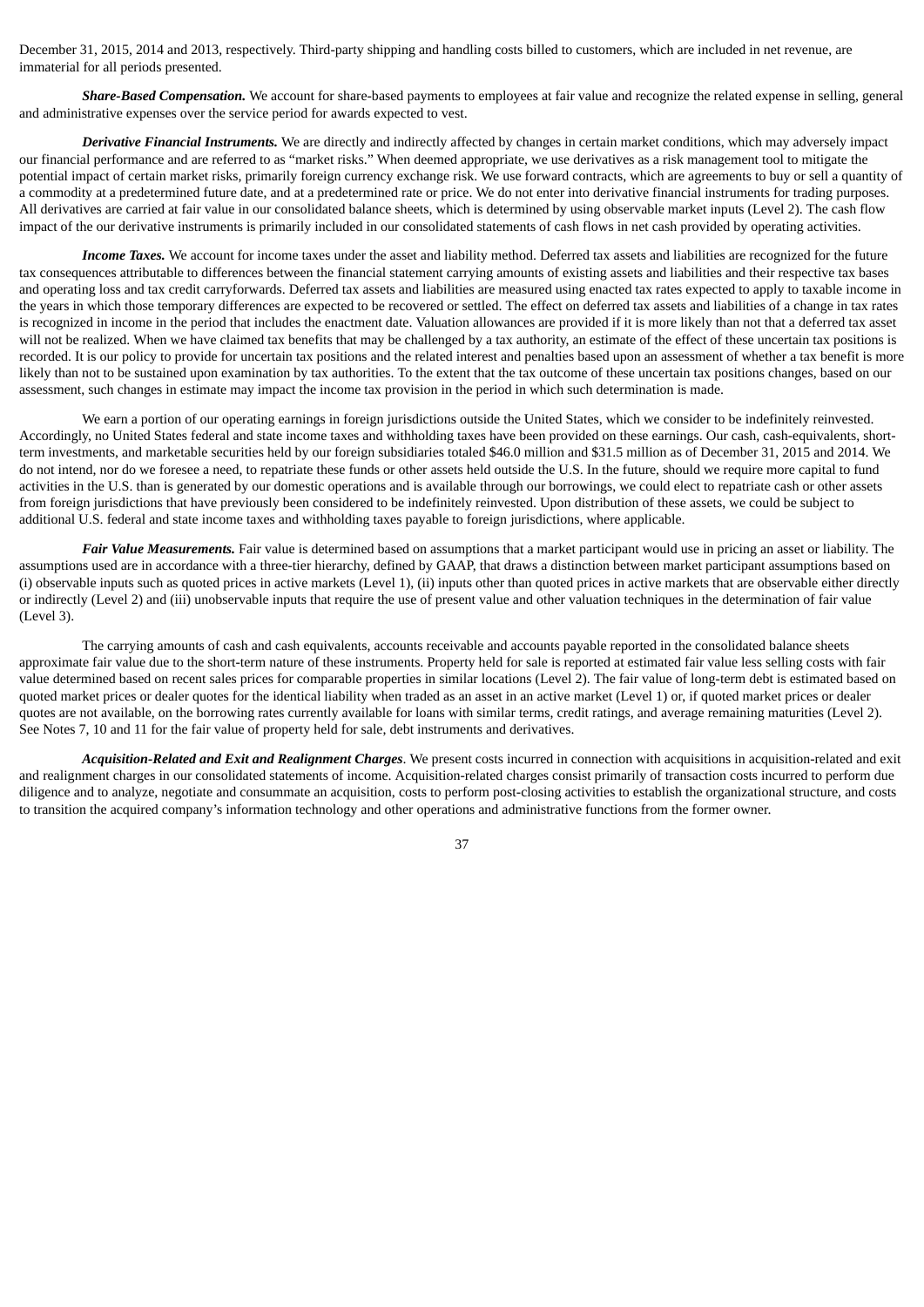Costs associated with exit and realignment activities are recorded at their fair value when incurred. Liabilities are established at the cease-use date for remaining operating lease and other contractual obligations, net of estimated sub-lease income. The net lease termination cost is discounted using a creditadjusted risk-free rate of interest. We evaluate these assumptions quarterly and adjust the liability accordingly. The current portion of accrued lease and other contractual termination costs is included in other accrued liabilities on the consolidated balance sheets, and the non-current portion is included in other liabilities. Severance benefits are recorded when payment is considered probable and reasonably estimable.

*Income Per Share.* Basic and diluted income per share are calculated pursuant to the two-class method, under which unvested share-based payment awards containing nonforfeitable rights to dividends are participating securities.

*Foreign Currency Translation.* Our foreign subsidiaries generally consider their local currency to be their functional currency. Assets and liabilities of these foreign subsidiaries are translated into U.S. dollars at period-end exchange rates and revenues and expenses are translated at average exchange rates during the period. Cumulative currency translation adjustments are included in accumulated other comprehensive income (loss) in shareholders' equity. Gains and losses on intercompany foreign currency transactions that are long-term in nature and which we do not intend to settle in the foreseeable future are also recognized in other comprehensive income (loss) in shareholders' equity. Realized gains and losses from foreign currency transactions are recorded in other operating income, net in the consolidated statements of income and were not material to our consolidated results of operations in 2015, 2014, and 2013.

*Business Combinations.* We account for acquired businesses using the acquisition method of accounting, which requires that the assets acquired and liabilities assumed be recorded at the date of acquisition at their respective fair values. Any excess of the purchase price over the estimated fair values of the net assets acquired is recorded as goodwill.

*Recent Accounting Pronouncements*. During 2015, we adopted Accounting Standard Updates (ASU's) issued by the Financial Accounting Standards Board (FASB).

In November 2015 the FASB released as part of its simplification initiative ASU 2015-17 which will require entities, starting in 2017, to classify all deferred taxes as non-current. This is a change from the current GAAP which requires deferred taxes to be classified as current or non-current based on the underlying book asset/liability. As allowed by the standard, we have chosen to early adopt this guidance on a retrospective basis. As a result, all deferred income taxes in the consolidated balance sheets are reflected as non-current assets or liabilities. Deferred tax liabilities of \$38.0 million and deferred tax assets of \$0.8 million presented as current in the prior year have been reclassified to non-current to conform to this new presentation.

In September 2015, the FASB issued ASU No. 2015-16, Business Combinations (Topic 805): *Simplifying the Accounting for Measurement-Period Adjustments*, which eliminates the requirement for an acquirer in a business combination to account for measurement-period adjustments retrospectively. Under this ASU, acquirers must recognize measurement-period adjustments in the period in which they determine the amounts, including the effect on earnings of any amounts they would have recorded in previous periods if the accounting had been completed at the acquisition date. This guidance is effective for fiscal years beginning after December 15, 2016, with early adoption permitted. The Company elected to early adopt this ASU in the third quarter of 2015. We have not retrospectively accounted for the measurement-period adjustments as described in Note 3.

In April 2015, the FASB issued ASU 2015-03, *Interest-Imputation of Interest: Simplifying the Presentation of Debt Issuance Costs* (ASU 2015-03), which requires that debt issuance costs related to a recognized debt liability be presented in the balance sheet as a direct deduction from the carrying amount of that debt liability, consistent with debt discounts. The standard is effective for the Company on January 1, 2016, with early adoption permitted. The adoption of ASU 2015-03 is not expected to have a material impact on the financial statements of the Company.

On May 28, 2014, the FASB issued an ASU, *Revenue from Contracts with Customers*, which requires an entity to recognize the amount of revenue to which it expects to be entitled for the transfer of promised goods or services to customers. The ASU will replace most existing revenue recognition guidance in U.S. GAAP when it becomes effective on January 1, 2018. Early application as of January 1, 2017 is permitted. The standard permits the use of either the retrospective or cumulative effect transition method. We are evaluating the effect that the ASU will have on our consolidated financial statements and related disclosures. We have not yet selected a transition method nor have we determined the effect of the standard on our ongoing financial reporting.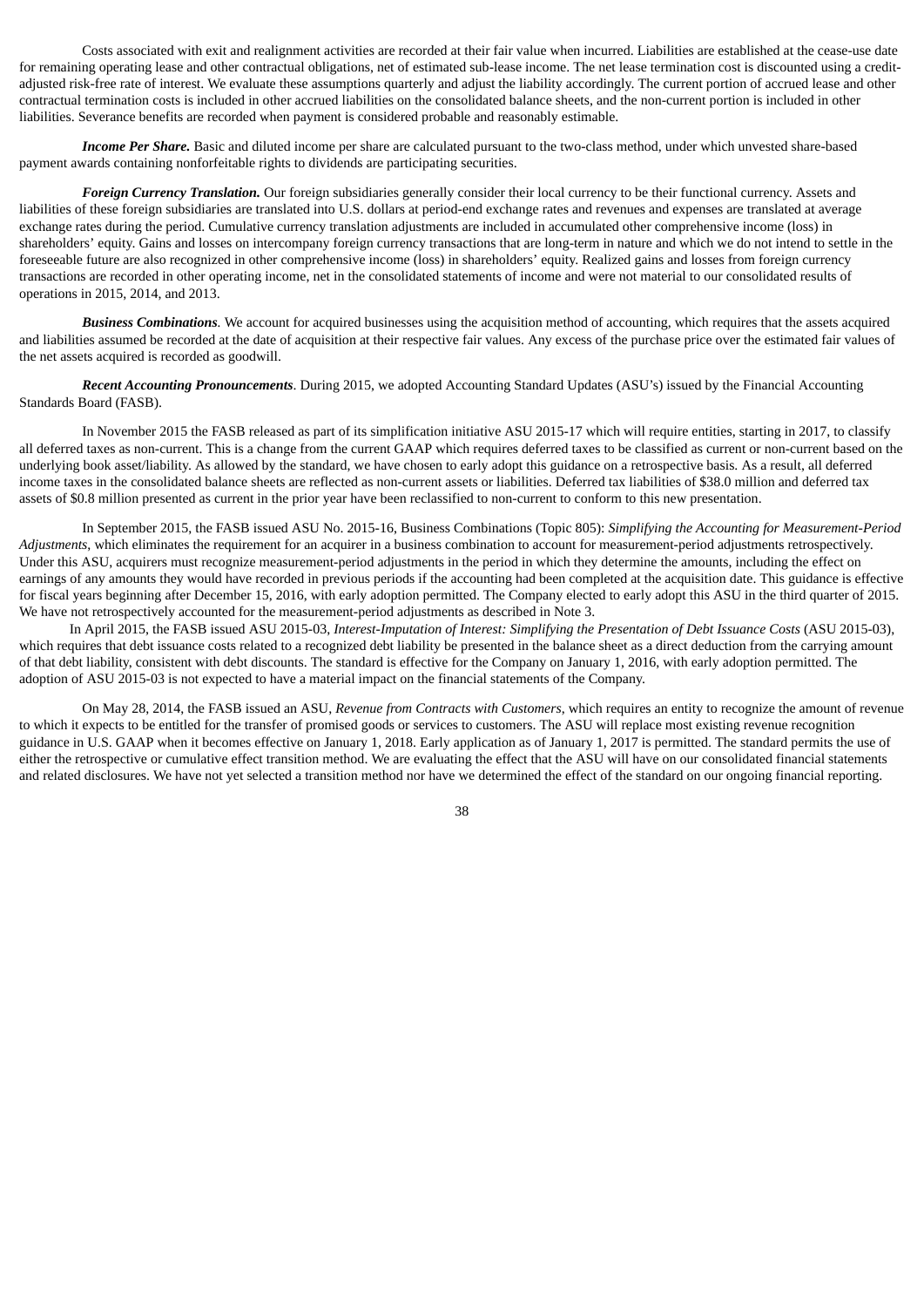### **Note 2—Significant Risks and Uncertainties**

Many of our hospital customers in the U.S. are represented by group purchasing organizations (GPOs) that contract with us for services on behalf of the GPO members. GPOs representing a significant portion of our business are Novation, LLC (Novation), MedAssets Inc. (MedAssets) and Premier, Inc. (Premier). Members of these GPOs have incentives to purchase from their primary selected distributor; however, they operate independently and are free to negotiate directly with distributors and manufacturers. For 2015, 2014 and 2013, net revenue from hospitals under contract with these GPOs represented the following approximate percentages of our net revenue annually: Novation—32% to 33%; MedAssets—24% to 26%; and Premier—21% to 24%.

Net revenue from sales of product supplied by subsidiaries of Covidien Ltd. represented approximately 13% and Johnson & Johnson Healthcare Systems, Inc. represented between 9% to 10% of our net revenue annually for 2015, 2014 and 2013, respectively.

#### **Note 3—Acquisitions**

On October 1, 2014, we completed the acquisition of Medical Action Industries Inc., (Medical Action), a leading producer of surgical kits and procedure trays, which will enable an expansion of our capabilities in the assembly of kits, packs and trays for the healthcare market.

On November 1, 2014, we acquired ArcRoyal, a privately held surgical kitting company based in Ireland (ArcRoyal). The transaction expanded our capabilities in the assembly of kits, packs and trays in the European healthcare market.

The combined consideration for these two acquisitions was \$261.6 million, net of cash acquired, and including debt assumed of \$13.4 million (capitalized lease obligations).

The purchase price was allocated to the underlying assets acquired and liabilities assumed based upon our preliminary estimate of their fair values at the date of acquisition, with certain exceptions permitted under GAAP. The combined purchase price exceeded the preliminary estimated fair value of the net tangible and identifiable intangible assets by \$150.6 million, which was allocated to goodwill. The following table presents, in the aggregate, the estimated fair value of the assets acquired and liabilities assumed recognized as of the acquisition date.

|                                                |    | <b>Preliminary Fair</b><br><b>Value Estimated as of</b><br><b>Acquisition Date</b> | <b>Measurement Period</b><br><b>Adjustments Recorded in</b><br>2015 | <b>Fair Value as of</b><br><b>Acquisition Date</b> |
|------------------------------------------------|----|------------------------------------------------------------------------------------|---------------------------------------------------------------------|----------------------------------------------------|
| Assets acquired:                               |    |                                                                                    |                                                                     |                                                    |
| Current assets                                 | \$ | 90,608 \$                                                                          | $(229)$ \$                                                          | 90,379                                             |
| Property and equipment                         |    | 34,048                                                                             | (2,502)                                                             | 31,546                                             |
| Goodwill                                       |    | 150,492                                                                            | 121                                                                 | 150,613                                            |
| Intangible assets                              |    | 77,623                                                                             |                                                                     | 77,623                                             |
| Total assets                                   |    | 352,771                                                                            | (2,610)                                                             | 350,161                                            |
| Liabilities assumed:                           |    |                                                                                    |                                                                     |                                                    |
| Current liabilities                            |    | 64,736                                                                             | (1,187)                                                             | 63,549                                             |
| Noncurrent liabilities                         |    | 26,426                                                                             | (1,423)                                                             | 25,003                                             |
| <b>Total liabilities</b>                       |    | 91,162                                                                             | (2,610)                                                             | 88,552                                             |
| Fair value of net assets acquired, net of cash |    | 261,609 \$                                                                         | $-$ \$                                                              | 261,609                                            |

We are amortizing the fair value of acquired intangible assets, primarily customer relationships, over their remaining weighted average useful lives of 14 years.

Goodwill of \$150.6 million consists largely of expected opportunities to expand our kitting capabilities. We assigned goodwill of \$20.9 million to our International segment and \$129.7 million to our Domestic segment. None of the goodwill recognized is expected to be deductible for income tax purposes.

Pro forma results of operations for these acquisitions have not been presented because the effects on revenue and net income were not material to our historic consolidated financial statements.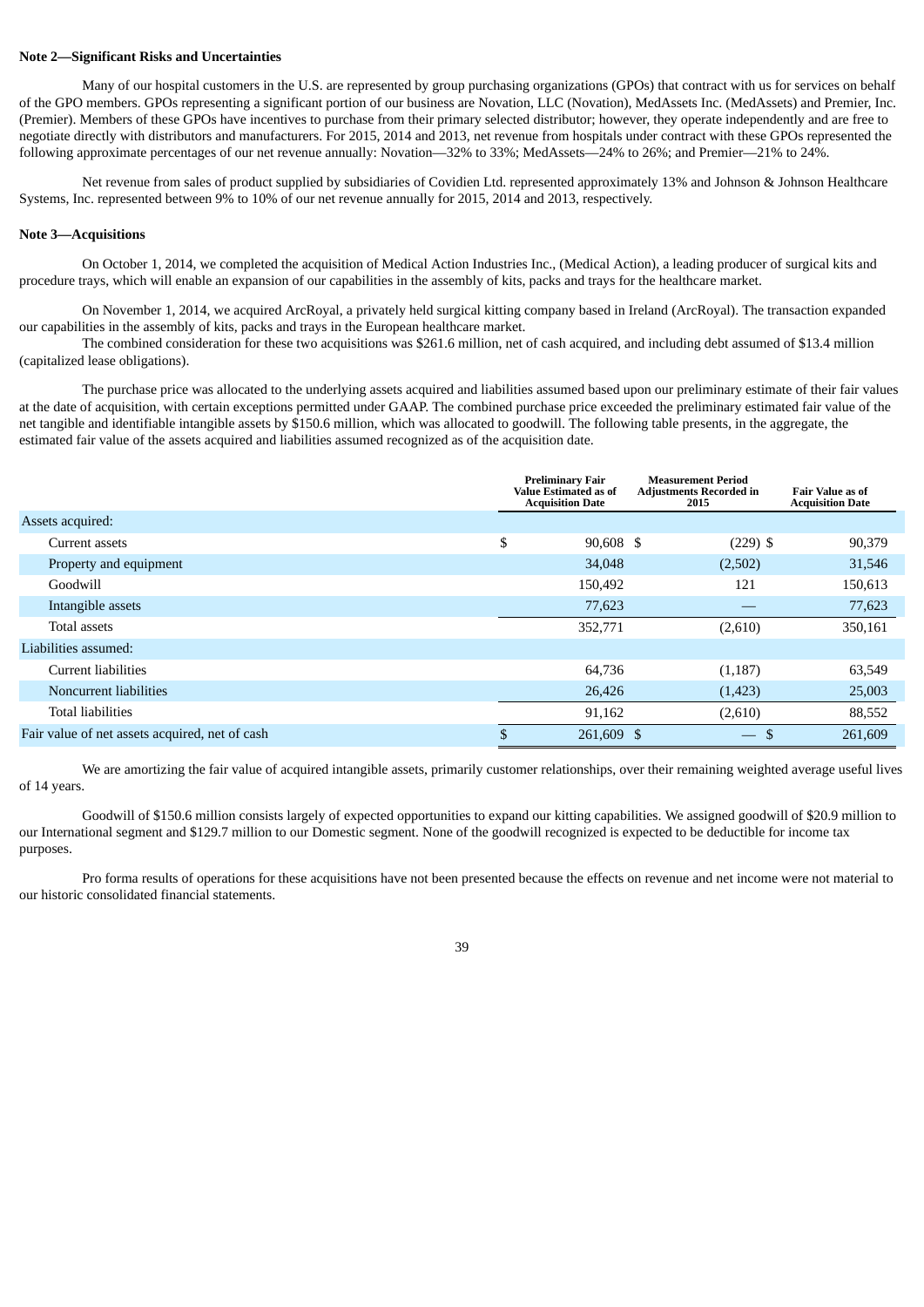Acquisition-related expenses for the years ending December 31, 2015 and 2014 consisted of transaction costs incurred to perform due diligence and to analyze, negotiate and consummate the Medical Action and ArcRoyal acquisitions, and costs to integrate the acquired operations (including certain severance and contractual payments to former management). We also incurred certain acquisition-related charges in 2014 and 2013 associated with costs in Movianto to resolve certain issues and claims with the former owner. We recognized pre-tax acquisition-related expenses of \$9.8 million, \$16.1 million and \$3.5 million for the years ended December 31, 2015, 2014 and 2013 related to these activities.

#### **Note 4—Accounts and Notes Receivable, Net**

Allowances for losses on accounts and notes receivable of \$13.2 million and \$13.3 million have been applied as reductions of accounts receivable at December 31, 2015 and 2014. Write-offs of accounts and notes receivable were \$1.2 million, \$3.1 million and \$1.1 million for 2015, 2014 and 2013.

#### **Note 5—Merchandise Inventories**

At December 31, 2015 and 2014, we had inventory of \$940.8 million and \$872.5 million, of which \$923.8 million and \$811.3 million were valued under LIFO. If LIFO inventories had been valued on a current cost or first-in, first-out (FIFO) basis, they would have been greater by \$116.4 million and \$116.2 million as of December 31, 2015 and 2014. At December 31, 2015 and 2014, included in our inventory was \$22.3 million and \$20.0 million in raw materials, \$10.6 million and \$5.4 million in work in process and the remainder was finished goods.

## **Note 6—Financing Receivables and Payables**

At December 31, 2015 and 2014, we had financing receivables of \$198.5 million and \$196.2 million and related payables of \$148.5 million and \$168.8 million outstanding under our order-to-cash program, which were included in other current assets and other current liabilities, respectively, in the consolidated balance sheets.

#### **Note 7—Property and Equipment**

Property and equipment consists of the following:

| December 31,                |   | 2015       |               | 2014       |
|-----------------------------|---|------------|---------------|------------|
| Warehouse equipment         | D | 168,599    | <sup>\$</sup> | 169,083    |
| Computer equipment          |   | 53,566     |               | 31,162     |
| Building and improvements   |   | 75,229     |               | 87,974     |
| Leasehold improvements      |   | 60,522     |               | 58,046     |
| Land and improvements       |   | 17,386     |               | 17,771     |
| Furniture and fixtures      |   | 14,517     |               | 12,539     |
| Office equipment and other  |   | 8,216      |               | 19,781     |
|                             |   | 398,035    |               | 396,356    |
| Accumulated depreciation    |   | (189, 105) |               | (163, 377) |
| Property and equipment, net | đ | 208,930    |               | 232,979    |

The gross value of assets recorded under capital leases was \$38.7 million and \$40.0 million with associated accumulated depreciation of \$13.7 million and \$10.5 million as of December 31, 2015 and 2014, respectively. Depreciation expense for property and equipment and assets under capital leases was \$36.3 million, \$35.5 million and \$33.1 million for the years ended December 31, 2015, 2014, and 2013.

Property held for sale in our Domestic segment was \$3.8 million at December 31, 2015 and is included in other current assets, net, in the consolidated balance sheets. We are actively marketing the property for sale; however, the ultimate timing is dependent on local market conditions. Property held for sale in our Domestic segment was \$5.6 million at December 31, 2014.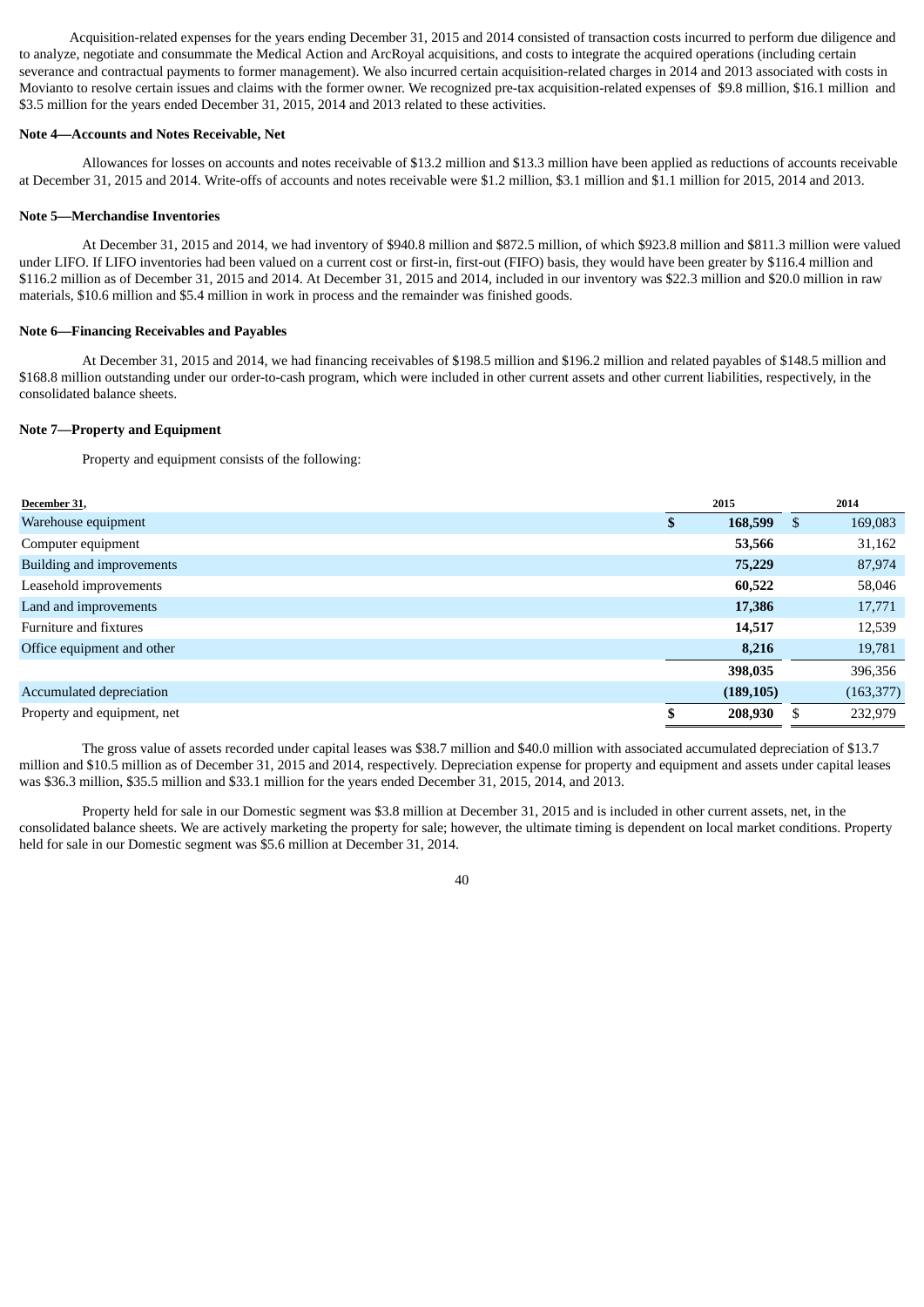## **Note 8—Goodwill and Intangible Assets**

The following table summarizes the changes in the carrying amount of goodwill through December 31, 2015:

|                                                | <b>International</b> |                         |      |                |    |              |  |  |
|------------------------------------------------|----------------------|-------------------------|------|----------------|----|--------------|--|--|
|                                                |                      | <b>Domestic Segment</b> |      | <b>Segment</b> |    | Consolidated |  |  |
| Carrying amount of goodwill, December 31, 2014 | \$                   | 377,089                 | - \$ | 46,187         | \$ | 423,276      |  |  |
| Currency translation adjustments               |                      |                         |      | (3,778)        |    | (3,778)      |  |  |
| <b>Acquisitions (See Note 3)</b>               |                      | 1.116                   |      | (995)          |    | 121          |  |  |
| Carrying amount of goodwill, December 31, 2015 |                      | 378,205                 | -S   | 41,414         | S  | 419.619      |  |  |

Intangible assets at December 31, 2015 and 2014 were as follows:

|                              | 2015                             |           |  |                             | 2014                             |          |  |                             |
|------------------------------|----------------------------------|-----------|--|-----------------------------|----------------------------------|----------|--|-----------------------------|
|                              | Customer<br><b>Relationships</b> |           |  | Other<br><b>Intangibles</b> | Customer<br><b>Relationships</b> |          |  | Other<br><b>Intangibles</b> |
| Gross intangible assets      |                                  | 121,888   |  | 4,621                       |                                  | 125,448  |  | 3,405                       |
| Accumulated amortization     |                                  | (29, 872) |  | (1,387)                     |                                  | (19,773) |  | (487)                       |
| Net intangible assets        |                                  | 92,016    |  | 3.234                       |                                  | 105.675  |  | 2,918                       |
| Weighted average useful life |                                  | 14 years  |  | 5 years                     |                                  | 14 years |  | 6 years                     |

At December 31, 2015, \$60.2 million in net intangible assets were held in the Domestic segment and \$35.1 million were held in the International segment. Amortization expense for intangible assets was \$9.8 million for 2015, \$5.5 million for 2014 and \$3.3 million for 2013.

Based on the current carrying value of intangible assets subject to amortization, estimated amortization expense is \$10.2 million for 2016, \$9.9 million for 2017, \$9.3 million for 2018, \$9.1 million for 2019 and \$9.0 million for 2020.

# **Note 9—Exit and Realignment Costs**

We periodically incur exit and realignment and other charges associated with optimizing our operations which include the closure and consolidation of certain distribution and logistics centers, administrative offices and warehouses in the United States and Europe. These charges also include costs associated with our strategic organizational realignment which include management changes, certain professional fees, and costs to streamline administrative functions and processes.

Exit and realignment charges by segment for the years ended December 31, 2015, 2014, and 2013 were as follows:

| Year ended December 31,            | 2015   | 2014   | 2013  |
|------------------------------------|--------|--------|-------|
| Domestic segment                   | 7.318  | 7.223  | 8,176 |
| International segment              | 11,312 | 19.490 | 751   |
| Total exit and realignment charges | 18.630 | 26.713 | 8,927 |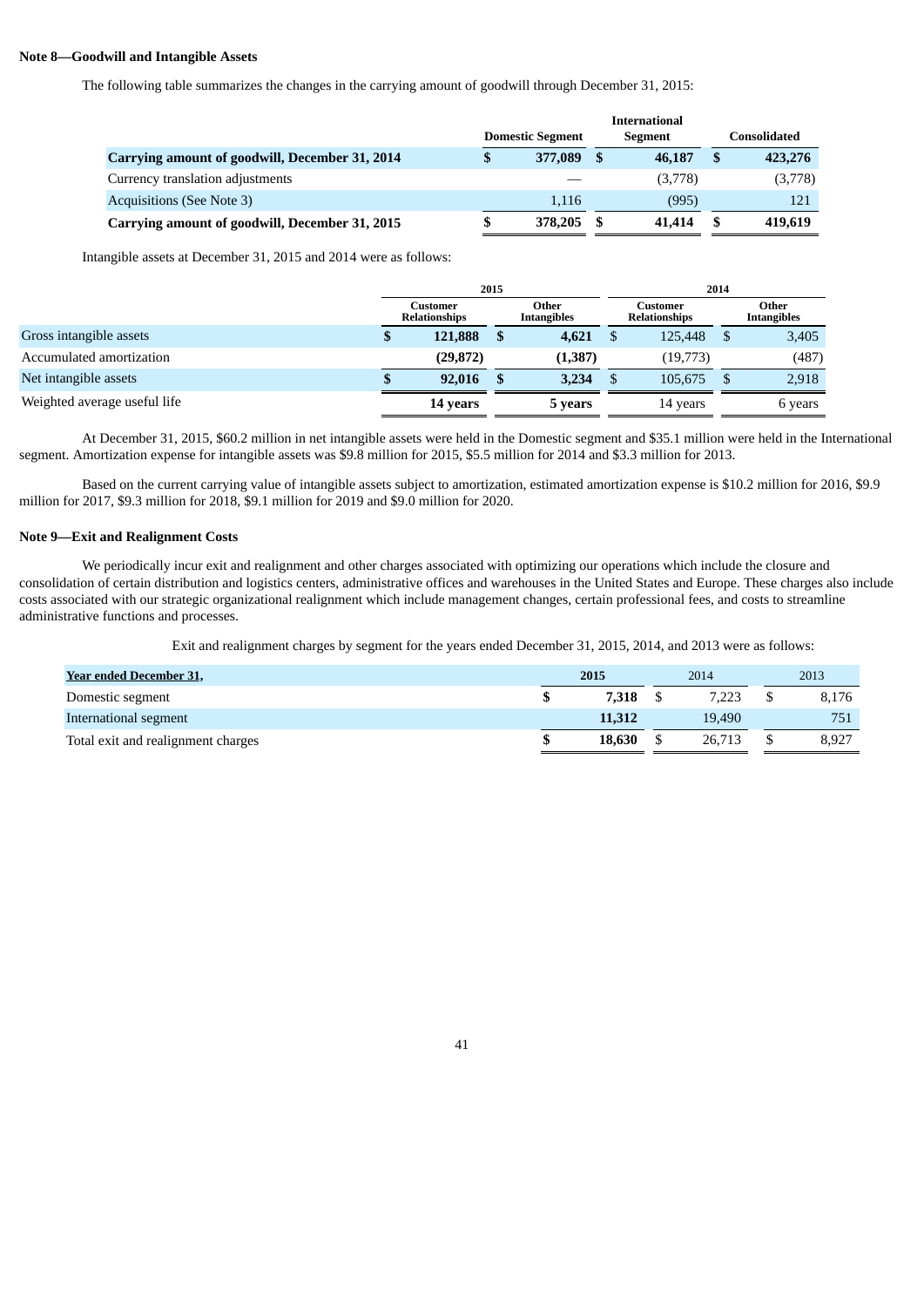The following table summarizes the activity related to exit and realignment cost accruals through December 31, 2015:

|                                                         | Lease<br><b>Obligations</b> | <b>Severance and</b><br>Other | <b>Total</b> |         |
|---------------------------------------------------------|-----------------------------|-------------------------------|--------------|---------|
| Accrued exit and realignment charges, January 1, 2013   | 5,098                       | 1,116<br>-S                   | - \$         | 6,214   |
| Provision for exit and realignment activities           | 2,932                       | 128                           |              | 3,060   |
| Cash payments, net of sublease income                   | (5,596)                     | (769)                         |              | (6,365) |
| Accrued exit and realignment charges, December 31, 2013 | 2,434                       | 475                           |              | 2,909   |
| Provision for exit and realignment activities           | 5,592                       | 6,338                         |              | 11,930  |
| Change in estimate                                      | (1,260)                     |                               |              | (1,260) |
| Cash payments, net of sublease income                   | (3, 191)                    | (3,926)                       |              | (7,117) |
| Accrued exit and realignment charges, December 31, 2014 | 3,575                       | 2,887                         |              | 6,462   |
| Provision for exit and realignment activities           | 1,118                       | 3,965                         |              | 5,083   |
| Change in estimate                                      | (3,002)                     | (875)                         |              | (3,877) |
| Cash payments, net of sublease income                   | (1,205)                     | (4,137)                       |              | (5,342) |
| Accrued exit and realignment charges, December 31, 2015 | 486                         | 1,840                         |              | 2,326   |

In addition to the exit and realignment accruals in the preceding table, we also incurred \$17.4 million of costs that were expensed as incurred for the year ended December 31, 2015, including \$4.6 million in facility costs, \$4.5 million in accelerated amortization of an information system that was replaced, \$1.4 million in labor costs, \$3.8 million in professional services fees, \$3.0 million in information systems costs and \$0.1 million in other costs.

We incurred \$16.0 million of costs that were expensed as incurred for the year ended December 31, 2014, including \$3.3 million in facility costs, \$6.0 million in accelerated amortization of an information system that was replaced, \$2.9 million in labor costs, \$1.3 million in professional fees, \$1.8 million in information systems costs and \$0.7 million in other costs.

We incurred \$5.8 million of costs that were expensed as incurred for the year ended December 31, 2013, including \$3.7 million in product move costs and the remainder in losses on property and equipment and other expenses.

We do not expect significant additional costs in 2016 for activities that were initiated through December 31, 2015.

### **Note 10—Debt**

Debt consists of the following:

|                                                                          | 2015 |                    |    |                                       |     | 2014               |   |                                       |
|--------------------------------------------------------------------------|------|--------------------|----|---------------------------------------|-----|--------------------|---|---------------------------------------|
| December 31,                                                             |      | Carrying<br>Amount |    | <b>Estimated</b><br><b>Fair Value</b> |     | Carrying<br>Amount |   | <b>Estimated</b><br><b>Fair Value</b> |
| 3.875% Senior Notes, \$275 million par value, maturing September<br>2021 | \$   | 273,959            | \$ | 273,680                               | \$. | 273,777            | S | 275,055                               |
| 4.375% Senior Notes, \$275 million par value, maturing December<br>2024  |      | 274,087            |    | 272,828                               |     | 273.986            |   | 283,855                               |
| <b>Revolving Credit Facility</b>                                         |      |                    |    |                                       |     | 33,700             |   | 33,700                                |
| Capital leases                                                           |      | 29,539             |    | 29,539                                |     | 32,346             |   | 32,346                                |
| Total debt                                                               |      | 577,585            |    | 576,047                               |     | 613,809            |   | 624,956                               |
| Less current maturities                                                  |      | (5,026)            |    | (5,026)                               |     | (5,258)            |   | (5,258)                               |
| Long-term debt                                                           |      | 572,559            |    | 571,021                               |     | 608,551            |   | 619,698                               |

On September 16, 2014, we issued \$275 million of 3.875% senior notes due 2021 (the "2021 Notes") and \$275 million of 4.375% senior notes due 2024 (the "2024 Notes"). The 2021 Notes were sold at 99.5% of the principal amount with an effective yield of 3.951%. The 2024 Notes were sold at 99.6% of the principal with an effective yield of 4.422%. Interest on the 2021 Notes and 2024 Notes is payable semiannually in arrears, commencing on March 15, 2015 and December 15, 2014, respectively. We have the option to redeem the 2021 Notes and 2024 Notes in part or in whole prior to maturity at a redemption price equal to the greater of 100% of the principal amount or the present value of the remaining scheduled payments discounted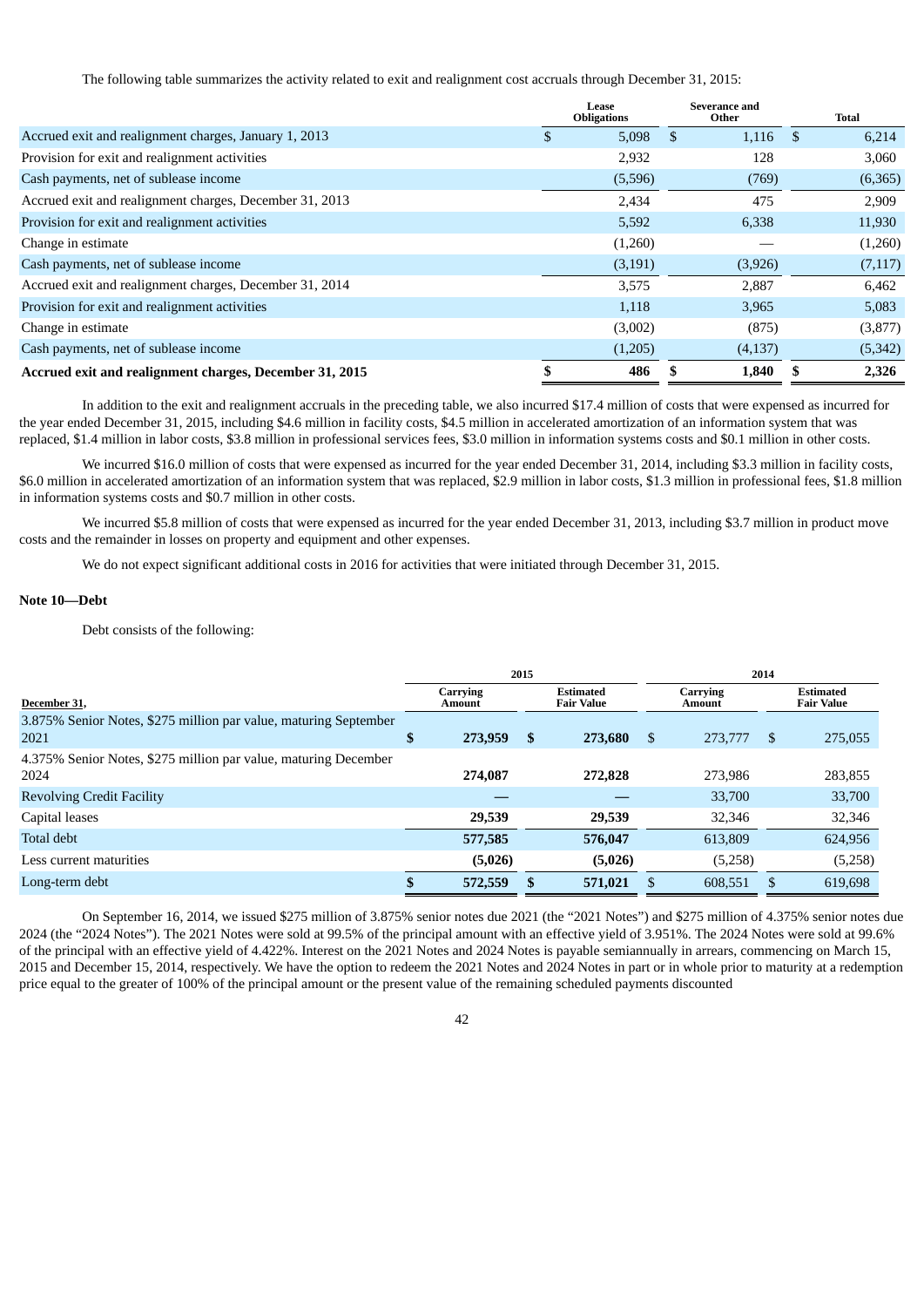at the Treasury Rate plus 30 basis points. We are deferring and amortizing over the respective terms \$4.8 million in costs incurred in connection with the issuance of the 2021 Notes and the 2024 Notes.

On October 16, 2014, we used a portion of the net proceeds from the 2021 Notes and the 2024 Notes to fund the early retirement of all of our \$200 million of 6.35% senior notes due in 2016 (2016 Notes), which included the payment of a \$17.4 million redemption premium. We recorded a net loss on the early retirement of our 2016 Notes of \$14.9 million, which includes the redemption premium offset by the recognition of a gain on previously settled interest rate swaps.

On September 17, 2014, we amended our existing Credit Agreement, increasing our borrowing capacity from \$350 million to \$450 million and extending the term through September 2019 (the Amended Credit Agreement). Under the Amended Credit Agreement, we have the ability to request two one-year extensions and to request an increase in aggregate commitments by up to \$200 million. The interest rate on the Amended Credit Agreement, which is subject to adjustment quarterly, is based on the London Interbank Offered Rate (LIBOR), the Federal Funds Rate or the Prime Rate, plus an adjustment based on the better of our debt ratings or leverage ratio (Credit Spread) as defined by the Amended Credit Agreement. We are charged a commitment fee of between 12.5 and 25.0 basis points on the unused portion of the facility. The terms of the Amended Credit Agreement limit the amount of indebtedness that we may incur and require us to maintain ratios for leverage and interest coverage, including on a pro forma basis in the event of an acquisition. Based on our leverage ratio at December 31, 2015, the interest rate under the credit facility is LIBOR plus 1.375%.

At December 31, 2015, we had no borrowings and letters of credit of approximately \$5.0 million outstanding under the Amended Credit Agreement, leaving \$445 million available for borrowing. We also have a \$1.2 million and \$1.5 million letter of credit outstanding as of December 31, 2015 and 2014, which supports our facilities leased in Europe.

The Amended Credit Agreement and Senior Notes contain cross-default provisions which could result in the acceleration of payments due in the event of default of either agreement. We believe we were in compliance with our debt covenants at December 31, 2015.

Cash payments for interest during 2015, 2014 and 2013 were \$27.7 million, \$18.5 million and \$14.7 million.

We enter into long-term non-cancellable leases for certain warehouse equipment and vehicles which, for accounting purposes, are classified as capital leases. We also operate a kitting facility acquired with Medical Action which is subject to a long-term capital lease. As of December 31, 2015, we were obligated under capital leases for minimum annual rental payments as follows:

| Year                                               |              |
|----------------------------------------------------|--------------|
| 2016                                               | \$<br>7,264  |
| 2017                                               | 6,401        |
| 2018                                               | 5,131        |
| 2019                                               | 3,423        |
| 2020                                               | 2,342        |
| <b>Thereafter</b>                                  | 17,420       |
| Total minimum lease payments                       | 41,981       |
| Less: Amounts representing interest                | (12, 442)    |
| Present value of total minimum lease payments      | 29,539       |
| Less: Current portion of capital lease obligations | (5,027)      |
| Long-term portion of capital lease obligations     | \$<br>24,512 |

## **Note 11—Derivative Financial Instruments**

We are directly and indirectly affected by changes in certain market conditions. These changes in market conditions may adversely impact our financial performance and are referred to as "market risks." When deemed appropriate, we use derivatives as a risk management tool to mitigate the potential impact of certain market risks. The primary market risk managed through the use of derivative instruments is foreign currency exchange risk.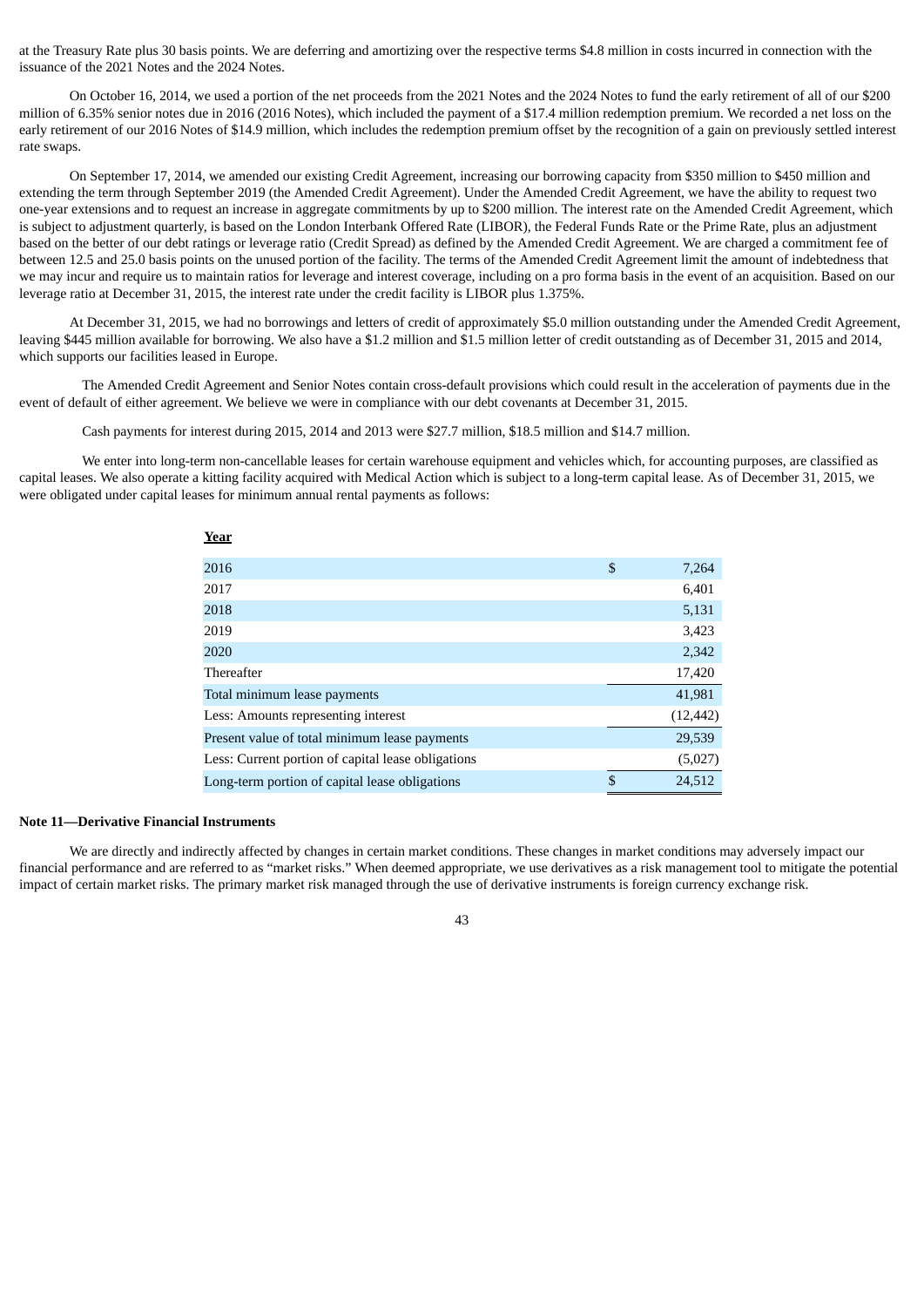We use forward contracts which are agreements to buy or sell a quantity of a currency or commodity at a predetermined future date, and at a predetermined rate or price. We do not enter into derivative financial instruments for trading purposes.

The total notional values of our foreign currency derivatives was \$2.0 million and \$10.0 million as of December 31, 2015 and 2014. These contracts were acquired with the acquisition of ArcRoyal. We were not party to any derivatives as of or for the year ended December 31, 2013. The notional amounts of the derivative instruments do not necessarily represent the amounts exchanged by the parties and, therefore, are not a direct measure of our exposure to the financial risks described above. The amounts are calculated by reference to the notional amounts and by other terms of the derivative, such as foreign currency exchange rates. We determine the fair value of our derivatives based on quoted market prices. We do not view the fair value of our derivatives in isolation, but rather in relation to the fair values or cash flows of the underlying exposure. Our derivatives are straightforward over-the-counter instruments with liquid markets.

All derivatives are carried at fair value in our consolidated balance sheets in other assets and other liabilities line items. We do not currently have any derivatives designated as hedging instruments and all gains and losses resulting from changes in the fair value of derivative instruments are immediately recognized into earnings. At December 31, 2015 and 2014 the fair value of our foreign currency contracts included in other assets on the consolidated balance sheets was \$0.4 million and \$0.7 million. The impact from changes in the fair value of these foreign currency derivatives included in other operating income, net was \$0.3 million for 2015 and \$0.2 million for 2014. We consider the risk of counterparty default to be minimal.

#### **Note 12—Share-Based Compensation**

We maintain a share-based compensation plan (the Plan) that is administered by the Compensation and Benefits Committee of the Board of Directors. The Plan allows us to award or grant to officers, directors and employees incentive, non-qualified and deferred compensation stock options, stock appreciation rights (SARs), performance shares, and restricted and unrestricted stock. We use authorized and unissued common shares for grants of restricted stock or for stock option exercises. At December 31, 2015, approximately 2.7 million common shares were available for issuance under the Plan.

Restricted stock awarded under the Plan generally vests over one, three or five years. Certain restricted stock grants contain accelerated vesting provisions, based on the satisfaction of certain performance criteria related to the achievement of certain financial and operational results. Performance shares awarded under the Plan are issuable as restricted stock upon meeting performance goals and generally have a total performance and vesting period of three years. Stock options awarded under the Plan are generally subject to graded vesting over three years and expire seven to ten years from the date of grant. The options are granted at a price equal to fair market value at the date of grant. We did not grant any stock options in 2015, 2014, or 2013.

We recognize the fair value of stock-based compensation awards, which is based upon the market price of the underlying common stock at the grant date, on a straight-line basis over the estimated requisite service period, which may be based on a service condition, a performance condition, or a combination of both. The fair value of performance shares as of the date of grant is estimated assuming that performance goals will be achieved at target levels. If such goals are not probable of being met, or are probable of being met at different levels, recognized compensation cost is adjusted to reflect the change in estimated fair value of restricted stock to be issued at the end of the performance period.

Total share-based compensation expense for December 31, 2015, 2014 and 2013, was \$11.3 million, \$8.2 million and \$6.4 million, with recognized tax benefits of \$4.4 million, \$3.2 million and \$2.5 million. Unrecognized compensation cost related to nonvested restricted stock awards, net of estimated forfeitures, was \$19.2 million at December 31, 2015. This amount is expected to be recognized over a weighted-average period of 2.8 years, based on the maximum remaining vesting period required under the awards, and the amount that would be recognized over a shorter period based on accelerated vesting provisions, is approximately \$0.5 million. Unrecognized compensation cost related to nonvested performance share awards as of December 31, 2015 was \$2.5 million and will be recognized primarily in 2016 if the related performance targets are met.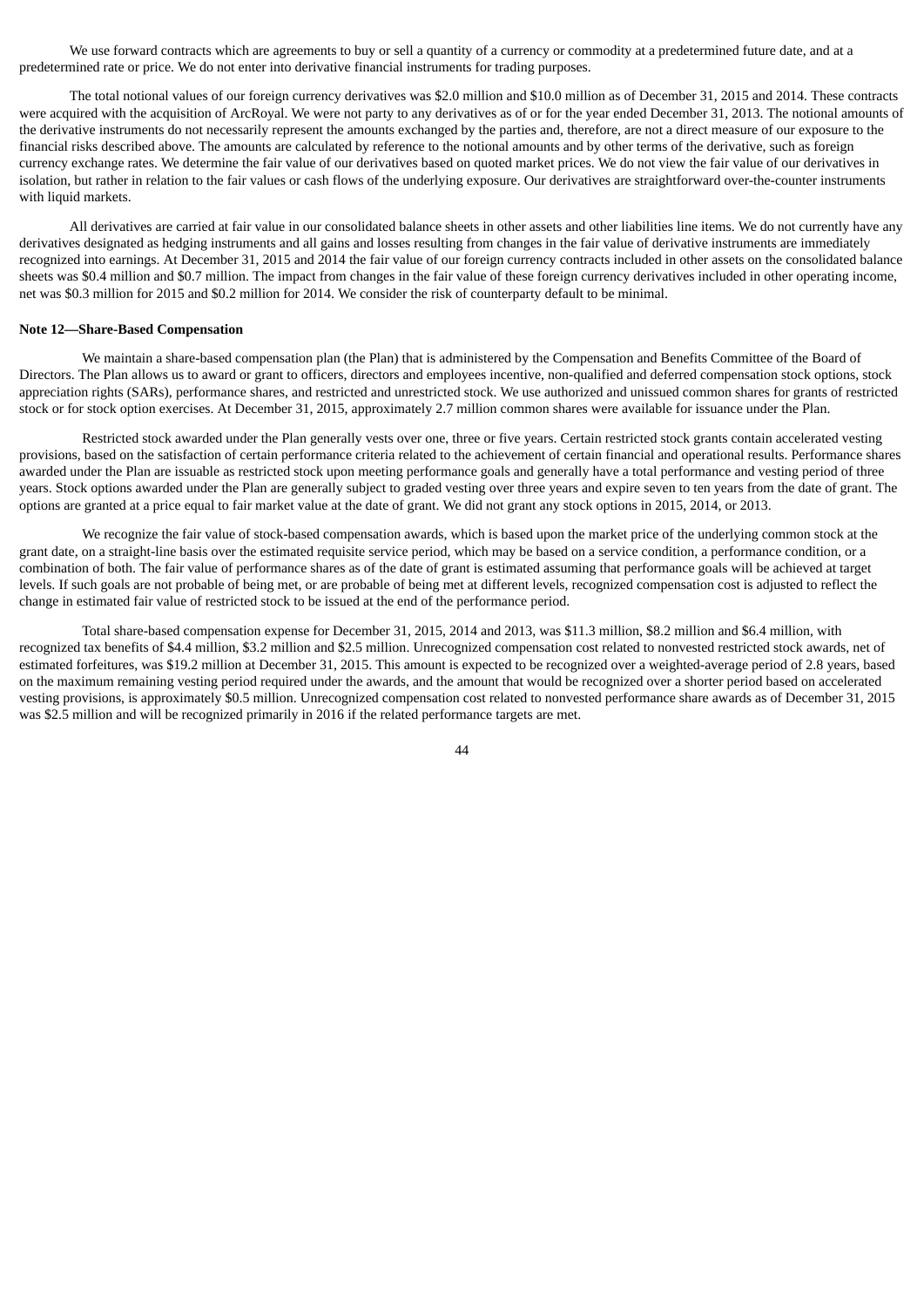The following table summarizes the activity and value of nonvested restricted stock and performance share awards for the years ended December 31, 2015, 2014 and 2013:

|                                  |                            | 2015 |                                                                | 2014                       |    |                                                                | 2013                       |    |                                                                |
|----------------------------------|----------------------------|------|----------------------------------------------------------------|----------------------------|----|----------------------------------------------------------------|----------------------------|----|----------------------------------------------------------------|
|                                  | Number of<br><b>Shares</b> |      | Weighted<br>Average<br>Grant-date<br>Value<br><b>Per Share</b> | Number of<br><b>Shares</b> |    | Weighted<br>Average<br>Grant-date<br>Value<br><b>Per Share</b> | Number of<br><b>Shares</b> |    | Weighted<br>Average<br>Grant-date<br>Value<br><b>Per Share</b> |
| Nonvested awards at beginning of |                            |      |                                                                |                            |    |                                                                |                            |    |                                                                |
| year                             | 814                        | -S   | 33.29                                                          | 738                        | \$ | 30.81                                                          | 720                        | -S | 30.14                                                          |
| Granted                          | 545                        |      | 34.25                                                          | 371                        |    | 33.69                                                          | 339                        |    | 31.65                                                          |
| Vested                           | (195)                      |      | 29.90                                                          | (201)                      |    | 31.01                                                          | (206)                      |    | 30.22                                                          |
| Forfeited                        | (60)                       |      | 33.27                                                          | (94)                       |    | 30.89                                                          | (115)                      |    | 30.51                                                          |
| Nonvested awards at end of year  | 1,104                      |      | 40.02                                                          | 814                        |    | 33.29                                                          | 738                        |    | 30.81                                                          |

The total value of restricted stock vesting during the years ended December 31, 2015, 2014 and 2013, was \$5.8 million, \$6.2 million and \$6.2 million.

The following table summarizes the activity and terms of outstanding options at December 31, 2015, and for each of the years in the three-year period then ended:

|                                                 | Number of<br><b>Options</b> | <b>Weighted Average</b><br><b>Exercise Price</b><br>Per Share | <b>Weighted Average</b><br>Remaining<br><b>Contractual Life</b><br>(years) | Aggregate<br><b>Intrinsic Value</b> |
|-------------------------------------------------|-----------------------------|---------------------------------------------------------------|----------------------------------------------------------------------------|-------------------------------------|
| Options outstanding at December 31, 2012        | 312                         | \$<br>22.25                                                   |                                                                            |                                     |
| Exercised                                       | (244)                       | 21.97                                                         |                                                                            |                                     |
| Forfeited                                       | (4)                         | 21.72                                                         |                                                                            |                                     |
| Options outstanding at December 31, 2013        | 64                          | 23.33                                                         |                                                                            |                                     |
| <b>Exercised</b>                                | (49)                        | 24.21                                                         |                                                                            |                                     |
| Forfeited                                       |                             |                                                               |                                                                            |                                     |
| Options outstanding at December 31, 2014        | 15                          | 20.49                                                         |                                                                            |                                     |
| Exercised                                       | (15)                        | 20.49                                                         |                                                                            |                                     |
| Forfeited                                       |                             |                                                               |                                                                            |                                     |
| <b>Options outstanding at December 31, 2015</b> |                             |                                                               |                                                                            |                                     |

The total intrinsic value of stock options exercised during the years ended December 31, 2015, 2014 and 2013, was \$0.2 million, \$0.5 million and \$0.8 million. No options were granted in 2015, 2014 or 2013. No options were outstanding as of December 31, 2015.

#### **Note 13—Retirement Plans**

*Savings and Retirement Plans.* We maintain a voluntary 401(k) savings and retirement plan covering substantially all full-time and certain parttime employees in the United States who have completed one month of service and have attained age 18. We match a certain percentage of each employee's contribution. The plan also provides for a minimum contribution by us to the plan for all eligible employees of 1% of their salary, subject to certain limits, and discretionary profit-sharing contributions. We may increase or decrease our matching contributions at our discretion, on a prospective basis. We incurred \$12.3 million, \$10.8 million, and \$10.1 million of expense related to this plan in 2015, 2014 and 2013. We also maintain defined contribution plans in some of the European countries in which we operate. Expenses related to these plans were not material in 2015, 2014 or 2013.

*Domestic Retirement Plans.* We have a noncontributory, unfunded retirement plan for certain officers and other key employees in the United States (Domestic Retirement Plan). In February 2012, our Board of Directors amended the Domestic Retirement Plan to freeze benefit levels and modify vesting provisions under the plan effective as of March 31, 2012.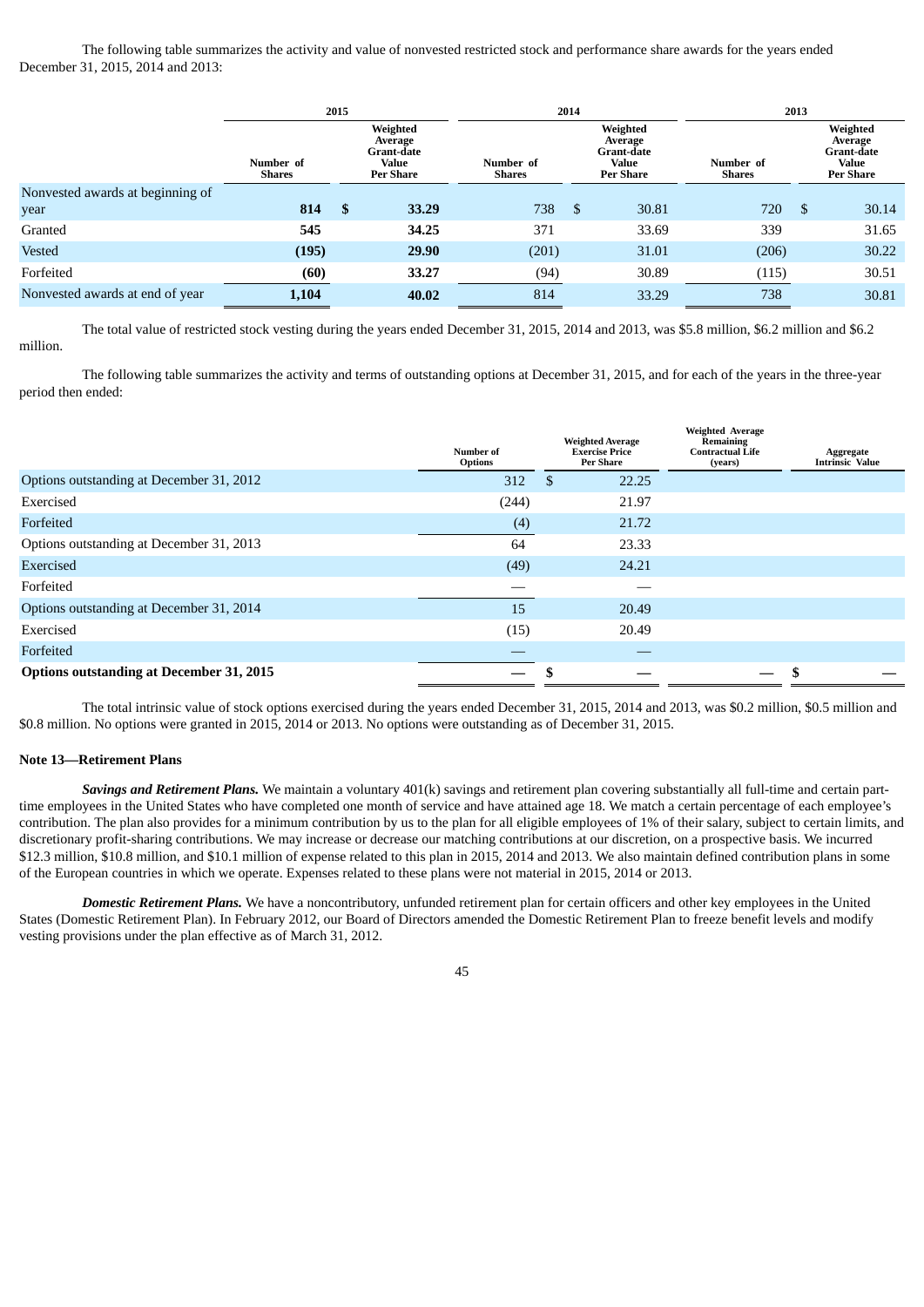The following table sets forth the Domestic Retirement Plan's financial status and the amounts recognized in our consolidated balance sheets:

| December 31,                                                      | 2015            | 2014            |  |  |
|-------------------------------------------------------------------|-----------------|-----------------|--|--|
| <b>Change in benefit obligation</b>                               |                 |                 |  |  |
| Benefit obligation, beginning of year                             | \$<br>49,055    | \$<br>42,011    |  |  |
| Interest cost                                                     | 1,806           | 1,849           |  |  |
| Actuarial (gain) loss                                             | 1,855           | 6,820           |  |  |
| <b>Benefits</b> paid                                              | (1,693)         | (1,625)         |  |  |
| Benefit obligation, end of year                                   | \$<br>51,023    | \$<br>49,055    |  |  |
| <b>Change in plan assets</b>                                      |                 |                 |  |  |
| Fair value of plan assets, beginning of year                      | \$              | \$              |  |  |
| <b>Employer contribution</b>                                      | 1,693           | 1,625           |  |  |
| Benefits paid                                                     | (1,693)         | (1,625)         |  |  |
| Fair value of plan assets, end of year                            | \$              | \$              |  |  |
| Funded status, end of year                                        | \$<br>(51, 023) | \$<br>(49,055)  |  |  |
| Amounts recognized in the consolidated balance sheets             |                 |                 |  |  |
| Other current liabilities                                         | \$<br>(2,977)   | \$<br>(1,770)   |  |  |
| Other liabilities                                                 | (48, 023)       | (47, 282)       |  |  |
| Accumulated other comprehensive loss                              | 17,102          | 16,853          |  |  |
| Net amount recognized                                             | \$<br>(33, 898) | \$<br>(32, 199) |  |  |
| <b>Accumulated benefit obligation</b>                             | \$<br>51,023    | \$<br>49,055    |  |  |
| Weighted average assumptions used to determine benefit obligation |                 |                 |  |  |
| Discount rate                                                     | 4.00%           | 3.75%           |  |  |
| Rate of increase in compensation levels                           | N/A             | N/A             |  |  |

Plan benefit obligations of the Domestic Retirement Plan were measured as of December 31, 2015 and 2014. Plan benefit obligations are determined using assumptions developed at the measurement date. The weighted average discount rate, which is used to calculate the present value of plan liabilities, is an estimate of the interest rate at which the plan liabilities could be effectively settled at the measurement date. When estimating the discount rate, we review yields available on high-quality, fixed-income debt instruments and use a yield curve model from which the discount rate is derived by applying the projected benefit payments under the plan to points on a published yield curve.

The components of net periodic benefit cost for the Domestic Retirement Plan, which is included in selling, general, and administrative expenses in the consolidated statements of income, were as follows:

| Year ended December 31,                                                  | 2015  |   | 2014  | 2013  |
|--------------------------------------------------------------------------|-------|---|-------|-------|
| Interest cost                                                            | 1.806 | S | 1,849 | 1,608 |
| Recognized net actuarial loss                                            | 1.606 |   | 816   | 1,366 |
| Net periodic benefit cost                                                | 3.412 |   | 2.665 | 2.974 |
| Weighted average assumptions used to determine net periodic benefit cost |       |   |       |       |
| Discount rate                                                            | 3.75% |   | 4.50% | 3.50% |
| Rate of increase in future compensation levels                           | N/A   |   | N/A   | N/A   |

Amounts recognized for the Domestic Retirement Plan as a component of accumulated other comprehensive loss as of the end of the year that have not been recognized as a component of the net periodic benefit cost are presented in the following table. We expect to recognize approximately \$1.6 million of the net actuarial loss reported in the following table as of December 31, 2015, as a component of net periodic benefit cost during 2016.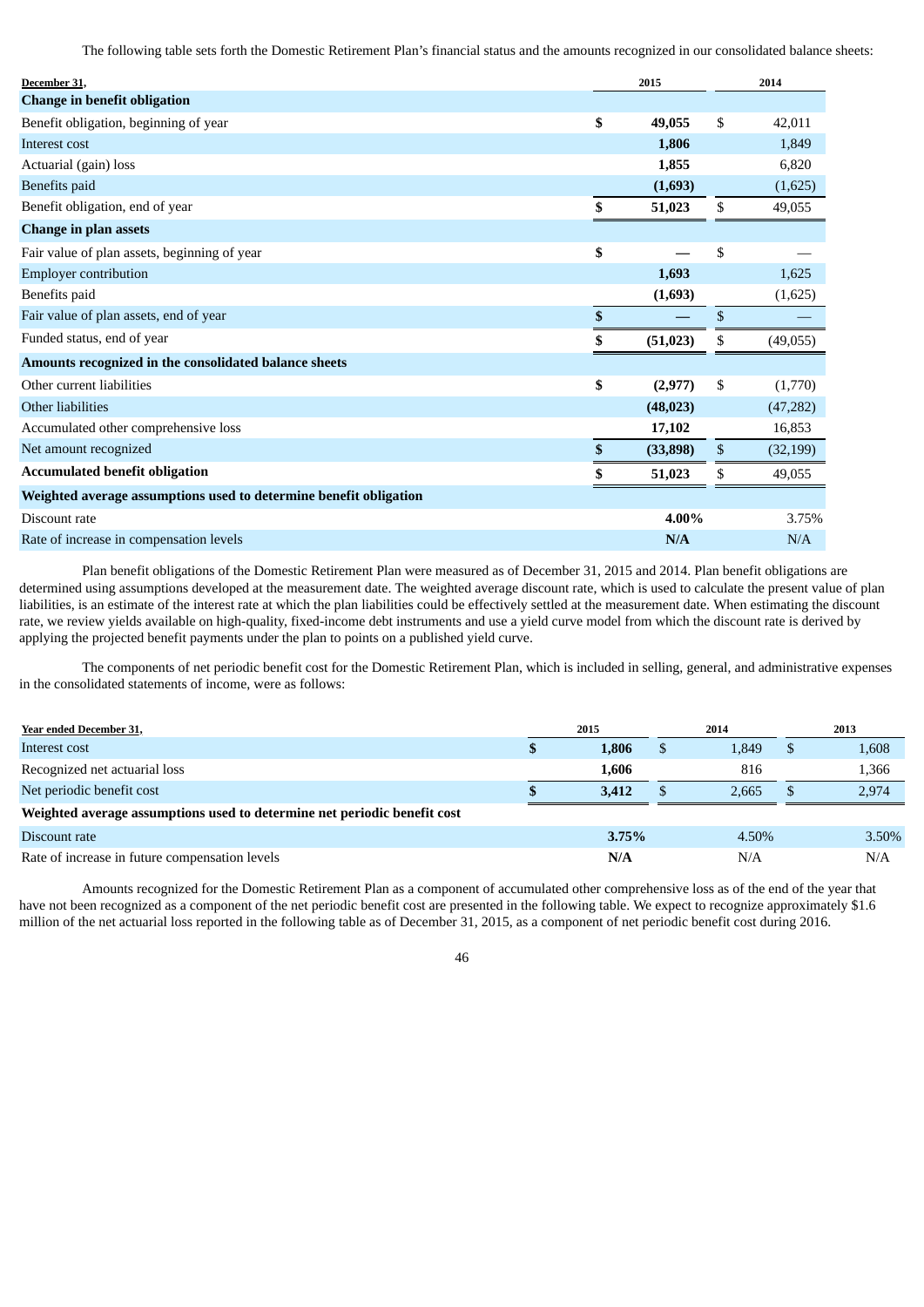| Year ended December 31,                                                       | 2015      | 2014      |
|-------------------------------------------------------------------------------|-----------|-----------|
| Net actuarial loss                                                            | (17, 102) | (16, 853) |
| Deferred tax benefit                                                          | 6.663     | 6,573     |
| Amounts included in accumulated other comprehensive income (loss), net of tax | (10, 439) | (10, 280) |

As of December 31, 2015, the expected benefit payments required for each of the next five years and the five-year period thereafter for the Domestic Retirement Plan were as follows:

| Year      |             |
|-----------|-------------|
| 2016      | \$<br>2,970 |
| 2017      | 2,885       |
| 2018      | 2,814       |
| 2019      | 2,617       |
| 2020      | 2,573       |
| 2021-2025 | 10,747      |

*International Retirement Plans.* Certain of our foreign subsidiaries have defined benefit pension plans covering substantially all of their respective employees. As of December 31, 2015 and 2014, the accumulated benefit obligation under these plans was \$1.9 million. We recorded \$0.1 million, \$0.2 million and \$0.2 million in net periodic benefit cost in selling, general and administrative expenses for the years ended December 31, 2015, 2014 and 2013.

# **Note 14—Income Taxes**

The components of income (loss) before income taxes consist of the following:

| Year ended December 31,            | 2015<br>2014 |  |           | 2013 |         |  |
|------------------------------------|--------------|--|-----------|------|---------|--|
| Income (loss) before income taxes: |              |  |           |      |         |  |
| U.S.                               | 167,444      |  | 155.132   |      | 192,239 |  |
| Foreign                            | 5,766        |  | (28, 649) |      | (7,254) |  |
| Income before income taxes         | 173,210      |  | 126,483   |      | 184,985 |  |

The income tax provision consists of the following:

| Year ended December 31,           | 2015 |          | 2014         |     |      | 2013     |
|-----------------------------------|------|----------|--------------|-----|------|----------|
| Current tax provision (benefit):  |      |          |              |     |      |          |
| Federal                           | \$   | 60,757   | \$<br>52,178 |     | - \$ | 58,487   |
| <b>State</b>                      |      | 11,431   | 9,801        |     |      | 10,455   |
| Foreign                           |      | 3,714    | 1,386        |     |      | 1,448    |
| Total current tax provision       |      | 75,902   | 63,365       |     |      | 70,390   |
| Deferred tax provision (benefit): |      |          |              |     |      |          |
| Federal                           |      | (4,744)  |              | 282 |      | 5,455    |
| <b>State</b>                      |      | (376)    |              | 295 |      | 394      |
| Foreign                           |      | (981)    | (3,962)      |     |      | (2, 136) |
| Total deferred tax provision      |      | (6, 101) | (3,385)      |     |      | 3,713    |
| Total income tax provision        |      | 69,801   | 59,980<br>\$ |     |      | 74,103   |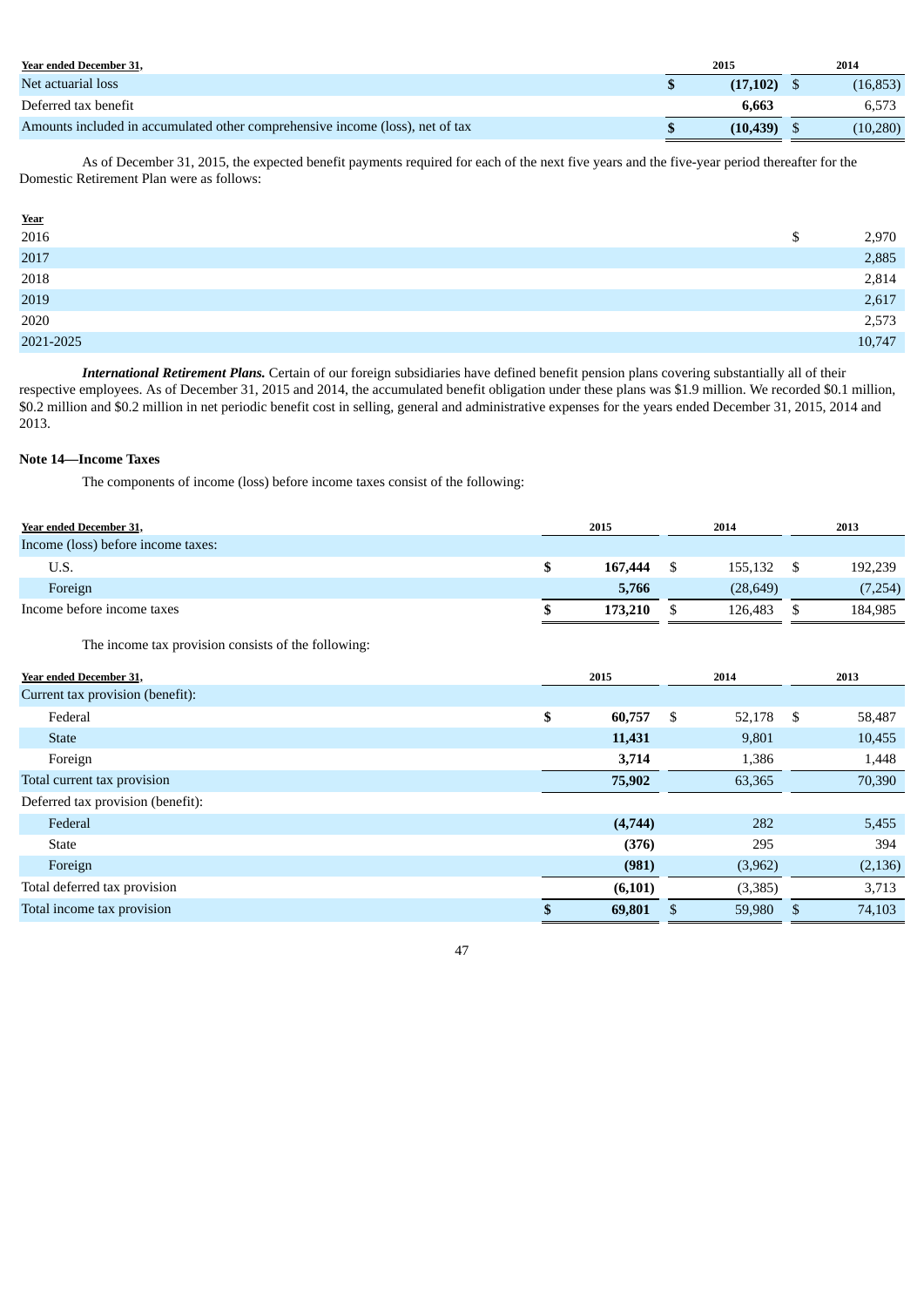A reconciliation of the federal statutory rate to our effective income tax rate is shown below:

| Year ended December 31,                              | 2015      | 2014    | 2013    |
|------------------------------------------------------|-----------|---------|---------|
| Federal statutory rate                               | 35.0%     | 35.0%   | 35.0 %  |
| Increases (decreases) in the rate resulting from:    |           |         |         |
| State income taxes, net of federal income tax impact | 4.1 $%$   | 5.2%    | $3.9\%$ |
| Foreign income taxes                                 | $(2.8)\%$ | 1.7%    | (0.9)%  |
| Valuation allowance                                  | $1.2\%$   | $3.2\%$ | $1.3\%$ |
| Other                                                | $2.8\%$   | 2.3%    | $0.8\%$ |
| Effective income tax rate                            | 40.3 %    | 47.4%   | 40.1 %  |

The tax effects of temporary differences that give rise to significant portions of the deferred tax assets and deferred tax liabilities are presented below:

| December 31,                                          | 2015 |               | 2014         |
|-------------------------------------------------------|------|---------------|--------------|
| Deferred tax assets:                                  |      |               |              |
| Employee benefit plans                                | \$   | 36,903        | \$<br>36,127 |
| Accrued liabilities not currently deductible          |      | 15,268        | 9,937        |
| Finance charges                                       |      | 6,128         | 6,951        |
| Capital leases                                        |      | 7,363         | 9,081        |
| Allowance for losses on accounts and notes receivable |      | 3,852         | 4,100        |
| Net operating loss carryforwards                      |      | 12,395        | 14,150       |
| Other                                                 |      | 2,475         | 3,432        |
| Total deferred tax assets                             |      | 84,384        | 83,778       |
| Less: valuation allowances                            |      | (10,798)      | (9,639)      |
| Net deferred tax assets                               |      | 73,586        | 74,139       |
| Deferred tax liabilities:                             |      |               |              |
| Merchandise inventories                               |      | 67,013        | 66,864       |
| Goodwill                                              |      | 36,613        | 35,495       |
| Property and equipment                                |      | 14,651        | 21,578       |
| Computer software                                     |      | 17,870        | 17,399       |
| Insurance                                             |      | 268           | 539          |
| Intangible assets                                     |      | 22,048        | 24,750       |
| Other                                                 |      | 206           | 1,410        |
| Total deferred tax liabilities                        |      | 158,669       | 168,035      |
| Net deferred tax liability                            | \$   | $(85,083)$ \$ | (93, 896)    |

The valuation allowances relate to deferred tax assets in various state and non-U.S. jurisdictions. Based on management's judgments using available evidence about historical and expected future taxable earnings, management believes it is more likely than not that we will realize the benefit of the existing deferred tax assets, net of valuation allowances, at December 31, 2015. The valuation allowances primarily relate to net operating loss carryforwards in non-U.S. jurisdictions which have various expiration dates ranging from five years to an unlimited carryforward period. There were no significant decreases in valuation allowances during 2015.

It is our intention to permanently reinvest the earnings of our non-U.S. subsidiaries in those operations. As of December 31, 2015, we have not made a provision for U.S. or additional foreign withholding taxes on investments in foreign subsidiaries that are permanently reinvested, and there are no deferred tax liabilities that have not been provided.

Cash payments for income taxes, including interest, for 2015, 2014, and 2013 were \$52.4 million, \$81.6 million and \$65.4 million.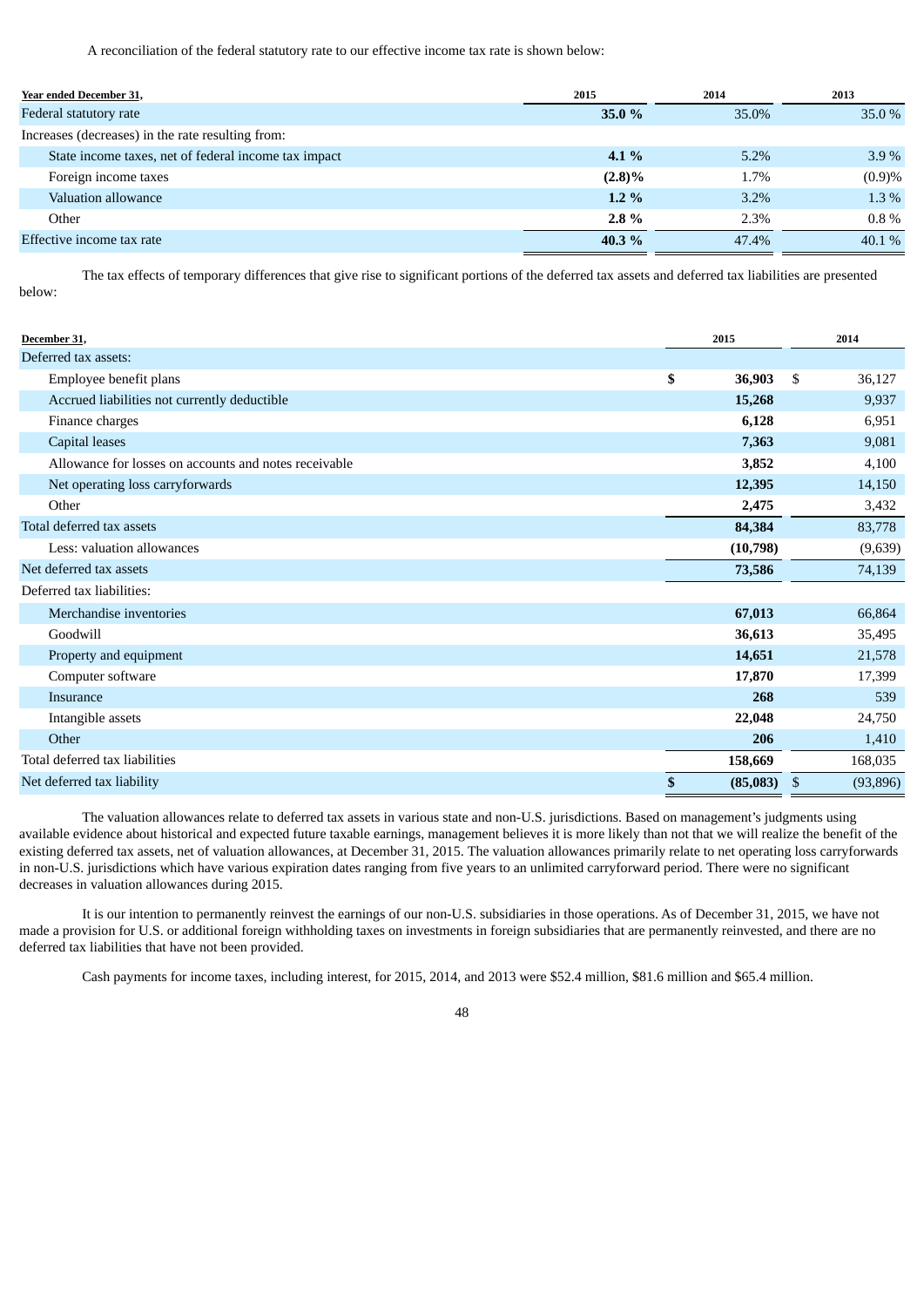At December 31, 2015 and 2014, the liability for unrecognized tax benefits was \$7.7 million and \$6.7 million. A reconciliation of the changes in unrecognized tax benefits from the beginning to the end of the reporting period is as follows:

| Unrecognized tax benefits at January 1,             | 6.684    | 4,648<br>- S |
|-----------------------------------------------------|----------|--------------|
| Increases for positions taken during current period | 1,968    | 1,074        |
| Increases for positions taken during prior periods  | 481      | 62           |
| Decreases for positions taken during prior periods  | (1, 476) | (438)        |
| Acquired unrecognized tax benefits                  |          | 1,374        |
| Lapse of statute of limitations                     |          | (8)          |
| Settlements with taxing authorities                 |          | (28)         |
| Unrecognized tax benefits at December 31,           | 7,657    | 6.684        |

Included in the liability for unrecognized tax benefits at both December 31, 2015 and 2014, were \$4.1 million of tax positions for which the ultimate deductibility is highly certain but for which there is uncertainty about the timing of such deductibility. These tax positions are temporary differences which do not impact the annual effective tax rate under deferred tax accounting. Any change in the deductibility period of these tax positions would impact the timing of cash payments to taxing jurisdictions. Unrecognized tax benefits of \$3.0 million and \$2.0 million at December 31, 2015 and 2014, would impact our effective tax rate if recognized.

We recognize accrued interest and penalties related to unrecognized tax benefits in income tax expense. Accrued interest at December 31, 2015 and 2014 was \$0.2 million and \$0.3 million. We recognized \$0.1 million in interest income in 2015 and \$0.1 million in interest expense in 2014. There were no penalties accrued at December 31, 2015 or 2014 or recognized in 2015, 2014 and 2013.

We file income tax returns in the U.S. federal and various state and foreign jurisdictions. Our U.S. federal income tax return for the year 2014 is subject to examination. Our income tax returns for U.S. state and local jurisdictions are generally open for the years 2012 through 2014; however, certain returns may be subject to examination for differing periods. The former owner is contractually obligated to indemnify us for all income tax liabilities incurred by the Movianto business prior to its acquisition on August 31, 2012.

## **Note 15—Net Income per Common Share**

The following table summarizes the calculation of net income per share attributable to common shareholders for the years ended December 31, 2015, 2014, and 2013:

| Year ended December 31,                                                       | 2015<br>2014  |     | 2013   |               |
|-------------------------------------------------------------------------------|---------------|-----|--------|---------------|
| Numerator:                                                                    |               |     |        |               |
| Net income                                                                    | \$<br>103,409 | \$  | 66,503 | -S<br>110,882 |
| Less: income allocated to unvested restricted shares                          | (925)         |     | (597)  | (738)         |
| Net income attributable to common shareholders—basic                          | 102,484       |     | 65,906 | 110,144       |
| Add: undistributed income attributable to unvested restricted shares—basic    | 235           |     | 18     | 257           |
| Less: undistributed income attributable to unvested restricted shares—diluted | (235)         |     | (18)   | (257)         |
| Net income attributable to common shareholders—diluted                        | 102,484       |     | 65,906 | 110,144       |
| Denominator:                                                                  |               |     |        |               |
| Weighted average shares outstanding—basic                                     | 62,116        |     | 62,220 | 62,625        |
| Dilutive shares—stock options                                                 |               |     | 6      | 36            |
| Weighted average shares outstanding-diluted                                   | 62,117        |     | 62,226 | 62,661        |
| Net income attributable to common shareholders:                               |               |     |        |               |
| <b>Basic</b>                                                                  | \$<br>1.65    | \$  | 1.06   | -\$<br>1.76   |
| <b>Diluted</b>                                                                | \$<br>1.65    | \$. | 1.06   | 1.76<br>\$.   |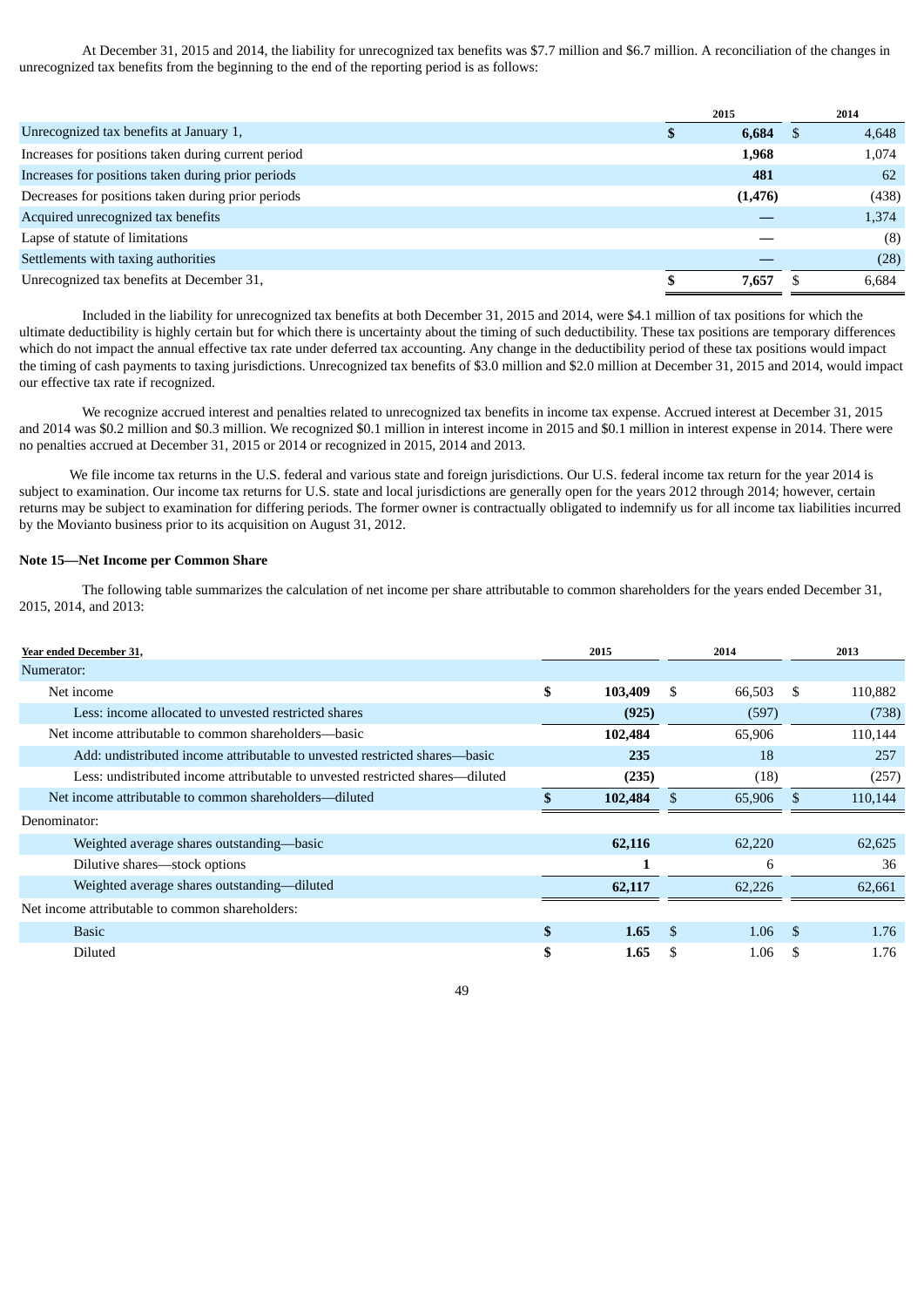## **Note 16—Shareholders' Equity**

We had a shareholder rights agreement that expired on April 30, 2014 and was not renewed or replaced. All Rights attendant to outstanding shares of our common stock under the agreement also expired on April 30, 2014.

In February 2014, our Board of Directors renewed our share repurchase program authorizing the purchase of \$100 million in common stock through 2017. The timing of repurchases and the exact number of shares of common stock to be repurchased will be determined by management based upon market conditions and other factors. The program is intended to offset shares issued in conjunction with our stock incentive plan and return capital to our shareholders and may be suspended or discontinued at any time. Purchases under the share repurchase program are made either pursuant to 10b5-1 plans entered into by the company from time to time and/or during the company's scheduled quarterly trading windows for officers and directors. During the year ended December 31, 2015, we repurchased in open-market transactions and retired approximately 0.6 million shares of our common stock for an aggregate of \$20.0 million, or an average price per share of \$34.04. As of December 31, 2015, we have \$70.0 million in remaining shares available under the repurchase program. We have elected to allocate any excess of share repurchase price over par value to retained earnings.

During the year ended December 31, 2014, we repurchased in open-market transactions and retired approximately 0.3 million shares of our common stock for an aggregate of \$9.9 million, or an average price per share of \$34.31.

During the year ended December 31, 2013, we repurchased in open-market transactions and retired approximately 0.6 million shares of our common stock for an aggregate of \$18.9 million, or an average price per share of \$33.72.

During 2014, we purchased the remaining outside stockholder's interest in a consolidated subsidiary that was partially owned for \$1.5 million. Therefore we do not present a noncontrolling interest as a component of shareholders' equity as of December 31, 2015 or 2014. The noncontrolling interest in net income was not material in 2014 or 2013.

### **Note 17 — Accumulated Other Comprehensive Income**

The following tables show the changes in accumulated other comprehensive income (loss) by component for the years ended December 31, 2015, 2014 and 2013:

|                                                                                     |                         | Currency<br>Translation |                    |   |       |           |
|-------------------------------------------------------------------------------------|-------------------------|-------------------------|--------------------|---|-------|-----------|
|                                                                                     | <b>Retirement Plans</b> |                         | <b>Adjustments</b> |   | Other | Total     |
| Accumulated other comprehensive income (loss), December 31, 2014                    | (10, 323)               |                         | (13, 647)          | D | (31)  | (24,001)  |
| Other comprehensive income (loss) before reclassifications                          | (1,855)                 |                         | (27,581)           |   |       | (29, 436) |
| Income tax                                                                          | 670                     |                         |                    |   |       | 670       |
| Other comprehensive income (loss) before reclassifications, net of tax              | (1, 185)                |                         | (27, 581)          |   |       | (28, 766) |
| Amounts reclassified from accumulated other comprehensive income (loss)             | 1,606                   |                         |                    |   | (84)  | 1,522     |
| Income tax                                                                          | (580)                   |                         |                    |   |       | (580)     |
| Amounts reclassified from accumulated other comprehensive income (loss), net of tax | 1,026                   |                         |                    |   | (84)  | 942       |
| Other comprehensive income (loss)                                                   | (159)                   |                         | (27, 581)          |   | (84)  | (27, 824) |
| Accumulated other comprehensive income (loss), December 31, 2015                    | (10, 482)               |                         | (41,228)           |   | (115) | (51, 825) |
|                                                                                     |                         |                         |                    |   |       |           |

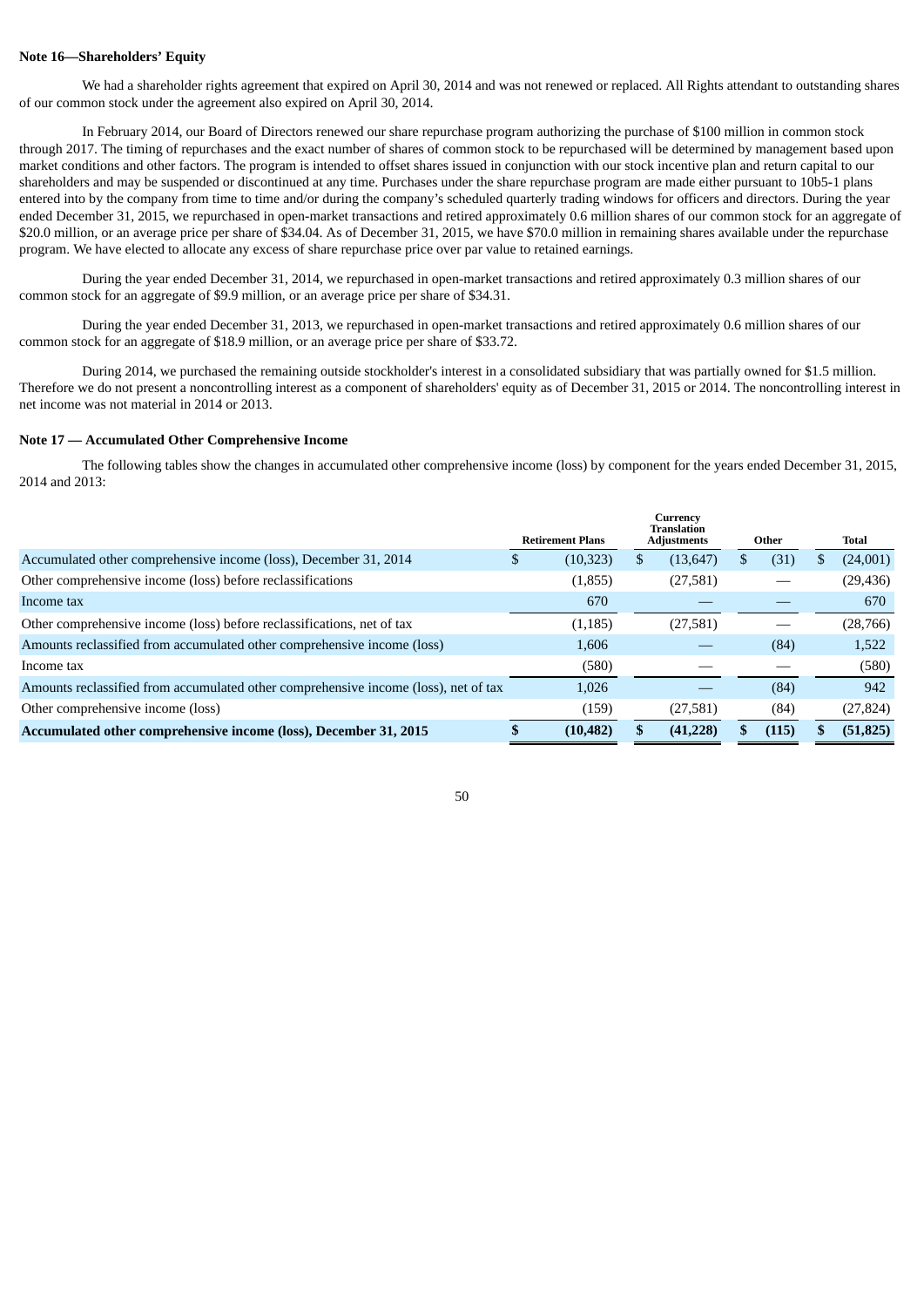|                                                                                     | Currency<br><b>Translation</b> |                         |  |                    |  |       |   |           |
|-------------------------------------------------------------------------------------|--------------------------------|-------------------------|--|--------------------|--|-------|---|-----------|
|                                                                                     |                                | <b>Retirement Plans</b> |  | <b>Adjustments</b> |  | Other |   | Total     |
| Accumulated other comprehensive income (loss), December 31, 2013                    |                                | (6, 479)                |  | 15,892             |  | 155   | S | 9,568     |
| Other comprehensive income (loss) before reclassifications                          |                                | (7,021)                 |  | (29, 539)          |  | (73)  |   | (36, 633) |
| Income tax                                                                          |                                | 2,671                   |  |                    |  |       |   | 2,671     |
| Other comprehensive income before reclassifications, net of tax                     |                                | (4,350)                 |  | (29, 539)          |  | (73)  |   | (33,962)  |
| Amounts reclassified from accumulated other comprehensive income (loss)             |                                | 816                     |  |                    |  | (185) |   | 631       |
| Income tax                                                                          |                                | (310)                   |  |                    |  | 72    |   | (238)     |
| Amounts reclassified from accumulated other comprehensive income (loss), net of tax |                                | 506                     |  |                    |  | (113) |   | 393       |
| Other comprehensive income (loss)                                                   |                                | (3,844)                 |  | (29, 539)          |  | (186) |   | (33, 569) |
| Accumulated other comprehensive income (loss), December 31, 2014                    |                                | (10, 323)               |  | (13, 647)          |  | (31)  |   | (24,001)  |

|                                                                                     | <b>Currency</b><br>Translation<br><b>Adjustments</b><br><b>Retirement Plans</b> |          |    |        |    | Other |    | Total   |
|-------------------------------------------------------------------------------------|---------------------------------------------------------------------------------|----------|----|--------|----|-------|----|---------|
| Accumulated other comprehensive income (loss), December 31, 2012                    |                                                                                 | (10,318) | аĐ | 9,749  | S. | 163   | -S | (406)   |
| Other comprehensive income (loss) before reclassifications                          |                                                                                 | 4.902    |    | 6.254  |    |       |    | 11,156  |
| Income tax                                                                          |                                                                                 | (1,897)  |    | (111)  |    |       |    | (2,008) |
| Other comprehensive income (loss) before reclassifications, net of tax              |                                                                                 | 3,005    |    | 6.143  |    |       |    | 9,148   |
| Amounts reclassified from accumulated other comprehensive income (loss)             |                                                                                 | 1,366    |    |        |    | (40)  |    | 1,326   |
| Income tax                                                                          |                                                                                 | (532)    |    |        |    | 32    |    | (500)   |
| Amounts reclassified from accumulated other comprehensive income (loss), net of tax |                                                                                 | 834      |    |        |    | (8)   |    | 826     |
| Other comprehensive income (loss)                                                   |                                                                                 | 3,839    |    | 6,143  |    | (8)   |    | 9,974   |
| Accumulated other comprehensive income (loss), December 31, 2013                    |                                                                                 | (6, 479) |    | 15,892 |    | 155   |    | 9,568   |

We include amounts reclassified out of accumulated other comprehensive income related to defined benefit pension plans as a component of net periodic pension cost recorded in selling, general and administrative expenses. For the years ended December 31, 2015, 2014 and 2013 we reclassified \$1.6 million, \$0.8 million and \$1.4 million of actuarial net losses.

## **Note 18—Commitments and Contingencies**

We have a contractual commitment to outsource information technology operations, including the management and operation of our information technology systems and distributed services processing, as well as application support, development and enhancement services. This agreement expires in October 2017, with two optional one year extensions. The commitment is cancelable with 180 days notice and payment of a termination fee based upon certain costs which would be incurred by the vendor as a direct result of the early termination.

We pay scheduled fees under the agreement, which can vary based on changes in the Consumer Price Index and the level of support required. Assuming no early termination of the contract, our estimated remaining annual obligations under this agreement are \$35.8 million in 2016 and \$29.8 million in 2017. We paid \$35.9 million, \$36.6 million and \$45.7 million under this contract in 2015, 2014, and 2013.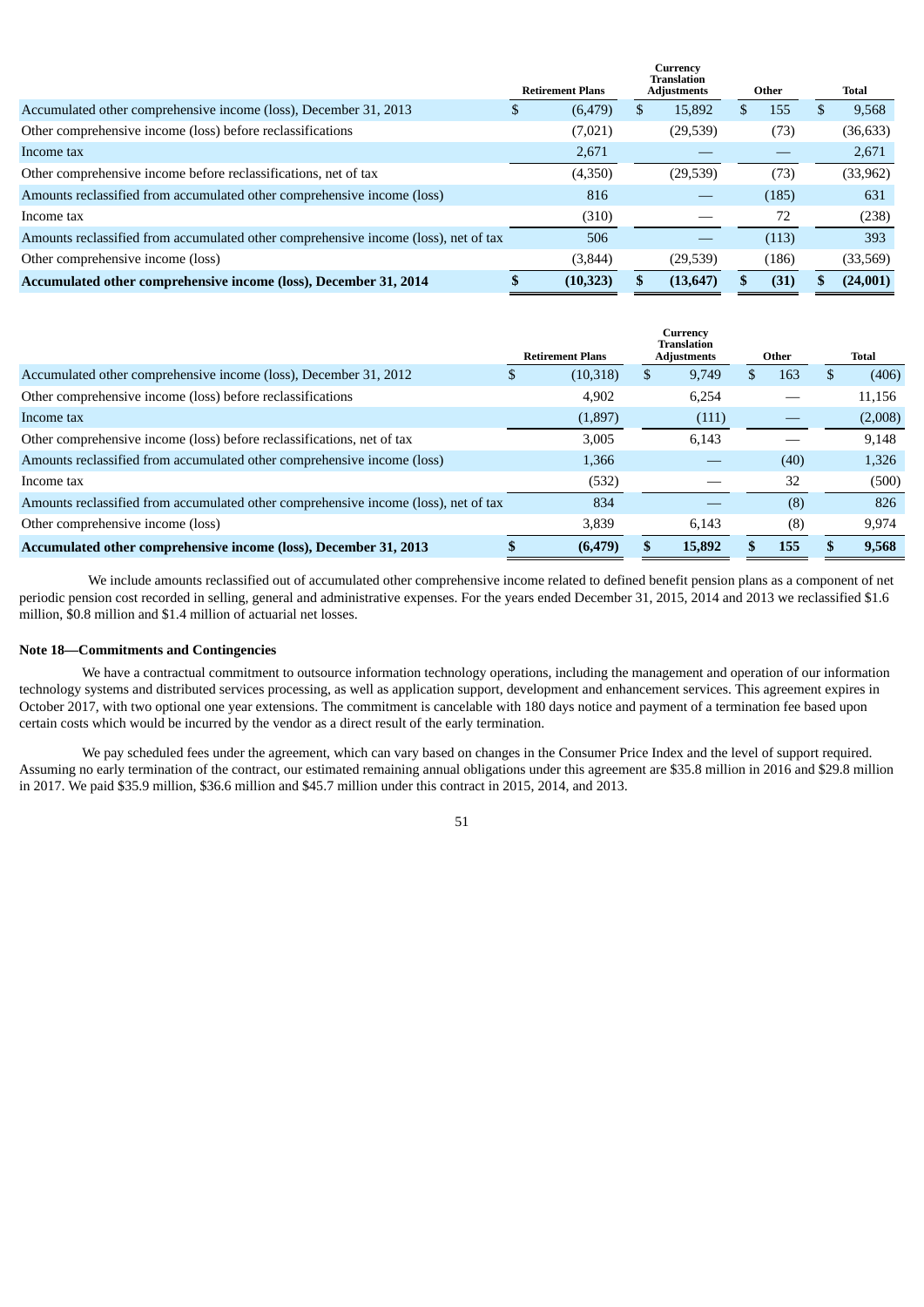We have entered into non-cancelable agreements to lease most of our office and warehouse facilities with remaining terms generally ranging from one to 20 years. Certain leases include renewal options, generally for five-year increments. We also lease most of our transportation and material handling equipment for terms generally ranging from three to ten years. At December 31, 2015, future minimum annual payments under non-cancelable lease agreements with original terms in excess of one year, and including payments required under operating leases for facilities we have vacated, are as follows:

|                        |   | <b>Total</b> |
|------------------------|---|--------------|
| 2016                   | Φ | 57,020       |
| 2017                   |   | 49,545       |
| 2018                   |   | 43,900       |
| 2019                   |   | 23,079       |
| 2020                   |   | 23,414       |
| Thereafter             |   | 68,676       |
| Total minimum payments |   | 265,634      |

Rent expense for all operating leases for the years ended December 31, 2015, 2014, and 2013, was \$70.8 million, \$77.8 million and \$76.7 million.

Prior to exiting the direct-to-consumer business in January 2009, we received reimbursements from Medicare, Medicaid, and private healthcare insurers for certain customer billings. We were subject to audits of these reimbursements for up to seven years from the date of the service. Such audit rights expired in January 2016.

In the first quarter of 2015, we settled our dispute and terminated the service contract with a customer in the United Kingdom. As part of the settlement, we entered into a transition agreement for the transfer of services back to this customer and paid approximately \$3.9 million that was fully accrued at December 31, 2014. In late 2015, we received an insurance recovery of \$1.5 million related to this settlement.

### **Note 19—Legal Proceedings**

We are subject to various legal actions that are ordinary and incidental to our business, including contract disputes, employment, workers' compensation, product liability, regulatory and other matters. We have insurance coverage for employment, product liability, workers' compensation and other personal injury litigation matters, subject to policy limits, applicable deductibles and insurer solvency. We establish reserves from time to time based upon periodic assessment of the potential outcomes of pending matters.

Based on current knowledge and the advice of counsel, we believe that the accrual as of December 31, 2015 for currently pending matters considered probable of loss, which is not material, is sufficient. In addition, we believe that other currently pending matters are not reasonably likely to result in a material loss, as payment of the amounts claimed is remote, the claims are insignificant, individually and in the aggregate, or the claims are expected to be adequately covered by insurance.

#### **Note 20—Segment Information**

We periodically evaluate our application of accounting guidance for reportable segments and disclose information about reportable segments based on the way management organizes the enterprise for making operating decisions and assessing performance. We report our business under two segments: Domestic and International. The Domestic segment includes all functions relating to our role as a medical supply logistics company providing distribution, kitting and logistics services to healthcare providers and manufacturers in the United States. The International segment consists of our European third-party logistics and kitting businesses.

We evaluate the performance of our segments based on their operating earnings excluding acquisition-related and exit and realignment charges, certain purchase price fair value adjustments, and other substantive items that, either as a result of their nature or size, would not be expected to occur as part of the our normal business operations on a regular basis.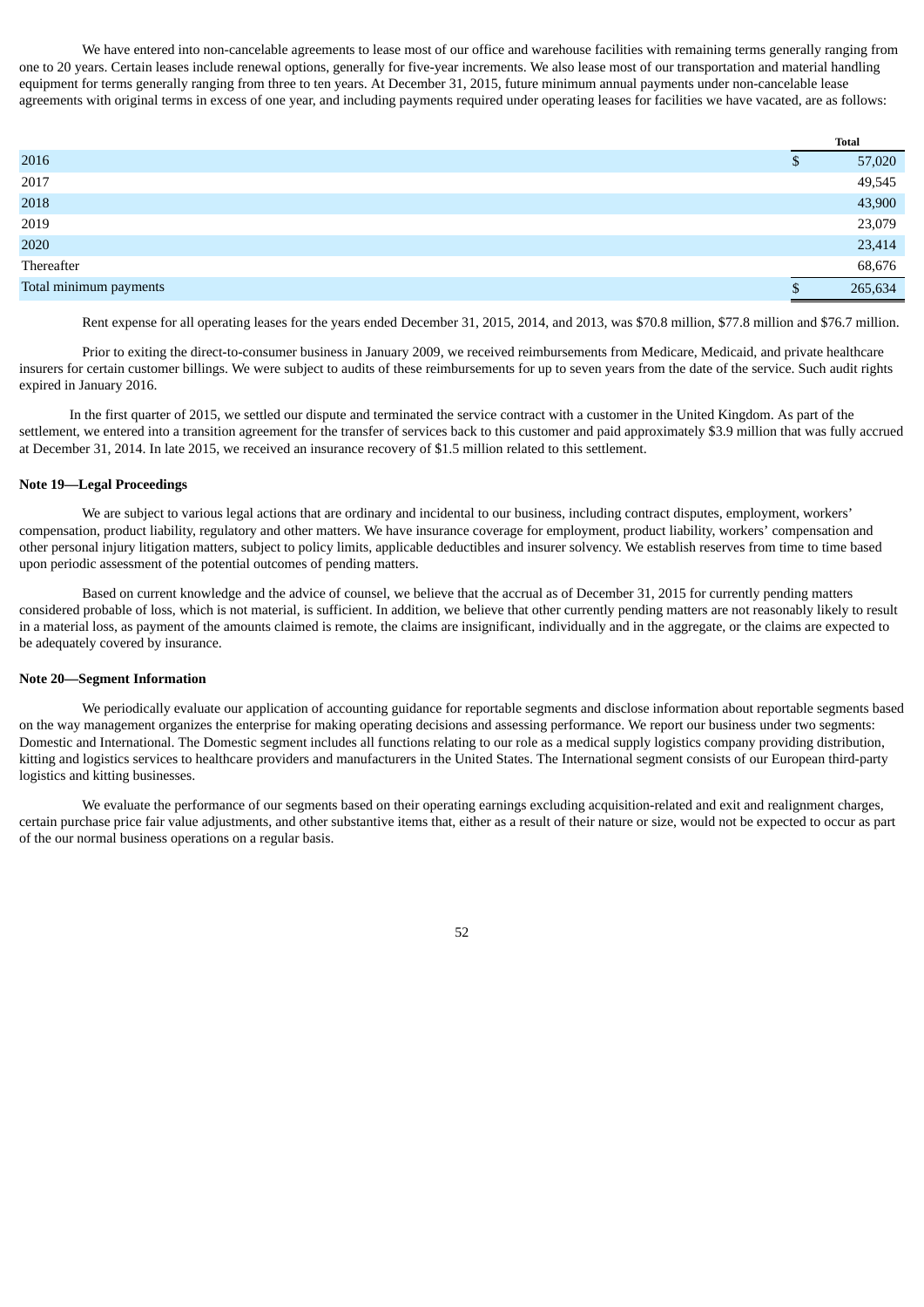The following tables present financial information by segment:

| Year ended December 31,                                             |              | 2015      |               | 2014      |                | 2013      |
|---------------------------------------------------------------------|--------------|-----------|---------------|-----------|----------------|-----------|
| Net revenue:                                                        |              |           |               |           |                |           |
| Domestic                                                            | \$           | 9,356,140 | \$            | 8,951,852 | \$             | 8,688,018 |
| International                                                       |              | 416,806   |               | 488,330   |                | 383,514   |
| Consolidated net revenue                                            | \$           | 9,772,946 | \$            | 9,440,182 | \$             | 9,071,532 |
| Operating earnings (loss):                                          |              |           |               |           |                |           |
| Domestic                                                            | \$           | 223,364   | \$            | 209,277   | \$.            | 211,932   |
| International                                                       |              | 3,899     |               | (6,739)   |                | (1,405)   |
| Acquisition-related and exit and realignment charges <sup>(1)</sup> |              | (28, 404) |               | (42, 801) |                | (12, 444) |
| Fair value adjustments related to purchase accounting               |              |           |               | 3,706     |                |           |
| Other $(2)$                                                         |              | 1,500     |               | (3,907)   |                |           |
| Consolidated operating earnings                                     |              | 200,359   | \$            | 159,536   | <sup>\$</sup>  | 198,083   |
| Depreciation and amortization: (3)                                  |              |           |               |           |                |           |
| <b>Domestic</b>                                                     | $\mathbf{s}$ | 40,582    | $\mathcal{S}$ | 37,193    | $\mathbf{\$}$  | 35,808    |
| International                                                       |              | 20,926    |               | 20,230    |                | 14,778    |
| Consolidated depreciation and amortization                          | $\mathbf{s}$ | 61,508    | \$            | 57,423    | $\mathfrak{S}$ | 50,586    |
| Capital expenditures:                                               |              |           |               |           |                |           |
| Domestic                                                            | $\mathbf{s}$ | 18,458    | \$            | 52,529    | <sup>\$</sup>  | 42,802    |
| International                                                       |              | 18,158    |               | 18,279    |                | 17,327    |
| Consolidated capital expenditures                                   | \$           | 36,616    | \$            | 70,808    | \$             | 60,129    |

*(1) The years ended December 31, 2015 and 2014 include \$4.5 million and \$6.0 million, respectively of accelerated amortization related to an information system that was replaced.*

*(2) Contract claim settlement in 2014 of which \$1.5 million was recovered in 2015. See Note 18 for further discussion.*

*(3) In connection with our kitting operations, \$1.3 million in depreciation for 2015 and \$0.3 million in 2014 is included in cost of goods sold in the statements of income.*

| December 31,              | 2015            |    | 2014      |
|---------------------------|-----------------|----|-----------|
| Total assets:             |                 |    |           |
| Domestic                  | \$<br>2,155,236 | -S | 2,139,972 |
| <b>International</b>      | 461,584         |    | 538,662   |
| Segment assets            | 2,616,820       |    | 2,678,634 |
| Cash and cash equivalents | 161,020         |    | 56,772    |
| Consolidated total assets | \$<br>2,777,840 | \$ | 2,735,406 |

The following tables present information by geographic area. Net revenues were attributed to geographic areas based on the locations from which we ship products or provide services. International operations consist primarily of Movianto's operations in the United Kingdom, Germany, France, and other European countries.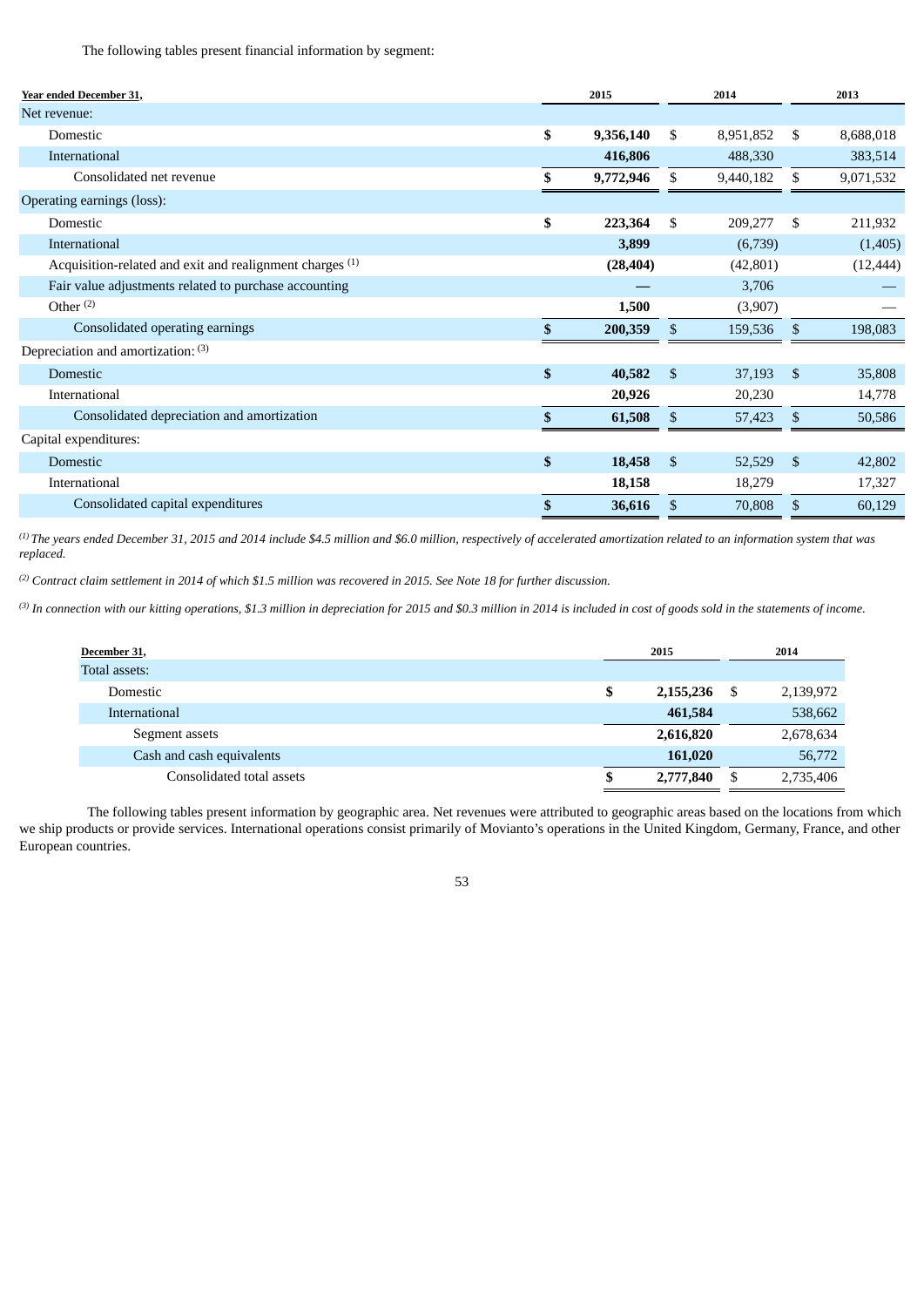| Year ended December 31,  | 2015 |           |    | 2014      |    | 2013      |
|--------------------------|------|-----------|----|-----------|----|-----------|
| Net revenue:             |      |           |    |           |    |           |
| <b>United States</b>     | \$   | 9,356,140 | \$ | 8,951,852 | -S | 8,688,018 |
| <b>United Kingdom</b>    |      | 192,818   |    | 253,527   |    | 211,296   |
| France                   |      | 44,592    |    | 54,656    |    | 52,725    |
| Germany                  |      | 46,848    |    | 47,682    |    | 42,807    |
| Other European countries |      | 132,548   |    | 132,465   |    | 76,686    |
| Consolidated net revenue |      | 9,772,946 |    | 9,440,182 |    | 9,071,532 |

| December 31,                   |     | 2015    |      | 2014    |
|--------------------------------|-----|---------|------|---------|
| Long-lived assets:             |     |         |      |         |
| <b>United States</b>           | \$  | 237,641 | - \$ | 260,694 |
| Germany                        |     | 43,917  |      | 55,437  |
| <b>United Kingdom</b>          |     | 41,594  |      | 42,179  |
| Ireland                        |     | 24,316  |      | 29,018  |
| France                         |     | 5,397   |      | 6,395   |
| Other European countries       |     | 19,718  |      | 23,091  |
| Consolidated long-lived assets | \$. | 372,583 | -S   | 416,814 |

The following tables present condensed consolidating financial information for: Owens & Minor, Inc. (O&M); the guarantors of Owens & Minor, Inc.'s 2021 Notes and 2024 Notes, on a combined basis; and the non-guarantor subsidiaries of the 2021 Notes and 2024 Notes, on a combined basis. The guarantor subsidiaries are 100% owned by Owens & Minor, Inc. Separate financial statements of the guarantor subsidiaries are not presented because the guarantees by our guarantor subsidiaries are full and unconditional, as well as joint and several, and we believe the condensed consolidating financial information is more meaningful in understanding the financial position, results of operations and cash flows of the guarantor subsidiaries.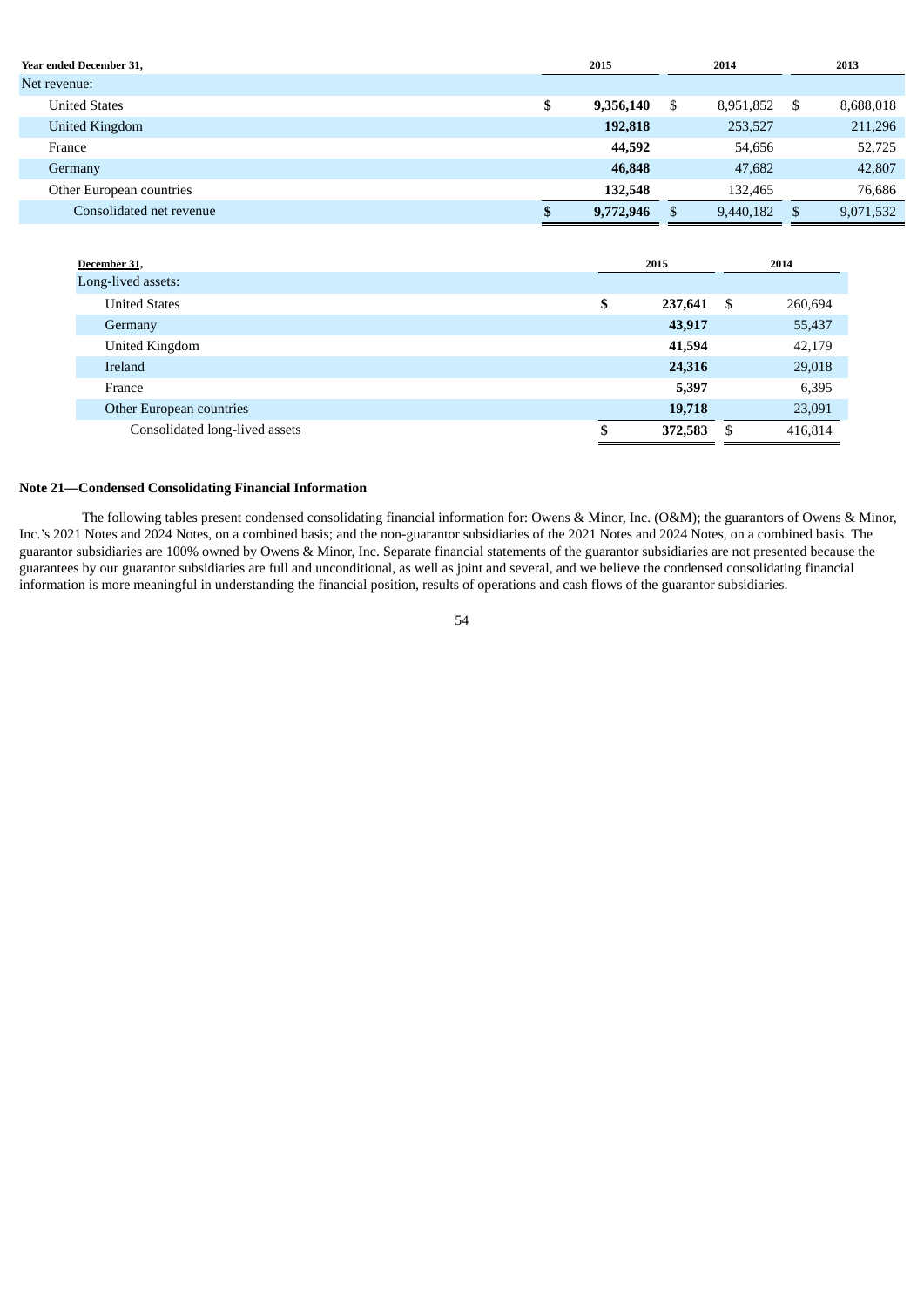| Year ended December 31, 2015                         | Owens &<br>Minor, Inc. | Guarantor<br><b>Subsidiaries</b> | Non-guarantor<br><b>Subsidiaries</b> | <b>Eliminations</b> |            |    | Consolidated |
|------------------------------------------------------|------------------------|----------------------------------|--------------------------------------|---------------------|------------|----|--------------|
| <b>Statements of Income</b>                          |                        |                                  |                                      |                     |            |    |              |
| Net revenue                                          | \$                     | \$<br>9,176,855                  | \$<br>751,442                        | \$.                 | (155, 351) | S  | 9,772,946    |
| Cost of goods sold                                   |                        | 8,305,734                        | 410,009                              |                     | (157, 370) |    | 8,558,373    |
| Gross margin                                         |                        | 871,121                          | 341,433                              |                     | 2,019      |    | 1,214,573    |
| Selling, general and administrative expenses         | 1,229                  | 649,524                          | 282,843                              |                     |            |    | 933,596      |
| Acquisition-related and exit and realignment charges |                        | 8,877                            | 19,527                               |                     |            |    | 28,404       |
| Depreciation and amortization                        |                        | 34,497                           | 25,690                               |                     |            |    | 60,187       |
| Other operating (income) expense, net                |                        | (2,621)                          | (5,352)                              |                     |            |    | (7, 973)     |
| Operating (loss) earnings                            | (1,229)                | 180,844                          | 18,725                               |                     | 2,019      |    | 200,359      |
| Interest expense (income), net                       | 27,457                 | (3,371)                          | 3,063                                |                     |            |    | 27,149       |
| Income (loss) before income taxes                    | (28, 686)              | 184,215                          | 15,662                               |                     | 2,019      |    | 173,210      |
| Income tax (benefit) provision                       | (9,837)                | 71,807                           | 7,831                                |                     |            |    | 69,801       |
| Equity in earnings of subsidiaries                   | 122,258                |                                  |                                      |                     | (122, 258) |    |              |
| <b>Net income (loss)</b>                             | 103,409                | 112,408                          | 7,831                                |                     | (120, 239) |    | 103,409      |
| Other comprehensive income (loss), net of tax        | (27, 824)              | (243)                            | (27, 581)                            |                     | 27,824     |    | (27, 824)    |
| <b>Comprehensive income (loss)</b>                   | \$<br>75,585           | 112,165                          | (19,750)                             |                     | (92, 415)  | S. | 75,585       |

| Year ended December 31, 2014                         | Owens &<br>Minor. Inc. | <b>Guarantor</b><br><b>Subsidiaries</b> | Non-guarantor<br><b>Subsidiaries</b> | <b>Eliminations</b> |           |    | Consolidated |
|------------------------------------------------------|------------------------|-----------------------------------------|--------------------------------------|---------------------|-----------|----|--------------|
| <b>Statements of Income</b>                          |                        |                                         |                                      |                     |           |    |              |
| Net revenue                                          | \$                     | \$<br>8,910,274                         | \$<br>626,044                        | \$                  | (96, 136) | S. | 9,440,182    |
| Cost of goods sold                                   |                        | 8,051,350                               | 311,947                              |                     | (93,081)  |    | 8,270,216    |
| Gross margin                                         |                        | 858,924                                 | 314,097                              |                     | (3,055)   |    | 1,169,966    |
| Selling, general and administrative expenses         | 952                    | 623,871                                 | 302,154                              |                     |           |    | 926,977      |
| Acquisition-related and exit and realignment charges |                        | 15,065                                  | 27,736                               |                     |           |    | 42,801       |
| Depreciation and amortization                        | $\overline{2}$         | 35,582                                  | 21,541                               |                     |           |    | 57,125       |
| Other operating (income) expense, net                |                        | (10,261)                                | (6,212)                              |                     |           |    | (16, 473)    |
| Operating (loss) earnings                            | (954)                  | 194,667                                 | (31, 122)                            |                     | (3,055)   |    | 159,536      |
| Loss on early retirement of debt                     | 14,890                 |                                         |                                      |                     |           |    | 14,890       |
| Interest expense (income), net                       | 15,737                 | 1,520                                   | 906                                  |                     |           |    | 18,163       |
| Income (loss) before income taxes                    | (31,581)               | 193,147                                 | (32,028)                             |                     | (3,055)   |    | 126,483      |
| Income tax (benefit) provision                       | (1,700)                | 65,983                                  | (4,303)                              |                     |           |    | 59,980       |
| Equity in earnings of subsidiaries                   | 96,384                 |                                         |                                      |                     | (96, 384) |    |              |
| Net income (loss)                                    | 66,503                 | 127,164                                 | (27, 725)                            |                     | (99, 439) |    | 66,503       |
| Other comprehensive income (loss), net of tax        | (33, 569)              | (3,846)                                 | (29, 539)                            |                     | 33,385    |    | (33, 569)    |
| <b>Comprehensive income (loss)</b>                   | \$<br>32,934           | \$<br>123,318                           | \$<br>(57, 264)                      | - 5                 | (66, 054) | -S | 32,934       |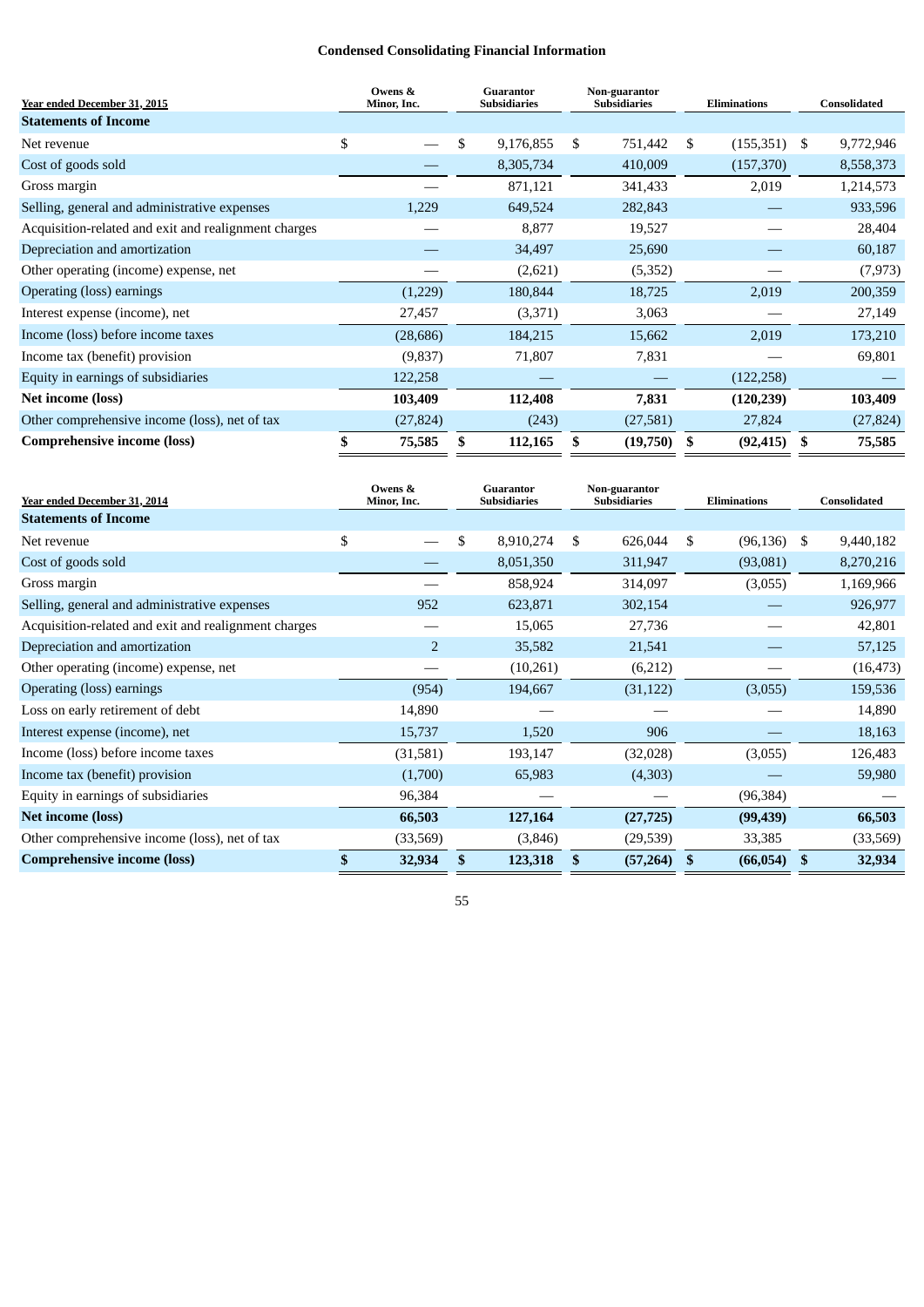| Year ended December 31, 2013                         | Owens &<br>Minor, Inc. | <b>Guarantor</b><br><b>Subsidiaries</b> |           | Non-guarantor<br><b>Subsidiaries</b> |          | <b>Eliminations</b> |            |    | Consolidated |
|------------------------------------------------------|------------------------|-----------------------------------------|-----------|--------------------------------------|----------|---------------------|------------|----|--------------|
| <b>Statements of Income</b>                          |                        |                                         |           |                                      |          |                     |            |    |              |
| Net revenue                                          | \$                     | \$                                      | 8,687,131 | \$                                   | 435,035  | \$                  | (50, 634)  | \$ | 9,071,532    |
| Cost of goods sold                                   |                        |                                         | 7,826,768 |                                      | 177,541  |                     | (49, 852)  |    | 7,954,457    |
| Gross margin                                         |                        |                                         | 860,363   |                                      | 257,494  |                     | (782)      |    | 1,117,075    |
| Selling, general and administrative expenses         | 2,559                  |                                         | 613,394   |                                      | 247,703  |                     |            |    | 863,656      |
| Acquisition-related and exit and realignment charges |                        |                                         | 8,130     |                                      | 4,314    |                     |            |    | 12,444       |
| Depreciation and amortization                        | 14                     |                                         | 35,712    |                                      | 14,860   |                     |            |    | 50,586       |
| Other operating (income) expense, net                |                        |                                         | (4,290)   |                                      | (3,404)  |                     |            |    | (7,694)      |
| Operating (loss) earnings                            | (2,573)                |                                         | 207,417   |                                      | (5,979)  |                     | (782)      |    | 198,083      |
| Interest expense (income), net                       | 11,103                 |                                         | 2,550     |                                      | (555)    |                     |            |    | 13,098       |
| Income (loss) before income taxes                    | (13, 676)              |                                         | 204,867   |                                      | (5, 424) |                     | (782)      |    | 184,985      |
| Income tax (benefit) provision                       | (5, 474)               |                                         | 81,011    |                                      | (1,434)  |                     |            |    | 74,103       |
| Equity in earnings of subsidiaries                   | 119,084                |                                         |           |                                      |          |                     | (119,084)  |    |              |
| Net income (loss)                                    | 110,882                |                                         | 123,856   |                                      | (3,990)  |                     | (119, 866) |    | 110,882      |
| Other comprehensive income (loss), net of tax        | 9,974                  |                                         | 3,838     |                                      | 6,143    |                     | (9,981)    |    | 9,974        |
| <b>Comprehensive income (loss)</b>                   | \$<br>120,856          | \$                                      | 127,694   |                                      | 2,153    | S                   | (129, 847) | S. | 120,856      |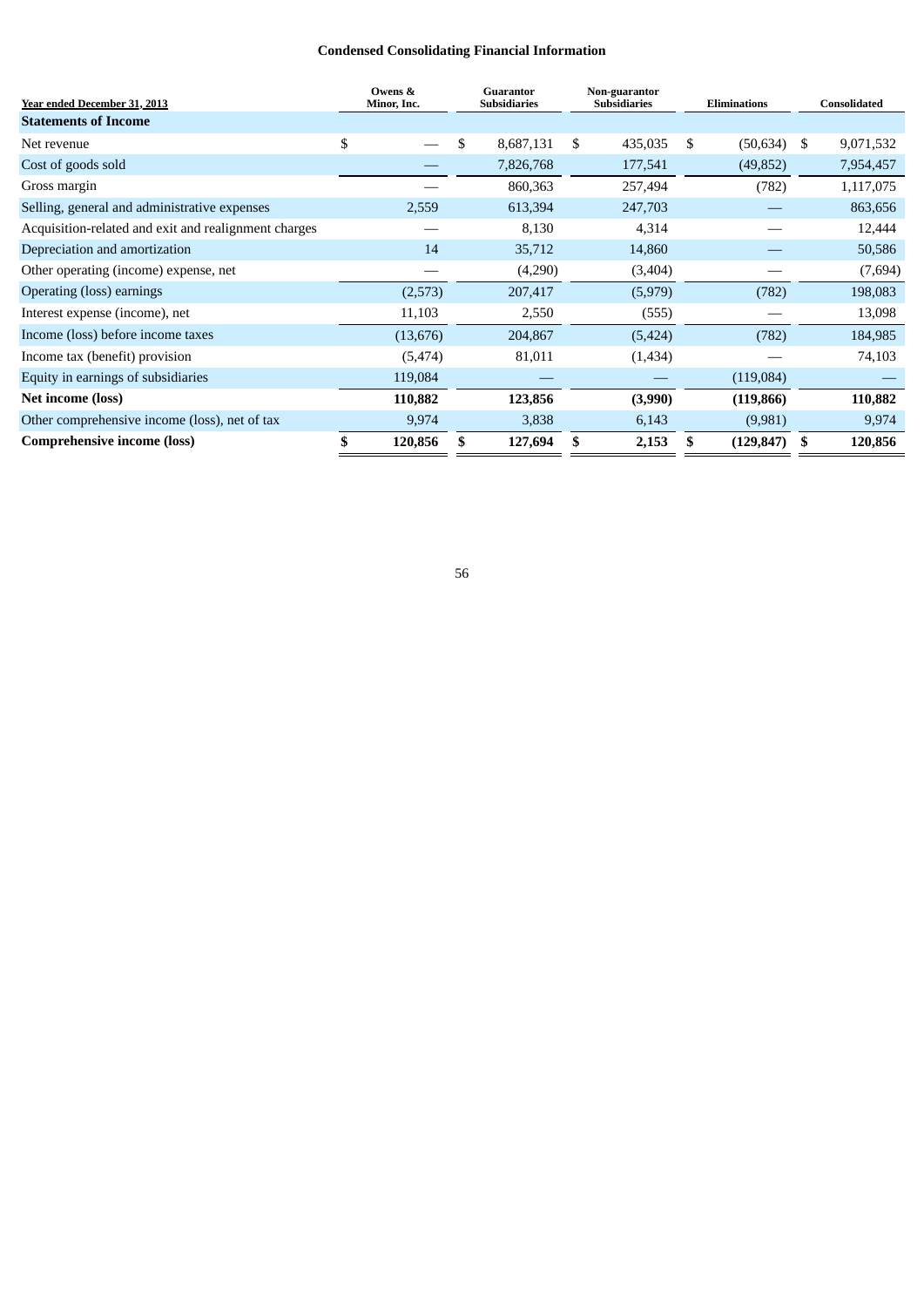| December 31, 2015                                           | Owens &<br>Minor, Inc. |      | Guarantor<br>Subsidiaries | Non-guarantor<br><b>Subsidiaries</b> |                | <b>Eliminations</b> |              | Consolidated |
|-------------------------------------------------------------|------------------------|------|---------------------------|--------------------------------------|----------------|---------------------|--------------|--------------|
| <b>Balance Sheets</b>                                       |                        |      |                           |                                      |                |                     |              |              |
| Assets                                                      |                        |      |                           |                                      |                |                     |              |              |
| <b>Current assets</b>                                       |                        |      |                           |                                      |                |                     |              |              |
| Cash and cash equivalents                                   | \$<br>103,284          | \$   | 5,614                     | \$<br>52,122                         | \$             |                     | \$           | 161,020      |
| Accounts and notes receivable, net                          |                        |      | 507,673                   | 89,895                               |                | (9,633)             |              | 587,935      |
| Merchandise inventories                                     |                        |      | 883,232                   | 59,930                               |                | (2, 387)            |              | 940,775      |
| Other current assets                                        | 104                    |      | 72,683                    | 212,183                              |                |                     |              | 284,970      |
| <b>Total current assets</b>                                 | 103,388                |      | 1,469,202                 | 414,130                              |                | (12,020)            |              | 1,974,700    |
| Property and equipment, net                                 |                        |      | 103,219                   | 105,711                              |                |                     |              | 208,930      |
| Goodwill, net                                               |                        |      | 247,271                   | 172,348                              |                |                     |              | 419,619      |
| Intangible assets, net                                      |                        |      | 13,731                    | 81,519                               |                |                     |              | 95,250       |
| Due from O&M and subsidiaries                               |                        |      | 518,473                   |                                      |                | (518, 473)          |              |              |
| Advances to and investments in consolidated<br>subsidiaries | 1,967,176              |      |                           |                                      |                | (1,967,176)         |              |              |
| Other assets, net                                           | 4,064                  |      | 57,409                    | 17,868                               |                |                     |              | 79,341       |
| <b>Total assets</b>                                         | \$<br>2,074,628        | $\$$ | 2,409,305                 | \$<br>791,576                        | $\mathfrak{S}$ | (2,497,669)         | $\mathbb{S}$ | 2,777,840    |
| <b>Liabilities and equity</b>                               |                        |      |                           |                                      |                |                     |              |              |
| <b>Current liabilities</b>                                  |                        |      |                           |                                      |                |                     |              |              |
| Accounts payable                                            | \$                     | \$   | 662,909                   | \$<br>56,073                         | \$             | (8,373)             | \$           | 710,609      |
| Accrued payroll and related liabilities                     |                        |      | 32,094                    | 13,813                               |                |                     |              | 45,907       |
| Other current liabilities                                   | 6,924                  |      | 109,137                   | 191,012                              |                |                     |              | 307,073      |
| <b>Total current liabilities</b>                            | 6,924                  |      | 804,140                   | 260,898                              |                | (8,373)             |              | 1,063,589    |
| Long-term debt, excluding current portion                   | 548,046                |      | 4,527                     | 19,986                               |                |                     |              | 572,559      |
| Due to O&M and subsidiaries                                 | 527,068                |      |                           | 70,089                               |                | (597, 157)          |              |              |
| Intercompany debt                                           |                        |      | 138,890                   |                                      |                | (138, 890)          |              |              |
| Deferred income taxes                                       |                        |      | 67,562                    | 18,764                               |                |                     |              | 86,326       |
| Other liabilities                                           |                        |      | 57,573                    | 5,203                                |                |                     |              | 62,776       |
| <b>Total liabilities</b>                                    | 1,082,038              |      | 1,072,692                 | 374,940                              |                | (744, 420)          |              | 1,785,250    |
| <b>Equity</b>                                               |                        |      |                           |                                      |                |                     |              |              |
| Common stock                                                | 125,606                |      |                           |                                      |                |                     |              | 125,606      |
| Paid-in capital                                             | 211,943                |      | 241,877                   | 516,608                              |                | (758, 485)          |              | 211,943      |
| Retained earnings (deficit)                                 | 706,866                |      | 1,104,787                 | (58, 648)                            |                | (1,046,139)         |              | 706,866      |
| Accumulated other comprehensive income (loss)               | (51, 825)              |      | (10, 051)                 | (41, 324)                            |                | 51,375              |              | (51, 825)    |
| <b>Total equity</b>                                         | 992,590                |      | 1,336,613                 | 416,636                              |                | (1,753,249)         |              | 992,590      |
| <b>Total liabilities and equity</b>                         | \$<br>2,074,628        | \$   | 2,409,305                 | \$<br>791,576                        | \$             | (2,497,669)         | \$           | 2,777,840    |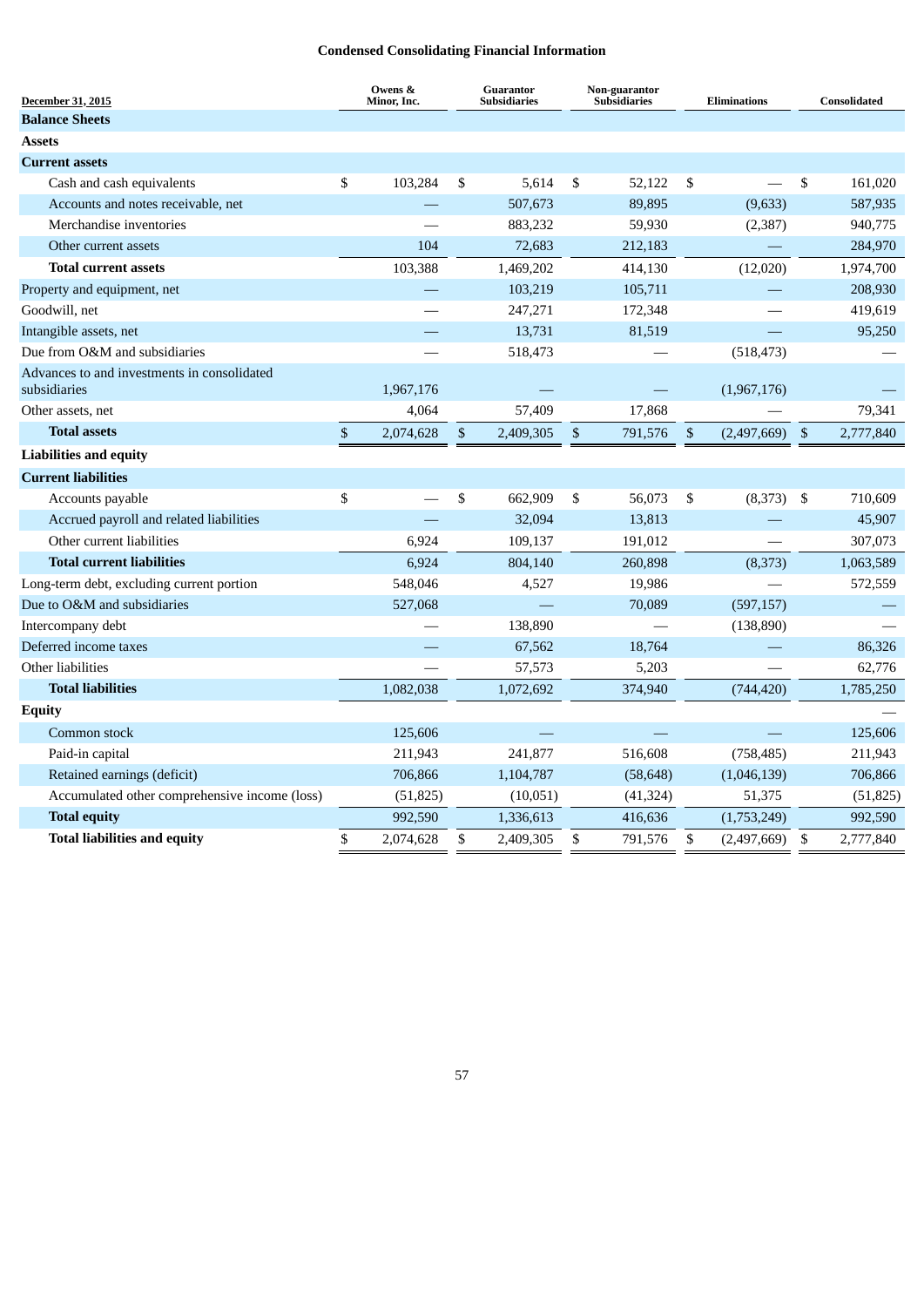| December 31, 2014                                           |      | Owens &<br>Minor. Inc. | <b>Guarantor</b><br><b>Subsidiaries</b> |           | Non-guarantor<br><b>Subsidiaries</b> |           | <b>Eliminations</b>       |             | <b>Consolidated</b> |
|-------------------------------------------------------------|------|------------------------|-----------------------------------------|-----------|--------------------------------------|-----------|---------------------------|-------------|---------------------|
| <b>Balance Sheets</b>                                       |      |                        |                                         |           |                                      |           |                           |             |                     |
| <b>Assets</b>                                               |      |                        |                                         |           |                                      |           |                           |             |                     |
| <b>Current assets</b>                                       |      |                        |                                         |           |                                      |           |                           |             |                     |
| Cash and cash equivalents                                   | \$   | 22,013                 | \$                                      | 3,912     | \$                                   | 30,847    | \$                        |             | \$<br>56,772        |
| Accounts and notes receivable, net                          |      |                        |                                         | 519,951   |                                      | 144,463   |                           | (38, 222)   | 626,192             |
| Merchandise inventories                                     |      |                        |                                         | 816,915   |                                      | 60,061    |                           | (4,519)     | 872,457             |
| Other current assets                                        |      | (24, 748)              |                                         | 90,733    |                                      | 223,414   |                           | 25,080      | 314,479             |
| Total current assets                                        |      | (2,735)                |                                         | 1,431,511 |                                      | 458,785   |                           | (17,661)    | 1,869,900           |
| Property and equipment, net                                 |      |                        |                                         | 110,076   |                                      | 122,903   |                           |             | 232,979             |
| Goodwill, net                                               |      |                        |                                         | 247,271   |                                      | 176,005   |                           |             | 423,276             |
| Intangible assets, net                                      |      |                        |                                         | 15,805    |                                      | 92,788    |                           |             | 108,593             |
| Due from O&M and subsidiaries                               |      |                        |                                         | 357,304   |                                      |           |                           | (357, 304)  |                     |
| Advances to and investments in consolidated<br>subsidiaries |      | 1,893,767              |                                         |           |                                      |           |                           | (1,893,767) |                     |
| Other assets, net                                           |      | 4,637                  |                                         | 66,836    |                                      | 29,185    |                           |             | 100,658             |
| <b>Total assets</b>                                         | \$   | 1,895,669              | \$                                      | 2,228,803 | \$                                   | 879,666   | \$                        | (2,268,732) | \$<br>2,735,406     |
| <b>Liabilities and equity</b>                               |      |                        |                                         |           |                                      |           |                           |             |                     |
| <b>Current liabilities</b>                                  |      |                        |                                         |           |                                      |           |                           |             |                     |
| Accounts payable                                            | $\$$ |                        | $\mathbb{S}$                            | 567,285   | \$                                   | 54,898    | \$                        | (13, 337)   | \$<br>608,846       |
| Accrued payroll and related liabilities                     |      |                        |                                         | 16,434    |                                      | 15,073    |                           |             | 31,507              |
| Other current liabilities                                   |      | 6,441                  |                                         | 83,698    |                                      | 236,084   |                           |             | 326,223             |
| <b>Total current liabilities</b>                            |      | 6,441                  |                                         | 667,417   |                                      | 306,055   |                           | (13, 337)   | 966,576             |
| Long-term debt, excluding current portion                   |      | 547,763                |                                         | 39,915    |                                      | 20,873    |                           |             | 608,551             |
| Due to O&M and subsidiaries                                 |      | 350,627                |                                         |           |                                      | 77,788    |                           | (428, 415)  |                     |
| Intercompany debt                                           |      |                        |                                         | 138,890   |                                      |           |                           | (138, 890)  |                     |
| Deferred income taxes                                       |      |                        |                                         | 72,829    |                                      | 29,051    |                           |             | 101,880             |
| Other liabilities                                           |      |                        |                                         | 55,794    |                                      | 11,767    |                           |             | 67,561              |
| <b>Total liabilities</b>                                    |      | 904,831                |                                         | 974,845   |                                      | 445,534   |                           | (580, 642)  | 1,744,568           |
| <b>Equity</b>                                               |      |                        |                                         |           |                                      |           |                           |             |                     |
| Common stock                                                |      | 126,140                |                                         |           |                                      |           |                           |             | 126,140             |
| Paid-in capital                                             |      | 202,934                |                                         | 241,877   |                                      | 514,314   |                           | (756, 191)  | 202,934             |
| Retained earnings (deficit)                                 |      | 685,765                |                                         | 1,022,379 |                                      | (66, 479) |                           | (955, 900)  | 685,765             |
| Accumulated other comprehensive income (loss)               |      | (24,001)               |                                         | (10,298)  |                                      | (13,703)  |                           | 24,001      | (24,001)            |
| <b>Total equity</b>                                         |      | 990,838                |                                         | 1,253,958 |                                      | 434,132   |                           | (1,688,090) | 990,838             |
| <b>Total liabilities and equity</b>                         | \$   | 1,895,669              | \$                                      | 2,228,803 | \$                                   | 879,666   | $\boldsymbol{\mathsf{S}}$ | (2,268,732) | \$<br>2,735,406     |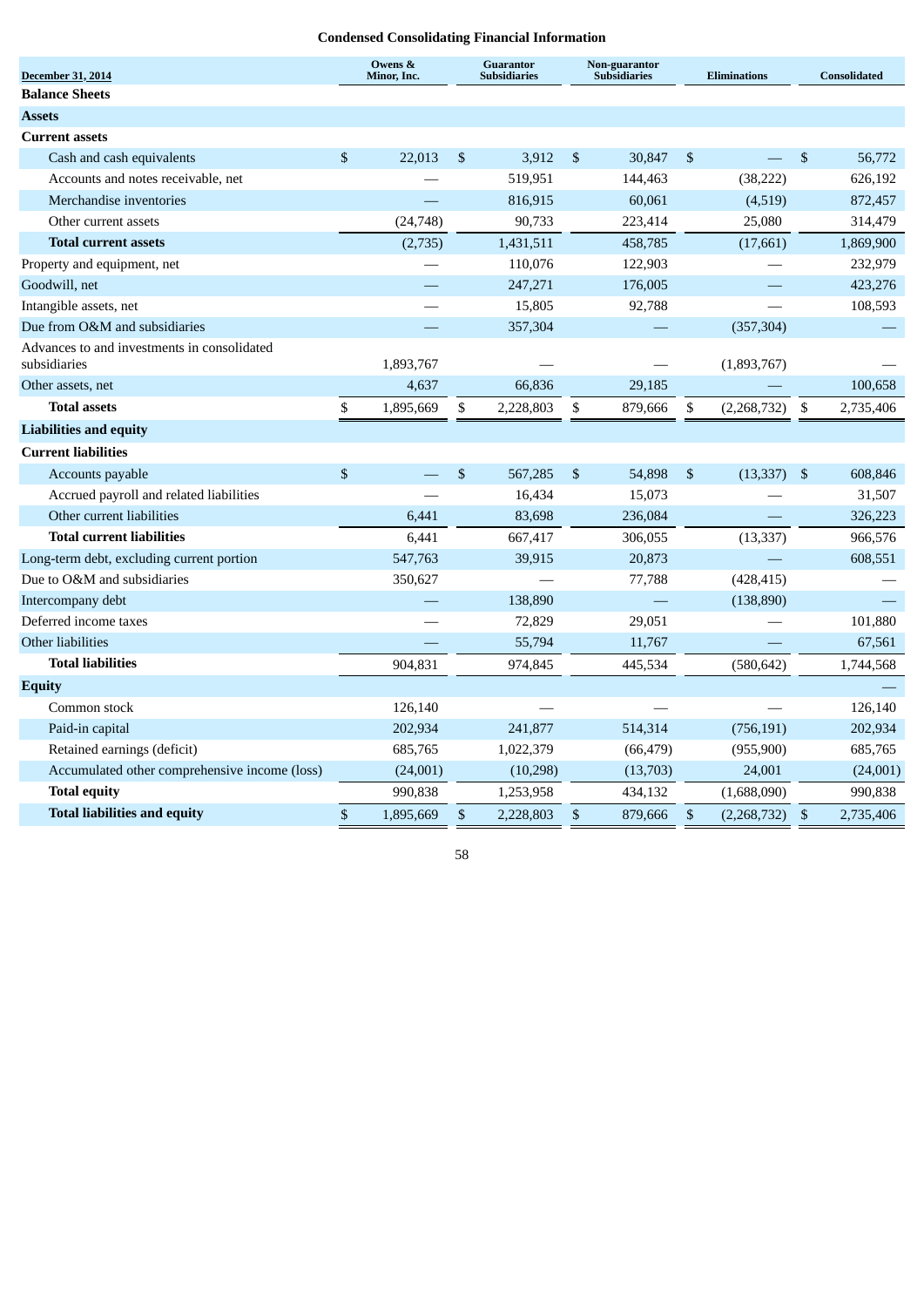| Year ended December 31, 2015                                                                | Owens &<br>Guarantor<br><b>Subsidiaries</b><br>Minor, Inc. |            |               | Non-guarantor<br><b>Subsidiaries</b> | <b>Eliminations</b> |                   |               | Consolidated |                    |            |
|---------------------------------------------------------------------------------------------|------------------------------------------------------------|------------|---------------|--------------------------------------|---------------------|-------------------|---------------|--------------|--------------------|------------|
| <b>Statements of Cash Flows</b>                                                             |                                                            |            |               |                                      |                     |                   |               |              |                    |            |
| <b>Operating activities:</b>                                                                |                                                            |            |               |                                      |                     |                   |               |              |                    |            |
| Net income (loss)                                                                           | \$                                                         | 103,409    | \$            | 112,408                              | \$                  | 7,831             | \$            | (120, 239)   | \$                 | 103,409    |
| Adjustments to reconcile net income to cash (used for)<br>provided by operating activities: |                                                            |            |               |                                      |                     |                   |               |              |                    |            |
| Equity in earnings of subsidiaries                                                          |                                                            | (122, 258) |               |                                      |                     |                   |               | 122,258      |                    |            |
| Depreciation and amortization                                                               |                                                            |            |               | 34,497                               |                     | 31,485            |               |              |                    | 65,982     |
| Share-based compensation expense                                                            |                                                            |            |               | 11,306                               |                     |                   |               |              |                    | 11,306     |
| Provision for losses on accounts and notes receivable                                       |                                                            |            |               | 202                                  |                     | (226)             |               |              |                    | (24)       |
| Deferred income tax (benefit) expense                                                       |                                                            |            |               | (5,267)                              |                     | (834)             |               |              |                    | (6,101)    |
| Changes in operating assets and liabilities:                                                |                                                            |            |               |                                      |                     |                   |               |              |                    |            |
| Accounts and notes receivable                                                               |                                                            |            |               | 12,076                               |                     | (27, 274)         |               | 33,531       |                    | 18,333     |
| Merchandise inventories                                                                     |                                                            |            |               | (66, 317)                            |                     | (1,277)           |               | (2, 133)     |                    | (69, 727)  |
| Accounts payable                                                                            |                                                            |            |               | 95,624                               |                     | 13,418            |               | 4,969        |                    | 114,011    |
| Net change in other assets and liabilities                                                  |                                                            | 666        |               | 61,454                               |                     | 6,443             |               | (38, 386)    |                    | 30,177     |
| Other, net                                                                                  |                                                            | 855        |               | 920                                  |                     | 456               |               |              |                    | 2,231      |
| Cash provided by (used for) operating activities of<br>continuing operations                |                                                            | (17, 328)  |               | 256,903                              |                     | 30,022            |               |              |                    | 269,597    |
| <b>Investing activities:</b>                                                                |                                                            |            |               |                                      |                     |                   |               |              |                    |            |
| Additions to computer software and intangible assets                                        |                                                            |            |               | (13, 688)                            |                     | (2, 397)          |               |              |                    | (16,085)   |
| Additions to property and equipment                                                         |                                                            |            |               | (3,621)                              |                     | (16, 910)         |               |              |                    | (20, 531)  |
| Proceeds from sale of property and equipment                                                |                                                            |            |               | 87                                   |                     | 56                |               |              |                    | 143        |
| Cash used for investing activities of continuing operations                                 |                                                            |            |               | (17, 222)                            |                     | (19, 251)         |               |              |                    | (36, 473)  |
| <b>Financing activities:</b>                                                                |                                                            |            |               |                                      |                     |                   |               |              |                    |            |
| Proceeds from (repayment of) revolver                                                       |                                                            |            |               | (33,700)                             |                     |                   |               |              |                    | (33,700)   |
| Change in intercompany advances                                                             |                                                            | 183,688    |               | (201, 851)                           |                     | 18.163            |               |              |                    |            |
| Cash dividends paid                                                                         |                                                            | (63, 651)  |               |                                      |                     |                   |               |              |                    | (63, 651)  |
| Repurchases of common stock                                                                 |                                                            | (20,000)   |               |                                      |                     |                   |               |              |                    | (20,000)   |
| Excess tax benefits related to share-based compensation                                     |                                                            | 646        |               |                                      |                     | $\qquad \qquad -$ |               |              |                    | 646        |
| Other, net                                                                                  |                                                            | (2,084)    |               | (2,428)                              |                     | (3,016)           |               |              |                    | (7,528)    |
| Cash provided by (used for) financing activities                                            |                                                            | 98,599     |               | (237, 979)                           |                     | 15,147            |               |              |                    | (124, 233) |
| Effect of exchange rates on cash and cash equivalents                                       |                                                            |            |               |                                      |                     | (4, 643)          |               |              |                    | (4, 643)   |
| Net increase (decrease) in cash and cash equivalents                                        |                                                            | 81,271     |               | 1,702                                |                     | 21,275            |               |              |                    | 104,248    |
| Cash and cash equivalents at beginning of year                                              |                                                            | 22,013     |               | 3,912                                |                     | 30,847            |               |              |                    | 56,772     |
| Cash and cash equivalents at end of year                                                    | \$                                                         | 103,284    | ${\mathbb S}$ | 5,614                                | $\mathbb{S}$        | 52,122            | ${\mathbb S}$ |              | $\mathbf{\hat{S}}$ | 161,020    |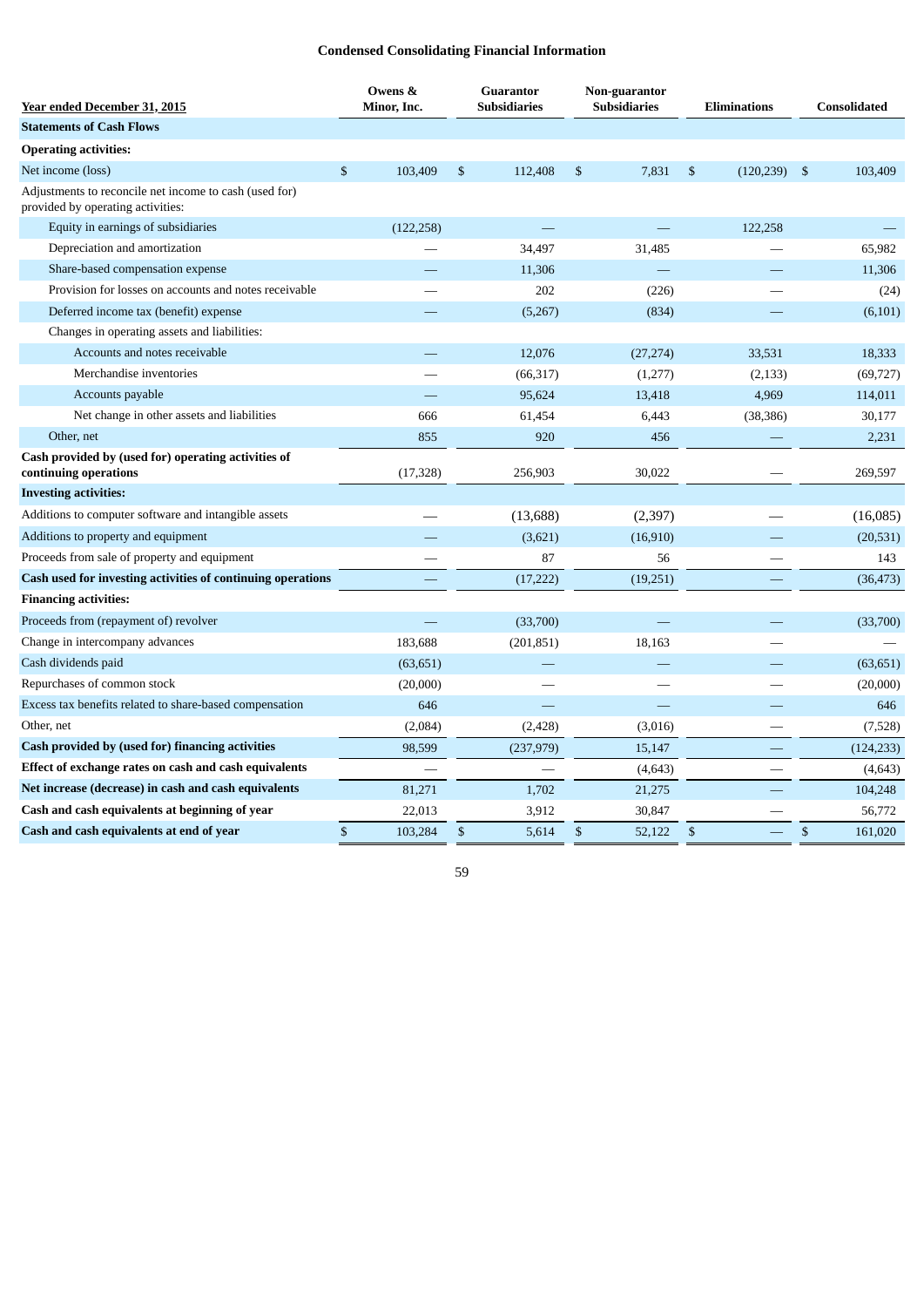| Year ended December 31, 2014                                                                |                | Owens &<br>Minor, Inc. | <b>Guarantor</b><br><b>Subsidiaries</b> | Non-guarantor<br><b>Subsidiaries</b> | <b>Eliminations</b> |           |      | <b>Consolidated</b> |
|---------------------------------------------------------------------------------------------|----------------|------------------------|-----------------------------------------|--------------------------------------|---------------------|-----------|------|---------------------|
| <b>Statements of Cash Flows</b>                                                             |                |                        |                                         |                                      |                     |           |      |                     |
| <b>Operating activities:</b>                                                                |                |                        |                                         |                                      |                     |           |      |                     |
| Net income (loss)                                                                           | $\mathfrak{S}$ | 66,503                 | \$<br>127,164                           | \$<br>(27, 725)                      | $\mathfrak{s}$      | (99, 439) | -\$  | 66,503              |
| Adjustments to reconcile net income to cash provided by<br>(used for) operating activities: |                |                        |                                         |                                      |                     |           |      |                     |
| Equity in earnings of subsidiaries                                                          |                | (96, 384)              |                                         |                                      |                     | 96,384    |      |                     |
| Depreciation and amortization                                                               |                | 2                      | 35,879                                  | 27,526                               |                     |           |      | 63,407              |
| Loss on early retirement of debt                                                            |                | 14,890                 |                                         |                                      |                     |           |      | 14,890              |
| Share-based compensation expense                                                            |                |                        | 8,369                                   | (162)                                |                     |           |      | 8,207               |
| Provision for losses on accounts and notes receivable                                       |                |                        | (36)                                    | 484                                  |                     |           |      | 448                 |
| Deferred income tax (benefit) expense                                                       |                |                        | 1,292                                   | (4,677)                              |                     |           |      | (3, 385)            |
| Changes in operating assets and liabilities:                                                |                |                        |                                         |                                      |                     |           |      |                     |
| Accounts and notes receivable                                                               |                |                        | (24, 440)                               | 6,185                                |                     | 452       |      | (17, 803)           |
| Merchandise inventories                                                                     |                |                        | (65, 916)                               | 8,308                                |                     | 279       |      | (57, 329)           |
| Accounts payable                                                                            |                |                        | (28,580)                                | (24, 613)                            |                     | 1,045     |      | (52, 148)           |
| Net change in other assets and liabilities                                                  |                | (455)                  | (12, 341)                               | (14, 311)                            |                     | 1,279     |      | (25, 828)           |
| Other, net                                                                                  |                | (1,161)                | (9)                                     | 447                                  |                     |           |      | (723)               |
| Cash provided by (used for) operating activities                                            |                | (16, 605)              | 41,382                                  | (28, 538)                            |                     |           |      | (3,761)             |
| <b>Investing activities:</b>                                                                |                |                        |                                         |                                      |                     |           |      |                     |
| Acquisitions, net of cash acquired                                                          |                |                        |                                         | (248, 536)                           |                     |           |      | (248, 536)          |
| Additions to computer software and intangible assets                                        |                |                        | (18,054)                                | (4,330)                              |                     |           |      | (22, 384)           |
| Additions to property and equipment                                                         |                |                        | (34, 475)                               | (13,949)                             |                     |           |      | (48, 424)           |
| Proceeds from the sale of investments                                                       |                |                        | 1,937                                   |                                      |                     |           |      | 1,937               |
| Proceeds from sale of property and equipment                                                |                |                        | 156                                     |                                      |                     |           |      | 156                 |
| Cash used for investing activities of continuing<br>operations                              |                |                        | (50, 436)                               | (266, 815)                           |                     |           |      | (317, 251)          |
| <b>Financing activities:</b>                                                                |                |                        |                                         |                                      |                     |           |      |                     |
| Proceeds from issuance of debt                                                              |                | 547,693                |                                         |                                      |                     |           |      | 547,693             |
| Proceeds from revolver                                                                      |                |                        | 33,700                                  |                                      |                     |           |      | 33,700              |
| Repayment of debt                                                                           |                | (217, 352)             |                                         |                                      |                     |           |      | (217, 352)          |
| Change in intercompany advances                                                             |                | (287, 275)             | (21, 106)                               | 308,381                              |                     |           |      |                     |
| Cash dividends paid                                                                         |                | (63, 104)              |                                         |                                      |                     |           |      | (63, 104)           |
| Repurchases of common stock                                                                 |                | (9, 934)               |                                         |                                      |                     |           |      | (9, 934)            |
| Financing costs paid                                                                        |                | (4,780)                | $(611)$ —                               |                                      |                     |           |      | (5, 391)            |
| Excess tax benefits related to share-based compensation                                     |                | 582                    |                                         |                                      |                     |           |      | 582                 |
| Proceeds from exercise of stock options                                                     |                | 1,180                  |                                         |                                      |                     |           |      | 1,180               |
| Purchase of noncontrolling interest                                                         |                |                        |                                         | (1,500)                              |                     |           |      | (1,500)             |
| Other, net                                                                                  |                | (2,783)                | (1,029)                                 | (3,502)                              |                     |           |      | (7, 314)            |
| Cash provided by (used for) financing activities                                            |                | (35, 773)              | 10,954                                  | 303,379                              |                     |           |      | 278,560             |
| Effect of exchange rate changes on cash and cash<br>equivalents                             |                |                        |                                         | (2,681)                              |                     |           |      | (2,681)             |
| Net increase (decrease) in cash and cash equivalents                                        |                | (52, 378)              | 1,900                                   | 5,345                                |                     |           |      | (45, 133)           |
| Cash and cash equivalents at beginning of year                                              |                | 74,391                 | 2,012                                   | 25,502                               |                     |           |      | 101,905             |
| Cash and cash equivalents at end of year                                                    | $\mathbb{S}$   | 22,013                 | \$<br>3,912                             | \$<br>30,847                         | $\,$                |           | $\,$ | 56,772              |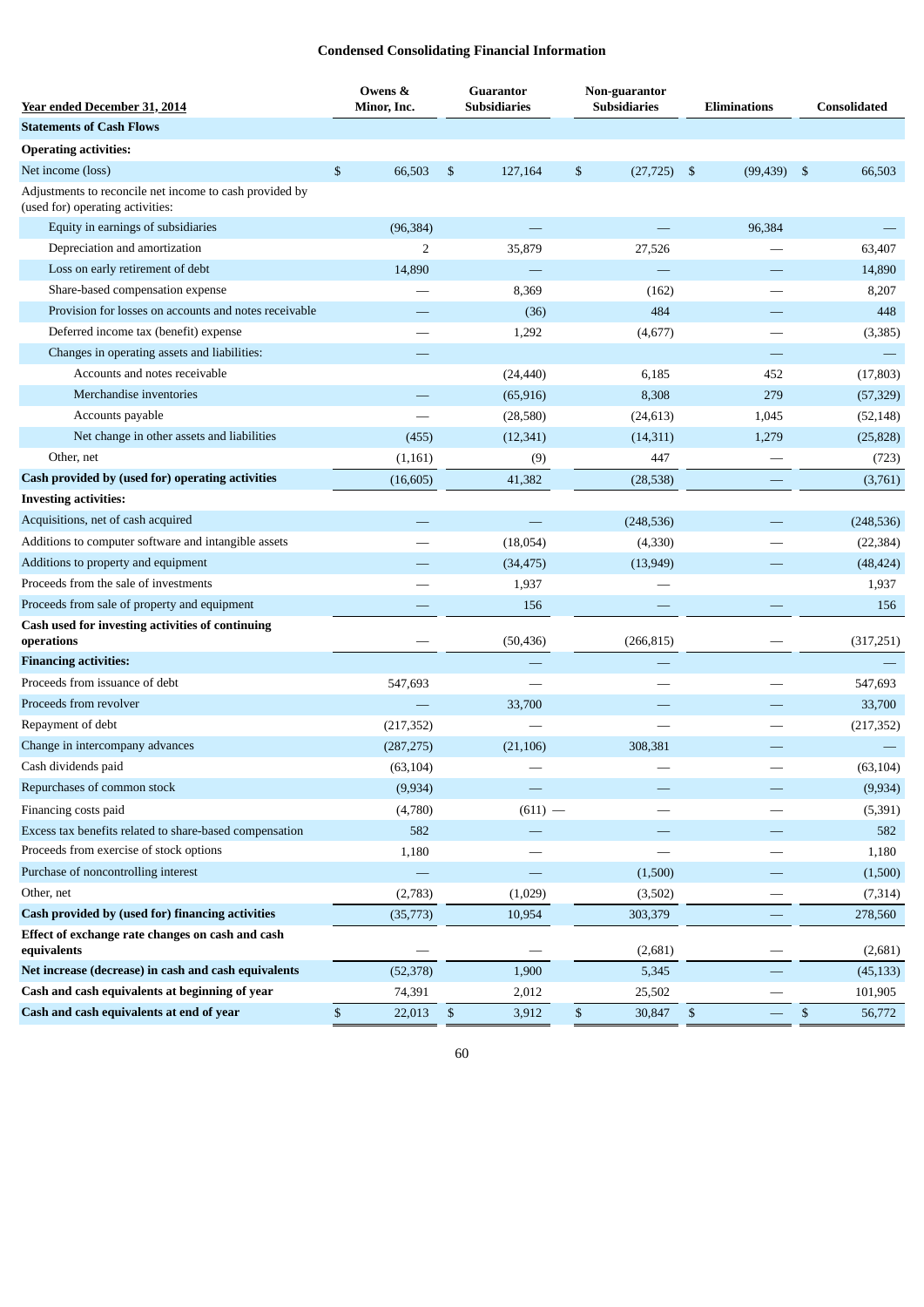| Year ended December 31, 2013                                                                |              | Owens &<br><b>Guarantor</b><br><b>Subsidiaries</b><br>Minor, Inc. |                |            | Non-guarantor<br><b>Subsidiaries</b> |           | <b>Eliminations</b> |            |              | <b>Consolidated</b> |
|---------------------------------------------------------------------------------------------|--------------|-------------------------------------------------------------------|----------------|------------|--------------------------------------|-----------|---------------------|------------|--------------|---------------------|
| <b>Statements of Cash Flows</b>                                                             |              |                                                                   |                |            |                                      |           |                     |            |              |                     |
| <b>Operating activities:</b>                                                                |              |                                                                   |                |            |                                      |           |                     |            |              |                     |
| Net income (loss)                                                                           | \$           | 110,882                                                           | \$             | 123,856    | \$                                   | (3,990)   | \$                  | (119, 866) | \$           | 110,882             |
| Adjustments to reconcile net income to cash provided<br>by (used for) operating activities: |              |                                                                   |                |            |                                      |           |                     |            |              |                     |
| Equity in earnings of subsidiaries                                                          |              | (119,084)                                                         |                |            |                                      |           |                     | 119,084    |              |                     |
| Depreciation and amortization                                                               |              | 14                                                                |                | 35,712     |                                      | 14,860    |                     |            |              | 50,586              |
| Share-based compensation expense                                                            |              |                                                                   |                | 6,381      |                                      |           |                     |            |              | 6,381               |
| Provision for losses on accounts and notes<br>receivable                                    |              |                                                                   |                | 278        |                                      | 509       |                     |            |              | 787                 |
| Deferred income tax (benefit) expense                                                       |              |                                                                   |                | 5,821      |                                      | (2, 108)  |                     |            |              | 3,713               |
| Changes in operating assets and liabilities:                                                |              |                                                                   |                |            |                                      |           |                     |            |              |                     |
| Accounts and notes receivable                                                               |              |                                                                   |                | (22,055)   |                                      | (16, 522) |                     | (68)       |              | (38, 645)           |
| Merchandise inventories                                                                     |              |                                                                   |                | (170)      |                                      | (7,676)   |                     | 782        |              | (7,064)             |
| Accounts payable                                                                            |              | (45,300)                                                          |                | 77,320     |                                      | 15,286    |                     | 68         |              | 47,374              |
| Net change in other assets and liabilities                                                  |              | 1,774                                                             |                | (12,068)   |                                      | (22, 043) |                     |            |              | (32, 337)           |
| Other, net                                                                                  |              | (1,541)                                                           |                | 515        |                                      | (97)      |                     |            |              | (1, 123)            |
| Cash provided by (used for) operating activities                                            |              | (53, 255)                                                         |                | 215,590    |                                      | (21, 781) |                     |            |              | 140,554             |
| <b>Investing activities:</b>                                                                |              |                                                                   |                |            |                                      |           |                     |            |              |                     |
| Additions to computer software and intangible assets                                        |              |                                                                   |                | (21,773)   |                                      | (10, 237) |                     |            |              | (32,010)            |
| Additions to property and equipment                                                         |              |                                                                   |                | (21,029)   |                                      | (7,090)   |                     |            |              | (28, 119)           |
| Proceeds from sale of property and equipment                                                |              |                                                                   |                | 2,746      |                                      | 305       |                     |            |              | 3,051               |
| <b>Cash used for investing activities</b>                                                   |              |                                                                   |                | (40,056)   |                                      | (17, 022) |                     |            |              | (57,078)            |
| <b>Financing activities:</b>                                                                |              |                                                                   |                |            |                                      |           |                     |            |              |                     |
| Change in intercompany advances                                                             |              | 145,354                                                           |                | (184,092)  |                                      | 38,738    |                     |            |              |                     |
| Cash dividends paid                                                                         |              | (60, 731)                                                         |                |            |                                      |           |                     |            |              | (60, 731)           |
| Repurchases of common stock                                                                 |              | (18, 876)                                                         |                |            |                                      |           |                     |            |              | (18, 876)           |
| Proceeds from exercise of stock options                                                     |              | 5,352                                                             |                |            |                                      |           |                     |            |              | 5,352               |
| Excess tax benefits related to share-based<br>compensation                                  |              | 898                                                               |                |            |                                      |           |                     |            |              | 898                 |
| Other, net                                                                                  |              | (2,541)                                                           |                | (3,071)    |                                      | (3,011)   |                     |            |              | (8,623)             |
| Cash provided by (used for) financing activities                                            |              | 69,456                                                            |                | (187, 163) |                                      | 35,727    |                     |            |              | (81,980)            |
| Effect of exchange rate changes on cash and cash<br>equivalents                             |              |                                                                   |                |            |                                      | 2,521     |                     |            |              | 2,521               |
| Net increase (decrease) in cash and cash<br>equivalents                                     |              | 16,201                                                            |                | (11, 629)  |                                      | (555)     |                     |            |              | 4,017               |
| Cash and cash equivalents at beginning of year                                              |              | 58,190                                                            |                | 13,641     |                                      | 26,057    |                     |            |              | 97,888              |
| Cash and cash equivalents at end of year                                                    | $\mathbb{S}$ | 74,391                                                            | $\mathfrak{s}$ | 2,012      | $\mathbb{S}$                         | 25,502    | $\mathbb{S}$        |            | $\mathbb{S}$ | 101,905             |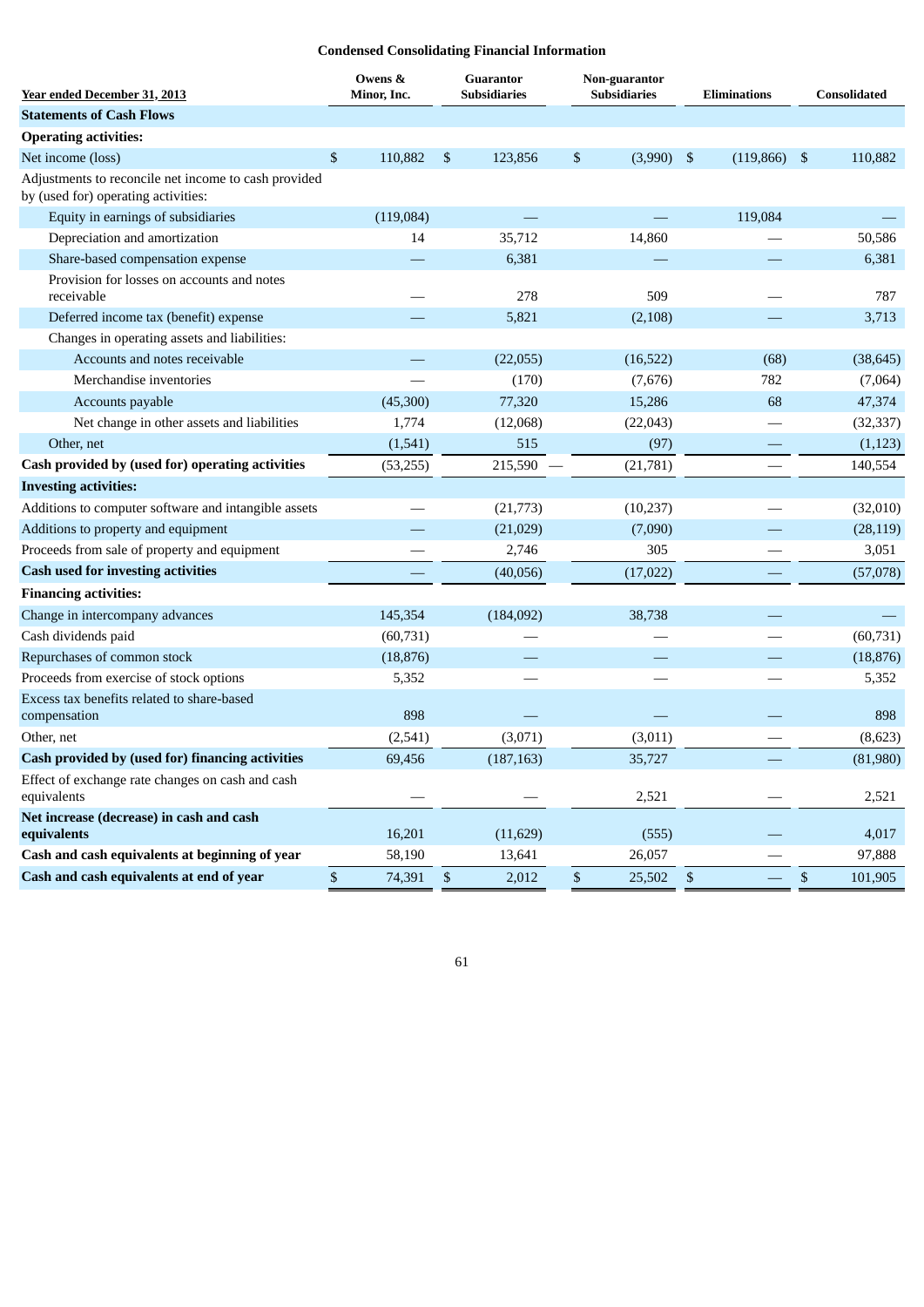## **Report of Independent Registered Public Accounting Firm**

The Board of Directors and Shareholders Owens & Minor, Inc.:

We have audited the accompanying consolidated balance sheets of Owens & Minor, Inc. and subsidiaries as of December 31, 2015 and 2014, and the related consolidated statements of income, comprehensive income, changes in shareholders' equity, and cash flows for each of the years in the three-year period ended December 31, 2015. These consolidated financial statements are the responsibility of the Company's management. Our responsibility is to express an opinion on these consolidated financial statements based on our audits.

We conducted our audits in accordance with the standards of the Public Company Accounting Oversight Board (United States). Those standards require that we plan and perform the audit to obtain reasonable assurance about whether the financial statements are free of material misstatement. An audit includes examining, on a test basis, evidence supporting the amounts and disclosures in the financial statements. An audit also includes assessing the accounting principles used and significant estimates made by management, as well as evaluating the overall financial statement presentation. We believe that our audits provide a reasonable basis for our opinion.

In our opinion, the consolidated financial statements referred to above present fairly, in all material respects, the financial position of Owens & Minor, Inc. and subsidiaries as of December 31, 2015 and 2014, and the results of their operations and their cash flows for each of the years in the three-year period ended December 31, 2015, in conformity with U.S. generally accepted accounting principles.

We also have audited, in accordance with the standards of the Public Company Accounting Oversight Board (United States), Owens & Minor, Inc.'s internal control over financial reporting as of December 31, 2015, based on criteria established in *Internal Control - Integrated Framework (2013)* issued by the Committee of Sponsoring Organizations of the Treadway Commission (COSO), and our report dated February 25, 2016, expressed an unqualified opinion on the effectiveness of the Company's internal control over financial reporting.

/s/ KPMG LLP

Richmond, Virginia February 25, 2016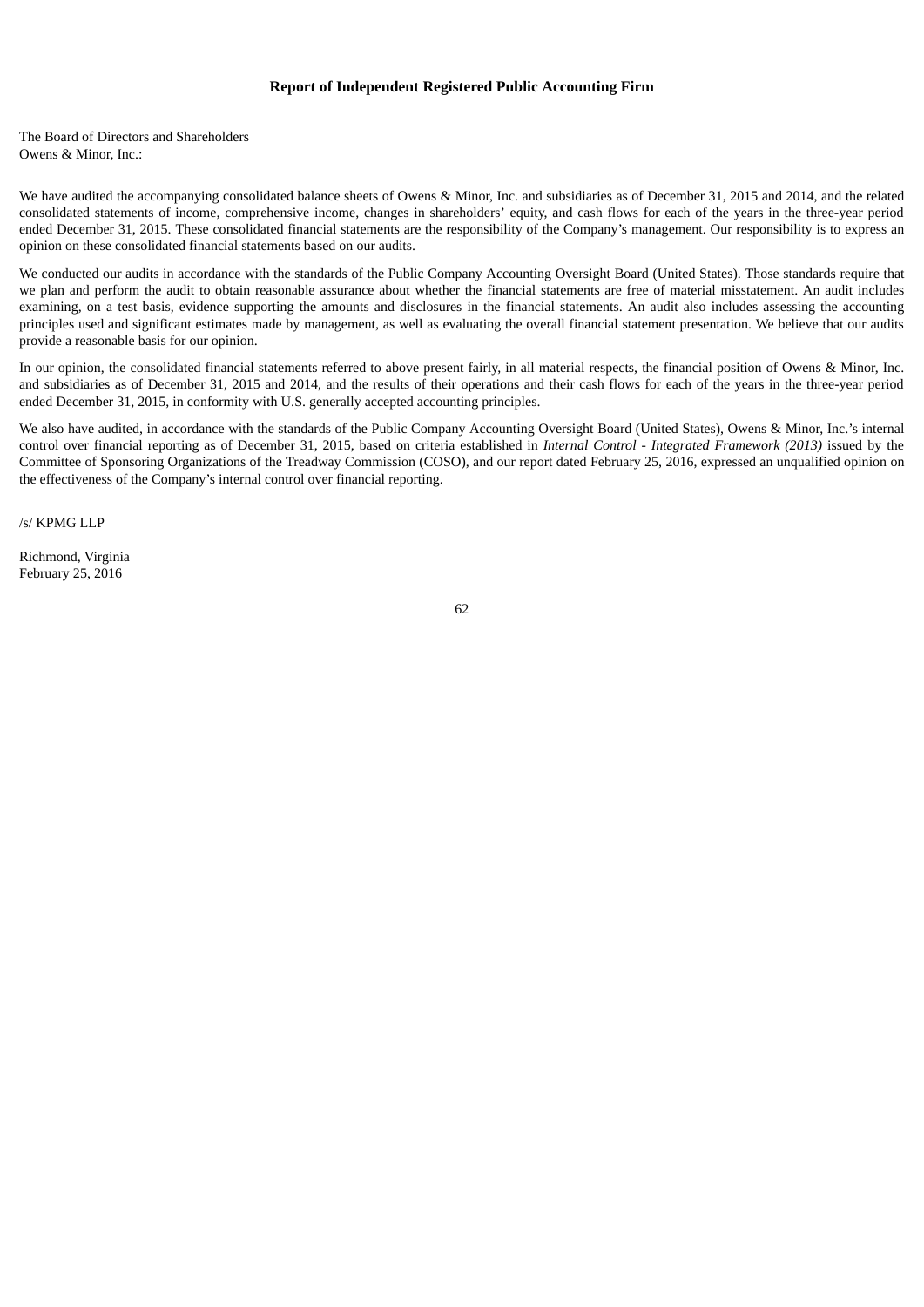#### **SELECTED QUARTERLY FINANCIAL INFORMATION**

*(unaudited)*

|                                                                  | Year Ended December 31, 2015 |                        |      |                        |      |                        |      |                        |
|------------------------------------------------------------------|------------------------------|------------------------|------|------------------------|------|------------------------|------|------------------------|
|                                                                  |                              | 1st                    |      | 2nd                    |      | 3rd                    |      | 4th                    |
| (in thousands, except per share data)                            |                              | Quarter <sup>(1)</sup> |      | Quarter <sup>(2)</sup> |      | Quarter <sup>(3)</sup> |      | Quarter <sup>(4)</sup> |
| Net revenue                                                      | $\mathbf{s}$                 | 2,391,196              | \$.  | 2,422,167              | \$   | 2,471,669              | \$.  | 2,487,914              |
| Gross margin                                                     | \$                           | 297,601                | S    | 298,337                | \$   | 306,354                | S    | 312,282                |
| Net income                                                       | \$                           | 18,940                 | -S   | 24,226                 | \$   | 28,176                 | - \$ | 32,068                 |
| Net income attributable to Owens & Minor, Inc. per common share: |                              |                        |      |                        |      |                        |      |                        |
| <b>Basic</b>                                                     | \$                           | 0.30                   | - \$ | 0.39                   | - \$ | 0.45                   | - \$ | 0.51                   |
| Diluted                                                          | \$                           | 0.30                   | -S   | 0.39                   | -S   | 0.45                   | - \$ | 0.51                   |
| Cash dividends per common share                                  | \$                           | 0.2525                 | - \$ | 0.2525                 | -\$  | 0.2525                 | - \$ | 0.2525                 |
| Market price:                                                    |                              |                        |      |                        |      |                        |      |                        |
| High                                                             | \$                           | 36.35                  | - \$ | 36.17                  | -\$  | 35.55                  | - \$ | 39.29                  |
| Low                                                              | \$                           | 32.99                  | \$.  | 32.77                  | S    | 31.91                  | - \$ | 31.89                  |

|                                                                  | Year Ended December 31, 2014 |                                  |      |                               |                |                      |            |                               |
|------------------------------------------------------------------|------------------------------|----------------------------------|------|-------------------------------|----------------|----------------------|------------|-------------------------------|
| (in thousands, except per share data)                            |                              | 1 <sub>st</sub><br>Quarter $(5)$ |      | 2nd<br>Quarter <sup>(6)</sup> |                | 3rd<br>Quarter $(7)$ |            | 4th<br>Quarter <sup>(8)</sup> |
| Net revenue                                                      | \$                           | 2,256,380                        | \$   | 2,305,858                     | \$             | 2,386,124            | \$.        | 2,491,817                     |
| Gross margin                                                     | \$                           | 281,195                          | S    | 282,272                       | \$             | 292,483              | \$         | 314,015                       |
| Net income                                                       | \$                           | 25,485                           | - \$ | 19,876                        | \$             | 7,155                | - \$       | 13,987                        |
| Net income attributable to Owens & Minor, Inc. per common share: |                              |                                  |      |                               |                |                      |            |                               |
| <b>Basic</b>                                                     | \$                           | 0.41                             | - \$ | 0.32                          | - \$           | 0.11                 | $^{\circ}$ | 0.22                          |
| Diluted                                                          | \$                           | 0.41                             | -S   | 0.32                          | \$             | 0.11                 | - \$       | 0.22                          |
| Cash dividends per common share                                  | \$                           | 0.25                             | -\$  | 0.25                          | - \$           | 0.25                 | - \$       | 0.25                          |
| Market price:                                                    |                              |                                  |      |                               |                |                      |            |                               |
| High                                                             | \$                           | 36.42                            | -\$  | 34.92                         | $\mathfrak{S}$ | 34.50                | - \$       | 35.40                         |
| Low                                                              | \$                           | 32.31                            | \$   | 31.52                         | \$             | 32.08                | \$         | 31.49                         |

 $^{(1)}$  We incurred charges of \$9.9 million (\$8.6 million after tax, or \$0.14 per diluted common share) in the first quarter of 2015 associated with acquisition*related and exit and realignment activities.*

(2) We incurred charges of \$5.7 million (\$4.9 million after tax, or \$0.07 per diluted common share) in the second quarter of 2015 associated with acquisition*related and exit and realignment activities.*

(3) We incurred charges of \$6.1 million (\$5.4 million after tax, or \$0.09 per diluted common share) in the third quarter of 2015 associated with acquisition*related and exit and realignment activities.*

 $^{(4)}$  We incurred charges of \$6.6 million (\$4.6 million after tax, or \$0.07 per diluted common share) in the fourth quarter of 2015 associated with acquisitionrelated and exit and realignment activities, and a gain of \$1.5 million (\$1.5 million after tax, or \$0.02 per diluted common share) associated with the partial *recovery of a 2014 claim settlement.*

(5) We incurred charges of \$3.3 million (\$2.2 million after tax, or \$0.03 per diluted common share) in the first quarter of 2014 associated with acquisition*related and exit and realignment activities.*

 $^{(6)}$  We incurred charges of \$7.6 million (\$5.1 million after tax, or \$0.08 per diluted common share) in the second quarter of 2014 associated with acquisition*related and exit and realignment activities.*

(7) We incurred charges of \$14.0 million (\$10.3 million after tax, or \$0.11 per diluted common share) in the third quarter of 2014 associated with acquisitionrelated and exit and realignment activities, and a loss of \$14.9 million (\$9.1 million after tax, or \$0.14 per diluted common share) associated with the early *retirement of our 2016 Senior Notes.*

(8) We incurred charges of \$18.0 million (\$17.7 million after tax, or \$0.28 per diluted common share) in the fourth quarter of 2014 associated with acquisition-related and exit and realignment activities, a loss of \$3.9 million (\$3.9 million after tax, or \$0.06 per diluted common share) for an estimated claim settlement and a net gain of \$3.7 million (\$4.7 million after tax or \$0.07 per diluted common share) related to fair value adjustments in association *with purchase accounting.*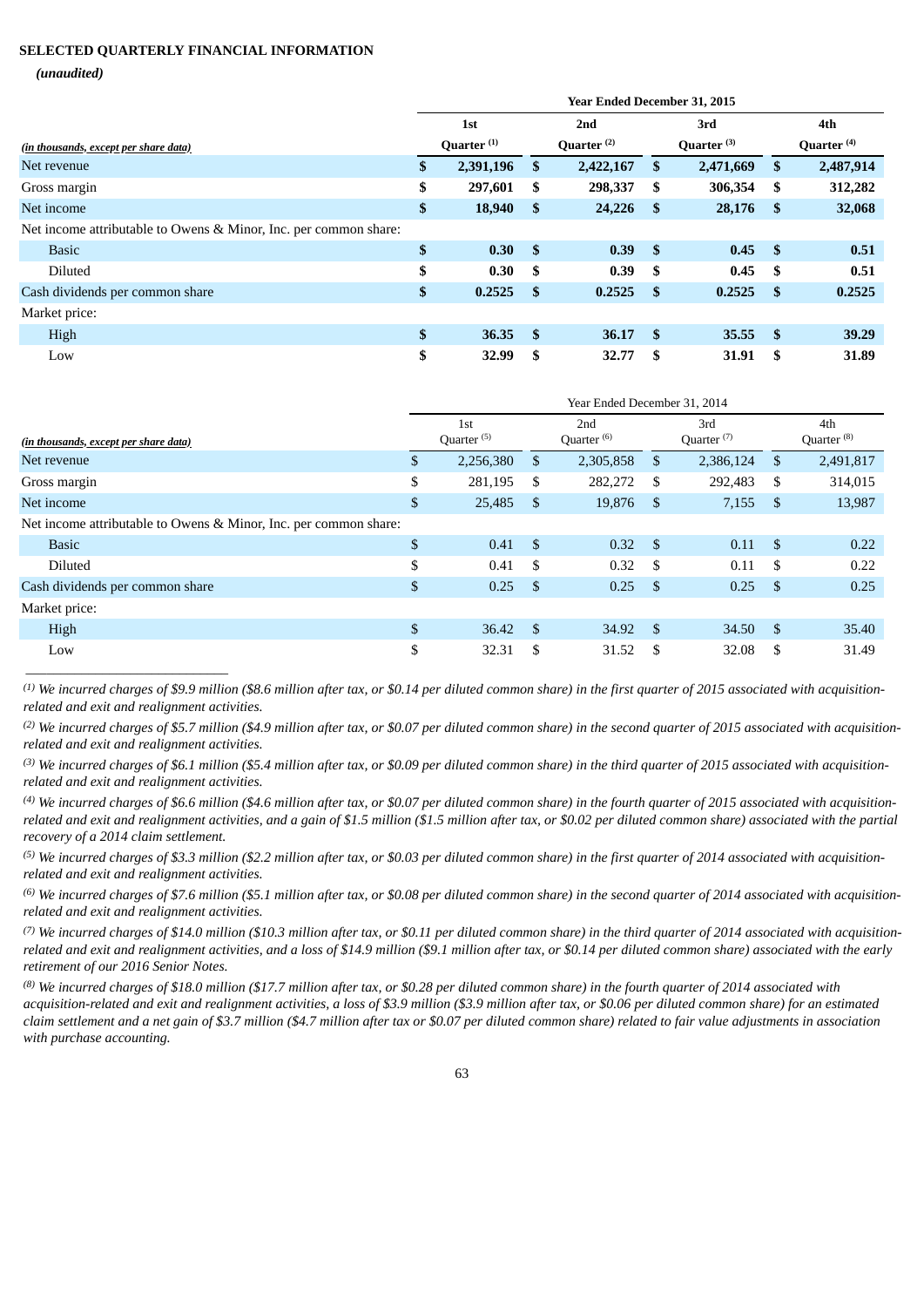#### **Index to Exhibits**

- 3.1 Amended and Restated Articles of Incorporation of Owens & Minor, Inc. (incorporated herein by reference to our Current Report on Form 8-K, Exhibit 3.1, dated July 29, 2008)
- 3.2 Amended and Restated Bylaws of Owens & Minor, Inc. as adopted February 5, 2015 (incorporated herein by reference to our Current Report on Form 8-K, Exhibit 3.1, dated February 10, 2015)
- 4.1 Indenture, dated September 16, 2014, by and among Owens & Minor, Inc., Owens and Minor Distribution, Inc., Owens & Minor Medical, Inc. and U.S. Bank National Association, as trustee (incorporated herein by reference to our Current Report on Form 8-K, Exhibit 4.1, dated September 17, 2014)
- 4.2 First Supplemental Indenture, dated September 16, 2014, by and among Owens & Minor, Inc., Owens and Minor Distribution, Inc., Owens & Minor Medical, Inc. and U.S. Bank National Association, as trustee (incorporated herein by reference to our Current Report on Form 8-K, Exhibit 4.2, dated September 17, 2014)
- 4.3 Form of Global Note for the 3.875% Senior Notes due 2021 (incorporated herein by reference to our Current Report on Form 8-K, Exhibit A of Exhibit 4.2, dated September 17, 2014)
- 4.4 Form of Global Note for the 4.375% Senior Notes due 2024 (incorporated herein by reference to our Current Report on Form 8-K, Exhibit B of Exhibit 4.2, dated September 17, 2014)
- 10.1 Form of Director Restricted Stock Grant Agreement (incorporated herein by reference to our Quarterly Report on Form 10-Q, Exhibit 10.3, for the quarter ended March 31, 2008)\*
- 10.2 Owens & Minor, Inc. Directors' Deferred Compensation Plan, as amended and restated effective January 1, 2005 (incorporated herein by reference to our Quarterly Report on Form 10-Q, Exhibit 10.3, for the quarter ended September 30, 2008)\*
- 10.3 Deferral Election Form for Owens & Minor, Inc. Directors' Deferred Compensation Plan (incorporated herein by reference to our Annual Report on Form 10-K, Exhibit 10.9, for the year ended December 31, 2010)\*
- 10.4 Form of Owens & Minor, Inc. Executive Severance Agreement effective January 1, 2011 (incorporated herein by reference to our Annual Report on Form 10-K, Exhibit 10.10, for the year ended December 31, 2010)\*
- 10.5 Owens & Minor, Inc. Supplemental Executive Retirement Plan, as amended and restated effective January 1, 2005 ("SERP") (incorporated herein by reference to our Quarterly Report on Form 10-Q, Exhibit 10.1, for the quarter ended September 30, 2008)\*
- 10.6 Resolutions of the Board of Directors of the Company amending the SERP (incorporated herein by reference to our Annual Report on Form 10-K, Exhibit 10.12, for the year ended December 31, 2011)\*
- 10.7 Owens & Minor, Inc. Amended and Restated Management Equity Ownership Program and Stock Ownership Rewards Program (incorporated herein by reference to our Annual Report on Form 10-K, Exhibit 10.15, for the year ended December 31, 2009)\*
- 10.8 Amendment to MEOP effective January 1, 2014 (incorporated herein by reference to our Annual Report on Form 10-K, Exhibit 10.10, for the year ended December 31, 2013)\*
- 10.9 Owens & Minor, Inc. Executive Deferred Compensation and Retirement Plan effective January 1, 2013 (incorporated herein by reference to our Quarterly Report on Form 10-Q, Exhibit 10.1, for the quarter ended March 31, 2013)\*
- 10.10 Owens & Minor, Inc. 2005 Stock Incentive Plan, as amended (incorporated herein by reference to our Registration Statement on Form S-8, Registration No. 333-124965)\*
- 10.11 Resolution of the Board of Directors of the Company amending the Owens & Minor, Inc. 2005 Stock Incentive Plan (incorporated herein by reference to our Annual Report on Form 10-K, Exhibit 10.21, for the year ended December 31, 2007)\*
- 10.12 Amendment to Owens & Minor, Inc. 2005 Stock Incentive Plan (incorporated herein by reference to our Quarterly Report on Form 10- Q, Exhibit 10.4, for the quarter ended March 31, 2008)\*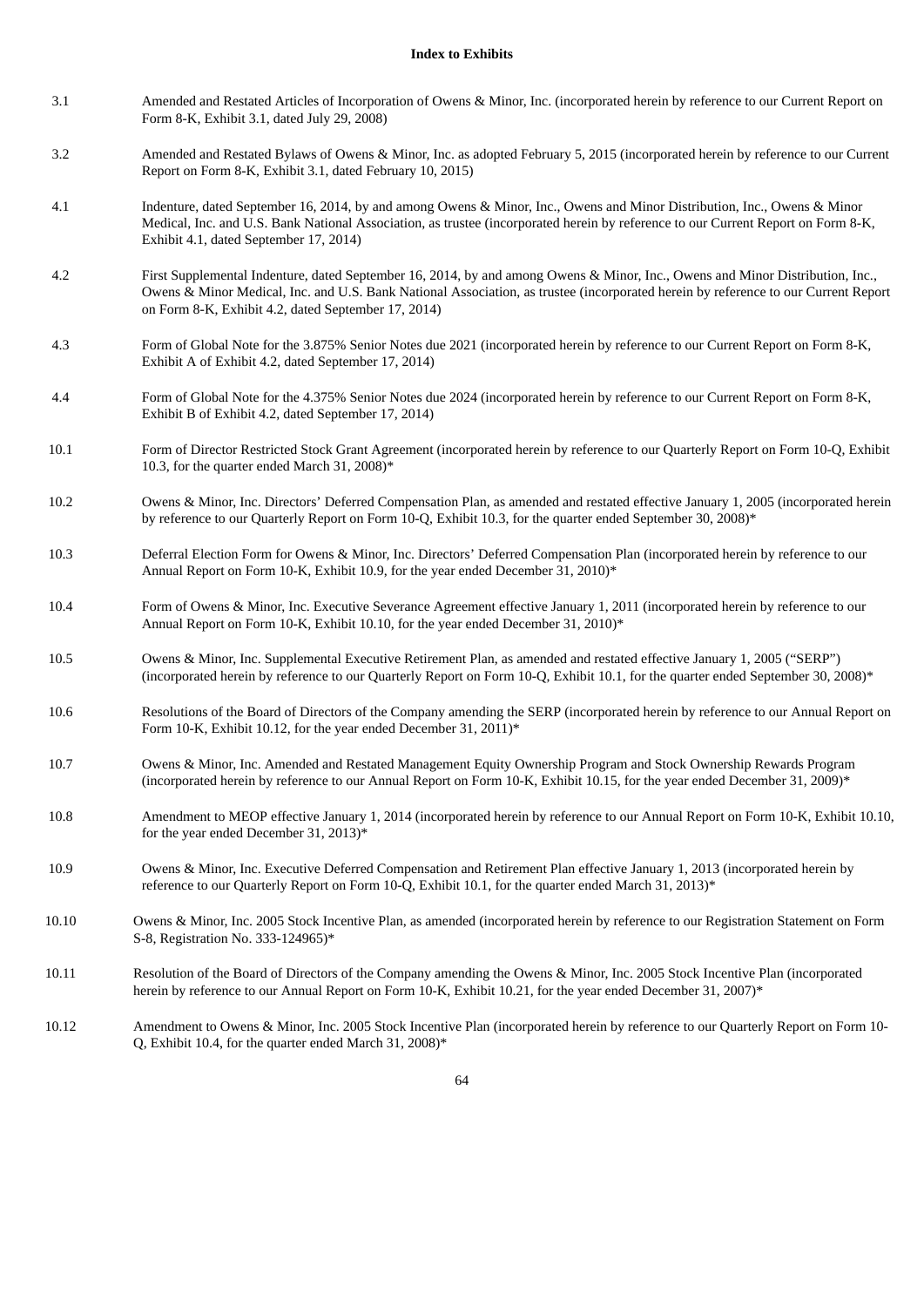- 10.13 Amendment to Owens & Minor, Inc. 2005 Stock Incentive Plan (incorporated herein by reference to our definitive Proxy Statement filed pursuant to Section 14(a) of the Securities Exchange Act on March 17, 2010 (File No. 001-09810))\*
- 10.14 Form of Owens & Minor, Inc. Restricted Stock Grant Agreement under 2005 Stock Incentive Plan (incorporated herein by reference to our Quarterly Report on Form 10-Q, Exhibit 10.2, for the quarter ended March 31, 2008)\*
- 10.15 Form of Performance Share Award Agreement under 2005 Stock Incentive Plan (incorporated herein by reference to our Quarterly Report on Form 10-Q, Exhibit 10.1, for the quarter ended March 31, 2014)\*
- 10.16 Form of Performance Share Award Agreement for grant to James L. Bierman on September 2, 2014 (incorporated herein by reference to our Annual Report on Form 10-K, Exhibit 10.26, for the year ended December 31, 2014)\*
- 10.17 Form of 2015 Annual Executive Incentive Program (incorporated herein by reference to our Quarterly Report on Form 10-Q, Exhibit 10.5, for the quarter ended June 30, 2015) \*
- 10.18 Owens & Minor, Inc. Officer Severance Policy (incorporated herein by reference to our Quarterly Report on Form 10-Q, Exhibit 10.4, for the quarter ended June 30, 2015)\*
- 10.19 Policy on Recoupment of Executive Incentive Compensation (incorporated herein by reference to our Annual Report on Form 10-K, Exhibit 10.36, for the year ended December 31, 2009)\*
- 10.20 Owens & Minor, Inc. 2015 Stock Incentive Plan (incorporated herein by reference to our Registration Statement on Form S-8, Registration Number 333-203826)\*
- 10.21 Agreement dated February 14, 2015 Regarding the Retirement of James L. Bierman (incorporated herein by reference to our Quarterly Report on Form 10-Q, Exhibit 10.1, for the quarter ended June 30, 2015)\*
- 10.22 Employment Term Sheet Effective May 20, 2015 for P. Cody Phipps (incorporated herein by reference to our Quarterly Report on Form 10-Q, Exhibit 10.2, for the quarter ended June 30, 2015)\*
- 10.23 Restricted Stock Grant Agreement dated July 1, 2015 between the Company and P. Cody Phipps (incorporated herein by reference to our Quarterly Report on Form 10-Q, Exhibit 10.3, for the quarter ended June 30, 2015)\*
- 10.24 Credit Agreement dated as of June 5, 2012 by and among Owens & Minor Distribution, Inc. and Owens & Minor Medical, Inc. (as Borrowers), Owens & Minor, Inc. and certain of its domestic subsidiaries (as Guarantors), Wells Fargo Bank, N.A. (as Administrative Agent), JPMorgan Chase Bank, N.A. (as Syndication Agent) and a syndicate of banks as specified on the signature pages thereof (incorporated herein by reference to our Current Report on Form 8-K, Exhibit 10.1, dated June 8, 2012)
- 10.25 First Amendment dated as of September 17, 2014 by and among Owens & Minor Distribution, Inc. and Owens & Minor Medical, Inc. ( as Borrowers), Owens & Minor, Inc. and certain of its domestic subsidiaries (as Guarantors) and Wells Fargo Bank, N.A. ( as Administrative Agent), to the Credit Agreement dated as of June 5, 2012 by and among the Borrowers, the Guarantors, a syndicate of financial institutions party thereto, the Administrative Agent, and the other agents party thereto (incorporated herein by reference to our Current Report on Form 8-K, Exhibit 10.1, dated September 18, 2014)
- 10.26 Share Purchase Agreement dated August 31, 2012 between Celesio AG, Admenta Deutschland GmbH, Admenta Denmark ApS, Admenta France S.A. and OCP Portugal Produtos Farmaceuticos, S.A. (as Sellers) and O&M-Movianto Nederland B.V., O&M-Movianto UK Holdings Ltd, O&M-Movianto France Holdings SAS (as Purchasers) and Owens & Minor, Inc. (as Purchasers' Guarantor) (incorporated herein by reference to our Current Report on Form 8-K, Exhibit10.1, dated September 4, 2012)
- 10.27 Agreement and Plan of Merger, dated as of June 24, 2014, by and among Owens & Minor Inc., Mongoose Merger Sub Inc. and Medical Action Industries Inc. (incorporated herein by reference to our Current Report on Form 8-K, Exhibit 10.1, dated June 25, 2014)
- 11.1 Calculation of Net Income per Common Share. Information related to this item is in Part II, Item 8, Notes to Consolidated Financial Statements, Note 15-Net Income per Common Share
- 21.1 Subsidiaries of Registrant
- 23.1 Consent of KPMG LLP, independent registered public accounting firm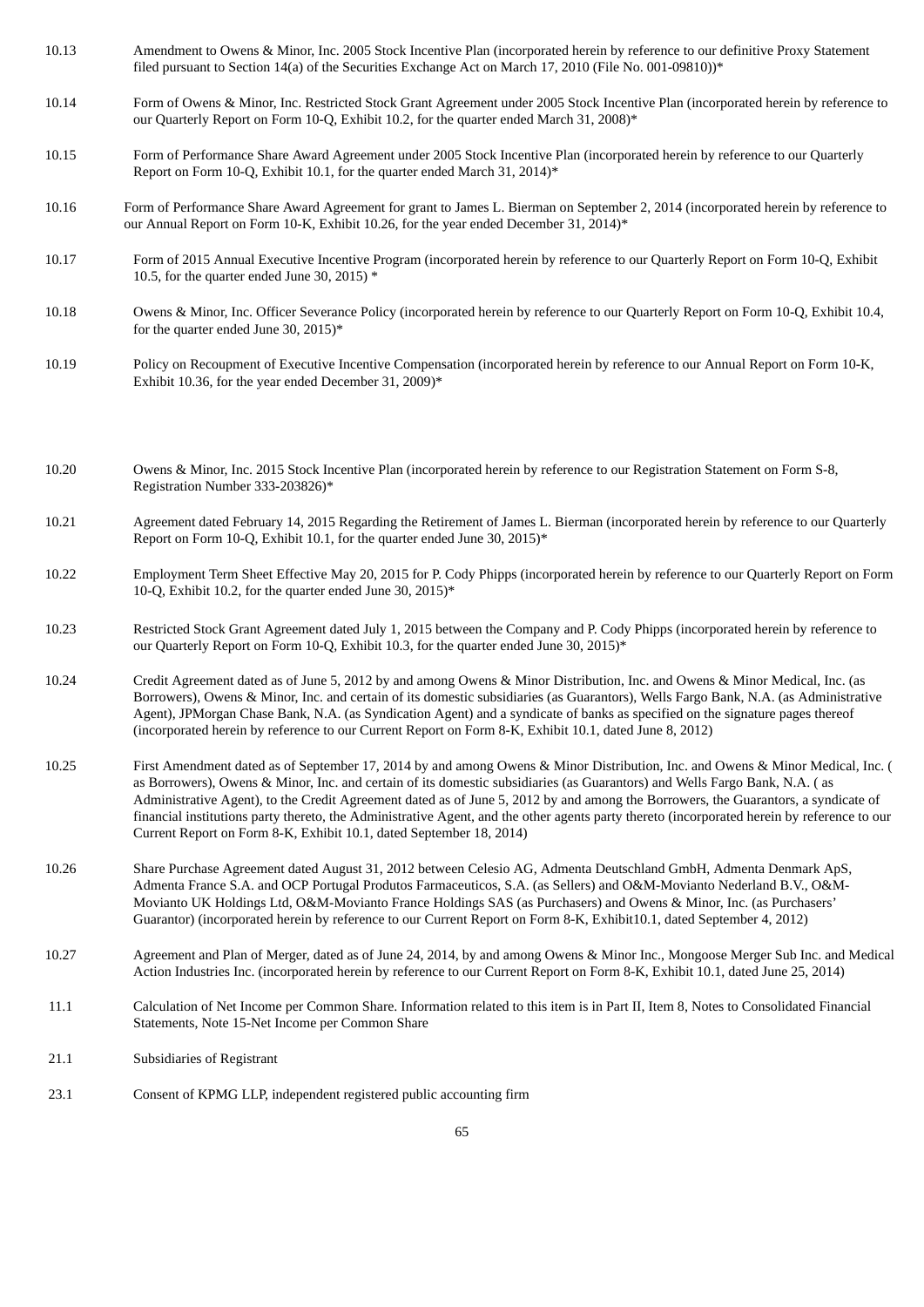| 31.1    | Certification of Chief Executive Officer pursuant to Rule $13(a)$ -14(a) under the Securities Exchange Act of 1934, as adopted pursuant to<br>Section 302 of the Sarbanes-Oxley Act of 2002 |
|---------|---------------------------------------------------------------------------------------------------------------------------------------------------------------------------------------------|
| 31.2    | Certification of Chief Financial Officer pursuant to Rule 13(a)-14(a) under the Securities Exchange Act of 1934, as adopted pursuant to<br>Section 302 of the Sarbanes-Oxley Act of 2002    |
| 32.1    | Certification of Chief Executive Officer Pursuant to 18 U.S.C. Section 1350, as Adopted Pursuant to Section 906 of the Sarbanes-Oxley<br>Act of 2002                                        |
| 32.2    | Certification of Chief Financial Officer Pursuant to 18 U.S.C. Section 1350, as Adopted Pursuant to Section 906 of the Sarbanes-Oxley<br>Act of 2002                                        |
| 101.INS | <b>XBRL Instance Document</b>                                                                                                                                                               |
| 101.SCH | XBRL Taxonomy Extension Schema Document                                                                                                                                                     |
| 101.CAL | XBRL Taxonomy Extension Calculation Linkbase Document                                                                                                                                       |
| 101.DEF | <b>XBRL Taxonomy Definition Linkbase Document</b>                                                                                                                                           |
| 101.LAB | XBRL Taxonomy Extension Label Linkbase Document                                                                                                                                             |
| 101.PRE | XBRL Taxonomy Extension Presentation Linkbase Document                                                                                                                                      |
|         | * Management contract or compensatory plan or arrangement.                                                                                                                                  |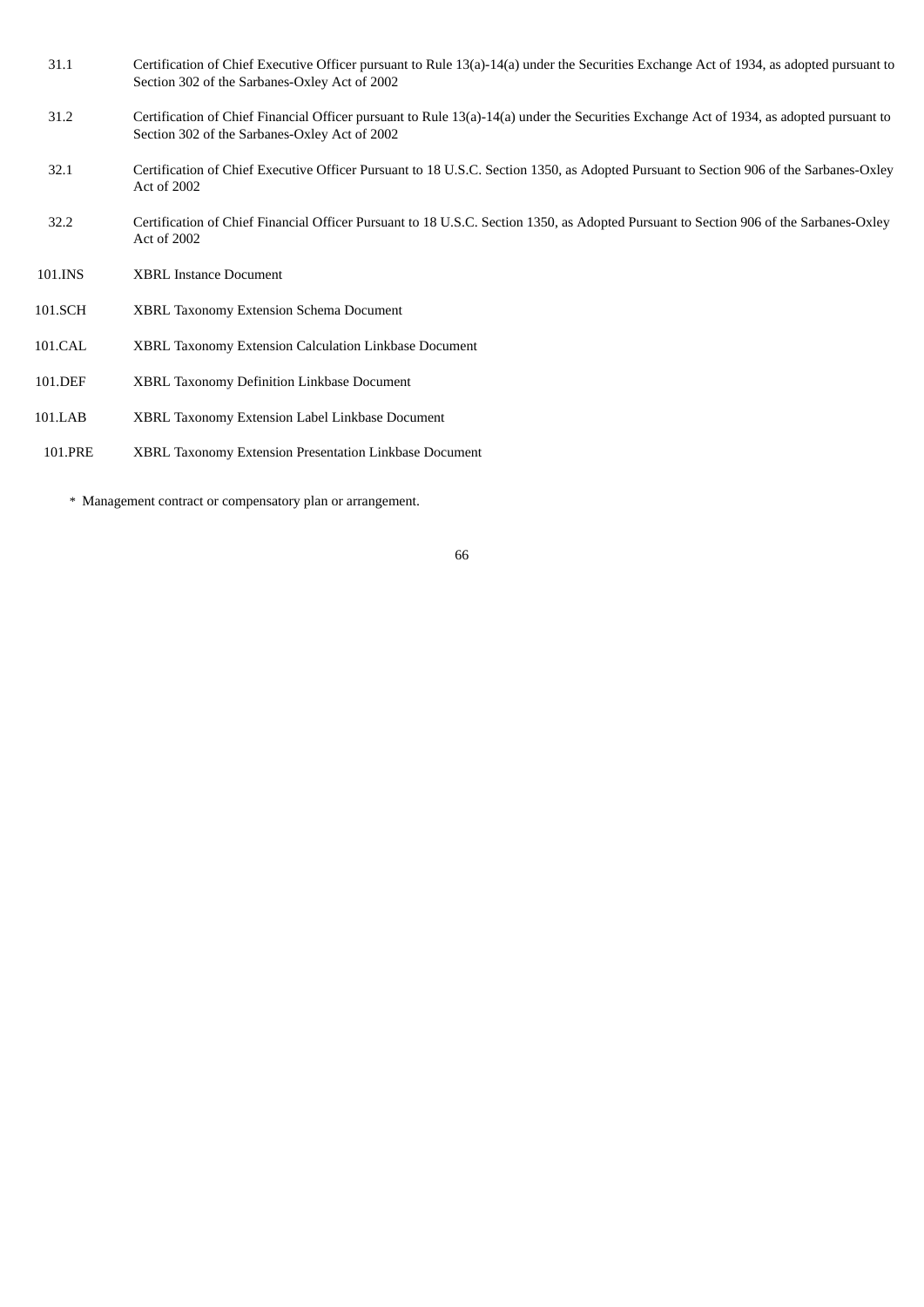### **SIGNATURES**

Pursuant to the requirements of Section 13 or 15(d) of the Securities Exchange Act of 1934, the registrant has duly caused this report to be signed on its behalf by the undersigned, thereunto duly authorized, on the  $25<sup>th</sup>$  day of February, 2016.

#### **OWENS & MINOR, INC.**

/s/ P. Cody Phipps

**P. Cody Phipps President & Chief Executive Officer**

Pursuant to the requirements of the Securities Exchange Act of 1934, this report has been signed below by the following persons on behalf of the registrant and in the capacities indicated on the 25<sup>th</sup> day of February, 2016:

/s/ P. Cody Phipps /s/ Martha H. Marsh **P. Cody Phipps Martha H. Marsh President & Chief Executive Officer Director** /s/ Craig R. Smith /s/ Eddie N. Moore, Jr. **Craig R. Smith Eddie N. Moore, Jr. Chairman of the Board Director** /s/ Richard A. Meier /s/ James E. Rogers **Richard A. Meier James E. Rogers Executive Vice President, Chief Financial Officer & President, International Director** /s/ Stuart M. Essig /s/ David S. Simmons **Stuart M. Essig David S. Simmons Director Director** /s/ John W. Gerdelman /s/ Robert C. Sledd **John W. Gerdelman Robert C. Sledd Director Director** /s/ Lemuel E. Lewis /s/ Anne Marie Whittemore **Lemuel E. Lewis Anne Marie Whittemore Director Lead Director**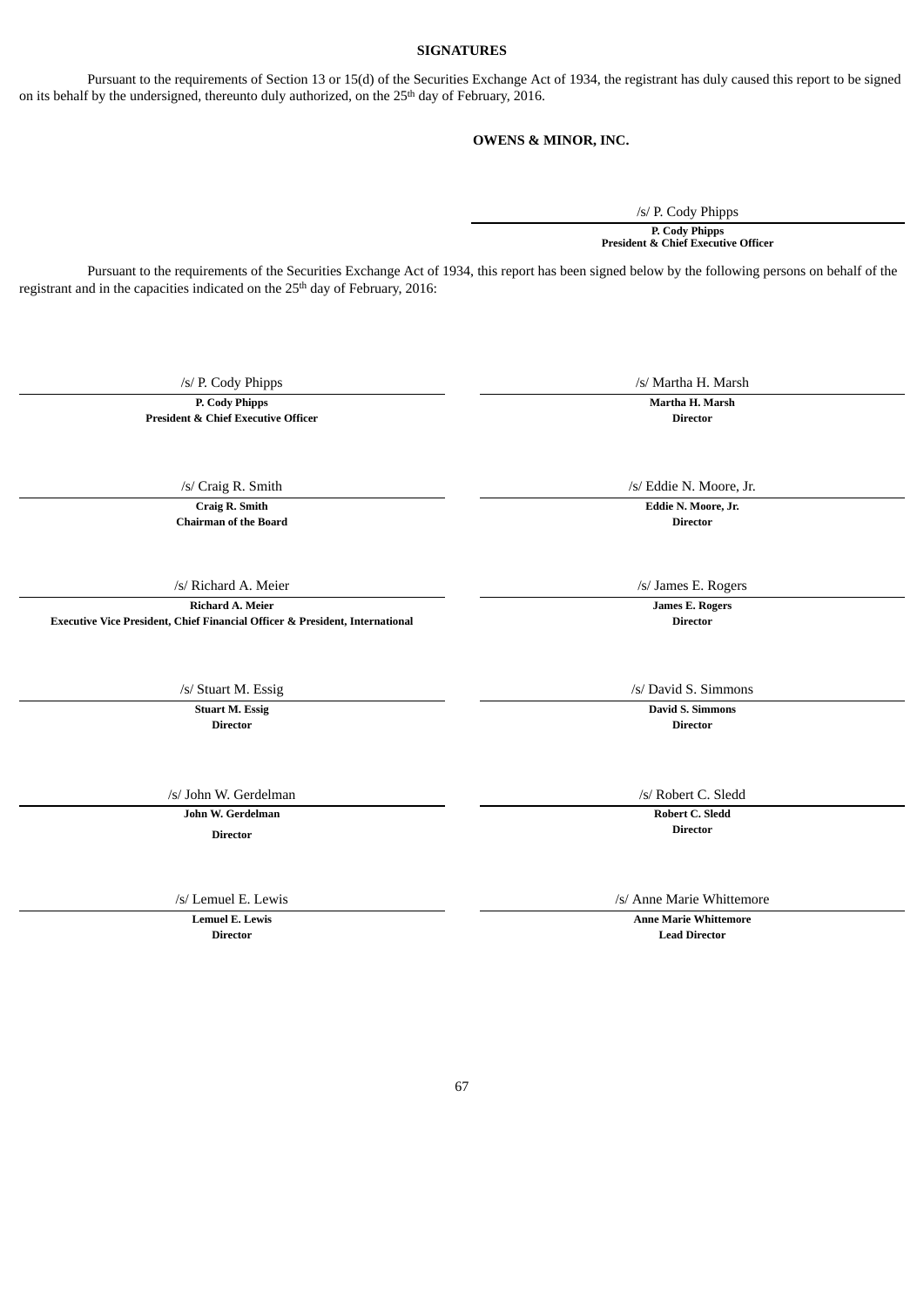# **P. Cody Phipps (54)**

## *President & Chief Executive Officer*

President & Chief Executive Officer since joining Owens & Minor in July 2015. Mr. Phipps was also appointed to the board of directors at the same time. He most recently served as President & Chief Executive Officer of Essendant (formerly United Stationers Inc.), where he was also a member of the board of directors. After joining United Stationers in 2003 as Senior Vice President, Operations, he was appointed President, United Stationers Supply, in 2006. Previously, he was a Partner at McKinsey & Company, Inc., where he co-founded and led its Service Strategy and Operations Initiative. During his tenure at McKinsey, Mr. Phipps provided consulting services to a range of corporate clients across a diverse set of industries, including retail, manufacturing and healthcare.

# **Richard A. Meier (56)**

#### *Executive Vice President, Chief Financial Officer & President, International*

President, International since July 2015, and Executive Vice President, Chief Financial Officer since joining Owens & Minor in March 2013. Mr. Meier served from 2010 to 2012 as Executive Vice President & Chief Financial Officer of Teleflex, Inc., a global provider of specialty medical devices. Prior to that, he served as President & Chief Operating Officer of Advanced Medical Optics, Inc., from 2007 to 2009, and as Chief Financial Officer and in a variety of other operations roles from 2002 through 2007.

## **W. Marshall Simpson (47)**

## *Executive Vice President, Chief Commercial Officer*

W. Marshall Simpson was named Executive Vice President, Chief Commercial Officer of Owens & Minor, effective October 4, 2015. Mr. Simpson, a 20 year veteran of Owens & Minor, rejoined the company after serving from 2011 to 2015 as Chief Executive Officer of Dominions Medical, a company he founded in 2011. During his time at Owens & Minor, Mr. Simpson worked in a variety of roles including sales, operations and leadership, eventually serving as Senior Vice President, Sales & Marketing from 2007 to 2011.

## **Charles C. Colpo (58)**

### *Senior Vice President, Strategic Relationships*

Senior Vice President, Strategic Relationships since August 2013. Mr. Colpo was assigned to operational oversight of Movianto in 2014. From March 2012 until August 2013, Mr. Colpo served as Senior Vice President, Operations. Prior to that, Mr. Colpo served as Executive Vice President & Chief Operating Officer from 2010 to 2012. Mr. Colpo served as Executive Vice President, Administration from 2008 until 2010 and as Senior Vice President, Operations, from 1999 until 2008. He has been with the company since 1981.

## **Erika T. Davis (52)**

# *Senior Vice President, Chief of Staff*

Senior Vice President, Chief of Staff since August 2015. Prior to that Ms. Davis served as Senior Vice President, Administration & Operations from August 2013 to August 2015. Prior to that, Ms. Davis served as Senior Vice President, Human Resources, from 2001 until August 2013. Ms. Davis has been with the company since 1993.

# **Grace R. den Hartog (64)**

#### *Senior Vice President, General Counsel & Corporate Secretary*

Senior Vice President, General Counsel & Corporate Secretary since joining Owens & Minor in 2003. Previously, Ms. den Hartog served as a partner of McGuireWoods LLP from 1990 to 2003. Ms. den Hartog plans to retire on March 1, 2016.

# **Geoffrey T. Marlatt (47)**

### *Senior Vice President, Manufacturer Services*

Senior Vice President, Manufacturer Services since September 2014. From 2012 to 2014, Mr. Marlatt served as Regional Vice President, Provider Services, West Region. Prior to that, Mr. Marlatt served as Vice President, OM Solutions from 2006 to 2012. Before joining Owens & Minor in 2006, Mr. Marlatt held leadership positions with McKesson, Johnson & Johnson Ethicon, Medtronic and the Global Healthcare Exchange.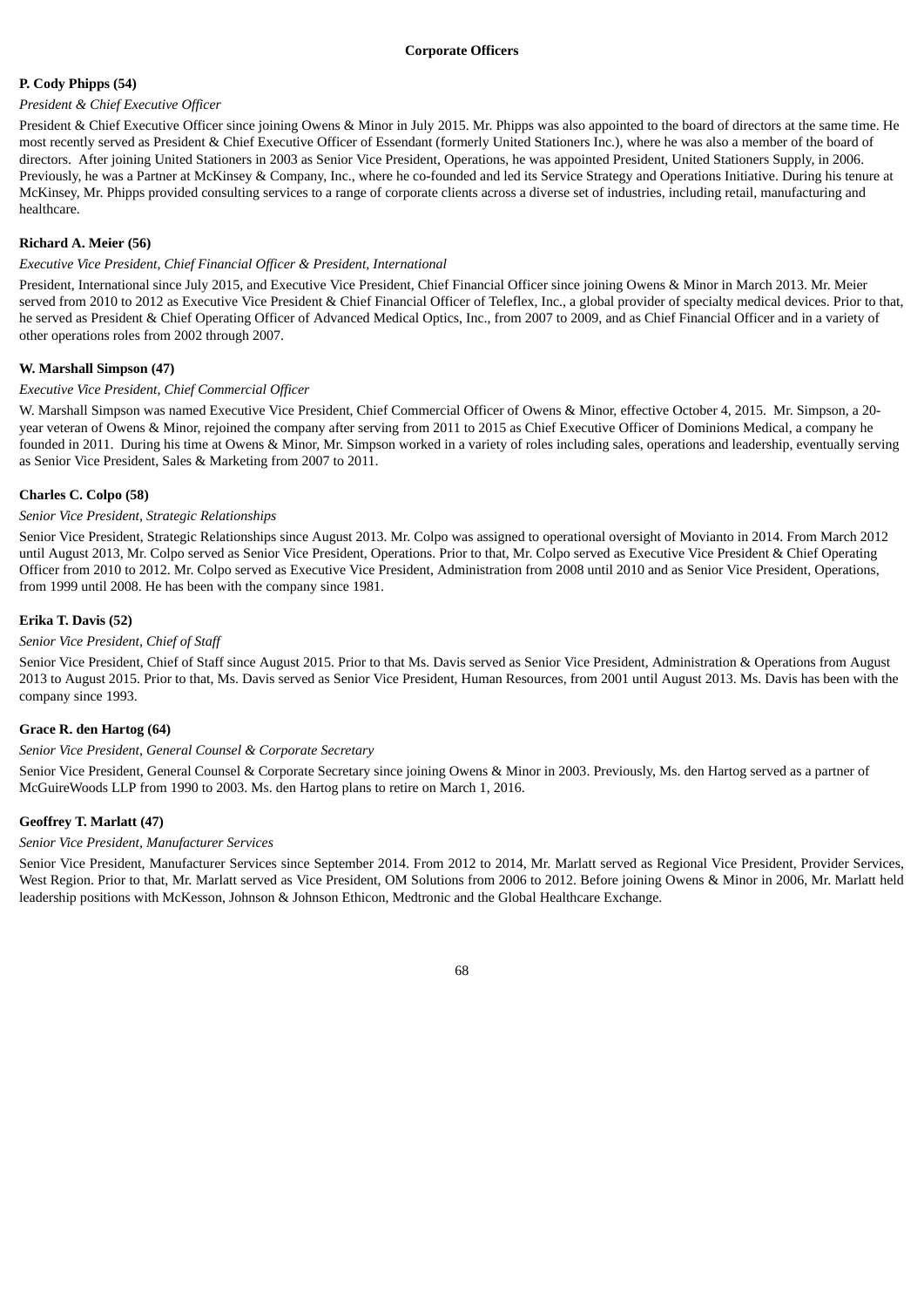# **Richard W. Mears (55)**

# *Senior Vice President, Chief Information Officer*

Senior Vice President, Chief Information Officer since joining Owens & Minor in 2005. Previously, Mr. Mears was an Executive Director with Perot Systems (now Dell Services) from 2003 to 2005.

# **Nicholas J. Pace (45)**

# *Senior Vice President, General Counsel & Corporate Secretary*

Senior Vice President, General Counsel & Corporate Secretary since joining Owens & Minor in January 2016. Prior to joining the company, Mr. Pace served as Executive Vice President, General Counsel & Secretary of Landmark Health, LLC from July to December 2015. From January 2014 to July 2015, he served in simultaneous roles of Senior Vice President, Strategy & General Counsel of Landmark Health, LLC and Executive Vice President, Corporate Development & General Counsel of Avalon Health Services, LLC, two healthcare companies sponsored by the private equity firm Francisco Partners. From March to October 2013, Mr. Pace served as Executive Vice President, Operations & Compliance for Health Diagnostic Laboratory, Inc., which filed for Chapter 11 bankruptcy protection in June 2015. He worked from 2006 to 2013 at Amerigroup Corporation, serving as Executive Vice President, General Counsel & Secretary from 2010 to 2013.

# **Jay Romans (65)**

# *Senior Vice President, Human Resources*

Senior Vice President, Human Resources, since joining Owens & Minor in September 2015. Before joining Owens & Minor, Mr. Romans served as a director for TruePoint, an international consulting firm, from 2012 to 2015. Prior to that, Mr. Romans was Senior Vice President People and Corporate Officer of Waste Management Corporation from 2007 to 2012. During his career, Mr. Romans has served in leadership roles with a number of well-known companies, including Hughes Supply Inc., Standard Register Corporation, and Becton Dickinson Corporation. Mr. Romans also founded and ran his own human resources consulting firm.

*Numbers inside parentheses indicate age.*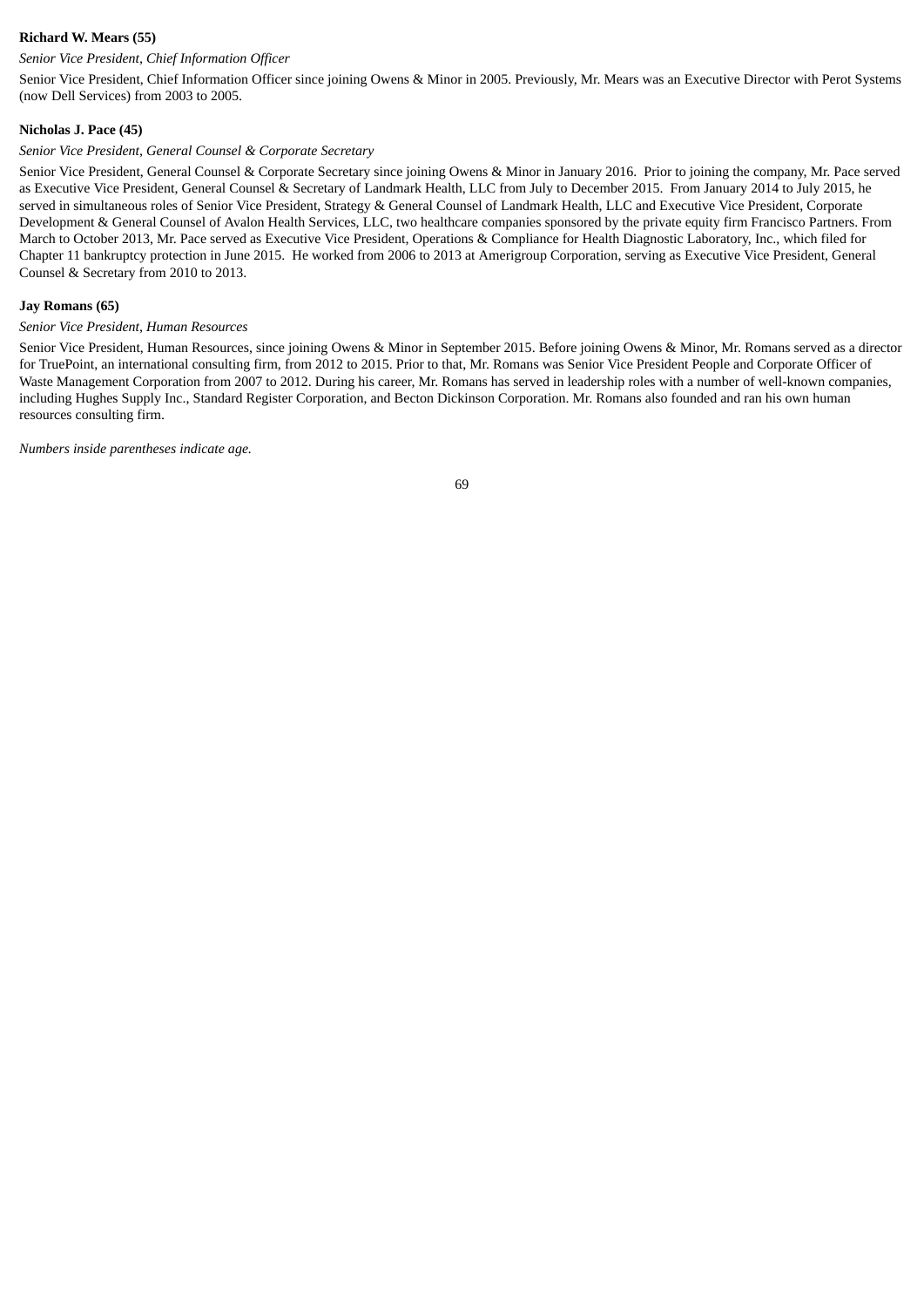# **Subsidiaries of Registrant**

| <b>Subsidiary</b>                           | <b>State of</b><br><b>Incorporation/Organization</b> | <b>Country</b>            | <b>Assumed Name</b>             |
|---------------------------------------------|------------------------------------------------------|---------------------------|---------------------------------|
| Owens & Minor Medical, Inc.                 | Virginia                                             | <b>USA</b>                |                                 |
| O&M Funding Corp.                           | Virginia                                             | <b>USA</b>                |                                 |
| Owens & Minor Distribution, Inc.            | Virginia                                             | <b>USA</b>                | OM HealthCare Logistics         |
| OM Solutions International, Inc.            | Virginia                                             | <b>USA</b>                |                                 |
| Owens & Minor Canada, Inc.                  | Virginia                                             | <b>USA</b>                |                                 |
| Owens & Minor Global Resources, LLC         | Virginia                                             | <b>USA</b>                |                                 |
| Owens & Minor Healthcare Supply, Inc.       | Virginia                                             | <b>USA</b>                |                                 |
| Access Diabetic Supply, LLC                 | Florida                                              | <b>USA</b>                | <b>AOM HealthCare Solutions</b> |
| Access Respiratory Supply, Inc.             | Florida                                              | <b>USA</b>                |                                 |
| Medical Supply Group, Inc.                  | Virginia                                             | <b>USA</b>                |                                 |
| Key Diabetes Supply Co.                     | Michigan                                             | <b>USA</b>                | <b>AOM HealthCare Solutions</b> |
| Mira MEDsource Holding Company Limited      | N/A                                                  | Hong Kong                 |                                 |
| Mira MEDsource (Shanghai) Company Limited   | N/A                                                  | Peoples Republic of China |                                 |
| Mira MEDsource (Malaysia) SDN. BHD.         | N/A                                                  | Malaysia                  |                                 |
| Owens & Minor International Logistics, Inc. | Virginia                                             | <b>USA</b>                |                                 |
| O&M Worldwide, LLC                          | Virginia                                             | <b>USA</b>                |                                 |
| <b>GNB Associates LLC</b>                   | Virginia                                             | <b>USA</b>                |                                 |
| Medical Action Industries, Inc.             | Delaware                                             | <b>USA</b>                |                                 |
| Avid Medical, Inc.                          | Delaware                                             | <b>USA</b>                |                                 |
| 500 Expressway Drive South, LLC             | Delaware                                             | <b>USA</b>                |                                 |
| MAI Acquisition Corp.                       | Delaware                                             | <b>USA</b>                |                                 |
| Medegen Newco, LLC                          | Delaware                                             | <b>USA</b>                |                                 |
| Rutherford Holdings CV                      | N/A                                                  | Netherlands               |                                 |
| O&M-Movianto Nederland B.V.                 | N/A                                                  | Netherlands               |                                 |
| O&M-Movianto UK Holdings Ltd.               | N/A                                                  | <b>United Kingdom</b>     |                                 |
| O&M-Movianto France Holdings S.A.S.         | N/A                                                  | France                    |                                 |
| Movianto Belgium NV                         | N/A                                                  | Belgium                   |                                 |
| Movianto Ceska republika sro                | N/A                                                  | Czech Republic            |                                 |
| Movianto Polska SP Z O O                    | N/A                                                  | Poland                    |                                 |
| Movianto Nordic Aps                         | N/A                                                  | Denmark                   |                                 |
| <b>Movianto France SAS</b>                  | N/A                                                  | France                    |                                 |
| Movianto GmbH                               | N/A                                                  | Germany                   |                                 |
| Movianto Deutschland GmbH                   | N/A                                                  | Germany                   |                                 |
| Movianto Portugal SL                        | N/A                                                  | Portugal                  |                                 |
| Movianto Slovensko sro                      | N/A                                                  | Slovakia                  |                                 |
| AVS Health Espana SL                        | N/A                                                  | Spain                     |                                 |
| Movianto Espana SL                          | N/A                                                  | Spain                     |                                 |
| Movianto Schweiz GmbH                       | N/A                                                  | Switzerland               |                                 |
| Healthcare Services Group Ltd               | N/A                                                  | <b>United Kingdom</b>     |                                 |
| Movianto UK Ltd.                            | N/A                                                  | <b>United Kingdom</b>     |                                 |
| Movianto Transport Solutions Ltd.           | N/A                                                  | <b>United Kingdom</b>     |                                 |
| Healthcare Product Services Ltd.            | N/A                                                  | <b>United Kingdom</b>     |                                 |
| Pharmacare Logistics Ltd.                   | N/A                                                  | <b>United Kingdom</b>     |                                 |
| Owens & Minor International Limited         | N/A                                                  | Ireland                   |                                 |
|                                             |                                                      |                           |                                 |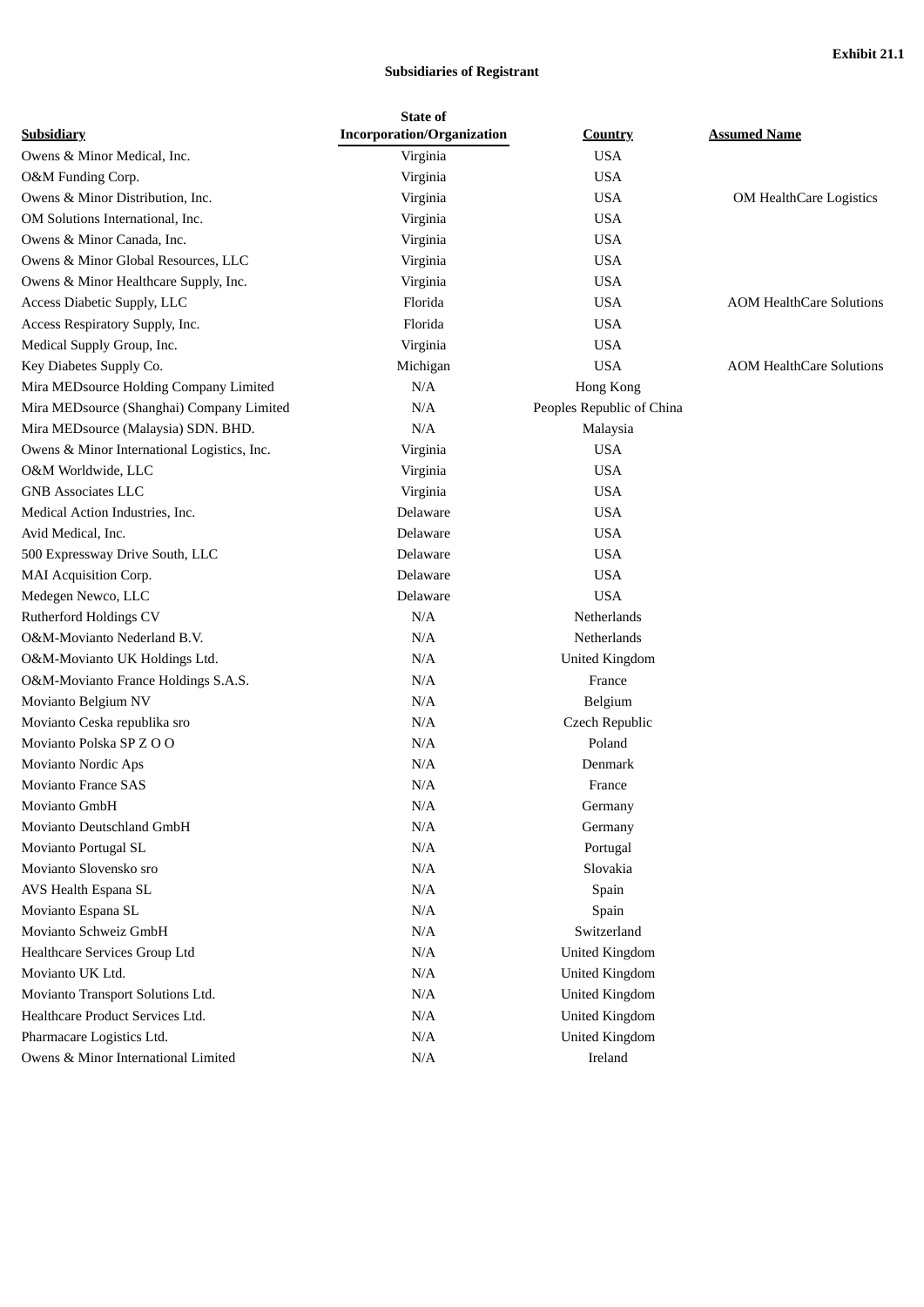| Owens & Minor Ireland                 | N/A | Ireland |
|---------------------------------------|-----|---------|
| Owens & Minor Jersey Holdings Limited | N/A | Jersey  |
| Owens & Minor Jersey Unlimited        | N/A | Jersey  |
| Nalvest Ltd.                          | N/A | Ireland |
| ArcRoyal Holdings Unlimited           | N/A | Ireland |
| Owens & Minor Global Services         | N/A | Ireland |
| <b>ArcRoyal Unlimited</b>             | N/A | Ireland |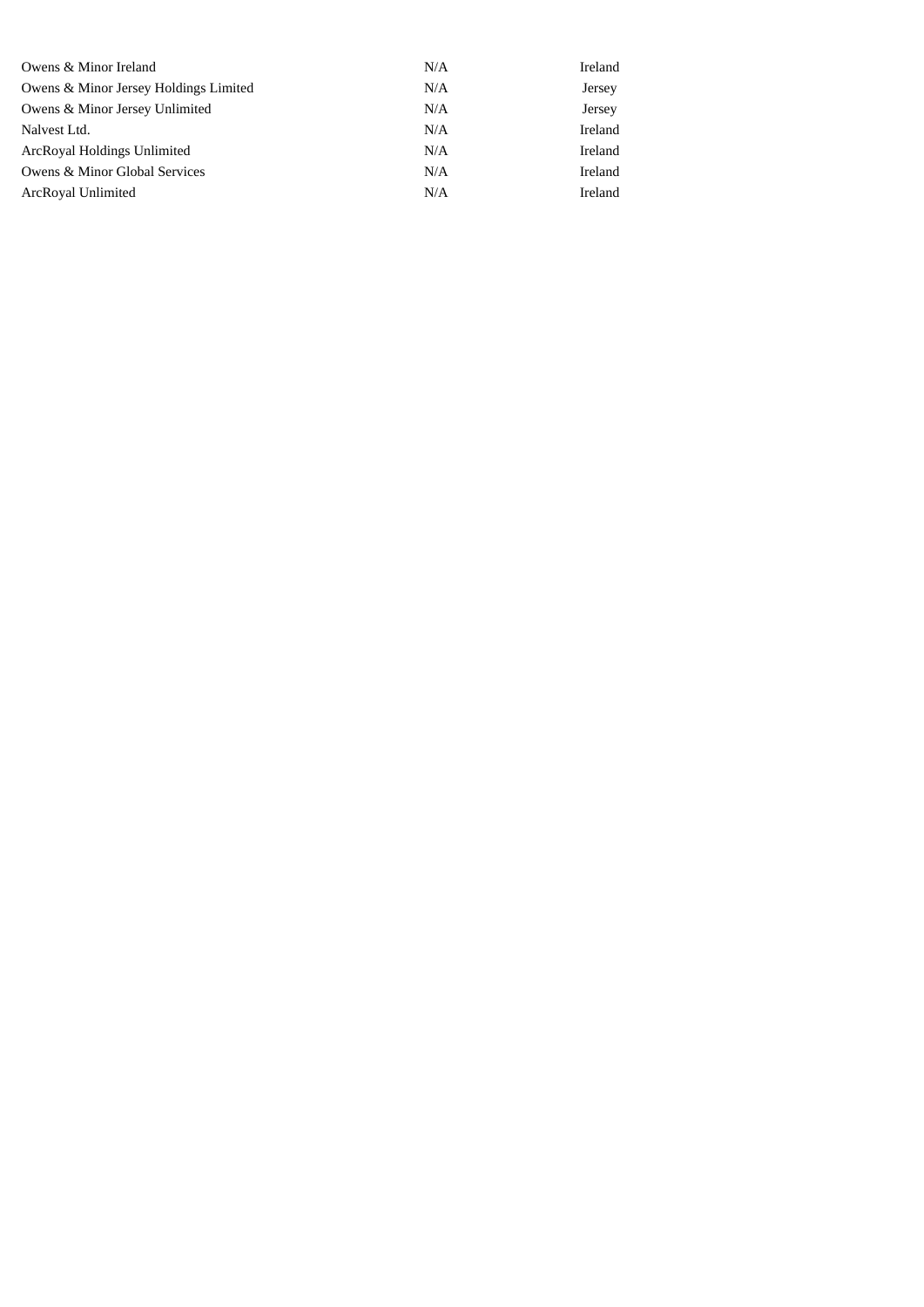## **Consent of Independent Registered Public Accounting Firm**

The Board of Directors Owens & Minor, Inc.:

We consent to the incorporation by reference in the registration statements (Nos. 33-32497, 33-41402, 333-106361, 333-124965, 333-14716 and 333-203826) on Form S-8 and registration statement (No. 333-198635) on Form S-3 of Owens & Minor, Inc. of our reports dated February 25, 2016, with respect to the consolidated balance sheets of Owens & Minor, Inc. and subsidiaries as of December 31, 2015 and 2014, and the related consolidated statements of income, comprehensive income, changes in shareholders' equity, and cash flows for each of the years in the three-year period ended December 31, 2015, and the effectiveness of internal control over financial reporting as of December 31, 2015, which reports appear in the December 31, 2015 annual report on Form 10‑K of Owens & Minor, Inc.

/s/ KPMG LLP

Richmond, Virginia February 25, 2016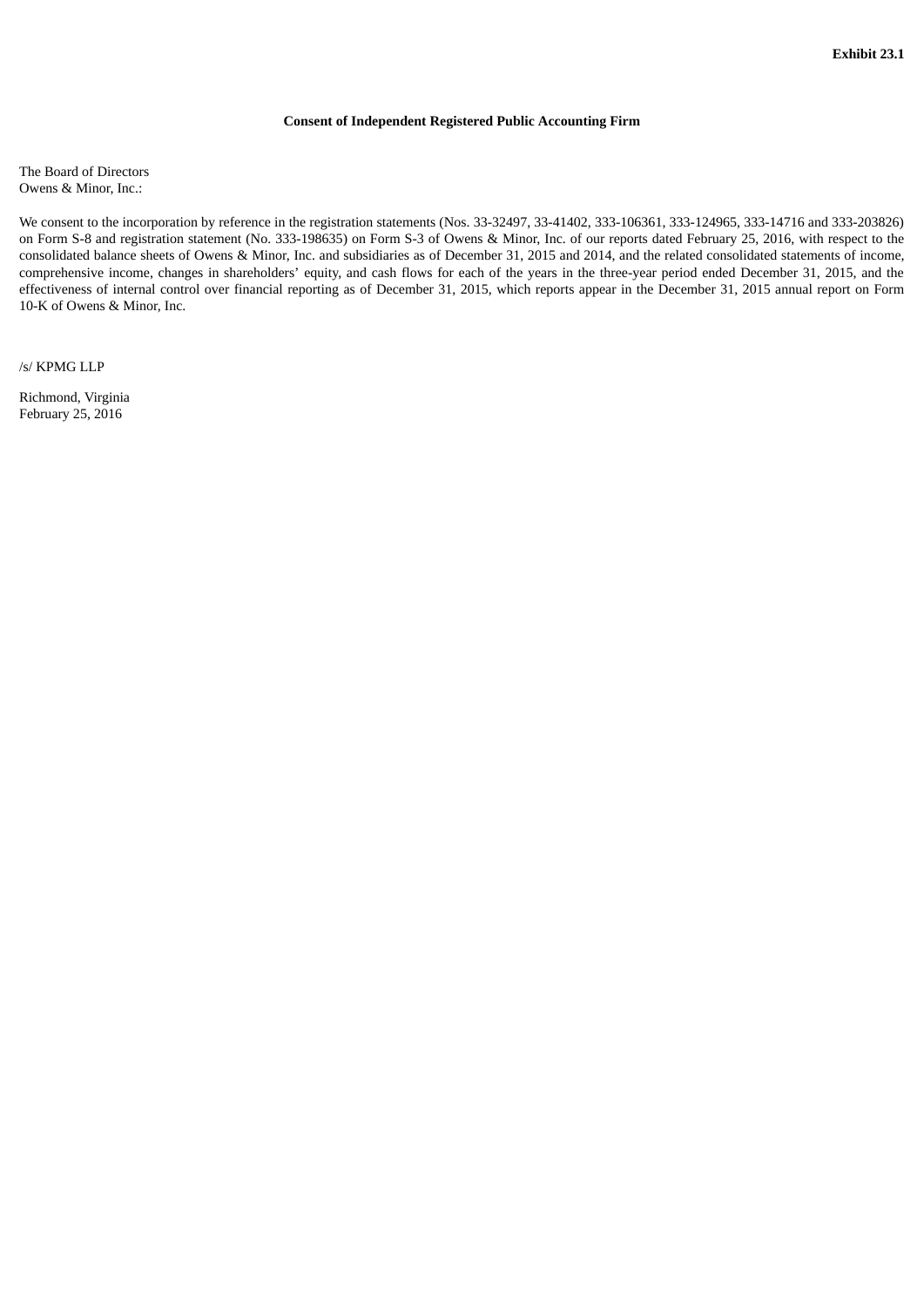# **CERTIFICATION PURSUANT TO RULE 13a-14(a) UNDER THE SECURITIES EXCHANGE ACT OF 1934, AS ADOPTED PURSUANT TO SECTION 302 OF THE SARBANES-OXLEY ACT OF 2002**

#### I, P. Cody Phipps, certify that:

1. I have reviewed this Annual Report on Form 10-K for the year ended December 31, 2015, of Owens & Minor, Inc.;

2. Based on my knowledge, this report does not contain any untrue statement of a material fact or omit to state a material fact necessary to make the statements made, in light of the circumstances under which such statements were made, not misleading with respect to the period covered by this report;

3. Based on my knowledge, the financial statements, and other financial information included in this report, fairly present in all material respects the financial condition, results of operations and cash flows of the registrant as of, and for, the periods presented in this report;

4. The registrant's other certifying officer and I are responsible for establishing and maintaining disclosure controls and procedures (as defined in Exchange Act Rules 13a-15(e) and 15d-15(e)) and internal control over financial reporting (as defined in Exchange Act Rules 13a-15(f) and 15d-15(f)) for the registrant and have:

a) Designed such disclosure controls and procedures, or caused such disclosure controls and procedures to be designed under our supervision, to ensure that material information relating to the registrant, including its consolidated subsidiaries, is made known to us by others within those entities, particularly during the period in which this report is being prepared;

b) Designed such internal control over financial reporting, or caused such internal control over financial reporting to be designed under our supervision, to provide reasonable assurance regarding the reliability of financial reporting and the preparation of financial statements for external purposes in accordance with generally accepted accounting principles;

c) Evaluated the effectiveness of the registrant's disclosure controls and procedures and presented in this report our conclusions about the effectiveness of the disclosure controls and procedures, as of the end of the period covered by this report based on such evaluation; and

d) Disclosed in this report any change in the registrant's internal control over financial reporting that occurred during the registrant's most recent fiscal quarter (the registrant's fourth fiscal quarter in the case of an annual report) that has materially affected, or is reasonably likely to materially affect, the registrant's internal control over financial reporting; and

5. The registrant's other certifying officer and I have disclosed, based on our most recent evaluation of internal control over financial reporting, to the registrant's auditors and the audit committee of the registrant's board of directors (or persons performing the equivalent functions):

a) All significant deficiencies and material weaknesses in the design or operation of internal control over financial reporting which are reasonably likely to adversely affect the registrant's ability to record, process, summarize and report financial information; and

b) Any fraud, whether or not material, that involves management or other employees who have a significant role in the registrant's internal control over financial reporting.

Date: February 25, 2016

/s/ P. Cody Phipps

**P. Cody Phipps President & Chief Executive Officer Owens & Minor, Inc.**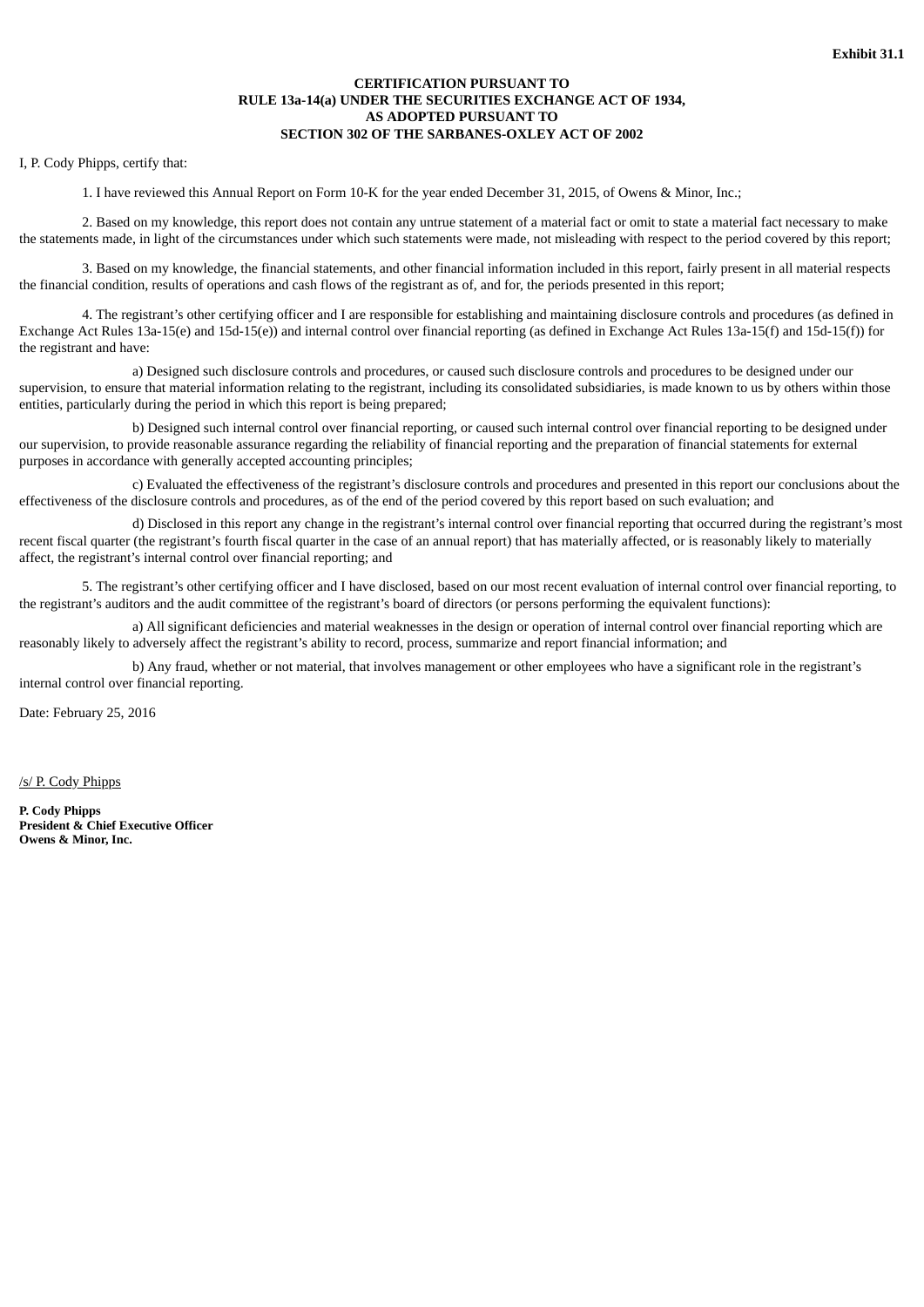# **CERTIFICATION PURSUANT TO RULE 13a-14(a) UNDER THE SECURITIES EXCHANGE ACT OF 1934, AS ADOPTED PURSUANT TO SECTION 302 OF THE SARBANES-OXLEY ACT OF 2002**

#### I, Richard A. Meier, certify that:

1. I have reviewed this Annual Report on Form 10-K for the year ended December 31, 2015, of Owens & Minor, Inc.;

2. Based on my knowledge, this report does not contain any untrue statement of a material fact or omit to state a material fact necessary to make the statements made, in light of the circumstances under which such statements were made, not misleading with respect to the period covered by this report;

3. Based on my knowledge, the financial statements, and other financial information included in this report, fairly present in all material respects the financial condition, results of operations and cash flows of the registrant as of, and for, the periods presented in this report;

4. The registrant's other certifying officer and I are responsible for establishing and maintaining disclosure controls and procedures (as defined in Exchange Act Rules 13a-15(e) and 15d-15(e)) and internal control over financial reporting (as defined in Exchange Act Rules 13a-15(f) and 15d-15(f)) for the registrant and have:

a) Designed such disclosure controls and procedures, or caused such disclosure controls and procedures to be designed under our supervision, to ensure that material information relating to the registrant, including its consolidated subsidiaries, is made known to us by others within those entities, particularly during the period in which this report is being prepared;

b) Designed such internal control over financial reporting, or caused such internal control over financial reporting to be designed under our supervision, to provide reasonable assurance regarding the reliability of financial reporting and the preparation of financial statements for external purposes in accordance with generally accepted accounting principles;

c) Evaluated the effectiveness of the registrant's disclosure controls and procedures and presented in this report our conclusions about the effectiveness of the disclosure controls and procedures, as of the end of the period covered by this report based on such evaluation; and

d) Disclosed in this report any change in the registrant's internal control over financial reporting that occurred during the registrant's most recent fiscal quarter (the registrant's fourth fiscal quarter in the case of an annual report) that has materially affected, or is reasonably likely to materially affect, the registrant's internal control over financial reporting; and

5. The registrant's other certifying officer and I have disclosed, based on our most recent evaluation of internal control over financial reporting, to the registrant's auditors and the audit committee of the registrant's board of directors (or persons performing the equivalent functions):

a) All significant deficiencies and material weaknesses in the design or operation of internal control over financial reporting which are reasonably likely to adversely affect the registrant's ability to record, process, summarize and report financial information; and

b) Any fraud, whether or not material, that involves management or other employees who have a significant role in the registrant's internal control over financial reporting.

Date: February 25, 2016

/s/ Richard A. Meier

**Richard A. Meier Executive Vice President, Chief Financial Officer & President, International Owens & Minor, Inc.**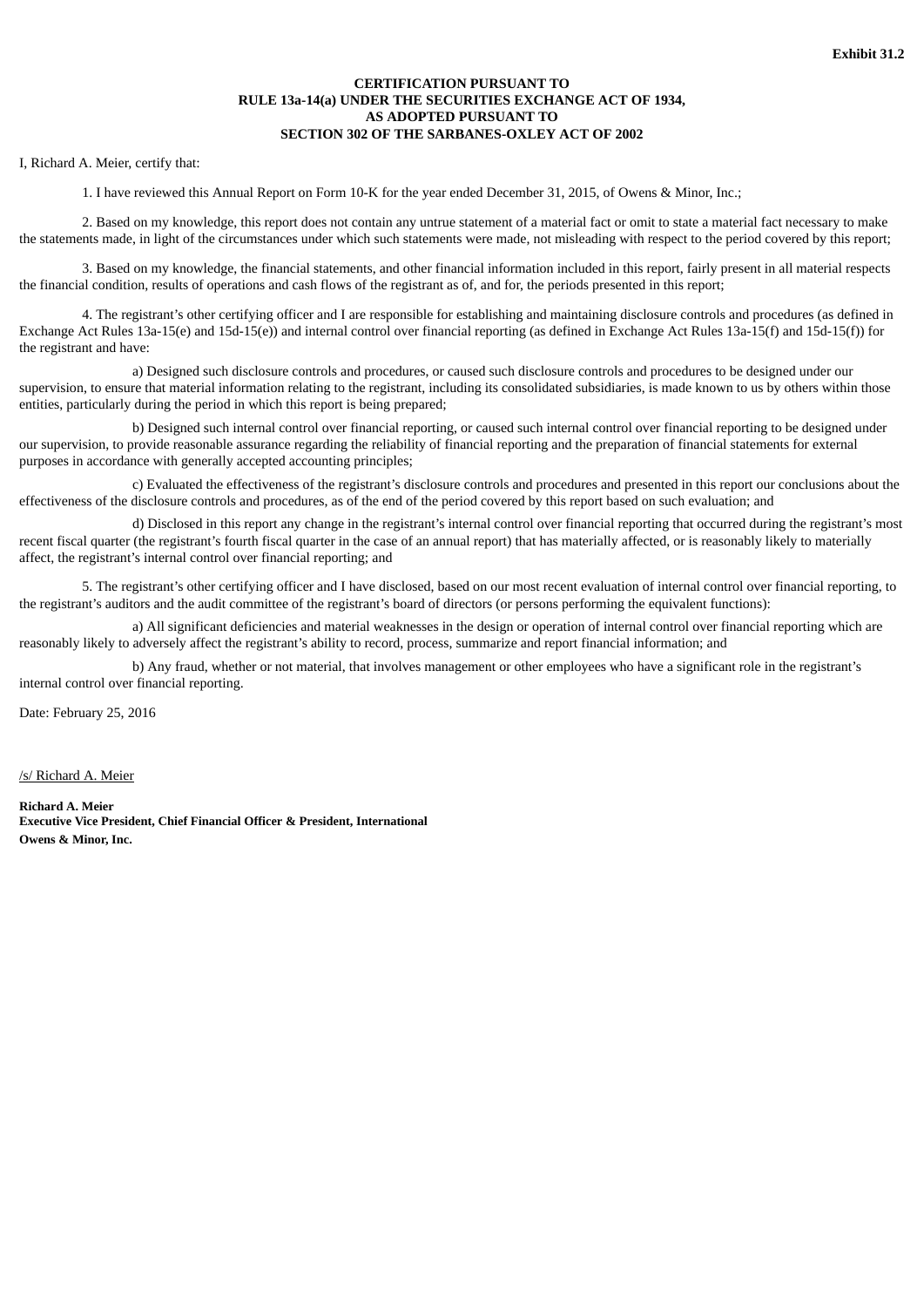### **CERTIFICATION PURSUANT TO 18 U.S.C. SECTION 1350, AS ADOPTED PURSUANT TO SECTION 906 OF THE SARBANES-OXLEY ACT OF 2002**

In connection with the Annual Report of Owens & Minor, Inc. (the "Company") on Form 10-K for the year ended December 31, 2015, as filed with the Securities and Exchange Commission on the date hereof (the "Report"), I, P. Cody Phipps, President & Chief Executive Officer of the Company, certify, pursuant to 18 U.S.C. Section 1350, as adopted pursuant to Section 906 of the Sarbanes-Oxley Act of 2002, that to the best of my knowledge:

- (1) The Report fully complies with the requirements of Section 13(a) or 15(d) of the Securities Exchange Act of 1934, as amended; and
- (2) The information contained in the Report fairly presents, in all material respects, the financial condition and results of operations of the Company.

/s/ P. Cody Phipps

**P. Cody Phipps President & Chief Executive Officer Owens & Minor, Inc.**

February 25, 2016